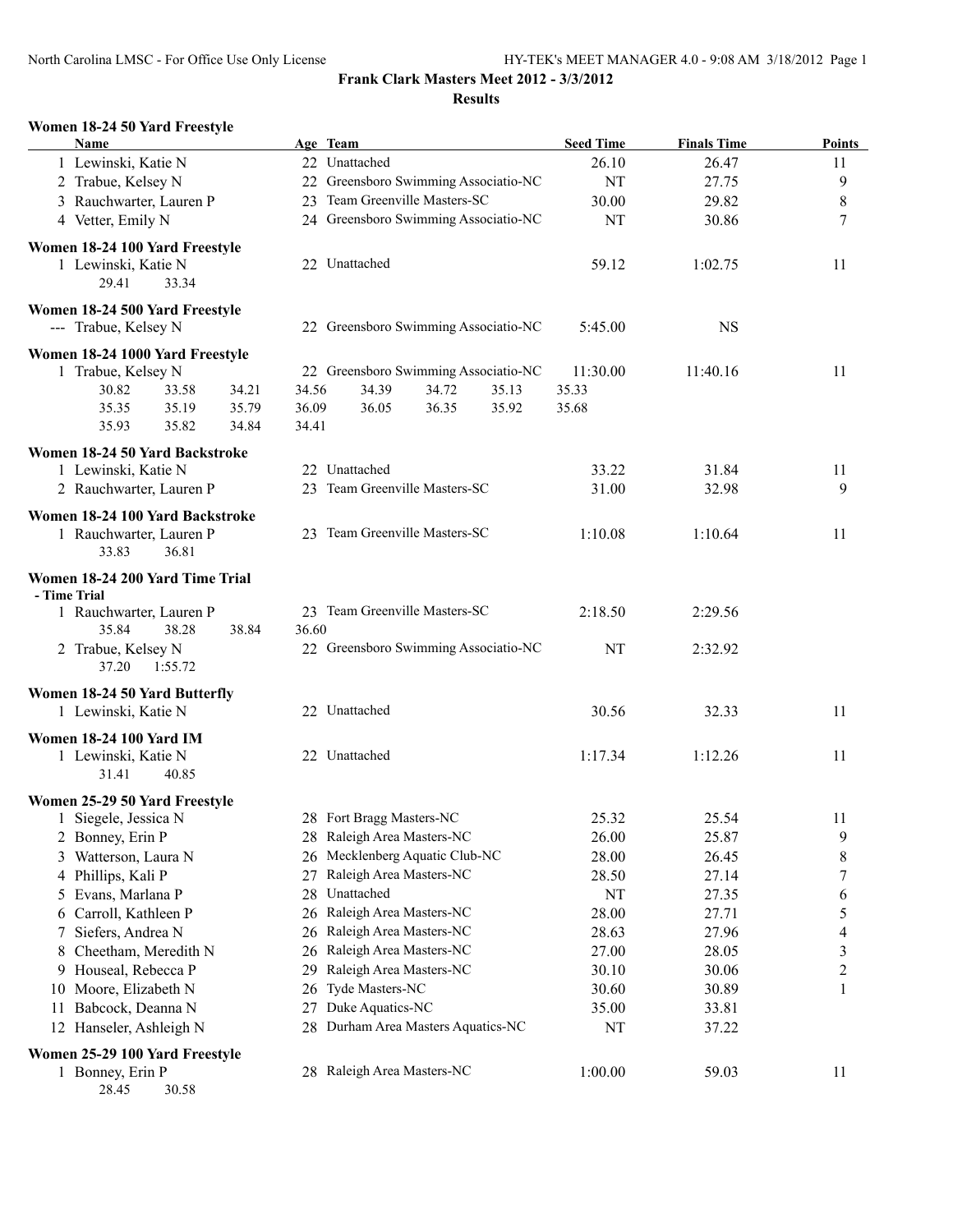#### **(Women 25-29 100 Yard Freestyle)**

|                      | $\frac{1}{2}$          |                                    |         |         |                |
|----------------------|------------------------|------------------------------------|---------|---------|----------------|
|                      | 2 Siefers, Andrea N    | 26 Raleigh Area Masters-NC         | 1:01.75 | 1:00.79 | 9              |
|                      | 29.27<br>31.52         |                                    |         |         |                |
|                      | 3 Carroll, Kathleen P  | 26 Raleigh Area Masters-NC         | 1:01.00 | 1:01.94 | 8              |
|                      | 29.10<br>32.84         |                                    |         |         |                |
|                      | 4 Houseal, Rebecca P   | 29 Raleigh Area Masters-NC         | 1:05.51 | 1:06.46 |                |
|                      | 31.70<br>34.76         |                                    |         |         |                |
|                      | 5 Moore, Elizabeth N   | 26 Tyde Masters-NC                 | 1:10.00 | 1:10.30 | 6              |
|                      | 36.28<br>34.02         |                                    |         |         |                |
|                      | 6 Babcock, Deanna N    | 27 Duke Aquatics-NC                | 1:16.00 | 1:15.58 | 5              |
|                      | 34.99<br>40.59         |                                    |         |         |                |
|                      | 7 Hanseler, Ashleigh N | 28 Durham Area Masters Aquatics-NC | NT      | 1:21.89 | $\overline{4}$ |
|                      | 41.46<br>40.43         |                                    |         |         |                |
| $\sim$ $\sim$ $\sim$ | Cheetham, Meredith N   | 26 Raleigh Area Masters-NC         | 1:00.15 | DQ      |                |
|                      | 29.61<br>33.80         |                                    |         |         |                |
|                      |                        |                                    |         |         |                |

#### **Women 25-29 200 Yard Freestyle**

| 1 Norris, Amy P                |       | 27 Raleigh Area Masters-NC       | 2:04.00   | 2:02.43 | 11 |
|--------------------------------|-------|----------------------------------|-----------|---------|----|
| 30.55<br>28.86                 | 31.58 | 31.44                            |           |         |    |
| 2 Houseal, Rebecca P           |       | 29 Raleigh Area Masters-NC       | 2.2714    | 2:28.23 | 9  |
| 36.90<br>32.65                 | 38.92 | 39.76                            |           |         |    |
| 3 Gasink, Megan N              |       | 29 Virginia Masters Swim Team-VA | <b>NT</b> | 2:57.09 | 8  |
| 44.07<br>37.93                 | 47.99 | 47.10                            |           |         |    |
| --- Phillips, Kali P           |       | 27 Raleigh Area Masters-NC       | 2:08.00   | NS      |    |
| Women 25-29 500 Yard Freestyle |       |                                  |           |         |    |
| 1 Norris, Amy P                |       | Raleigh Area Masters-NC          | 5:40.00   | 5:31.77 | 11 |

#### 30.71 33.04 33.32 33.66 33.86 33.84 33.63 33.85 33.59 32.27 2 Siefers, Andrea N 26 Raleigh Area Masters-NC 5:57.34 5:51.10 9 31.85 34.51 34.85 35.51 35.56 35.44 35.87 35.91 35.82 35.78

#### **Women 25-29 50 Yard Backstroke**

|                                                                                                                                    | 28.07                                                                                                                                                                     | 28.59 | 11 |
|------------------------------------------------------------------------------------------------------------------------------------|---------------------------------------------------------------------------------------------------------------------------------------------------------------------------|-------|----|
|                                                                                                                                    | 30.00                                                                                                                                                                     | 29.92 | 9  |
|                                                                                                                                    | NT                                                                                                                                                                        | 31.70 |    |
|                                                                                                                                    | 37.50                                                                                                                                                                     | 35.70 | 7  |
|                                                                                                                                    | 37.00                                                                                                                                                                     | 37.74 |    |
|                                                                                                                                    | NT                                                                                                                                                                        | 37.77 |    |
| 1 Siegele, Jessica N<br>2 Phillips, Kali P<br>3 Evans, Marlana P<br>4 Greene, Julie N<br>5 Moore, Elizabeth N<br>6 Gasink, Megan N | 28 Fort Bragg Masters-NC<br>27 Raleigh Area Masters-NC<br>28 Unattached<br>28 Greensboro Community YMCA Mast-NC<br>26 Tyde Masters-NC<br>29 Virginia Masters Swim Team-VA |       |    |

## **Women 25-29 100 Yard Backstroke**<br>1 Norris Amy P

| 1 Norris, Amy P                  | 27 Raleigh Area Masters-NC           | 1:02.00 | 1:03.62 | 11 |
|----------------------------------|--------------------------------------|---------|---------|----|
| 31.16<br>32.46                   |                                      |         |         |    |
| 2 Phillips, Kali P               | 27 Raleigh Area Masters-NC           | 1:07.00 | 1:05.55 | 9  |
| 33.69<br>31.86                   |                                      |         |         |    |
| 3 Evans, Marlana P               | 28 Unattached                        | NT      | 1:11.06 | 8  |
| 34.41<br>36.65                   |                                      |         |         |    |
| 4 Greene, Julie N                | 28 Greensboro Community YMCA Mast-NC | 1:17.22 | 1:18.19 | 7  |
| 39.71<br>38.48                   |                                      |         |         |    |
| 5 Gasink, Megan N                | 29 Virginia Masters Swim Team-VA     | 1:20.12 | 1:25.58 | 6  |
| 40.65<br>44.93                   |                                      |         |         |    |
| Women 25-29 50 Yard Breaststroke |                                      |         |         |    |
| 1 Watterson, Laura N             | 26 Mecklenberg Aquatic Club-NC       | 34.39   | 34.29   |    |

2 Cheetham, Meredith N 26 Raleigh Area Masters-NC 34.50 36.18 9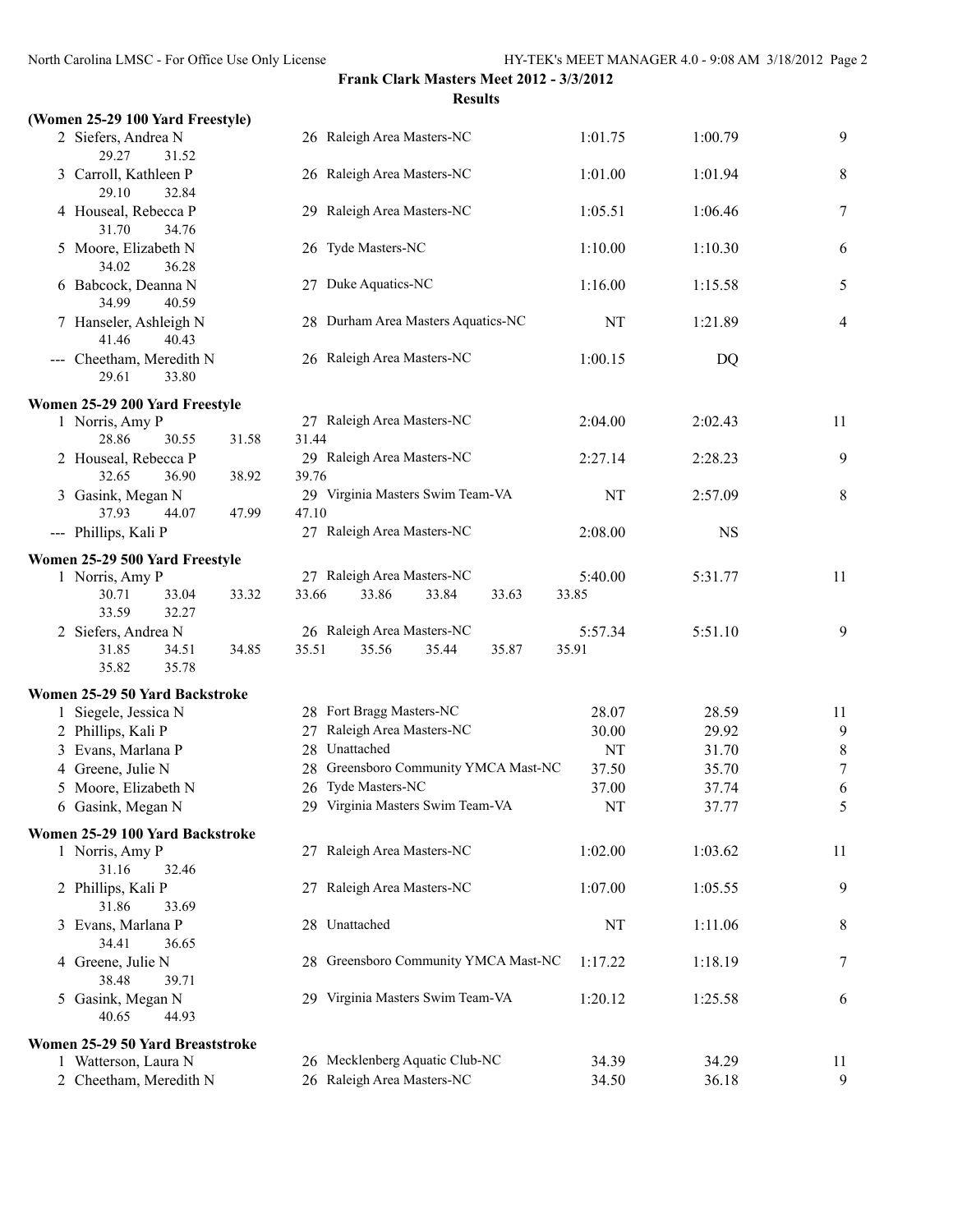| Women 25-29 100 Yard Breaststroke               |                                         |         |           |                  |
|-------------------------------------------------|-----------------------------------------|---------|-----------|------------------|
| 1 Watterson, Laura N<br>34.68<br>38.47          | 26 Mecklenberg Aquatic Club-NC          | 1:13.37 | 1:13.15   | 11               |
| 2 Cheetham, Meredith N<br>36.64<br>42.08        | 26 Raleigh Area Masters-NC              | 1:14.99 | 1:18.72   | 9                |
| 3 Greene, Julie N<br>42.99<br>46.78             | 28 Greensboro Community YMCA Mast-NC    | 1:30.41 | 1:29.77   | 8                |
| Women 25-29 200 Yard Time Trial                 |                                         |         |           |                  |
| - Time Trial                                    |                                         |         |           |                  |
| 1 Phillips, Kali P<br>36.91<br>33.48<br>36.70   | 27 Raleigh Area Masters-NC<br>35.50     | 2:20.00 | 2:22.59   |                  |
| Women 25-29 50 Yard Butterfly                   |                                         |         |           |                  |
| 1 Siegele, Jessica N                            | 28 Fort Bragg Masters-NC                | 26.60   | 27.42     | 11               |
| 2 Evans, Marlana P                              | 28 Unattached                           | NT      | 30.15     | $\mathbf{9}$     |
| 3 Carroll, Kathleen P                           | 26 Raleigh Area Masters-NC              | 30.64   | 30.97     | $\,8\,$          |
| 4 Moore, Elizabeth N                            | 26 Tyde Masters-NC                      | 35.00   | 37.18     | $\tau$           |
| Women 25-29 100 Yard Butterfly                  |                                         |         |           |                  |
| 1 Carroll, Kathleen P<br>31.52<br>37.67         | 26 Raleigh Area Masters-NC              | 1:10.00 | 1:09.19   | 11               |
| <b>Women 25-29 100 Yard IM</b>                  |                                         |         |           |                  |
| 1 Watterson, Laura N<br>30.52<br>34.60          | 26 Mecklenberg Aquatic Club-NC          | 1:05.87 | 1:05.12   | 11               |
| 2 Carroll, Kathleen P<br>32.73<br>37.50         | 26 Raleigh Area Masters-NC              | 1:11.00 | 1:10.23   | 9                |
| 3 Evans, Marlana P<br>38.99<br>31.37            | 28 Unattached                           | NT      | 1:10.36   | 8                |
| 4 Cheetham, Meredith N<br>35.11<br>38.22        | 26 Raleigh Area Masters-NC              | 1:10.50 | 1:13.33   | 7                |
| 5 Greene, Julie N<br>36.70<br>40.96             | 28 Greensboro Community YMCA Mast-NC    | 1:18.00 | 1:17.66   | 6                |
| --- Babcock, Deanna N<br>39.96<br>46.55         | 27 Duke Aquatics-NC                     | 1:35.00 | DQ        |                  |
| <b>Women 25-29 200 Yard IM</b>                  |                                         |         |           |                  |
| 1 Watterson, Laura N<br>36.23<br>40.16<br>30.86 | 26 Mecklenberg Aquatic Club-NC<br>32.04 | 2:30.00 | 2:19.29   | 11               |
| Women 30-34 50 Yard Freestyle                   |                                         |         |           |                  |
| 1 Hildebrand, Dawn N                            | 31 North Carolina Masters Swimmin-NC    | 26.50   | 25.17     | 11               |
| 2 Leiser, Jennifer N                            | 32 Mecklenberg Aquatic Club-NC          | 28.18   | 26.72     | 9                |
| 3 Losego, Jessica N                             | 30 Durham Area Masters Aquatics-NC      | 28.10   | 28.10     | 8                |
| 4 Frisch, Alexandria P                          | 33 Unattached                           | 28.40   | 28.31     | $\boldsymbol{7}$ |
| 5 Gould, Meganne N                              | 31 Greensboro Community YMCA Mast-NC    | 29.56   | 28.83     | 6                |
| 6 Blue, Laura P                                 | 32 Durham Area Masters Aquatics-NC      | 29.50   | 29.16     | 5                |
| 7 Nicholson, Laura Beth N                       | 30 YMCA of the Triangle Area-NC         | 33.73   | 30.21     | $\overline{4}$   |
| Debbink, Kari P<br>8                            | 34 Durham Area Masters Aquatics-NC      | 33.70   | 31.67     | 3                |
| Seipel, Petra N<br>9                            | 34 North Carolina Masters Swimmin-NC    | 35.00   | 35.29     | 2                |
| Selema, Frances N                               | 30 YMCA of the Triangle Area-NC         | 27.50   | <b>NS</b> |                  |
| Women 30-34 100 Yard Freestyle                  |                                         |         |           |                  |
| 1 Melgaard, Megan N<br>25.72<br>27.06           | 32 North Carolina Masters Swimmin-NC    | 52.61   | 52.78     | 11               |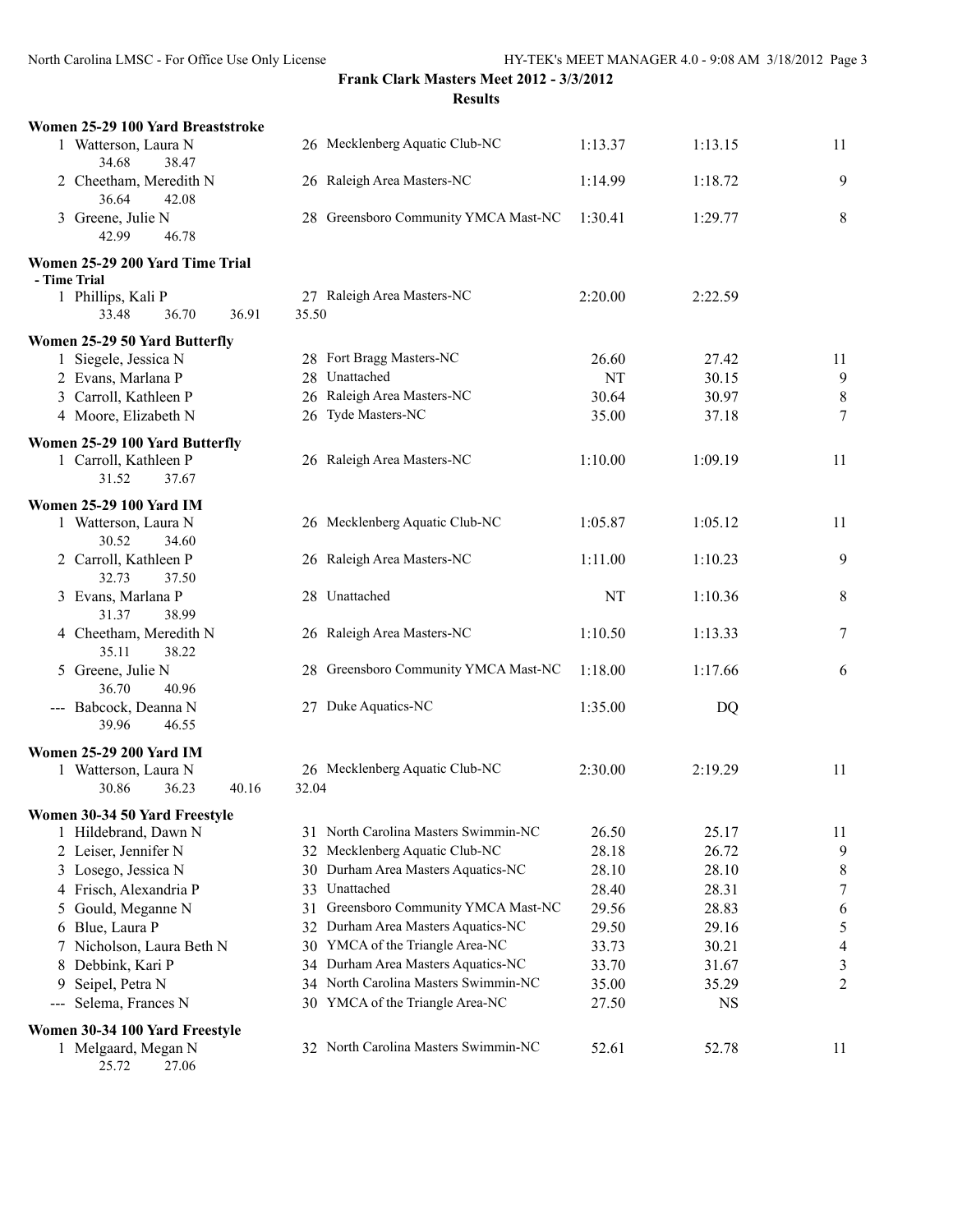### **(Women 30-34 100 Yard Freestyle)**

| 2 Hildebrand, Dawn N                                       |       | 31 North Carolina Masters Swimmin-NC          | 56.90   | 54.72   | 9                |
|------------------------------------------------------------|-------|-----------------------------------------------|---------|---------|------------------|
| 26.30<br>28.42                                             |       |                                               |         |         |                  |
| 3 Frisch, Alexandria P<br>29.76<br>32.31                   |       | 33 Unattached                                 | 1:00.80 | 1:02.07 | 8                |
| 4 Harry, Bethany N                                         |       | 32 North Carolina Masters Swimmin-NC          | 1:02.00 | 1:03.10 | $\tau$           |
| 5 Losego, Jessica N<br>30.02<br>34.03                      |       | 30 Durham Area Masters Aquatics-NC            | 1:02.50 | 1:04.05 | 6                |
| 6 Gould, Meganne N<br>31.06<br>35.71                       |       | 31 Greensboro Community YMCA Mast-NC          | 1:07.50 | 1:06.77 | 5                |
| 7 Debbink, Kari P<br>34.20<br>39.25                        |       | 34 Durham Area Masters Aquatics-NC            | 1:14.30 | 1:13.45 | $\overline{4}$   |
| 8 Seipel, Petra N                                          |       | 34 North Carolina Masters Swimmin-NC          | 1:26.00 | 1:22.68 | 3                |
| Women 30-34 200 Yard Freestyle                             |       |                                               |         |         |                  |
| 1 Hildebrand, Dawn N                                       |       | 31 North Carolina Masters Swimmin-NC          | 2:04.55 | 2:01.15 | 11               |
| 29.58<br>31.31<br>2 Harry, Bethany N                       | 30.67 | 29.59<br>32 North Carolina Masters Swimmin-NC | 2:18.25 | 2:16.65 | 9                |
| 32.97<br>34.60                                             | 34.88 | 34.20                                         |         |         |                  |
| 3 Blue, Laura P<br>30.77<br>34.81                          | 37.29 | 32 Durham Area Masters Aquatics-NC<br>37.61   | 2:15.76 | 2:20.48 | 8                |
| 4 Tsang, Phyllis N<br>42.00<br>45.46                       | 44.84 | 30 Mecklenberg Aquatic Club-NC<br>43.22       | 3:15.00 | 2:55.52 | $\tau$           |
|                                                            |       |                                               |         |         |                  |
| Women 30-34 500 Yard Freestyle<br>1 Harry, Bethany N       |       | 32 North Carolina Masters Swimmin-NC          | 5:51.00 | 6:04.18 | 11               |
| 34.82<br>36.62<br>36.54<br>35.62                           | 37.04 | 36.77<br>36.79<br>36.48<br>36.77              | 36.73   |         |                  |
| 2 Tsang, Phyllis N                                         |       | 30 Mecklenberg Aquatic Club-NC                | 8:55.00 | 8:01.85 | 9                |
| 45.71<br>49.51<br>47.45<br>44.75                           | 49.42 | 48.90<br>49.60<br>49.10<br>49.14              | 48.27   |         |                  |
|                                                            |       |                                               |         |         |                  |
| Women 30-34 50 Yard Backstroke                             |       | 33 Ston-VA                                    | 31.00   | 30.33   |                  |
| 1 Moosman, Deanne P<br>2 Medina, Katherine P               |       | 31 Cape Fear Aquatic Club-NC                  | 34.80   | 34.03   | 11<br>9          |
| 3 Losego, Jessica N                                        |       | 30 Durham Area Masters Aquatics-NC            | 33.25   | 34.21   | $\,8\,$          |
| 4 Frisch, Alexandria P                                     |       | 33 Unattached                                 | 35.20   | 36.20   | $\tau$           |
| 5 Nicholson, Laura Beth N                                  |       | 30 YMCA of the Triangle Area-NC               | 38.54   | 36.26   | 6                |
|                                                            |       |                                               |         |         |                  |
| Women 30-34 100 Yard Backstroke                            |       |                                               |         |         |                  |
| 1 Moosman, Deanne P<br>32.49<br>34.59                      |       | 33 Ston-VA                                    | 1:06.00 | 1:07.08 | 11               |
| 2 Medina, Katherine P<br>35.41<br>39.13                    |       | 31 Cape Fear Aquatic Club-NC                  | 1:14.80 | 1:14.54 | 9                |
| Women 30-34 50 Yard Breaststroke                           |       |                                               |         |         |                  |
| 1 Medina, Katherine P                                      |       | 31 Cape Fear Aquatic Club-NC                  | 39.25   | 39.33   | 11               |
| 2 Harry, Bethany N                                         |       | 32 North Carolina Masters Swimmin-NC          | 40.77   | 40.54   | 9                |
| 3 Nicholson, Laura Beth N                                  |       | 30 YMCA of the Triangle Area-NC               | NT      | 42.44   | 8                |
| 4 Seipel, Petra N                                          |       | 34 North Carolina Masters Swimmin-NC          | 47.00   | 43.33   | $\boldsymbol{7}$ |
| 5 Debbink, Kari P                                          |       | 34 Durham Area Masters Aquatics-NC            | 45.20   | 44.59   | 6                |
|                                                            |       |                                               |         |         |                  |
| Women 30-34 100 Yard Breaststroke<br>1 Medina, Katherine P |       | 31 Cape Fear Aquatic Club-NC                  | 1:23.60 | 1:24.44 | 11               |
| 39.75<br>44.69                                             |       |                                               |         |         |                  |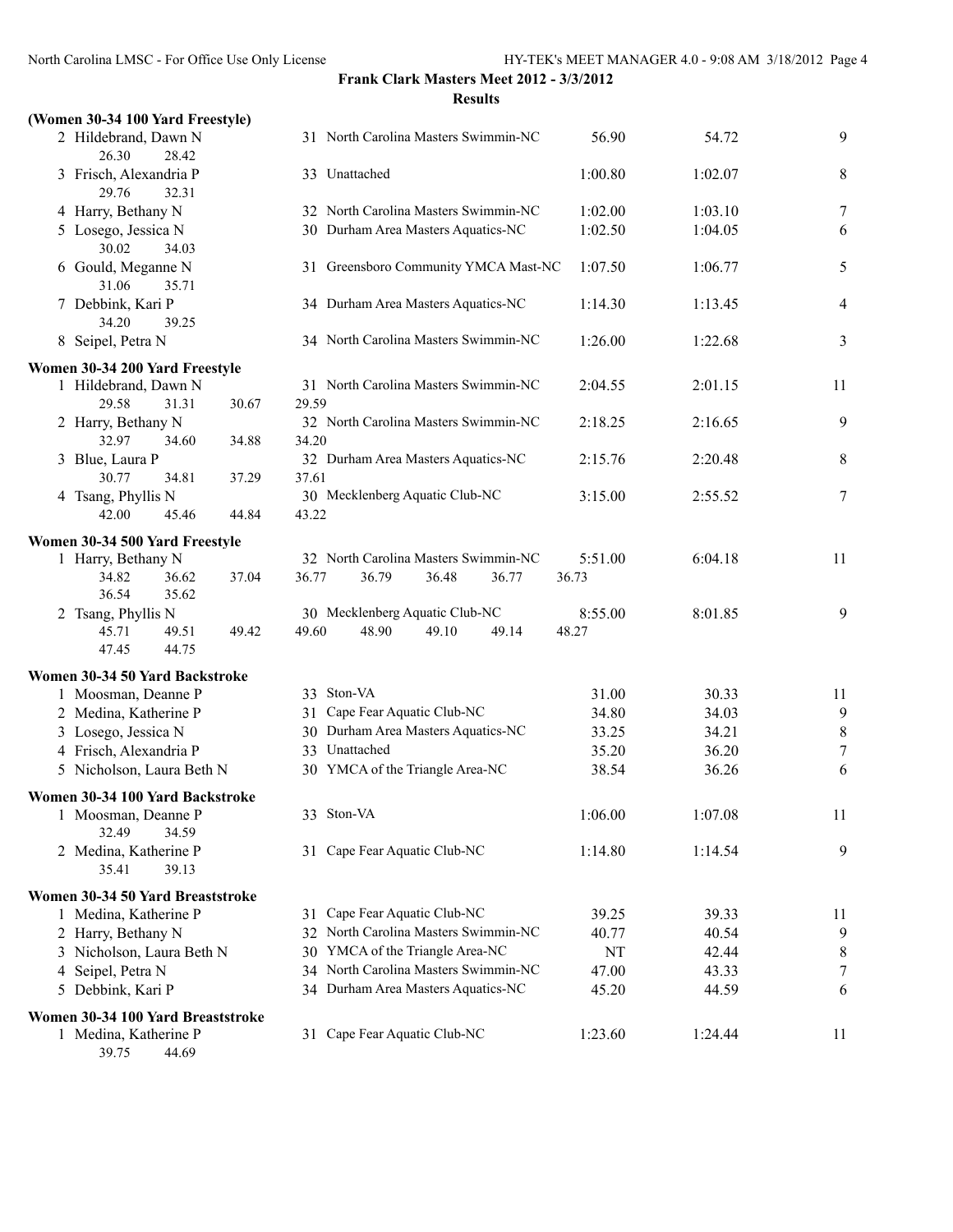|                                                 | <b>Results</b>                                |         |           |                          |
|-------------------------------------------------|-----------------------------------------------|---------|-----------|--------------------------|
| (Women 30-34 100 Yard Breaststroke)             |                                               |         |           |                          |
| 2 Seipel, Petra N<br>46.28<br>49.66             | 34 North Carolina Masters Swimmin-NC          | 1:41.00 | 1:35.94   | 9                        |
| 3 Debbink, Kari P<br>45.69<br>52.51             | 34 Durham Area Masters Aquatics-NC            | 1:40.60 | 1:38.20   | 8                        |
| Women 30-34 200 Yard Time Trial<br>- Time Trial |                                               |         |           |                          |
| 1 Melgaard, Megan N<br>29.22<br>29.50<br>27.42  | 32 North Carolina Masters Swimmin-NC<br>29.23 | NT      | 1:55.37   |                          |
| 2 Moosman, Deanne P                             | 33 Ston-VA                                    | 2:23.00 | 2:25.55   |                          |
| 37.07<br>35.38<br>37.10                         | 36.00                                         |         |           |                          |
| Women 30-34 50 Yard Butterfly                   |                                               |         |           |                          |
| 1 Melgaard, Megan N                             | 32 North Carolina Masters Swimmin-NC          | 1:10.00 | 28.07     | 11                       |
| 2 Hildebrand, Dawn N                            | 31 North Carolina Masters Swimmin-NC          | 28.41   | 28.20     | 9                        |
| 3 Leiser, Jennifer N                            | 32 Mecklenberg Aquatic Club-NC                | 29.59   | 29.30     | 8                        |
| 4 Gould, Meganne N                              | 31 Greensboro Community YMCA Mast-NC          | 34.00   | 31.37     | $\overline{7}$           |
| 5 Losego, Jessica N                             | 30 Durham Area Masters Aquatics-NC            | 32.90   | 33.05     | 6                        |
| 6 Blue, Laura P                                 | 32 Durham Area Masters Aquatics-NC            | 35.00   | 34.50     | 5                        |
| 7 Nicholson, Laura Beth N                       | 30 YMCA of the Triangle Area-NC               | 40.52   | 34.58     | $\overline{\mathcal{L}}$ |
| Seipel, Petra N<br>8                            | 34 North Carolina Masters Swimmin-NC          | 46.00   | 42.28     | 3                        |
| Tsang, Phyllis N<br>$\qquad \qquad -$           | 30 Mecklenberg Aquatic Club-NC                | 47.00   | <b>NS</b> |                          |
| --- Selema, Frances N                           | 30 YMCA of the Triangle Area-NC               | 29.50   | <b>NS</b> |                          |
| Women 30-34 100 Yard Butterfly                  |                                               |         |           |                          |
| 1 Hildebrand, Dawn N<br>29.46<br>33.21          | 31 North Carolina Masters Swimmin-NC          | 1:05.86 | 1:02.67   | 11                       |
| 2 Leiser, Jennifer N<br>30.64<br>34.01          | 32 Mecklenberg Aquatic Club-NC                | 1:05.73 | 1:04.65   | 9                        |
| 3 Gould, Meganne N<br>32.20<br>39.74            | 31 Greensboro Community YMCA Mast-NC          | 1:14.48 | 1:11.94   | 8                        |
| --- Selema, Frances N                           | 30 YMCA of the Triangle Area-NC               | 1:08.00 | <b>NS</b> |                          |
| <b>Women 30-34 100 Yard IM</b>                  |                                               |         |           |                          |
| 1 Leiser, Jennifer N<br>30.33<br>36.30          | 32 Mecklenberg Aquatic Club-NC                | 1:07.04 | 1:06.63   | 11                       |
| 2 Frisch, Alexandria P<br>34.96<br>38.95        | 33 Unattached                                 | 1:13.50 | 1:13.91   | 9                        |
| 3 Losego, Jessica N<br>35.36<br>38.88           | 30 Durham Area Masters Aquatics-NC            | 1:12.58 | 1:14.24   | 8                        |
| 4 Gould, Meganne N<br>34.09<br>41.90            | 31 Greensboro Community YMCA Mast-NC          | 1:17.72 | 1:15.99   | 7                        |
| 5 Nicholson, Laura Beth N                       | 30 YMCA of the Triangle Area-NC               | NT      | 1:18.00   | 6                        |
| 6 Debbink, Kari P<br>41.06<br>47.19             | 34 Durham Area Masters Aquatics-NC            | NT      | 1:28.25   | 5                        |
| 7 Tsang, Phyllis N<br>49.79<br>48.25            | 30 Mecklenberg Aquatic Club-NC                | 1:50.00 | 1:38.04   | 4                        |
| --- Amweg, Meri                                 | 32 Triad Masters Swimming-NC                  | NT      | <b>NS</b> |                          |
| <b>Women 30-34 200 Yard IM</b>                  |                                               |         |           |                          |
| 1 Melgaard, Megan N<br>28.67<br>33.48<br>40.42  | 32 North Carolina Masters Swimmin-NC<br>30.60 | NT      | 2:13.17   | 11                       |
| 2 Moosman, Deanne P                             | 33 Ston-VA                                    | 2:26.00 | 2:24.33   | 9                        |
| 36.51<br>42.06<br>31.63                         | 34.13                                         |         |           |                          |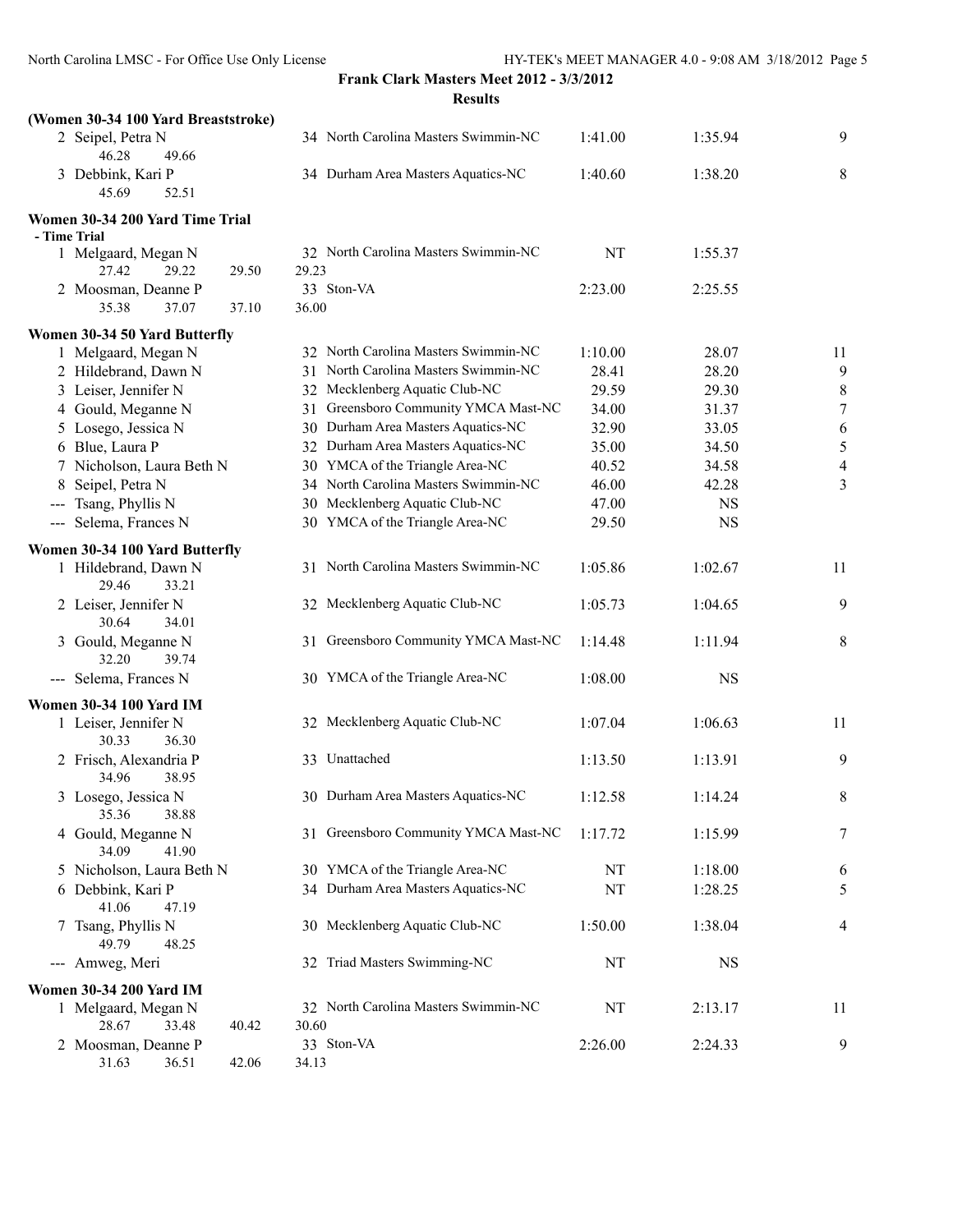| (Women 30-34 200 Yard IM)                                                                                    |                                                                                                                      |               |           |           |
|--------------------------------------------------------------------------------------------------------------|----------------------------------------------------------------------------------------------------------------------|---------------|-----------|-----------|
| 3 Blue, Laura P<br>33.67<br>47.17<br>41.53                                                                   | 32 Durham Area Masters Aquatics-NC<br>36.08                                                                          | 2:46.00       | 2:38.45   | $\,8\,$   |
| 4 Harry, Bethany N<br>35.94<br>46.70<br>43.75                                                                | 32 North Carolina Masters Swimmin-NC<br>36.07                                                                        | 2:40.00       | 2:42.46   | 7         |
| Women 35-39 50 Yard Freestyle                                                                                |                                                                                                                      |               |           |           |
| 1 Uhl, Alicia P                                                                                              | 35 Cape Fear Aquatic Club-NC                                                                                         | 26.14         | 25.61     | 11        |
| 2 Garth, Christy N                                                                                           | 38 North Carolina Aquatic Masters-NC                                                                                 | 26.80         | 27.55     | 9         |
| 3 Angelada-Jao, Jennifer P                                                                                   | 38 Bowker Aquatic Club                                                                                               | 29.00         | 29.37     | $\,$ $\,$ |
| 4 Bowers, Melissa P                                                                                          | 35 Raleigh Area Masters-NC                                                                                           | 29.00         | 32.09     | 7         |
| 5 Isner, Melissa N                                                                                           | 39 Duke Aquatics-NC                                                                                                  | 40.00         | 32.67     | 6         |
| --- Pelletier, Lauren P                                                                                      | 35 Greensboro Swimming Associatio-NC                                                                                 | NT            | <b>NS</b> |           |
| --- Beckner, Kristie P                                                                                       | 37 Greensboro Swimming Associatio-NC                                                                                 | NT            | <b>NS</b> |           |
| Women 35-39 100 Yard Freestyle                                                                               |                                                                                                                      |               |           |           |
| --- Garth, Christy N                                                                                         | 38 North Carolina Aquatic Masters-NC                                                                                 | 58.50         | <b>NS</b> |           |
| --- Beckner, Kristie P                                                                                       | 37 Greensboro Swimming Associatio-NC                                                                                 | NT            | <b>NS</b> |           |
| Women 35-39 200 Yard Freestyle                                                                               |                                                                                                                      |               |           |           |
| 1 Krasowski, Nicole N<br>37.81<br>40.53<br>42.17                                                             | 39 Greensboro Swimming Associatio-NC<br>42.77                                                                        | 3:00.72       | 2:43.28   | 11        |
| Women 35-39 1000 Yard Freestyle<br>1 Magill, Samantha P<br>50.12<br>1:07.31<br>1:07.01<br>1:05.65<br>1:05.07 | 36 Triad Masters Swimming-NC<br>1:01.80<br>1:02.62<br>1:03.90<br>1:03.39<br>1:07.71<br>1:06.50<br>1:07.19<br>1:02.11 | NT<br>1:04.10 | 21:17.24  | 11        |
| Women 35-39 50 Yard Backstroke                                                                               |                                                                                                                      |               |           |           |
| 1 Angelada-Jao, Jennifer P                                                                                   | 38 Bowker Aquatic Club                                                                                               | 33.00         | 34.13     | 11        |
| 2 Pelletier, Lauren P                                                                                        | 35 Greensboro Swimming Associatio-NC                                                                                 | NT            | 42.65     | 9         |
| Women 35-39 100 Yard Backstroke<br>1 Angelada-Jao, Jennifer P<br>36.77<br>36.83                              | 38 Bowker Aquatic Club                                                                                               | 1:14.00       | 1:13.60   | 11        |
| 2 Pelletier, Lauren P<br>44.93<br>50.40                                                                      | 35 Greensboro Swimming Associatio-NC                                                                                 | NT            | 1:35.33   | 9         |
| Women 35-39 50 Yard Breaststroke                                                                             |                                                                                                                      |               |           |           |
| 1 Bowers, Melissa P                                                                                          | 35 Raleigh Area Masters-NC                                                                                           | 37.00         | 39.71     | 11        |
| 2 Isner, Melissa N                                                                                           | 39 Duke Aquatics-NC                                                                                                  | 45.05         | 44.29     | 9         |
| --- Beckner, Kristie P                                                                                       | 37 Greensboro Swimming Associatio-NC                                                                                 | NT            | <b>NS</b> |           |
| Women 35-39 100 Yard Breaststroke                                                                            |                                                                                                                      |               |           |           |
| 1 Bowers, Melissa P<br>40.41<br>45.75                                                                        | 35 Raleigh Area Masters-NC                                                                                           | 1:20.00       | 1:26.16   | 11        |
| --- Beckner, Kristie P<br>55.29                                                                              | 37 Greensboro Swimming Associatio-NC                                                                                 | NT            | <b>NS</b> |           |
| Women 35-39 200 Yard Time Trial<br>- Time Trial                                                              |                                                                                                                      |               |           |           |
| 1 Krasowski, Nicole N<br>48.84<br>45.25<br>49.83                                                             | 39 Greensboro Swimming Associatio-NC<br>49.31                                                                        | NT            | 3:13.23   |           |
| Women 35-39 50 Yard Butterfly<br>1 Uhl, Alicia P                                                             | 35 Cape Fear Aquatic Club-NC                                                                                         | 29.16         | 28.96     | 11        |
|                                                                                                              |                                                                                                                      |               |           |           |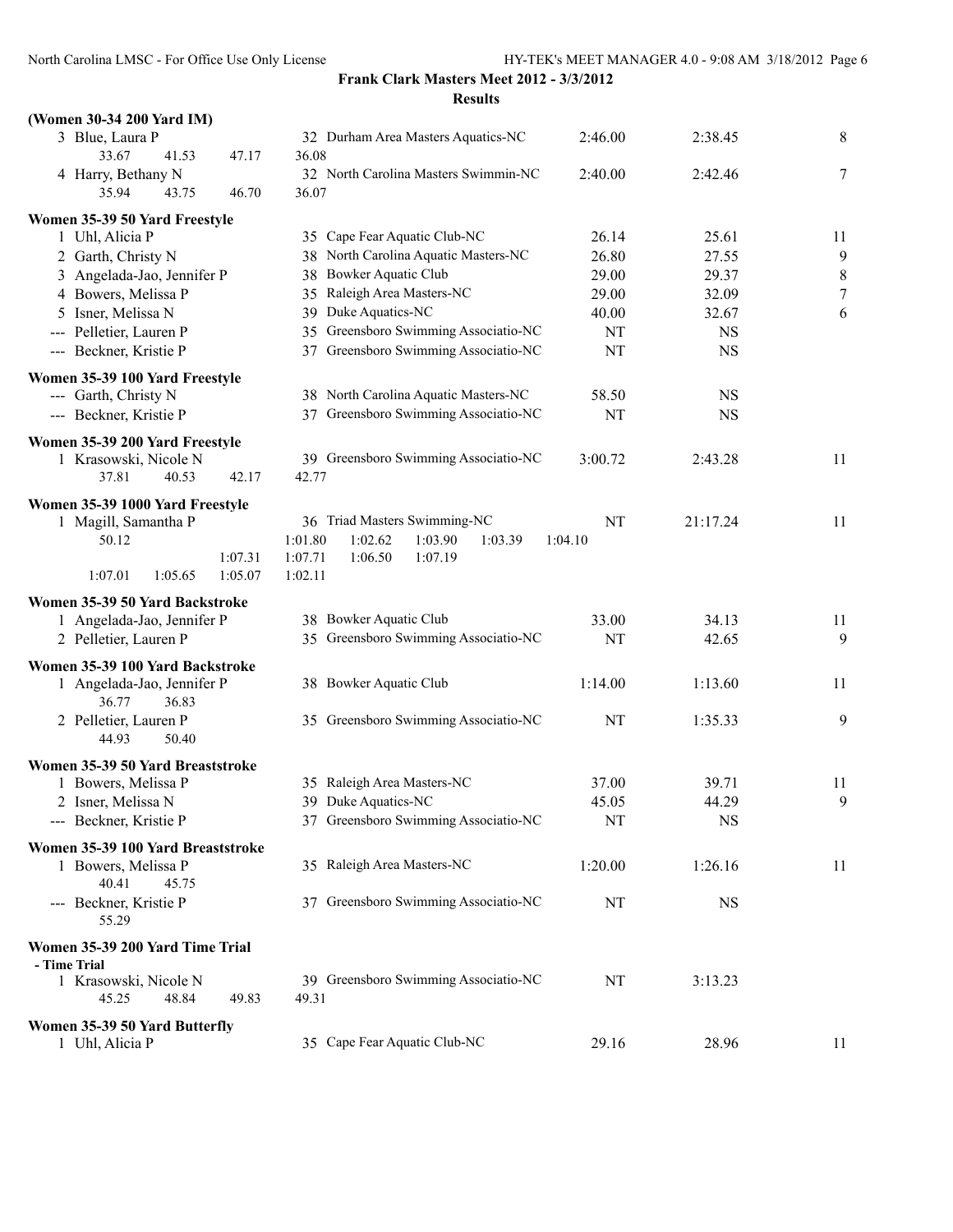## **Frank Clark Masters Meet 2012 - 3/3/2012**

|                                 | <b>Results</b>                       |         |           |
|---------------------------------|--------------------------------------|---------|-----------|
| (Women 35-39 50 Yard Butterfly) |                                      |         |           |
| 2 Garth, Christy N              | 38 North Carolina Aquatic Masters-NC | 30.20   | 31.39     |
| 3 Angelada-Jao, Jennifer P      | 38 Bowker Aquatic Club               | 34.00   | 33.53     |
| Women 35-39 100 Yard Butterfly  |                                      |         |           |
| 1 Uhl, Alicia P                 | 35 Cape Fear Aquatic Club-NC         | 1:04.52 | 1:05.71   |
| 30.70<br>35.01                  |                                      |         |           |
| Women 35-39 100 Yard IM         |                                      |         |           |
| 1 Uhl, Alicia P                 | 35 Cape Fear Aquatic Club-NC         | 1:04.22 | 1:04.54   |
| 30.25<br>34.29                  |                                      |         |           |
| 2 Garth, Christy N              | 38 North Carolina Aquatic Masters-NC | 1:03.80 | 1:11.83   |
| 32.12<br>39.71                  |                                      |         |           |
| 3 Bowers, Melissa P             | 35 Raleigh Area Masters-NC           | 1:15.00 | 1:19.77   |
| 38.17<br>41.60                  |                                      |         |           |
| --- Isner, Melissa N            | 39 Duke Aquatics-NC                  | 1:37.00 | DQ        |
| 43.48<br>49.14                  |                                      |         |           |
| <b>Women 35-39 200 Yard IM</b>  |                                      |         |           |
| 1 Uhl, Alicia P                 | 35 Cape Fear Aquatic Club-NC         | 2:17.46 | 2:20.90   |
| 31.71<br>34.75<br>42.05         | 32.39                                |         |           |
| 2 Krasowski, Nicole N           | 39 Greensboro Swimming Associatio-NC | NT      | 2:57.62   |
| 38.67<br>46.53<br>49.15         | 43.27                                |         |           |
| Women 40-44 50 Yard Freestyle   |                                      |         |           |
| 1 Buckley, Jennifer P           | 40 Greensboro Swimming Associatio-NC | 28.00   | 27.55     |
| 2 Hageman, Heather N            | 41 Charlotte Swim Masters-NC         | 28.50   | 27.60     |
| *3 Moore, Jill P                | 41 Star Aquatics Masters-NC          | 30.00   | 28.35     |
| *3 Maycock, Cary P              | 43 Greensboro Swimming Associatio-NC | 28.19   | 28.35     |
| 5 Martin, Lisa P                | 44 YMCA of the Triangle Area-NC      | NT      | 28.83     |
| 6 Gass, Melissa N               | 43 Mecklenberg Aquatic Club-NC       | 29.00   | 29.31     |
| 7 Bodin, Sarah P                | 42 Fireball Masters Swimming         | 29.46   | 29.58     |
| 8 Kim, Susy N                   | 42 Fireball Masters Swimming         | 29.52   | 29.61     |
| 9 Rhodes, Jerrie Lynn N         | 44 Mecklenberg Aquatic Club-NC       | 29.32   | 29.94     |
| 10 Holden, Maureen N            | 42 Mecklenberg Aquatic Club-NC       | 30.03   | 30.00     |
| 11 Waldrop, Justine P           | 41 Team Greenville Masters-SC        | 30.90   | 30.35     |
| 12 Casey, Nancy P               | 44 Asheville Masters Swimming-NC     | 30.42   | 31.11     |
| 13 Harshaw, Emily P             | 44 Greensboro Swimming Associatio-NC | 32.00   | 31.81     |
| 14 Bodenheimer, Tracy P         | 42 Greensboro Community YMCA Mast-NC | 30.10   | 32.80     |
| 15 Marshall, Sue N              | 43 Mecklenberg Aquatic Club-NC       | 34.00   | 33.54     |
| 16 Grego, Sonia P               | 42 Durham Area Masters Aquatics-NC   | 38.00   | 34.75     |
| 17 Casper, Julie P              | 44 Grand Strand Masters Swimming-SC  | 40.50   | 39.02     |
| 18 Hurt, Connie N               | 43 Duke Aquatics-NC                  | NT      | 43.01     |
| --- Laxton, Marilyn N           | 41 North Carolina Masters Swimmin-NC | 29.39   | <b>NS</b> |
| Women 40-44 100 Yard Freestyle  |                                      |         |           |
| 1 Buckley, Jennifer P           | 40 Greensboro Swimming Associatio-NC | 1:05.00 | 1:01.00   |
| 29.01<br>31.99                  |                                      |         |           |
| 2 Martin, Lisa P                | 44 YMCA of the Triangle Area-NC      | NT      | 1:01.85   |
| 30.00<br>31.85                  |                                      |         |           |
| 3 Moore, Jill P                 | 41 Star Aquatics Masters-NC          | 1:05.00 | 1:02.58   |
| 30.64<br>31.94                  |                                      |         |           |
| 4 Bodin, Sarah P                | 42 Fireball Masters Swimming         | 1:06.53 | 1:06.38   |
| 34.65<br>31.73                  |                                      |         |           |

| 2 Garth, Christy N<br>3 Angelada-Jao, Jennifer P                    |       | 38 North Carolina Aquatic Masters-NC<br>38 Bowker Aquatic Club | 30.20<br>34.00 | 31.39<br>33.53 | 9<br>8                   |
|---------------------------------------------------------------------|-------|----------------------------------------------------------------|----------------|----------------|--------------------------|
| men 35-39 100 Yard Butterfly                                        |       |                                                                |                |                |                          |
| 1 Uhl, Alicia P<br>30.70<br>35.01                                   |       | 35 Cape Fear Aquatic Club-NC                                   | 1:04.52        | 1:05.71        | 11                       |
| men 35-39 100 Yard IM                                               |       |                                                                |                |                |                          |
| 1 Uhl, Alicia P<br>30.25<br>34.29                                   |       | 35 Cape Fear Aquatic Club-NC                                   | 1:04.22        | 1:04.54        | 11                       |
| 2 Garth, Christy N<br>32.12<br>39.71                                |       | 38 North Carolina Aquatic Masters-NC                           | 1:03.80        | 1:11.83        | 9                        |
| 3 Bowers, Melissa P<br>38.17<br>41.60                               |       | 35 Raleigh Area Masters-NC                                     | 1:15.00        | 1:19.77        | 8                        |
| --- Isner, Melissa N<br>43.48<br>49.14                              |       | 39 Duke Aquatics-NC                                            | 1:37.00        | DQ             |                          |
|                                                                     |       |                                                                |                |                |                          |
| men 35-39 200 Yard IM<br>1 Uhl, Alicia P<br>31.71<br>42.05<br>34.75 | 32.39 | 35 Cape Fear Aquatic Club-NC                                   | 2:17.46        | 2:20.90        | 11                       |
| 2 Krasowski, Nicole N                                               |       | 39 Greensboro Swimming Associatio-NC                           | NT             | 2:57.62        | 9                        |
| 38.67<br>46.53<br>49.15                                             | 43.27 |                                                                |                |                |                          |
| men 40-44 50 Yard Freestyle                                         |       |                                                                |                |                |                          |
| 1 Buckley, Jennifer P                                               |       | 40 Greensboro Swimming Associatio-NC                           | 28.00          | 27.55          | 11                       |
| 2 Hageman, Heather N                                                |       | 41 Charlotte Swim Masters-NC                                   | 28.50          | 27.60          | 9                        |
| *3 Moore, Jill P                                                    |       | 41 Star Aquatics Masters-NC                                    | 30.00          | 28.35          | 7.50                     |
| *3 Maycock, Cary P                                                  |       | 43 Greensboro Swimming Associatio-NC                           | 28.19          | 28.35          | 7.50                     |
| 5 Martin, Lisa P                                                    |       | 44 YMCA of the Triangle Area-NC                                | NT             | 28.83          | 6                        |
| 6 Gass, Melissa N                                                   |       | 43 Mecklenberg Aquatic Club-NC                                 | 29.00          | 29.31          | 5                        |
| 7 Bodin, Sarah P                                                    |       | 42 Fireball Masters Swimming                                   | 29.46          | 29.58          | $\overline{\mathcal{A}}$ |
| 8 Kim, Susy N                                                       |       | 42 Fireball Masters Swimming                                   | 29.52          | 29.61          | $\mathfrak{Z}$           |
| 9 Rhodes, Jerrie Lynn N                                             |       | 44 Mecklenberg Aquatic Club-NC                                 | 29.32          | 29.94          | $\overline{c}$           |
| 10 Holden, Maureen N                                                |       | 42 Mecklenberg Aquatic Club-NC                                 | 30.03          | 30.00          | 1                        |
| 11 Waldrop, Justine P                                               |       | 41 Team Greenville Masters-SC                                  | 30.90          | 30.35          |                          |
| 12 Casey, Nancy P                                                   |       | 44 Asheville Masters Swimming-NC                               | 30.42          | 31.11          |                          |
| 13 Harshaw, Emily P                                                 |       | 44 Greensboro Swimming Associatio-NC                           | 32.00          | 31.81          |                          |
| 14 Bodenheimer, Tracy P                                             |       | 42 Greensboro Community YMCA Mast-NC                           | 30.10          | 32.80          |                          |
| 15 Marshall, Sue N                                                  |       | 43 Mecklenberg Aquatic Club-NC                                 | 34.00          | 33.54          |                          |
| 16 Grego, Sonia P                                                   |       | 42 Durham Area Masters Aquatics-NC                             | 38.00          | 34.75          |                          |
| 17 Casper, Julie P                                                  |       | 44 Grand Strand Masters Swimming-SC                            | 40.50          | 39.02          |                          |
| 18 Hurt, Connie N                                                   |       | 43 Duke Aquatics-NC                                            | NT             | 43.01          |                          |
| --- Laxton, Marilyn N                                               |       | 41 North Carolina Masters Swimmin-NC                           | 29.39          | <b>NS</b>      |                          |
| men 40-44 100 Yard Freestyle                                        |       |                                                                |                |                |                          |
| 1 Buckley, Jennifer P<br>29.01<br>31.99                             |       | 40 Greensboro Swimming Associatio-NC                           | 1:05.00        | 1:01.00        | 11                       |
| 2 Martin, Lisa P<br>30.00<br>31.85                                  |       | 44 YMCA of the Triangle Area-NC                                | NT             | 1:01.85        | 9                        |
| 3 Moore, Jill P<br>30.64<br>31.94                                   |       | 41 Star Aquatics Masters-NC                                    | 1:05.00        | 1:02.58        | 8                        |
| 4 Bodin, Sarah P                                                    |       | 42 Fireball Masters Swimming                                   | 1:06.53        | 1:06.38        | 7                        |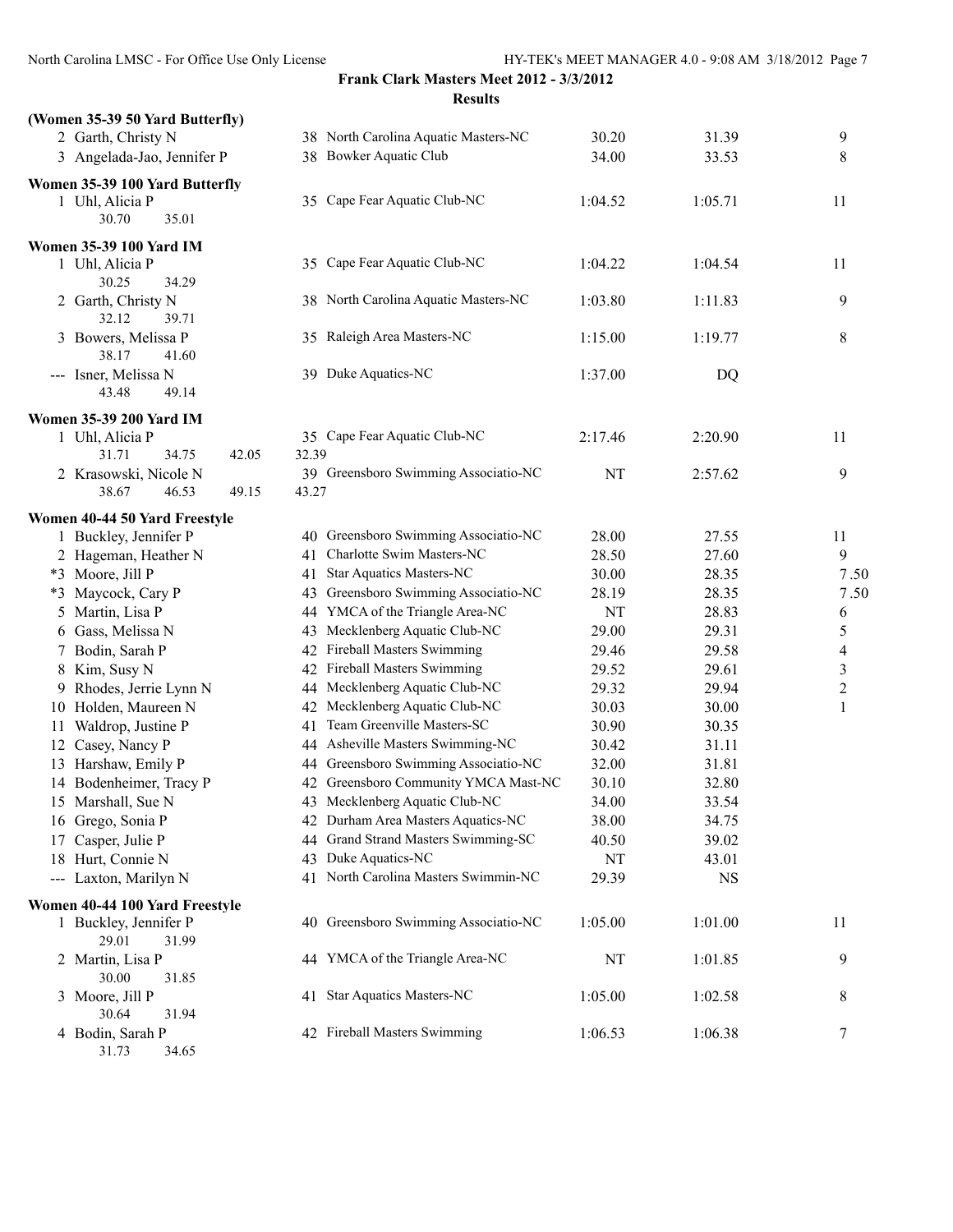## **(Women 40-44 100 Yard Freestyle)**

| 5 Waldrop, Justine P<br>32.36<br>36.64    |         |       |                     | 41 Team Greenville Masters-SC        |       | 1:08.26 | 1:09.00     | 6              |
|-------------------------------------------|---------|-------|---------------------|--------------------------------------|-------|---------|-------------|----------------|
| 6 Grego, Sonia P<br>38.02<br>41.26        |         |       |                     | 42 Durham Area Masters Aquatics-NC   |       | 1:19.00 | 1:19.28     | 5              |
| 7 Rubert, Shelley P<br>41.77<br>43.51     |         |       |                     | 40 Team Greenville Masters-SC        |       | 1:33.19 | 1:25.28     | $\overline{4}$ |
| 8 Hurt, Connie N<br>44.33<br>49.94        |         |       | 43 Duke Aquatics-NC |                                      |       | NT      | 1:34.27     | 3              |
| --- Rhodes, Jerrie Lynn N                 |         |       |                     | 44 Mecklenberg Aquatic Club-NC       |       | 1:07.11 | <b>NS</b>   |                |
| Women 40-44 200 Yard Freestyle            |         |       |                     |                                      |       |         |             |                |
| 1 Williams, Heidi N                       |         |       |                     | 43 Durham Area Masters Aquatics-NC   |       | 2:30.00 | 2:15.02     | 11             |
| 31.52<br>34.02                            | 34.76   | 34.72 |                     |                                      |       |         |             |                |
| 2 Bonfilio, Dawn N                        |         |       |                     | 43 Mecklenberg Aquatic Club-NC       |       | 2:25.04 | 2:16.26     | 9              |
| 31.94<br>33.57                            | 34.76   | 35.99 |                     |                                      |       |         |             |                |
| 3 Maycock, Cary P                         |         |       |                     | 43 Greensboro Swimming Associatio-NC |       | 2:18.44 | 2:17.47     | 8              |
| 31.50<br>34.31                            | 36.12   | 35.54 |                     |                                      |       |         |             |                |
| 4 Martin, Lisa P                          |         |       |                     | 44 YMCA of the Triangle Area-NC      |       | NT      | 2:17.83     | 7              |
| 32.63<br>35.11                            | 34.91   | 35.18 |                     |                                      |       |         |             |                |
| 5 Rhodes, Jerrie Lynn N<br>33.80<br>37.52 | 1:18.24 |       |                     | 44 Mecklenberg Aquatic Club-NC       |       | 2:15.00 | 2:29.56     | 6              |
| 6 Waldrop, Justine P                      |         |       |                     | 41 Team Greenville Masters-SC        |       | 2:33.68 | 2:31.67     | 5              |
| 33.05<br>38.01                            | 40.48   | 40.13 |                     |                                      |       |         |             |                |
| 7 Wooten, Sharon N                        |         |       |                     | 42 Fireball Masters Swimming         |       | 2:32.04 | 2:32.19     | $\overline{4}$ |
| 34.97<br>38.48                            | 39.07   | 39.67 |                     |                                      |       |         |             |                |
| 8 Dempsey, Michelle P                     |         |       |                     | 42 Mecklenberg Aquatic Club-NC       |       | 2:31.94 | 2:32.76     | $\overline{3}$ |
| 38.75<br>35.23                            | 39.63   | 39.15 |                     |                                      |       |         |             |                |
| 9 Covington, Sonya P                      |         |       |                     | 42 Greensboro Swimming Associatio-NC |       | 2:42.00 | 2:34.18     | $\overline{2}$ |
| 35.40<br>39.93                            | 1:18.85 |       |                     |                                      |       |         |             |                |
| 10 Casey, Nancy P                         |         |       |                     | 44 Asheville Masters Swimming-NC     |       | 2:38.00 | 2:36.96     | $\mathbf{1}$   |
| 35.49<br>39.26                            | 1:22.21 |       |                     |                                      |       |         |             |                |
| 11 Greer, Shawn P                         |         |       |                     | 43 Greensboro Swimming Associatio-NC |       | NT      | 2:48.95     |                |
| 37.27<br>41.20                            | 44.42   | 46.06 |                     |                                      |       |         |             |                |
| 12 Casper, Julie P                        |         |       |                     | 44 Grand Strand Masters Swimming-SC  |       | 3:40.00 | 3:34.92     |                |
| 45.23<br>55.91                            | 58.32   | 55.46 |                     |                                      |       |         |             |                |
| Women 40-44 500 Yard Freestyle            |         |       |                     |                                      |       |         |             |                |
| 1 Williams, Heidi N                       |         |       |                     | 43 Durham Area Masters Aquatics-NC   |       | 6:00.00 | 5:49.24     | 11             |
| 32.99<br>35.12                            | 35.54   | 35.51 | 35.08               | 35.34                                | 35.51 | 35.18   |             |                |
| 34.89<br>34.08                            |         |       |                     |                                      |       |         |             |                |
| 2 Dempsey, Michelle P                     |         |       |                     | 42 Mecklenberg Aquatic Club-NC       |       | 6:54.62 | 7:00.64     | 9              |
| 37.55<br>41.52                            | 41.91   | 42.41 | 42.80               | 42.76                                | 42.85 | 43.47   |             |                |
| 43.18<br>42.19                            |         |       |                     |                                      |       |         |             |                |
| 3 Wall, Janet P                           |         |       |                     | 43 Mecklenberg Aquatic Club-NC       |       | 7:19.83 | 7:30.35     | 8              |
| 37.27<br>43.20                            | 45.46   | 46.07 | 46.69               | 47.14                                | 46.82 | 46.06   |             |                |
| 1:31.64                                   |         |       |                     |                                      |       |         |             |                |
| 4 Henry, Angela P                         |         |       |                     | 42 High Point Swim Club-NC           |       | 8:34.00 | 8:18.96     | 7              |
| 45.84<br>48.78                            | 50.23   | 50.78 | 51.51               | 51.04                                | 50.88 | 51.27   |             |                |
| 51.36<br>47.27                            |         |       |                     |                                      |       |         |             |                |
| 5 Richey, Jennifer N                      |         |       |                     | 40 North Carolina Masters Swimmin-NC |       | NT      | 9:10.16     | 6              |
| 44.29<br>50.64                            | 53.60   | 55.53 | 58.31               | 59.26                                | 56.94 | 59.20   |             |                |
| 56.92<br>55.47                            |         |       |                     |                                      |       |         |             |                |
| --- Covington, Sonya P                    |         |       |                     | 42 Greensboro Swimming Associatio-NC |       | 7:31.00 | $_{\rm NS}$ |                |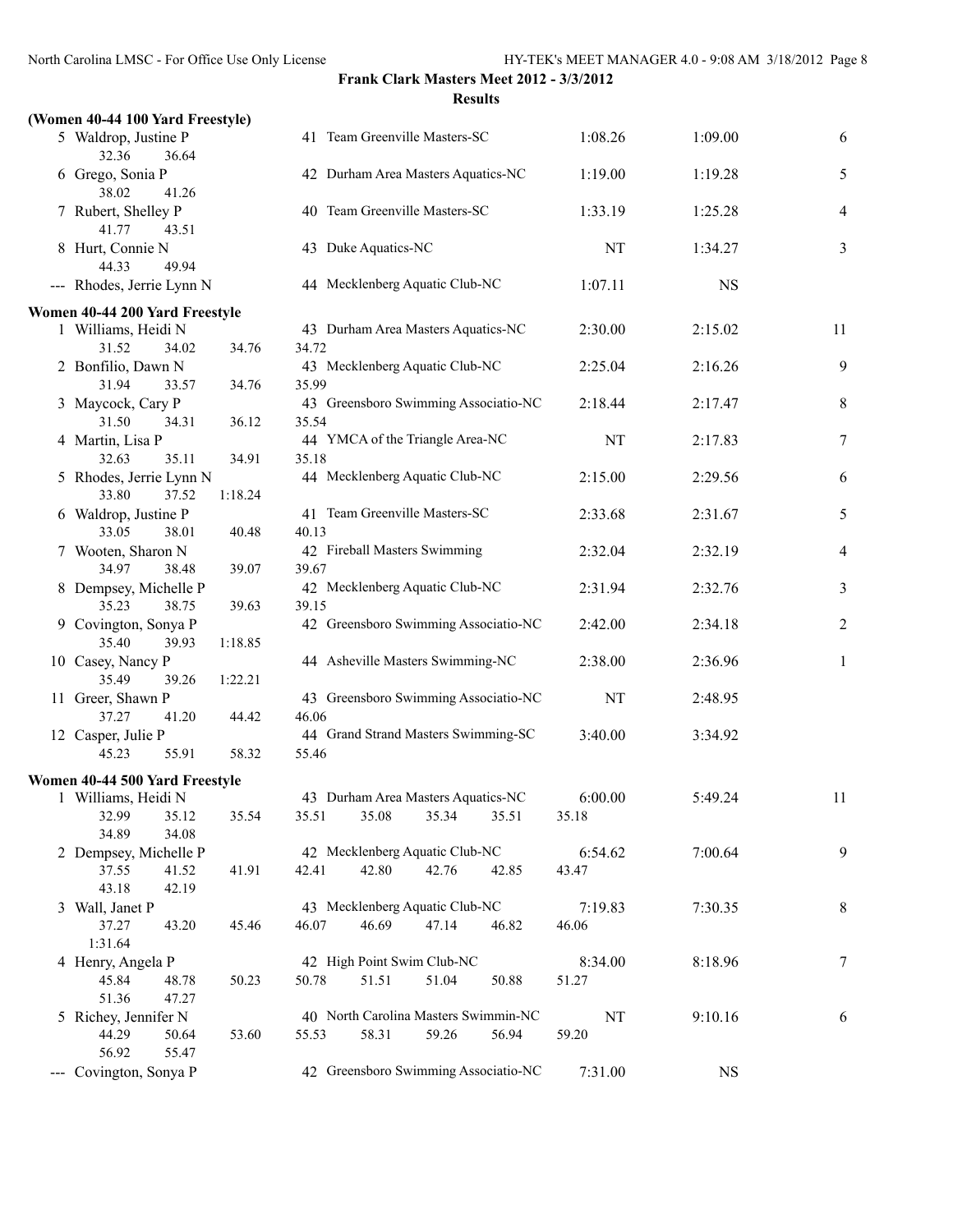|                        | Women 40-44 1000 Yard Freestyle   |       |       |       |                                      |       |       |          |           |                          |
|------------------------|-----------------------------------|-------|-------|-------|--------------------------------------|-------|-------|----------|-----------|--------------------------|
|                        | 1 Williams, Heidi N               |       |       |       | 43 Durham Area Masters Aquatics-NC   |       |       | 12:00.00 | 12:07.93  | 11                       |
|                        | 33.47                             | 36.04 | 36.47 | 36.73 | 37.12                                | 36.91 | 37.02 | 37.07    |           |                          |
|                        | 37.01                             | 36.51 | 36.67 | 36.72 | 36.68                                | 36.89 | 36.41 | 36.10    |           |                          |
|                        | 36.19                             | 36.36 | 36.43 | 35.13 |                                      |       |       |          |           |                          |
|                        | 2 Hogan, Patricia P               |       |       |       | 42 North Carolina Aquatic Masters-NC |       |       | 13:11.52 | 13:09.97  | 9                        |
|                        | 35.81                             | 38.58 | 40.05 | 40.51 | 40.12                                | 40.40 | 40.16 | 40.50    |           |                          |
|                        | 39.97                             | 39.97 | 39.95 | 39.83 | 39.47                                | 39.72 | 39.63 | 39.15    |           |                          |
|                        | 39.49                             | 39.42 | 39.01 | 38.23 |                                      |       |       |          |           |                          |
|                        | 3 Moore, Jill P                   |       |       |       | 41 Star Aquatics Masters-NC          |       |       | 13:41.00 | 13:33.24  | 8                        |
|                        | 34.85                             | 38.03 | 39.13 | 39.97 | 40.59                                | 41.03 | 41.03 | 41.87    |           |                          |
|                        | 41.28                             | 41.55 | 41.71 | 41.74 | 41.50                                | 41.46 | 41.93 | 41.94    |           |                          |
|                        | 41.95                             | 41.61 | 41.39 | 38.68 |                                      |       |       |          |           |                          |
|                        | Women 40-44 50 Yard Backstroke    |       |       |       |                                      |       |       |          |           |                          |
|                        | 1 Hageman, Heather N              |       |       |       | 41 Charlotte Swim Masters-NC         |       |       | 35.00    | 33.07     | 11                       |
|                        | 2 Gass, Melissa N                 |       |       |       | 43 Mecklenberg Aquatic Club-NC       |       |       | 34.00    | 34.88     | 9                        |
|                        | 3 Rhodes, Jerrie Lynn N           |       |       |       | 44 Mecklenberg Aquatic Club-NC       |       |       | 34.00    | 35.24     | $\,$ $\,$                |
|                        | 4 Hogan, Patricia P               |       |       |       | 42 North Carolina Aquatic Masters-NC |       |       | 33.99    | 35.35     | $\boldsymbol{7}$         |
|                        | 5 Kim, Susy N                     |       |       |       | 42 Fireball Masters Swimming         |       |       | 35.71    | 35.55     | 6                        |
|                        | 6 Waldrop, Justine P              |       |       |       | 41 Team Greenville Masters-SC        |       |       | 38.44    | 38.40     | $\sqrt{5}$               |
|                        | 7 Covington, Sonya P              |       |       |       | 42 Greensboro Swimming Associatio-NC |       |       | 40.89    | 40.88     | $\overline{\mathcal{A}}$ |
|                        | 8 Rubert, Shelley P               |       |       |       | 40 Team Greenville Masters-SC        |       |       | 46.78    | 41.81     | $\mathfrak{Z}$           |
|                        | 9 Bodenheimer, Tracy P            |       |       |       | 42 Greensboro Community YMCA Mast-NC |       |       | 38.50    | 42.50     | $\sqrt{2}$               |
| 10                     | Casper, Julie P                   |       |       |       | 44 Grand Strand Masters Swimming-SC  |       |       | 50.48    | 46.90     | $\mathbf{1}$             |
|                        | 11 Hurt, Connie N                 |       |       |       | 43 Duke Aquatics-NC                  |       |       | NT       | 50.43     |                          |
|                        | Women 40-44 100 Yard Backstroke   |       |       |       |                                      |       |       |          |           |                          |
|                        | 1 Hogan, Patricia P               |       |       |       | 42 North Carolina Aquatic Masters-NC |       |       | 1:11.95  | 1:11.94   | 11                       |
|                        | 35.28                             | 36.66 |       |       |                                      |       |       |          |           |                          |
|                        | 2 Moore, Jill P                   |       |       |       | 41 Star Aquatics Masters-NC          |       |       | 1:20.00  | 1:18.36   | 9                        |
|                        | 38.12                             | 40.24 |       |       |                                      |       |       |          |           |                          |
|                        | 3 Wooten, Sharon N                |       |       |       | 42 Fireball Masters Swimming         |       |       | 1:23.75  | 1:22.02   | 8                        |
|                        | 40.06                             | 41.96 |       |       |                                      |       |       |          |           |                          |
|                        | 4 Waldrop, Justine P              |       |       |       | 41 Team Greenville Masters-SC        |       |       | 1:23.77  | 1:26.08   | 7                        |
|                        | 40.37                             | 45.71 |       |       |                                      |       |       |          |           |                          |
|                        | 5 Grego, Sonia P                  |       |       |       | 42 Durham Area Masters Aquatics-NC   |       |       | 1:36.00  | 1:35.04   | 6                        |
|                        | 46.35                             | 48.69 |       |       |                                      |       |       |          |           |                          |
|                        | --- Williams, Heidi N             |       |       |       | 43 Durham Area Masters Aquatics-NC   |       |       | NT       | <b>NS</b> |                          |
|                        | --- Casper, Julie P               |       |       |       | 44 Grand Strand Masters Swimming-SC  |       |       | 1:50.84  | <b>NS</b> |                          |
|                        |                                   |       |       |       |                                      |       |       |          |           |                          |
|                        | Women 40-44 50 Yard Breaststroke  |       |       |       |                                      |       |       |          |           |                          |
|                        | 1 Dotson, Laura N                 |       |       |       | 41 Fort Bragg Masters-NC             |       |       | 37.00    | 35.42     | 11                       |
|                        | 2 Bonfilio, Dawn N                |       |       |       | 43 Mecklenberg Aquatic Club-NC       |       |       | 33.76    | 35.56     | 9                        |
|                        | 3 Cleven, Detra P                 |       |       | 43    | Tennessee                            |       |       | 38.00    | 35.82     | 8                        |
|                        | 4 Holden, Maureen N               |       |       |       | 42 Mecklenberg Aquatic Club-NC       |       |       | 37.00    | 36.24     | 7                        |
|                        | 5 Maycock, Cary P                 |       |       |       | 43 Greensboro Swimming Associatio-NC |       |       | 39.28    | 37.81     | 6                        |
| 6                      | Gass, Melissa N                   |       |       |       | 43 Mecklenberg Aquatic Club-NC       |       |       | 38.00    | 38.00     | 5                        |
| 7                      | Kim, Susy N                       |       |       |       | 42 Fireball Masters Swimming         |       |       | 38.89    | 39.55     | 4                        |
| 8                      | Carter, Eddie N                   |       |       | 41    | Mecklenberg Aquatic Club-NC          |       |       | 45.12    | 41.75     | 3                        |
| $\qquad \qquad \cdots$ | Bodenheimer, Tracy P              |       |       |       | 42 Greensboro Community YMCA Mast-NC |       |       | 43.23    | <b>NS</b> |                          |
|                        | Women 40-44 100 Yard Breaststroke |       |       |       |                                      |       |       |          |           |                          |
|                        | 1 Dotson, Laura N                 |       |       |       | 41 Fort Bragg Masters-NC             |       |       | 1:20.00  | 1:17.84   | 11                       |

37.12 40.72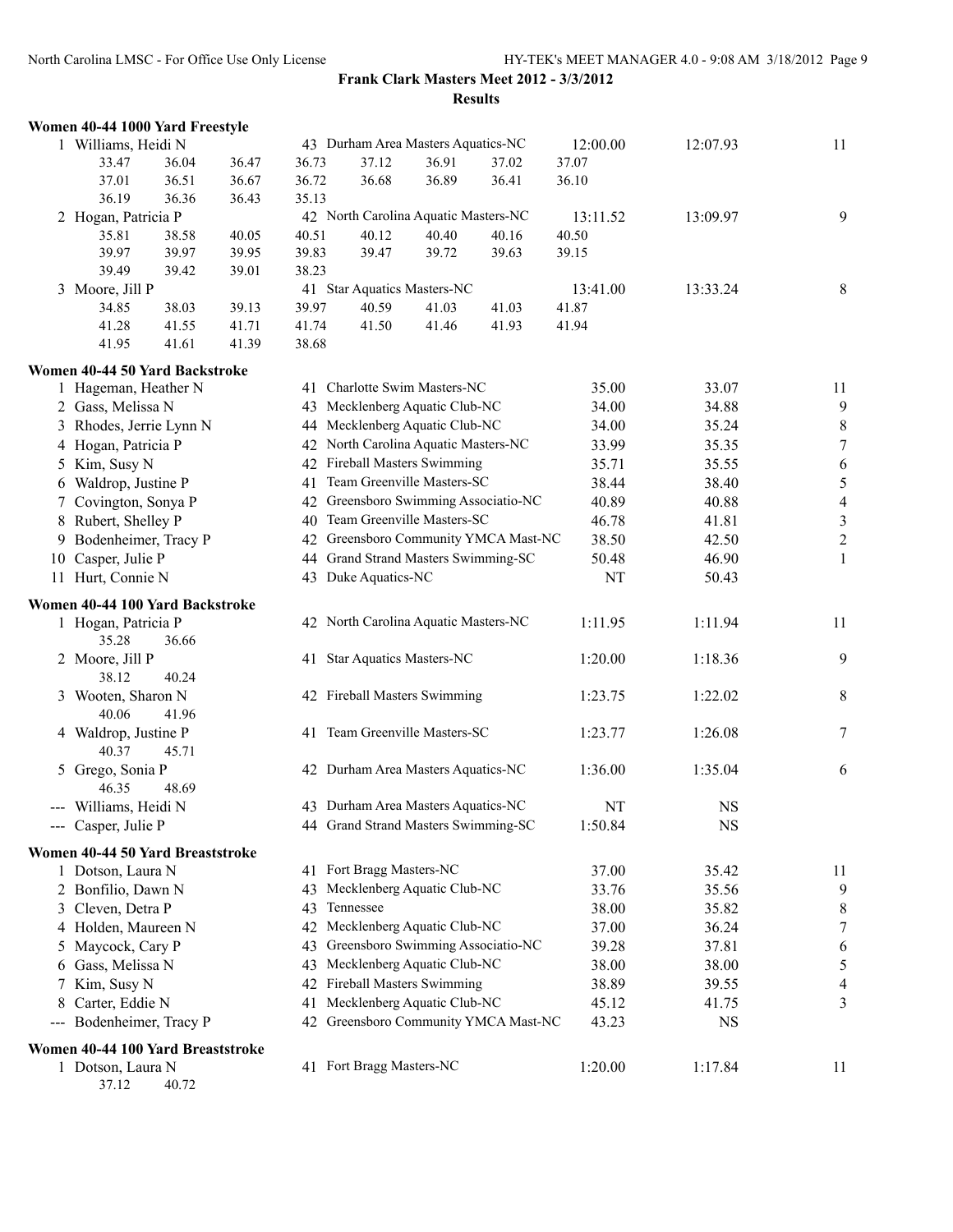#### **(Women 40-44 100 Yard Breaststroke)**

| 2 Gass, Melissa N    | 43 Mecklenberg Aquatic Club-NC       | 1:22.00 | 1:22.17 | Q |
|----------------------|--------------------------------------|---------|---------|---|
| 38.73<br>43.44       |                                      |         |         |   |
| 3 Martin, Lisa P     | 44 YMCA of the Triangle Area-NC      | NT      | 1:31.65 | 8 |
| 44.48<br>47.17       |                                      |         |         |   |
| 4 Greer, Shawn P     | 43 Greensboro Swimming Associatio-NC | NT      | 1:40.95 |   |
| 5 Richey, Jennifer N | 40 North Carolina Masters Swimmin-NC | NT      | 1:47.76 | 6 |
| 51.24<br>56.52       |                                      |         |         |   |

### **Women 40-44 200 Yard Time Trial**

| women 40-44 zou faru Time Trial                             |       |       |                                         |         |           |
|-------------------------------------------------------------|-------|-------|-----------------------------------------|---------|-----------|
| - Time Trial                                                |       |       |                                         |         |           |
| 1 Hogan, Patricia P                                         |       |       | 42 North Carolina Aquatic Masters-NC    | 2:33.27 | 2:32.56   |
| 35.66                                                       | 38.25 | 39.51 | 39.14                                   |         |           |
| 2 Williams, Heidi N                                         |       |       | 43 Durham Area Masters Aquatics-NC      | 3:00.00 | 2:40.72   |
| 38.92                                                       | 40.74 | 41.05 | 40.01                                   |         |           |
| 3 Dempsey, Michelle P                                       |       |       | 42 Mecklenberg Aquatic Club-NC          | 3:05.59 | 3:04.79   |
| 43.66                                                       | 46.45 | 47.79 | 46.89                                   |         |           |
| --- Maycock, Cary P                                         |       |       | Greensboro Swimming Associatio-NC<br>43 | 3:07.89 | <b>NS</b> |
| $W_{\alpha m \alpha n}$ 40 44 50 $V_{\alpha u}$ d Duttorfly |       |       |                                         |         |           |

#### **Women 40-44 50 Yard Butterfly**

|     | 1 Buckley, Jennifer P                   |    | 40 Greensboro Swimming Associatio-NC | 32.00     | 30.82     | 11                       |
|-----|-----------------------------------------|----|--------------------------------------|-----------|-----------|--------------------------|
|     | 2 Kim, Susy N                           |    | 42 Fireball Masters Swimming         | 32.62     | 32.95     | 9                        |
|     | 3 Harshaw, Emily P                      |    | 44 Greensboro Swimming Associatio-NC | 34.00     | 34.22     | 8                        |
|     | 4 Carter, Eddie N                       |    | 41 Mecklenberg Aquatic Club-NC       | 35.00     | 35.41     | $\overline{7}$           |
|     | 5 Marshall, Sue N                       |    | 43 Mecklenberg Aquatic Club-NC       | 36.94     | 36.41     | 6                        |
|     | 6 Wall, Janet P                         |    | 43 Mecklenberg Aquatic Club-NC       | 38.11     | 39.37     | 5                        |
|     | Covington, Sonya P                      |    | 42 Greensboro Swimming Associatio-NC | 41.87     | 40.41     | $\overline{4}$           |
| --- | Bodenheimer, Tracy P                    |    | 42 Greensboro Community YMCA Mast-NC | 36.85     | <b>NS</b> |                          |
|     | --- Hageman, Heather N                  |    | 41 Charlotte Swim Masters-NC         | 33.00     | <b>NS</b> |                          |
|     | <b>Women 40-44 100 Yard IM</b>          |    |                                      |           |           |                          |
|     | 1 Cleven, Detra P<br>31.42<br>37.74     |    | 43 Tennessee                         | 1:11.00   | 1:09.16   | 11                       |
|     | 2 Dotson, Laura N<br>35.52<br>37.17     |    | 41 Fort Bragg Masters-NC             | 1:14.00   | 1:12.69   | 9                        |
|     | 3 Holden, Maureen N<br>35.13<br>38.32   |    | 42 Mecklenberg Aquatic Club-NC       | 1:14.80   | 1:13.45   | 8                        |
|     | 4 Bodin, Sarah P<br>33.42<br>40.46      |    | 42 Fireball Masters Swimming         | 1:14.17   | 1:13.88   | $\overline{7}$           |
|     | 5 Maycock, Cary P<br>35.75<br>38.89     |    | 43 Greensboro Swimming Associatio-NC | 1:15.01   | 1:14.64   | 6                        |
|     | 6 Gass, Melissa N<br>35.04<br>40.06     |    | 43 Mecklenberg Aquatic Club-NC       | 1:13.50   | 1:15.10   | 5                        |
|     | 7 Kim, Susy N<br>34.30<br>40.84         |    | 42 Fireball Masters Swimming         | 1:19.64   | 1:15.14   | $\overline{\mathcal{A}}$ |
|     | 8 Martin, Lisa P<br>37.16<br>38.64      |    | 44 YMCA of the Triangle Area-NC      | NT        | 1:15.80   | $\mathfrak{Z}$           |
|     | 9 Carter, Eddie N<br>36.71<br>43.34     |    | 41 Mecklenberg Aquatic Club-NC       | 1:22.48   | 1:20.05   | $\overline{c}$           |
|     | 10 Wall, Janet P<br>39.73<br>44.30      |    | 43 Mecklenberg Aquatic Club-NC       | 1:22.91   | 1:24.03   | $\mathbf{1}$             |
|     | 11 Covington, Sonya P<br>41.15<br>48.47 |    | 42 Greensboro Swimming Associatio-NC | 1:31.42   | 1:29.62   |                          |
|     | 12 Greer, Shawn P<br>43.71<br>46.75     | 43 | Greensboro Swimming Associatio-NC    | <b>NT</b> | 1:30.46   |                          |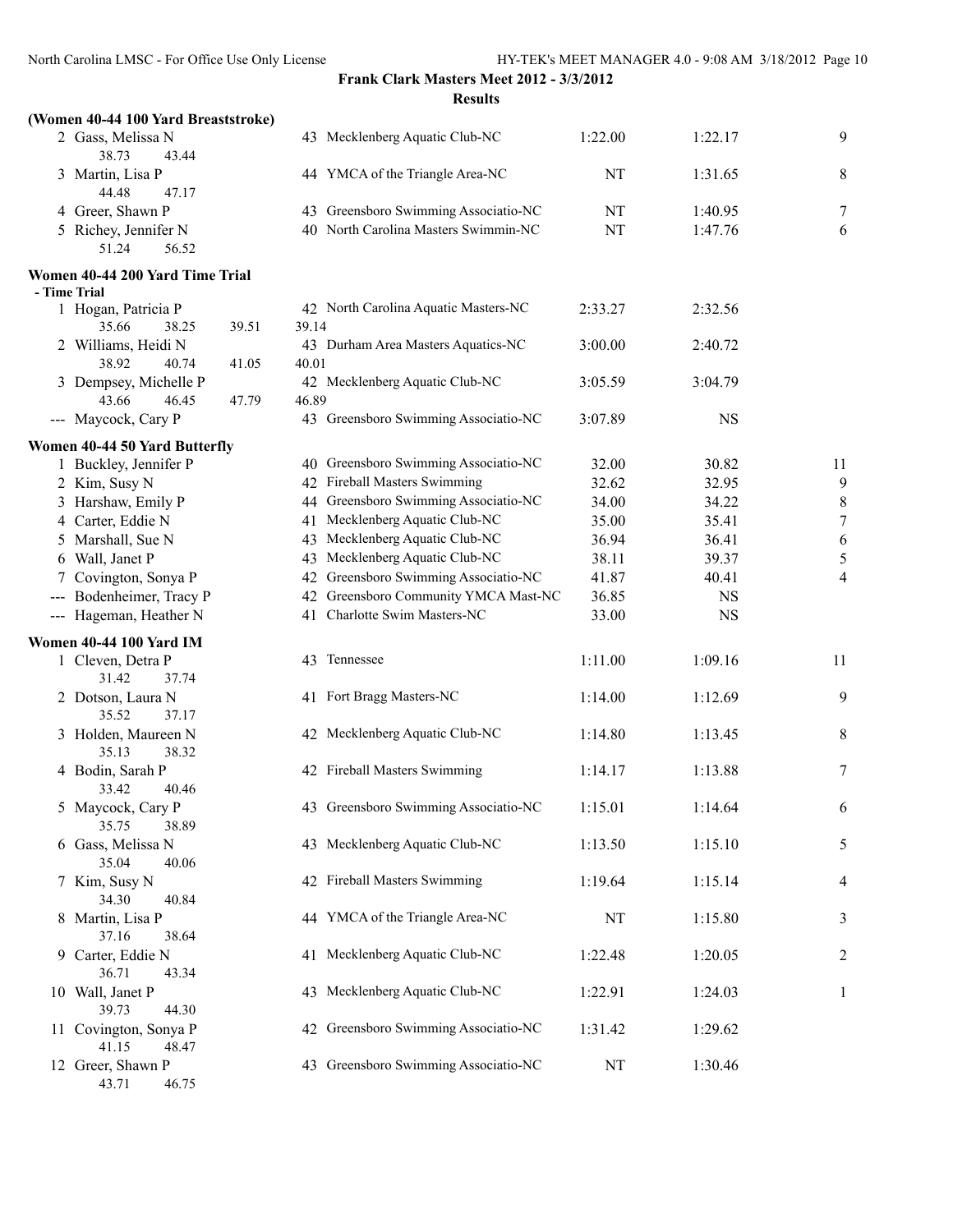| (Women 40-44 100 Yard IM)                              |                    |                                                                       |             |                 |                          |
|--------------------------------------------------------|--------------------|-----------------------------------------------------------------------|-------------|-----------------|--------------------------|
| 13 Grego, Sonia P<br>42.60<br>49.45                    |                    | 42 Durham Area Masters Aquatics-NC                                    | 1:30.00     | 1:32.05         |                          |
| 14 Rubert, Shelley P<br>42.99<br>52.33                 |                    | 40 Team Greenville Masters-SC                                         | 1:49.82     | 1:35.32         |                          |
| 15 Casper, Julie P<br>50.03<br>56.13                   |                    | 44 Grand Strand Masters Swimming-SC                                   | 1:48.73     | 1:46.16         |                          |
| --- Moore, Jill P                                      |                    | 41 Star Aquatics Masters-NC                                           | 1:20.00     | <b>NS</b>       |                          |
| --- Hageman, Heather N                                 | 41                 | Charlotte Swim Masters-NC                                             | 1:15.00     | NS              |                          |
| <b>Women 40-44 200 Yard IM</b>                         |                    |                                                                       |             |                 |                          |
| 1 Cleven, Detra P                                      | 43 Tennessee       |                                                                       | 2:38.00     | 2:33.93         | 11                       |
| 31.96<br>40.82<br>43.98                                | 37.17              |                                                                       |             |                 |                          |
| 2 Bonfilio, Dawn N                                     |                    | 43 Mecklenberg Aquatic Club-NC                                        | 2:40.25     | 2:42.93         | 9                        |
| 33.61<br>44.31<br>45.65                                | 39.36              |                                                                       |             |                 |                          |
| 3 Carter, Eddie N<br>35.28<br>48.29<br>49.54           | 40.74              | 41 Mecklenberg Aquatic Club-NC                                        | NT          | 2:53.85         | 8                        |
| 4 Wall, Janet P                                        |                    | 43 Mecklenberg Aquatic Club-NC                                        | 3:06.05     | 3:05.75         | 7                        |
| 38.70<br>47.50<br>56.32                                | 43.23              |                                                                       |             |                 |                          |
| 5 Marshall, Sue N                                      |                    | 43 Mecklenberg Aquatic Club-NC                                        | 3:40.00     | 3:11.58         | 6                        |
| 38.03<br>49.04<br>1:44.51                              |                    |                                                                       |             |                 |                          |
| Women 45-49 50 Yard Freestyle                          |                    |                                                                       |             |                 |                          |
| 1 Patterson, Annette N                                 |                    | 46 Virginia Masters Swim Team-VA                                      | 28.12       | 26.58           | 11                       |
| 2 Wolff, Celia P                                       |                    | 46 Fort Bragg Masters-NC                                              | 27.30       | 27.20           | 9                        |
| 3 Kellinger, Jenny P                                   |                    | 49 Virginia Masters Swim Team-VA                                      | 28.10       | 28.02           | 8                        |
| 4 Dore, Mary N                                         |                    | 48 Mecklenberg Aquatic Club-NC                                        | 28.70       | 28.23           | $\overline{7}$           |
| 5 Thompson, Janice N                                   |                    | 47 South Carolina-SC                                                  | 29.49       | 28.79           | 6                        |
| 6 Burns, Molly P                                       |                    | 46 Greensboro Swimming Associatio-NC                                  | 29.62       | 29.03           | 5                        |
| 7 Young, Barbara P                                     |                    | 49 Greensboro Swimming Associatio-NC                                  | NT          | 30.05           | $\overline{\mathcal{A}}$ |
| 8 Eagle, Lisa N                                        |                    | 47 Greenville Swim Club Masters-NC                                    | 30.58       | 30.93           | 3                        |
| 9 Fortney, Pam N                                       |                    | 49 Twin Rivers YMCA Masters-NC                                        | 34.68       | 32.31           | $\overline{\mathbf{c}}$  |
| 10 Rehanek, Rhonda N                                   |                    | 48 Grand Strand Masters Swimming-SC                                   | 34.53       | 33.37           | $\mathbf{1}$             |
| 11 Withers, Lorraine P                                 | 48 Tyde Masters-NC |                                                                       | NT          | 33.38           |                          |
| 12 Lindquist, Dana P                                   |                    | 49 YMCA of the Triangle Area-NC                                       | 35.11       | 34.56           |                          |
| 13 Nauss, Ellan N                                      |                    | 49 Greater Knoxville Masters                                          | 34.00       | 34.61           |                          |
| 14 Olinger, Amy N                                      |                    | 47 Four Seasons YMCA Masters-VA                                       | 36.24       | 36.78           |                          |
| 15 Corliss, Ellen N                                    |                    | 48 North Carolina Masters Swimmin-NC                                  | 45.00       | 42.02           |                          |
| 16 Billings, Jennifer P                                |                    | 48 Four Seasons YMCA Masters-VA<br>48 Durham Area Masters Aquatics-NC | NT<br>39.95 | 45.61           |                          |
| --- Faulkner, Valerie N<br>--- Elias-Williams, Maria N |                    | 47 Grand Strand Masters Swimming-SC                                   | 26.97       | DQ<br><b>NS</b> |                          |
|                                                        |                    |                                                                       |             |                 |                          |
| Women 45-49 100 Yard Freestyle                         |                    |                                                                       |             |                 |                          |
| 1 Wolff, Celia P                                       |                    | 46 Fort Bragg Masters-NC                                              | 1:00.38     | 59.77           | 11                       |
| 28.53<br>31.24<br>2 Nowak, Elizabeth N                 |                    | 48 Duke Aquatics-NC                                                   |             |                 |                          |
| 28.78<br>31.31                                         |                    |                                                                       | 58.90       | 1:00.09         | 9                        |
| 3 Patterson, Annette N                                 |                    | 46 Virginia Masters Swim Team-VA                                      | 59.12       | 1:00.24         | 8                        |
| 27.89<br>32.35<br>4 Dore, Mary N                       |                    | 48 Mecklenberg Aquatic Club-NC                                        | 1:01.06     | 1:01.92         | $\overline{7}$           |
| 30.27<br>31.65<br>5 Kellinger, Jenny P                 |                    | 49 Virginia Masters Swim Team-VA                                      | 1:04.00     | 1:02.98         | 6                        |
| 29.74<br>33.24                                         |                    |                                                                       |             |                 |                          |
| 6 Lindroos, Pamela P<br>30.38<br>32.89                 |                    | 46 Duke Aquatics-NC                                                   | 1:03.20     | 1:03.27         | 5                        |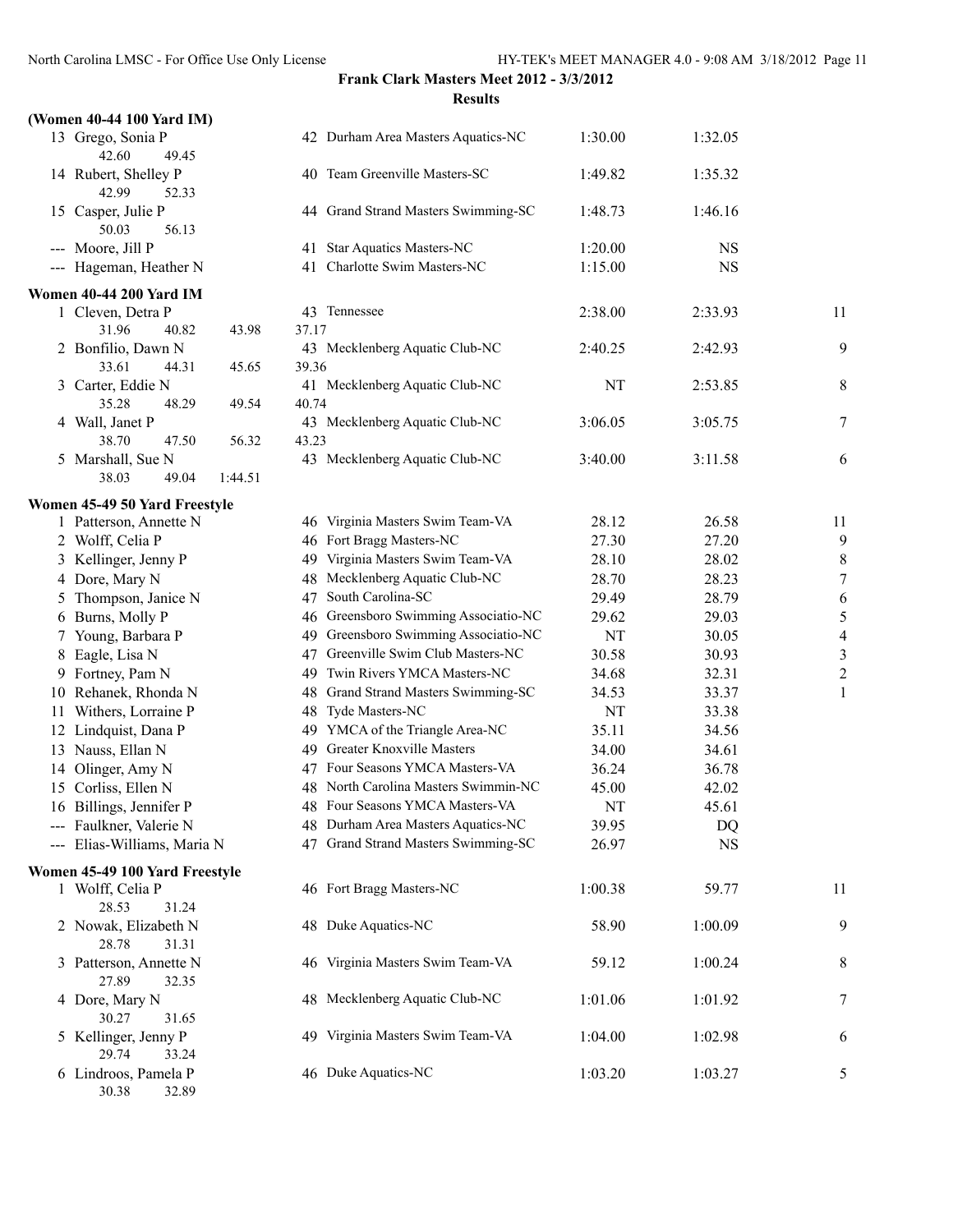### **(Women 45-49 100 Yard Freestyle)**

| 7 Young, Barbara P<br>31.16<br>33.66            |       |       | 49 Greensboro Swimming Associatio-NC |       |       | NT        | 1:04.82     | $\overline{4}$ |
|-------------------------------------------------|-------|-------|--------------------------------------|-------|-------|-----------|-------------|----------------|
| 8 Thompson, Janice N<br>31.66<br>34.24          |       |       | 47 South Carolina-SC                 |       |       | 1:06.82   | 1:05.90     | 3              |
| 9 Burns, Molly P<br>32.81<br>33.59              |       |       | 46 Greensboro Swimming Associatio-NC |       |       | 1:06.77   | 1:06.40     | $\overline{c}$ |
| 10 Fortney, Pam N<br>35.26<br>35.69             |       |       | 49 Twin Rivers YMCA Masters-NC       |       |       | 1:26.32   | 1:10.95     | $\mathbf{1}$   |
| 11 Lindquist, Dana P<br>36.64<br>39.73          |       |       | 49 YMCA of the Triangle Area-NC      |       |       | 1:30.35   | 1:16.37     |                |
| 12 Withers, Lorraine P<br>41.19<br>37.15        |       |       | 48 Tyde Masters-NC                   |       |       | $\rm{NT}$ | 1:18.34     |                |
| 13 Warren Disher, Charlotte N<br>38.65<br>45.63 |       |       | 49 Bowker Aquatic Club               |       |       | 1:31.25   | 1:24.28     |                |
| 14 Corliss, Ellen N<br>46.35<br>54.42           |       |       | 48 North Carolina Masters Swimmin-NC |       |       | 1:50.00   | 1:40.77     |                |
| --- Rehanek, Rhonda N                           |       |       | 48 Grand Strand Masters Swimming-SC  |       |       | 1:18.55   | <b>NS</b>   |                |
| --- Fouts, Ali P                                |       |       | 49 Raleigh Area Masters-NC           |       |       | NT        | <b>NS</b>   |                |
| --- Nauss, Ellan N                              |       |       | 49 Greater Knoxville Masters         |       |       | 1:25.00   | <b>NS</b>   |                |
| --- Elias-Williams, Maria N                     |       |       | 47 Grand Strand Masters Swimming-SC  |       |       | 57.84     | <b>NS</b>   |                |
| --- Eagle, Lisa N                               |       |       | 47 Greenville Swim Club Masters-NC   |       |       | 1:06.64   | $_{\rm NS}$ |                |
|                                                 |       |       |                                      |       |       |           |             |                |
| Women 45-49 200 Yard Freestyle                  |       |       |                                      |       |       |           |             |                |
| 1 Dore, Mary N                                  |       |       | 48 Mecklenberg Aquatic Club-NC       |       |       | 2:14.00   | 2:11.61     | 11             |
| 30.68<br>32.75                                  | 34.07 | 34.11 |                                      |       |       |           |             |                |
| 2 Burns, Molly P                                |       |       | 46 Greensboro Swimming Associatio-NC |       |       | 2:28.00   | 2:27.42     | $\mathbf{9}$   |
| 34.33<br>36.88                                  | 38.71 | 37.50 |                                      |       |       |           |             |                |
| 3 Fouts, Ali P                                  |       |       | 49 Raleigh Area Masters-NC           |       |       | NT        | 2:38.39     | 8              |
| 36.34<br>39.73                                  | 42.40 | 39.92 |                                      |       |       |           |             |                |
| 4 Swanson, Christine N                          |       |       | 49 St. Pete Masters-FL               |       |       | 2:52.00   | 2:48.57     | $\tau$         |
| 42.04<br>37.01                                  | 45.24 | 44.28 |                                      |       |       |           |             |                |
| 5 Lindquist, Dana P                             |       |       | 49 YMCA of the Triangle Area-NC      |       |       | 3:00.00   | 2:49.61     | 6              |
| 38.52<br>42.06                                  | 44.60 | 44.43 |                                      |       |       |           |             |                |
| 6 Weber, Becky P                                |       |       | 49 Team Greenville Masters-SC        |       |       | 3:00.00   | 2:55.11     | 5              |
| 41.03<br>44.69                                  | 44.92 | 44.47 |                                      |       |       |           |             |                |
| 7 Faulkner, Valerie N                           |       |       | 48 Durham Area Masters Aquatics-NC   |       |       | 3:35.00   | 3:15.96     | $\overline{4}$ |
| 43.07<br>50.10                                  | 52.63 | 50.16 |                                      |       |       |           |             |                |
| --- Elias-Williams, Maria N                     |       |       | 47 Grand Strand Masters Swimming-SC  |       |       | 2:04.87   | NS          |                |
| Women 45-49 500 Yard Freestyle                  |       |       |                                      |       |       |           |             |                |
| 1 Dore, Mary N                                  |       |       | 48 Mecklenberg Aquatic Club-NC       |       |       | 6:05.00   | 5:57.73     | 11             |
| 32.90<br>36.01                                  | 36.62 | 35.87 | 36.67                                | 36.23 | 35.99 | 36.19     |             |                |
| 35.95<br>35.30                                  |       |       |                                      |       |       |           |             |                |
| 2 Cole, Kim P                                   |       |       | 48 North Carolina Masters Swimmin-NC |       |       | 7:06.79   | 7:03.63     | 9              |
| 35.15<br>39.36                                  | 42.56 | 43.02 | 43.91                                | 43.95 | 44.32 | 44.24     |             |                |
| 44.19<br>42.93                                  |       |       |                                      |       |       |           |             |                |
| 3 Weber, Becky P                                |       |       | 49 Team Greenville Masters-SC        |       |       | 7:30.00   | 7:49.14     | 8              |
| 43.38<br>46.30                                  | 47.41 | 47.19 | 47.69                                | 47.50 | 47.42 | 47.53     |             |                |
| 47.81<br>46.91                                  |       |       |                                      |       |       |           |             |                |
| 4 Faulkner, Valerie N                           |       |       | 48 Durham Area Masters Aquatics-NC   |       |       | 9:17.00   | 8:50.15     | 7              |
| 43.04<br>51.25                                  | 53.83 | 55.31 | 54.80                                | 54.76 | 55.26 | 53.26     |             |                |
| 56.43<br>52.21                                  |       |       |                                      |       |       |           |             |                |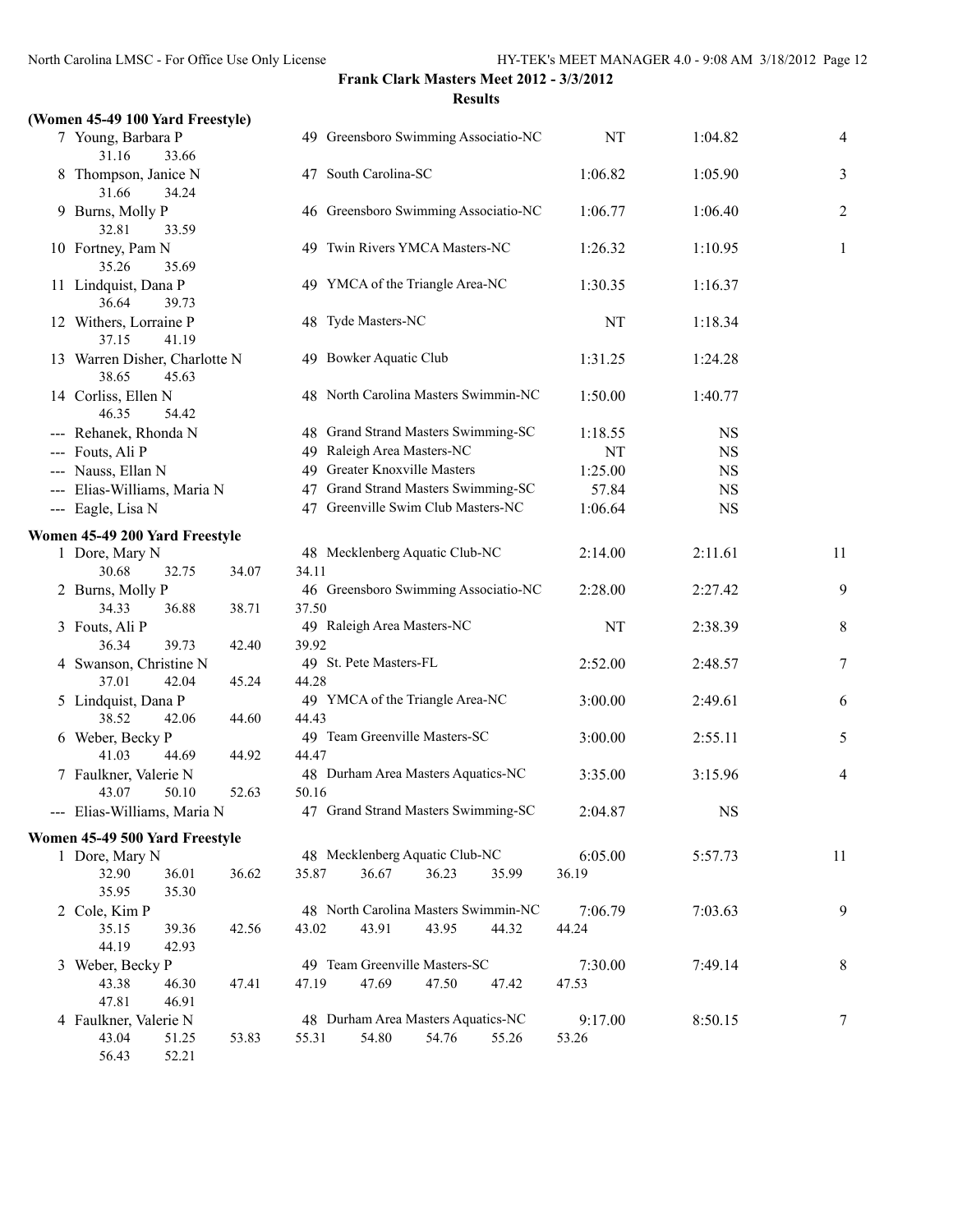|   | (Women 45-49 500 Yard Freestyle) |                                                   |       |       |                                |                                     |                                      |          |              |                  |
|---|----------------------------------|---------------------------------------------------|-------|-------|--------------------------------|-------------------------------------|--------------------------------------|----------|--------------|------------------|
|   | 5 Frith, Jennifer P              |                                                   |       |       |                                | 49 Triad Masters Swimming-NC        |                                      | 9:30.00  | 8:54.91      | 6                |
|   | 46.07                            | 51.93                                             |       |       |                                | 55.97                               | 55.53                                | 56.54    |              |                  |
|   | 52.53                            | 52.45                                             |       |       |                                |                                     |                                      |          |              |                  |
|   | Women 45-49 1000 Yard Freestyle  |                                                   |       |       |                                |                                     |                                      |          |              |                  |
|   | 1 Dore, Mary N                   |                                                   |       |       |                                | 48 Mecklenberg Aquatic Club-NC      |                                      | 12:50.00 | 12:16.60     | 11               |
|   | 33.94                            | 36.37                                             | 37.17 | 37.17 | 37.42                          | 37.25                               | 37.37                                | 37.17    |              |                  |
|   | 37.18                            | 37.51                                             | 37.48 | 37.09 | 37.31                          | 36.87                               | 37.15                                | 37.35    |              |                  |
|   | 36.86                            | 36.77                                             | 36.27 | 34.90 |                                |                                     |                                      |          |              |                  |
|   | 2 Faulkner, Valerie N            |                                                   |       |       |                                | 48 Durham Area Masters Aquatics-NC  |                                      | 22:00.00 | 18:31.94     | 9                |
|   | 47.34                            | 49.70                                             | 53.74 | 55.20 | 56.10                          | 56.07                               | 56.96                                | 54.81    |              |                  |
|   | 56.38                            | 57.61                                             | 56.93 | 58.24 | 58.04                          | 58.03                               | 58.15                                | 55.49    |              |                  |
|   | 56.40                            | 57.10                                             | 56.99 | 52.66 |                                |                                     |                                      |          |              |                  |
|   | Women 45-49 50 Yard Backstroke   |                                                   |       |       |                                |                                     |                                      |          |              |                  |
|   | 1 Nowak, Elizabeth N             |                                                   |       |       | 48 Duke Aquatics-NC            |                                     |                                      | 32.08    | 31.49        | 11               |
|   | 2 Wolff, Celia P                 |                                                   |       |       | 46 Fort Bragg Masters-NC       |                                     |                                      | 31.71    | 31.72        | $\overline{9}$   |
|   | 3 Patterson, Annette N           |                                                   |       |       |                                | 46 Virginia Masters Swim Team-VA    |                                      | NT       | 31.80        | 8                |
|   | 4 Kellinger, Jenny P             |                                                   |       |       |                                | 49 Virginia Masters Swim Team-VA    |                                      | 34.20    | 34.16        | $\boldsymbol{7}$ |
|   | 5 Thompson, Janice N             |                                                   |       | 47    | South Carolina-SC              |                                     |                                      | 35.84    | 34.21        | 6                |
|   | 6 Young, Barbara P               |                                                   |       |       |                                |                                     | 49 Greensboro Swimming Associatio-NC | NT       | 35.96        | 5                |
|   | 7 Burns, Molly P                 |                                                   |       |       |                                |                                     | 46 Greensboro Swimming Associatio-NC | 36.79    | 36.30        | $\overline{4}$   |
|   | 8 Candelaria, Sharron P          |                                                   |       |       | 47 Duke Aquatics-NC            |                                     |                                      | 34.90    | 38.46        | $\mathfrak{Z}$   |
|   | 9 Fortney, Pam N                 |                                                   |       |       | 49 Twin Rivers YMCA Masters-NC |                                     |                                      |          | 39.66        | $\mathbf{2}$     |
|   |                                  | 49 Greater Knoxville Masters<br>10 Nauss, Ellan N |       |       |                                |                                     | 48.75<br>40.00                       | 40.63    | $\mathbf{1}$ |                  |
|   | 11 Warren Disher, Charlotte N    |                                                   |       |       | 49 Bowker Aquatic Club         |                                     |                                      | 44.61    | 42.82        |                  |
|   | 12 Greenland, Anita N            |                                                   |       |       |                                | 47 Star Aquatics Masters-NC         |                                      | NT       | 43.27        |                  |
|   | 13 Olinger, Amy N                |                                                   |       |       |                                | 47 Four Seasons YMCA Masters-VA     |                                      | 48.87    | 50.72        |                  |
|   | 14 Billings, Jennifer P          |                                                   |       |       |                                | 48 Four Seasons YMCA Masters-VA     |                                      | NT       | 52.31        |                  |
|   |                                  |                                                   |       |       |                                |                                     |                                      |          |              |                  |
|   | Women 45-49 100 Yard Backstroke  |                                                   |       |       |                                |                                     |                                      |          |              |                  |
|   | 1 Wolff, Celia P                 |                                                   |       |       | 46 Fort Bragg Masters-NC       |                                     |                                      | 1:12.38  | 1:09.16      | 11               |
|   | 33.73                            | 35.43                                             |       |       |                                |                                     |                                      |          |              |                  |
|   | 2 Young, Barbara P               |                                                   |       |       |                                |                                     | 49 Greensboro Swimming Associatio-NC | NT       | 1:18.25      | 9                |
|   | 38.51                            | 39.74                                             |       |       |                                |                                     |                                      |          |              |                  |
|   | 3 Fouts, Ali P<br>41.75          | 46.84                                             |       |       |                                | 49 Raleigh Area Masters-NC          |                                      | NT       | 1:28.59      | 8                |
|   | 4 Nauss, Ellan N                 |                                                   |       | 49    |                                | <b>Greater Knoxville Masters</b>    |                                      | 1:33.00  | 1:33.33      | $\boldsymbol{7}$ |
|   | 45.77                            | 47.56                                             |       |       |                                |                                     |                                      |          |              |                  |
|   | 5 Warren Disher, Charlotte N     |                                                   |       |       | 49 Bowker Aquatic Club         |                                     |                                      | 1:38.54  | 1:36.24      | 6                |
|   | 6 Billings, Jennifer P           |                                                   |       |       |                                | 48 Four Seasons YMCA Masters-VA     |                                      | NT       | 2:03.71      | 5                |
|   | 54.85                            | 1:08.86                                           |       |       |                                |                                     |                                      |          |              |                  |
|   | --- Elias-Williams, Maria N      |                                                   |       |       |                                | 47 Grand Strand Masters Swimming-SC |                                      | 1:14.85  | <b>NS</b>    |                  |
|   |                                  |                                                   |       |       |                                |                                     |                                      |          |              |                  |
|   | Women 45-49 50 Yard Breaststroke |                                                   |       |       |                                |                                     |                                      |          |              |                  |
|   | 1 Nowak, Elizabeth N             |                                                   |       |       | 48 Duke Aquatics-NC            |                                     |                                      | 34.60    | 34.00        | 11               |
|   | 2 Thompson, Janice N             |                                                   |       | 47    | South Carolina-SC              |                                     |                                      | 39.36    | 39.60        | 9                |
| 3 | Quillen, Diane P                 |                                                   |       | 48    |                                |                                     | Greensboro Swimming Associatio-NC    | 40.63    | 40.16        | 8                |
|   | 4 Candelaria, Sharron P          |                                                   |       | 47    | Duke Aquatics-NC               |                                     |                                      | 38.30    | 42.33        | $\boldsymbol{7}$ |
| 5 | Greenland, Anita N               |                                                   |       | 47    |                                | <b>Star Aquatics Masters-NC</b>     |                                      | NT       | 47.68        | 6                |
|   | 6 Rehanek, Rhonda N              |                                                   |       | 48    |                                | Grand Strand Masters Swimming-SC    |                                      | 47.44    | 48.83        | 5                |
| 7 | Olinger, Amy N                   |                                                   |       |       |                                | 47 Four Seasons YMCA Masters-VA     |                                      | 55.85    | 58.03        | 4                |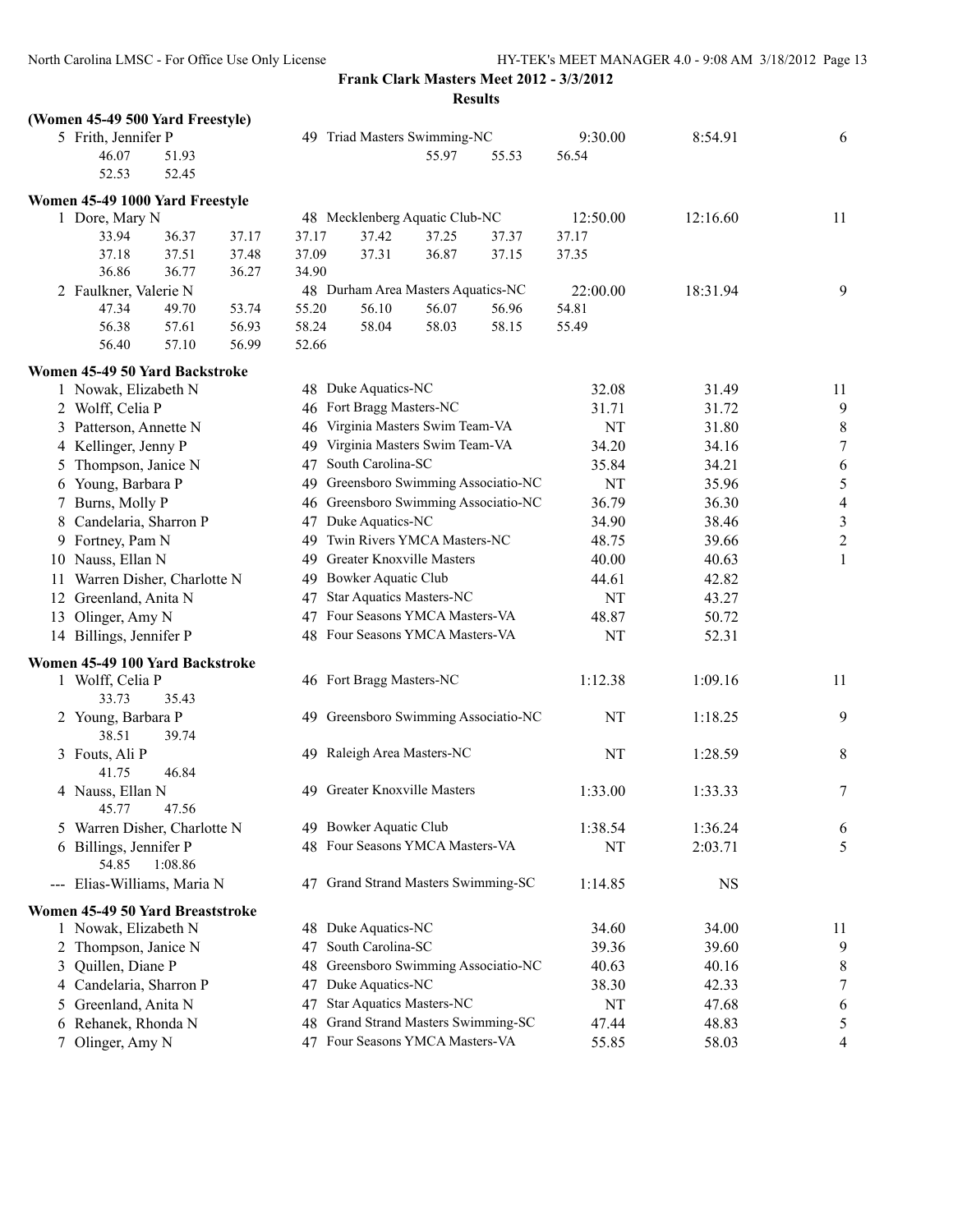| Women 45-49 100 Yard Breaststroke                 |                                             |         |           |                  |
|---------------------------------------------------|---------------------------------------------|---------|-----------|------------------|
| 1 Nowak, Elizabeth N<br>34.27<br>39.96            | 48 Duke Aquatics-NC                         | 1:14.78 | 1:14.23   | 11               |
| 2 Eagle, Lisa N<br>41.34<br>45.43                 | 47 Greenville Swim Club Masters-NC          | NT      | 1:26.77   | 9                |
| 3 Quillen, Diane P<br>42.33<br>47.34              | 48 Greensboro Swimming Associatio-NC        | 1:36.63 | 1:29.67   | 8                |
| 4 Warren Disher, Charlotte N<br>48.98<br>54.16    | 49 Bowker Aquatic Club                      | 1:49.30 | 1:43.14   | 7                |
| 5 Rehanek, Rhonda N<br>49.23<br>54.92             | 48 Grand Strand Masters Swimming-SC         | 1:44.03 | 1:44.15   | 6                |
| --- Candelaria, Sharron P                         | 47 Duke Aquatics-NC                         | 1:27.40 | <b>NS</b> |                  |
| Women 45-49 200 Yard Time Trial                   |                                             |         |           |                  |
| - Time Trial                                      |                                             |         |           |                  |
| 1 Gillman, Regina N<br>33.28<br>2:14.10           | 46 SL Aquatic Masters-NC                    | 2:50.00 | 2:47.38   |                  |
| 2 Lindroos, Pamela P<br>37.23<br>42.61<br>44.40   | 46 Duke Aquatics-NC<br>45.66                | 2:54.00 | 2:49.90   |                  |
| 3 Eagle, Lisa N<br>42.19<br>47.50<br>50.23        | 47 Greenville Swim Club Masters-NC<br>48.87 | NT      | 3:08.79   |                  |
| 4 Swanson, Christine N<br>43.55<br>47.70<br>49.61 | 49 St. Pete Masters-FL<br>49.58             | 3:15.00 | 3:10.44   |                  |
| 5 Weber, Becky P<br>49.26<br>2:37.72              | 49 Team Greenville Masters-SC               | 3:45.00 | 3:26.98   |                  |
| Women 45-49 50 Yard Butterfly                     |                                             |         |           |                  |
| 1 Patterson, Annette N                            | 46 Virginia Masters Swim Team-VA            | NT      | 30.79     | 11               |
| 2 Gillman, Regina N                               | 46 SL Aquatic Masters-NC                    | 36.00   | 32.16     | 9                |
| 3 Thompson, Janice N                              | 47 South Carolina-SC                        | 32.60   | 32.48     | 8                |
| 4 Quillen, Diane P                                | 48 Greensboro Swimming Associatio-NC        | 34.18   | 33.80     | $\boldsymbol{7}$ |
| 5 Burns, Molly P                                  | 46 Greensboro Swimming Associatio-NC        | 34.74   | 34.14     | 6                |
| 6 Greenland, Anita N                              | 47 Star Aquatics Masters-NC                 | NT      | 37.31     | 5                |
| 7 Fortney, Pam N                                  | Twin Rivers YMCA Masters-NC<br>49           | 42.84   | 38.02     | 4                |
| --- Kellinger, Jenny P                            | 49 Virginia Masters Swim Team-VA            | 33.30   | DQ        |                  |
| --- Lindquist, Dana P                             | 49 YMCA of the Triangle Area-NC             | NT      | <b>NS</b> |                  |
| Women 45-49 100 Yard Butterfly                    |                                             |         |           |                  |
| 1 Gillman, Regina N<br>33.33 38.57                | 46 SL Aquatic Masters-NC                    | 1:15.00 | 1:11.90   | 11               |
| <b>Women 45-49 100 Yard IM</b>                    |                                             |         |           |                  |
| 1 Nowak, Elizabeth N<br>31.23<br>35.77            | 48 Duke Aquatics-NC                         | 1:06.50 | 1:07.00   | 11               |
| 2 Young, Barbara P<br>34.93<br>42.99              | 49 Greensboro Swimming Associatio-NC        | NT      | 1:17.92   | 9                |
| 3 Eagle, Lisa N<br>37.88<br>40.47                 | 47 Greenville Swim Club Masters-NC          | 1:17.38 | 1:18.35   | 8                |
| 4 Fouts, Ali P                                    | 49 Raleigh Area Masters-NC                  | NT      | 1:21.27   | 7                |
| 38.27<br>43.00<br>5 Fortney, Pam N                | 49 Twin Rivers YMCA Masters-NC              | 1:48.36 | 1:23.13   | 6                |
| 39.25<br>43.88<br>6 Greenland, Anita N            | 47 Star Aquatics Masters-NC                 | NT      | 1:29.17   | 5                |
| 49.07<br>40.10<br>7 Warren Disher, Charlotte N    | 49 Bowker Aquatic Club                      | 1:55.89 | 1:37.11   | 4                |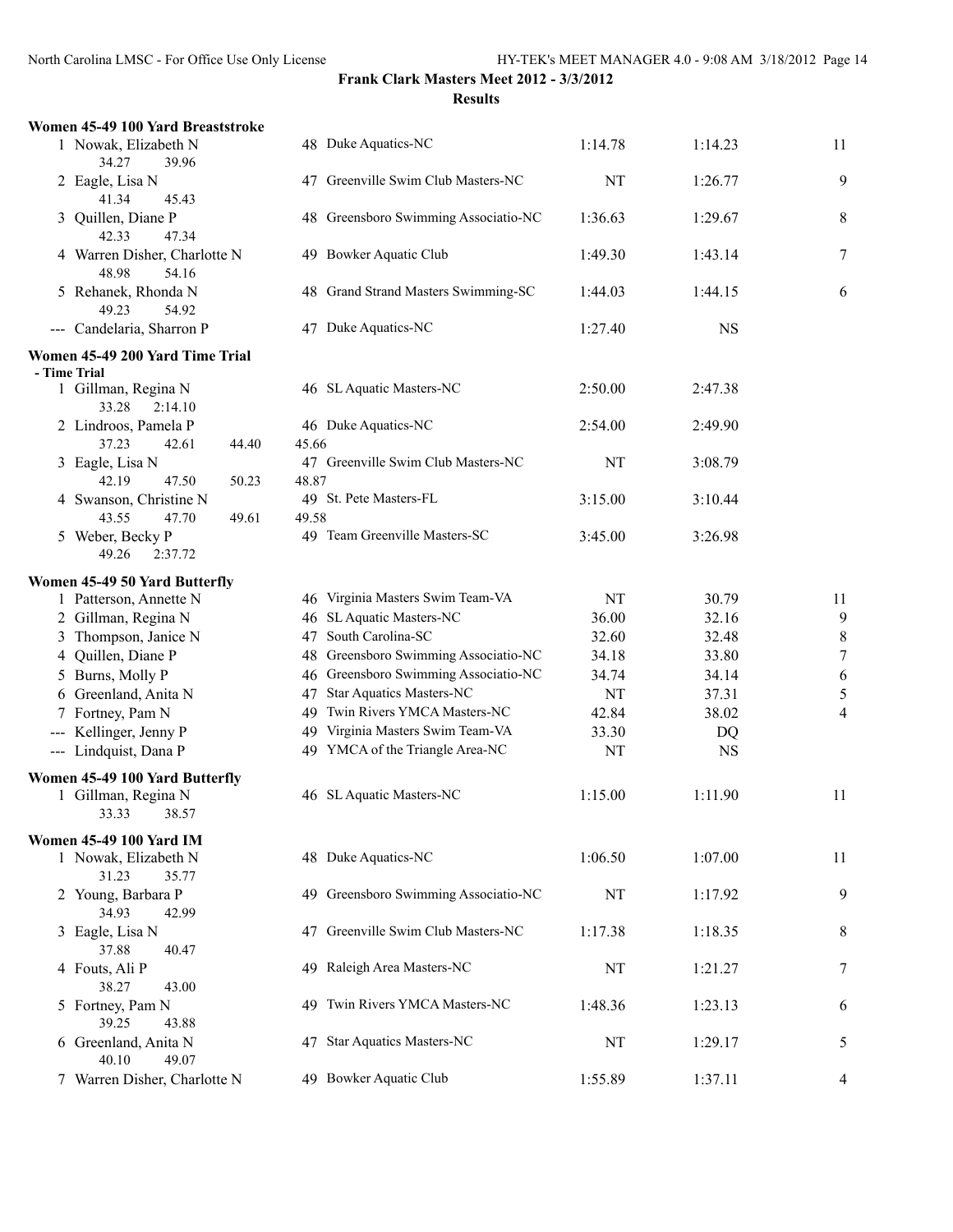**Frank Clark Masters Meet 2012 - 3/3/2012**

**Results**

|    | (Women 45-49 100 Yard IM)                             |       |                                               |         |           |                  |
|----|-------------------------------------------------------|-------|-----------------------------------------------|---------|-----------|------------------|
|    | 8 Withers, Lorraine P<br>46.66<br>52.07               |       | 48 Tyde Masters-NC                            | NT      | 1:38.73   | 3                |
|    | 9 Olinger, Amy N<br>59.81<br>49.30                    |       | 47 Four Seasons YMCA Masters-VA               | 1:42.97 | 1:49.11   | 2                |
|    |                                                       |       |                                               |         |           |                  |
|    | <b>Women 45-49 200 Yard IM</b><br>1 Gillman, Regina N |       | 46 SL Aquatic Masters-NC                      | 2:36.00 | 2:31.51   | 11               |
|    | 33.45<br>38.90                                        | 43.60 | 35.56                                         |         |           |                  |
|    | 2 Lindroos, Pamela P                                  |       | 46 Duke Aquatics-NC                           | 2:35.00 | 2:34.74   | 9                |
|    | 31.17<br>41.06                                        | 44.12 | 38.39                                         |         |           |                  |
|    | 3 Quillen, Diane P                                    |       | 48 Greensboro Swimming Associatio-NC          | 2:54.48 | 2:55.52   | 8                |
|    | 35.38<br>46.81                                        | 52.71 | 40.62                                         |         |           |                  |
|    | 4 Fouts, Ali P                                        |       | 49 Raleigh Area Masters-NC                    | NT      | 3:00.46   | 7                |
|    | 46.54<br>38.13                                        | 53.02 | 42.77                                         |         |           |                  |
|    | 5 Swanson, Christine N                                |       | 49 St. Pete Masters-FL                        | 3:30.00 | 3:11.47   | 6                |
|    | 41.45<br>47.58                                        | 57.21 | 45.23                                         |         |           |                  |
|    | 6 Weber, Becky P                                      |       | 49 Team Greenville Masters-SC                 | 3:45.00 | 3:21.52   | 5                |
|    | 45.31<br>53.47                                        | 55.17 | 47.57                                         |         |           |                  |
|    |                                                       |       |                                               |         |           |                  |
|    | Women 50-54 50 Yard Freestyle                         |       | 50 North Carolina Aquatic Masters-NC          | 26.20   | 25.37     | 11               |
|    | 1 Walsh, Sue P<br>2 Rojas Woodard, Alis N             |       | Mecklenberg Aquatic Club-NC<br>51             | 29.61   | 29.78     | 9                |
|    |                                                       |       | 50 Durham Area Masters Aquatics-NC            | 30.20   | 30.64     | $\,8\,$          |
|    | 3 Barrell, Sharon P<br>4 Tiska, Patty N               |       | 52 Triad Masters Swimming-NC                  | 29.91   | 30.67     | $\boldsymbol{7}$ |
|    | 5 Hardison, Kathleen N                                |       | 53 Bowker Aquatic Club                        | 31.30   | 31.35     | 6                |
|    | 6 Chappell, Melinda N                                 |       | 51 Grand Strand Masters Swimming-SC           | 33.34   | 32.33     | $\sqrt{5}$       |
|    | 7 Poole, Cindy N                                      |       | 54 Raleigh Area Masters-NC                    | 36.00   | 33.67     | $\overline{4}$   |
|    | 8 Dennis, Carla N                                     |       | 51 North Carolina Masters Swimmin-NC          | 39.00   | 35.70     | $\mathfrak{Z}$   |
|    | 9 Murks, Karol P                                      |       | 54 High Point Swim Club-NC                    | NT      | 38.42     | $\sqrt{2}$       |
|    | 10 Wiggenhorn, Luann N                                |       | 50 YMCA of the Triangle Area-NC               | 39.00   | 40.29     | $\mathbf{1}$     |
| 11 | Skinner, Libby P                                      |       | 50 Bowker Aquatic Club                        | 41.70   | 40.51     |                  |
|    | 12 Pujols, Maria N                                    |       | 52 Greensboro Community YMCA Mast-NC          | 51.00   | 42.06     |                  |
|    | 13 Lowe, Marcy N                                      |       | 50 North Carolina Masters Swimmin-NC          | 50.00   | 42.65     |                  |
|    |                                                       |       |                                               |         |           |                  |
|    | Women 50-54 100 Yard Freestyle                        |       |                                               |         |           |                  |
|    | 1 Tiska, Patty N<br>32.24<br>37.61                    |       | 52 Triad Masters Swimming-NC                  | 1:08.47 | 1:09.85   | 11               |
|    | 2 Barrell, Sharon P<br>33.63<br>38.22                 |       | 50 Durham Area Masters Aquatics-NC            | 1:12.00 | 1:11.85   | 9                |
|    | 3 Hardison, Kathleen N<br>37.75<br>34.30              |       | 53 Bowker Aquatic Club                        | 1:13.00 | 1:12.05   | $\,8\,$          |
|    | 4 Dennis, Carla N<br>38.14<br>43.84                   |       | 51 North Carolina Masters Swimmin-NC          | 1:22.00 | 1:21.98   | 7                |
|    | 5 Skinner, Libby P<br>45.03<br>49.99                  |       | 50 Bowker Aquatic Club                        | 1:36.00 | 1:35.02   | 6                |
|    | 6 Wiggenhorn, Luann N<br>46.92<br>48.34               |       | 50 YMCA of the Triangle Area-NC               | 1:31.00 | 1:35.26   | 5                |
|    | --- Lee, Ashley P                                     |       | 54 Mecklenberg Aquatic Club-NC                | 1:23.81 | <b>NS</b> |                  |
|    | Women 50-54 200 Yard Freestyle                        |       |                                               |         |           |                  |
|    | 1 Rojas Woodard, Alis N                               |       | 51 Mecklenberg Aquatic Club-NC                | 2:26.83 | 2:31.56   | 11               |
|    | 34.34<br>38.38                                        | 38.94 | 39.90                                         |         |           |                  |
|    | 2 Fisher, Barbie N<br>36.55<br>38.94                  | 40.18 | 52 North Carolina Masters Swimmin-NC<br>39.70 | 2:40.00 | 2:35.37   | 9                |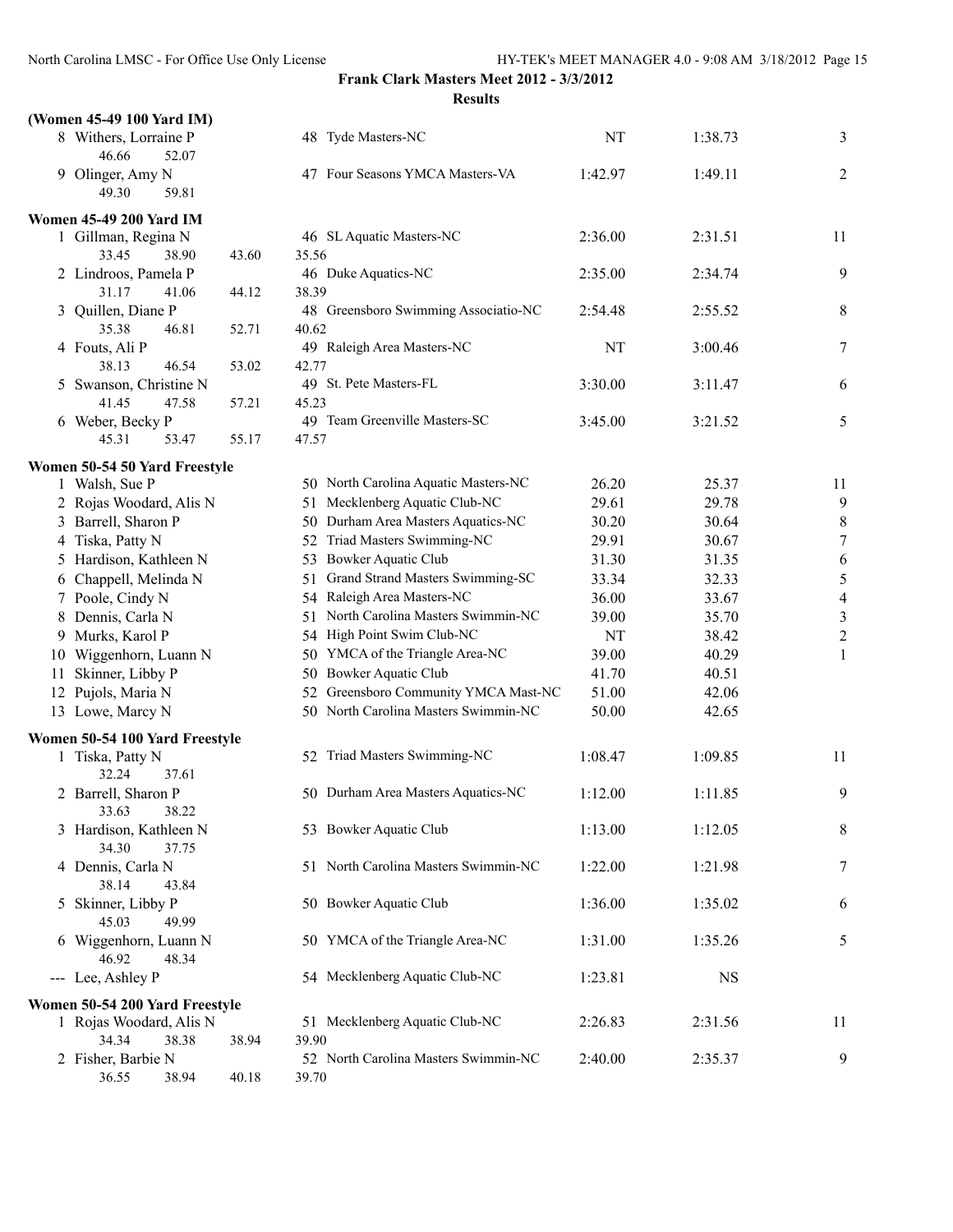| (Women 50-54 200 Yard Freestyle)               |                                        |         |           |                |
|------------------------------------------------|----------------------------------------|---------|-----------|----------------|
| 3 Poole, Cindy N                               | 54 Raleigh Area Masters-NC             | 3:20.00 | 3:03.11   | 8              |
| 40.05<br>46.00<br>50.07                        | 46.99                                  |         |           |                |
| 4 Dennis, Carla N<br>37.47<br>44.81<br>1:40.86 | 51 North Carolina Masters Swimmin-NC   | NT      | 3:03.14   | 7              |
| 5 Skinner, Libby P                             | 50 Bowker Aquatic Club                 | 3:43.77 | 3:27.75   | 6              |
| 1:49.05                                        |                                        |         |           |                |
| Women 50-54 500 Yard Freestyle                 |                                        |         |           |                |
| 1 Rojas Woodard, Alis N                        | 51 Mecklenberg Aquatic Club-NC         | 6:44.87 | 6:55.64   | 11             |
| 37.67<br>41.07<br>40.64                        | 41.71<br>42.20<br>42.11<br>42.34       | 42.97   |           |                |
| 43.60<br>41.33                                 |                                        |         |           |                |
| 2 Fisher, Barbie N                             | 52 North Carolina Masters Swimmin-NC   | 6:59.00 | 6:56.77   | 9              |
| 36.98<br>40.30<br>41.90<br>43.38<br>41.22      | 43.30<br>42.10<br>42.77<br>42.02       | 42.80   |           |                |
| --- Skinner, Libby P                           | 50 Bowker Aquatic Club                 | NT      | <b>NS</b> |                |
| --- McKenzie, Susan P                          | 50 North Carolina Masters Swimmin-NC   | 6:35.00 | <b>NS</b> |                |
| Women 50-54 50 Yard Backstroke                 |                                        |         |           |                |
| 1 Walsh, Sue P                                 | 50 North Carolina Aquatic Masters-NC   | 30.20   | 29.76     | 11             |
| 2 Barrell, Sharon P                            | 50 Durham Area Masters Aquatics-NC     | 38.00   | 36.82     | 9              |
| *3 McKenzie, Susan P                           | 50 North Carolina Masters Swimmin-NC   | 36.90   | 37.54     | 7.50           |
| Tiska, Patty N<br>$*3$                         | 52 Triad Masters Swimming-NC           | 39.98   | 37.54     | 7.50           |
| 5 Alton, Dale P                                | 54 Georgia-GA                          | NT      | 38.93     | 6              |
| Chappell, Melinda N<br>6                       | 51 Grand Strand Masters Swimming-SC    | 39.09   | 40.04     | 5              |
| 7 Poole, Cindy N                               | 54 Raleigh Area Masters-NC             | 45.00   | 41.15     | 4              |
| 8 Dennis, Carla N                              | 51 North Carolina Masters Swimmin-NC   | 45.00   | 41.33     | $\mathfrak{Z}$ |
| 9 Hardison, Kathleen N                         | 53 Bowker Aquatic Club                 | 41.00   | 42.13     | $\overline{c}$ |
| 10 Lowe, Marcy N                               | 50 North Carolina Masters Swimmin-NC   | NT      | 48.14     | 1              |
| Pujols, Maria N<br>11                          | 52 Greensboro Community YMCA Mast-NC   | 1:05.00 | 52.10     |                |
| 12 Wiggenhorn, Luann N                         | 50 YMCA of the Triangle Area-NC        | 50.00   | 52.32     |                |
| Women 50-54 100 Yard Backstroke                |                                        |         |           |                |
| 1 Barrell, Sharon P<br>38.02<br>40.63          | 50 Durham Area Masters Aquatics-NC     | 1:18.00 | 1:18.65   | 11             |
| 2 McKenzie, Susan P<br>38.48<br>40.49          | 50 North Carolina Masters Swimmin-NC   | 1:20.00 | 1:18.97   | 9              |
| 3 Poole, Cindy N<br>47.58<br>49.33             | 54 Raleigh Area Masters-NC             | 1:35.00 | 1:36.91   | 8              |
| --- Alton, Dale P                              | 54 Georgia-GA                          | NT      | <b>NS</b> |                |
| --- Lee, Ashley P                              | 54 Mecklenberg Aquatic Club-NC         | 1:44.22 | <b>NS</b> |                |
| Women 50-54 50 Yard Breaststroke               |                                        |         |           |                |
| 1 Alton, Dale P                                | 54 Georgia-GA                          | NT      | 40.33     | 11             |
| 2 Chappell, Melinda N                          | Grand Strand Masters Swimming-SC<br>51 | 40.87   | 41.08     | 9              |
| 3 Hardison, Kathleen N                         | <b>Bowker Aquatic Club</b><br>53       | 44.30   | 44.44     | 8              |
| 4 Murks, Karol P                               | 54 High Point Swim Club-NC             | NT      | 45.92     | 7              |
| Wiggenhorn, Luann N                            | 50 YMCA of the Triangle Area-NC        | 46.00   | 49.48     | 6              |
| 6 Pujols, Maria N                              | 52 Greensboro Community YMCA Mast-NC   | 58.00   | 53.57     | 5              |
| 7 Lowe, Marcy N                                | 50 North Carolina Masters Swimmin-NC   | NT      | 57.14     | 4              |
| Women 50-54 100 Yard Breaststroke              |                                        |         |           |                |
| 1 Alton, Dale P                                | 54 Georgia-GA                          | NT      | 1:26.94   | 11             |

41.51 45.43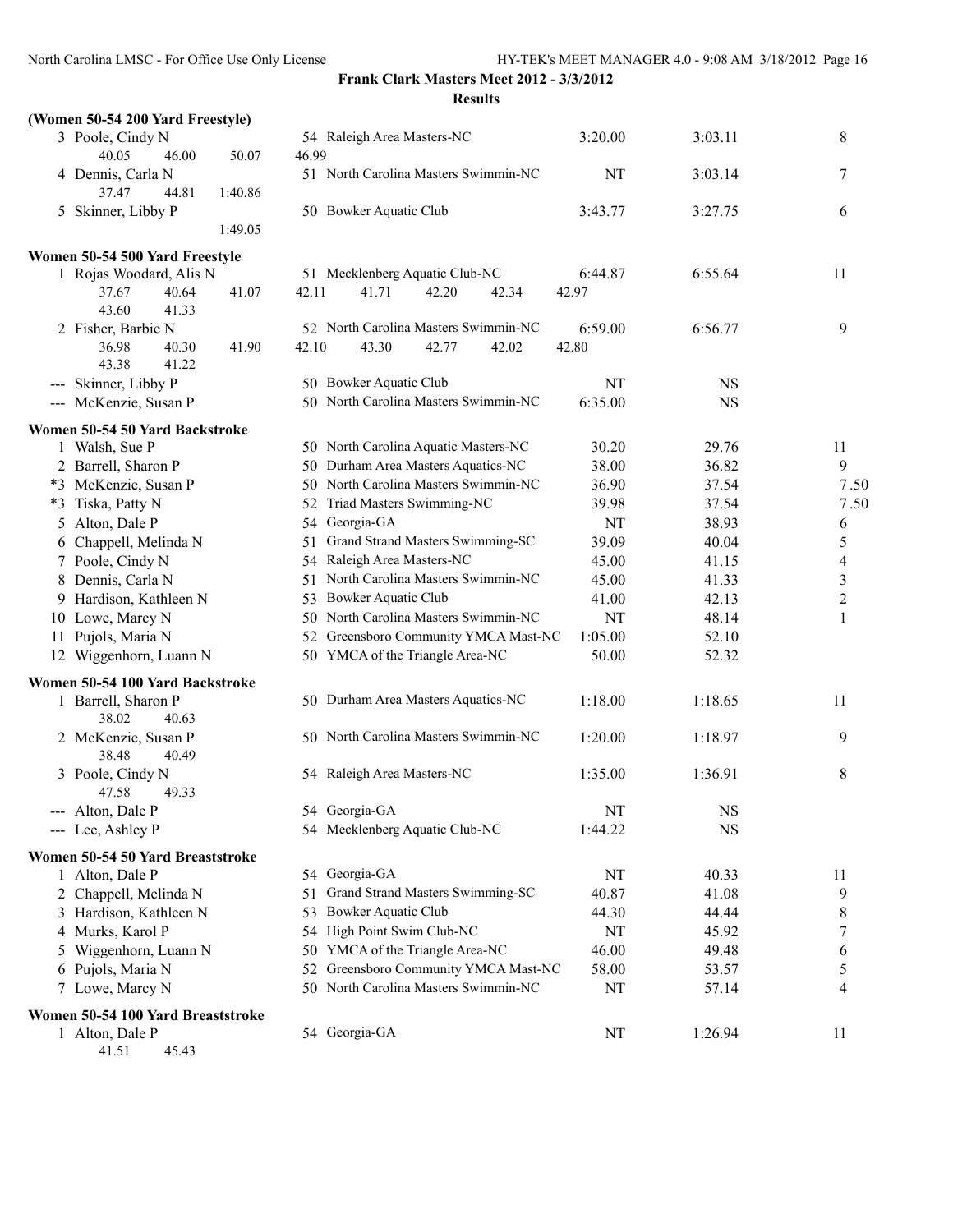| (Women 50-54 100 Yard Breaststroke)                                                  |       |                                      |         |           |                  |
|--------------------------------------------------------------------------------------|-------|--------------------------------------|---------|-----------|------------------|
| 2 Murks, Karol P<br>50.84<br>55.79                                                   |       | 54 High Point Swim Club-NC           | NT      | 1:46.63   | 9                |
| 3 Pujols, Maria N<br>57.11<br>1:03.65                                                |       | 52 Greensboro Community YMCA Mast-NC | 1:58.00 | 2:00.76   | 8                |
| Women 50-54 200 Yard Time Trial<br>- Time Trial                                      |       |                                      |         |           |                  |
| 1 McKenzie, Susan P<br>40.95<br>45.58<br>46.12                                       | 41.68 | 50 North Carolina Masters Swimmin-NC | 2:48.12 | 2:54.33   |                  |
| 2 Fisher, Barbie N<br>38.62<br>2:25.89                                               |       | 52 North Carolina Masters Swimmin-NC | 2:59.00 | 3:04.51   |                  |
| 3 Murks, Karol P                                                                     |       | 54 High Point Swim Club-NC           | NT      | 3:06.47   |                  |
| Women 50-54 50 Yard Butterfly                                                        |       |                                      |         |           |                  |
| 1 Walsh, Sue P                                                                       |       | 50 North Carolina Aquatic Masters-NC | 28.40   | 28.24     | 11               |
| 2 Tiska, Patty N                                                                     |       | 52 Triad Masters Swimming-NC         | 34.85   | 35.53     | 9                |
| 3 Chappell, Melinda N                                                                |       | 51 Grand Strand Masters Swimming-SC  | 35.73   | 35.86     | 8                |
| 4 Lowe, Marcy N                                                                      |       | 50 North Carolina Masters Swimmin-NC | NT      | 39.33     | $\tau$           |
| Women 50-54 100 Yard Butterfly                                                       |       |                                      |         |           |                  |
| 1 Fisher, Barbie N<br>36.80<br>42.86                                                 |       | 52 North Carolina Masters Swimmin-NC | 1:20.00 | 1:19.66   | 11               |
| <b>Women 50-54 100 Yard IM</b>                                                       |       |                                      |         |           |                  |
| 1 Tiska, Patty N<br>36.87<br>44.50                                                   |       | 52 Triad Masters Swimming-NC         | 1:23.50 | 1:21.37   | 11               |
| 2 Alton, Dale P<br>41.88<br>41.61                                                    |       | 54 Georgia-GA                        | NT      | 1:23.49   | 9                |
| 3 Dennis, Carla N<br>43.86<br>50.16                                                  |       | 51 North Carolina Masters Swimmin-NC | 1:30.00 | 1:34.02   | 8                |
| 4 Murks, Karol P                                                                     |       | 54 High Point Swim Club-NC           | NT      | 1:47.36   | 7                |
| 5 Pujols, Maria N<br>53.52<br>1:04.67                                                |       | 52 Greensboro Community YMCA Mast-NC | 2:01.00 | 1:58.19   | 6                |
| --- Lee, Ashley P                                                                    |       | 54 Mecklenberg Aquatic Club-NC       | 1:36.85 | <b>NS</b> |                  |
| <b>Women 50-54 200 Yard IM</b><br>1 Chappell, Melinda N<br>38.90<br>50.71<br>1:40.09 |       | 51 Grand Strand Masters Swimming-SC  | 3:11.57 | 3:09.70   | 11               |
| Women 55-59 50 Yard Freestyle                                                        |       |                                      |         |           |                  |
| 1 Amick, Beverly P                                                                   |       | 57 Bowker Aquatic Club               | 30.59   | 30.20     | 11               |
| 2 Demere, Susan P                                                                    |       | 55 South Carolina-SC                 | 31.60   | 31.66     | 9                |
| Merena, Elizabeth P<br>3                                                             |       | 59 Unattached                        | 33.50   | 33.46     | $\,$ $\,$        |
| Ruebel, Deb P<br>4                                                                   |       | 55 Bowker Aquatic Club               | 36.85   | 36.65     | $\boldsymbol{7}$ |
| Kimbler, Monica P<br>5                                                               |       | 55 Fort Bragg Fighting Fish-NC       | NT      | 1:10.38   | 6                |
| Richardson, Anita P<br>$\scriptstyle\cdots\scriptstyle\cdots$                        |       | 56 Star Aquatics Masters-NC          | 43.38   | <b>NS</b> |                  |
| Women 55-59 100 Yard Freestyle                                                       |       |                                      |         |           |                  |
| 1 Amick, Beverly P<br>31.46<br>34.39                                                 |       | 57 Bowker Aquatic Club               | 1:05.88 | 1:05.85   | 11               |
| 2 Demere, Susan P<br>32.74<br>34.95                                                  |       | 55 South Carolina-SC                 | 1:07.50 | 1:07.69   | 9                |
| 3 Ruebel, Deb P<br>39.73<br>45.56                                                    |       | 55 Bowker Aquatic Club               | 1:24.23 | 1:25.29   | 8                |
| 4 Leach, Debbie P                                                                    |       | 57 Triad Masters Swimming-NC         | 1:47.00 | 1:35.23   | 7                |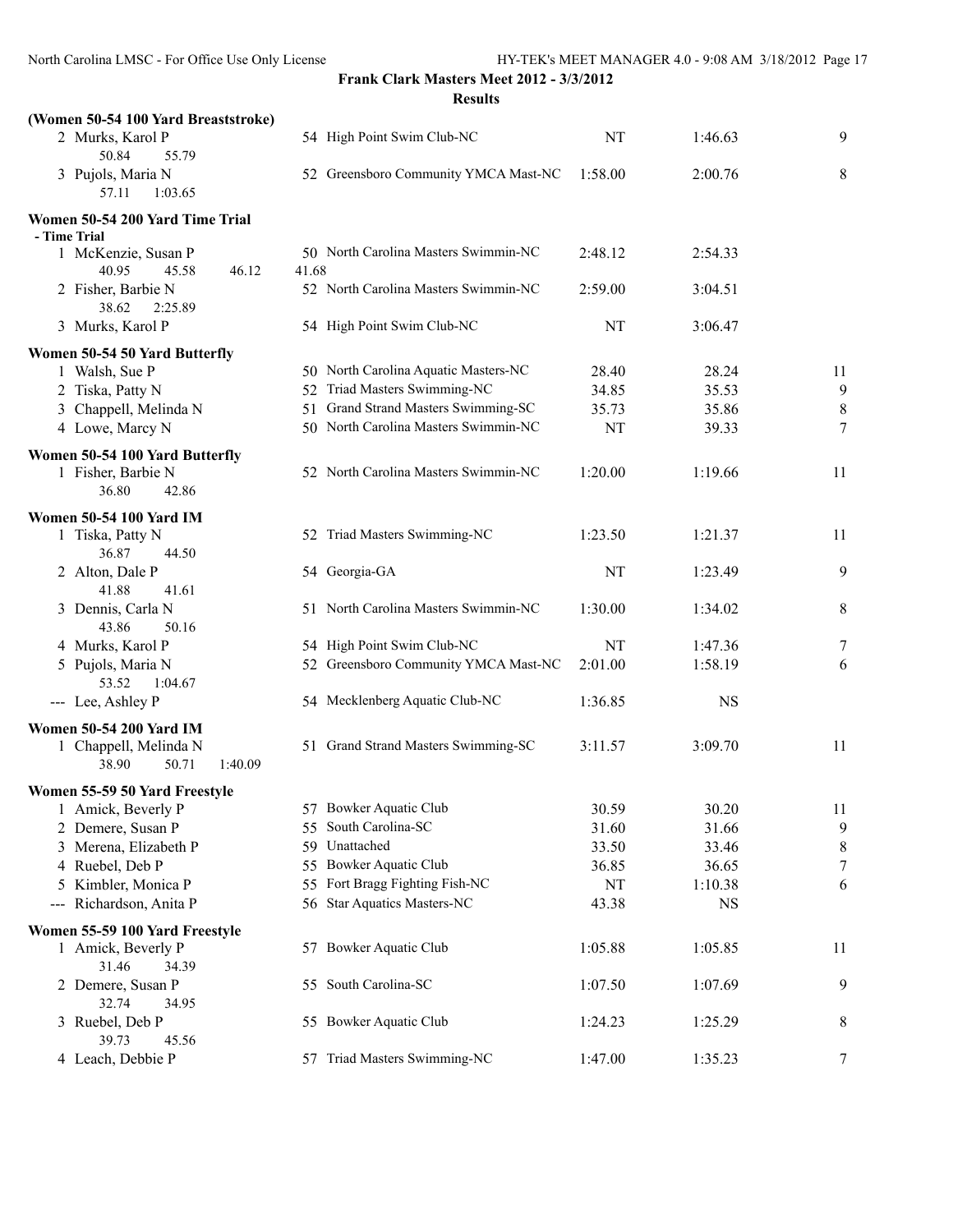| (Women 55-59 100 Yard Freestyle)              |                |                                     |       |       |          |          |                  |
|-----------------------------------------------|----------------|-------------------------------------|-------|-------|----------|----------|------------------|
| 5 Kimbler, Monica P<br>1:10.60<br>1:18.08     |                | 55 Fort Bragg Fighting Fish-NC      |       |       | NT       | 2:28.68  | 6                |
| Women 55-59 200 Yard Freestyle                |                |                                     |       |       |          |          |                  |
| 1 Demere, Susan P                             |                | 55 South Carolina-SC                |       |       | 2:31.00  | 2:30.01  | 11               |
| 34.42<br>36.62                                | 40.17<br>38.80 |                                     |       |       |          |          |                  |
| 2 Wilson, Debbie P                            |                | 58 Asheville Masters Swimming-NC    |       |       | 2:34.29  | 2:38.28  | 9                |
| 36.58<br>39.77                                | 1:21.93        |                                     |       |       |          |          |                  |
| 3 Ruebel, Deb P                               |                | 55 Bowker Aquatic Club              |       |       | 3:08.05  | 3:12.14  | 8                |
| 42.41<br>48.36                                | 50.11<br>51.26 |                                     |       |       |          |          |                  |
| 4 Richardson, Anita P                         |                | 56 Star Aquatics Masters-NC         |       |       | 3:20.43  | 3:16.17  | $\tau$           |
| 44.69<br>49.25                                | 50.33<br>51.90 |                                     |       |       |          |          |                  |
|                                               |                |                                     |       |       |          |          |                  |
| Women 55-59 500 Yard Freestyle                |                |                                     |       |       |          |          |                  |
| 1 Vanderfleet-Scott, Jill P                   |                | 57 YMCA Seahorse Swim Team-NC       |       |       | 6:28.50  | 6:27.38  | 11               |
| 34.50<br>38.76                                | 39.25<br>39.09 | 40.00                               | 39.40 | 39.11 | 39.82    |          |                  |
| 38.92<br>38.53                                |                |                                     |       |       |          |          |                  |
| 2 Richardson, Anita P                         |                | 56 Star Aquatics Masters-NC         |       |       | 8:35.57  | 8:35.21  | 9                |
| 45.13<br>50.51                                | 52.54<br>53.57 | 52.92                               | 52.39 | 52.55 | 52.97    |          |                  |
| 52.91<br>49.72                                |                |                                     |       |       |          |          |                  |
| 3 Massengale, Susan P                         |                | 58 Raleigh Area Masters-NC          |       |       | NT       | 8:42.54  | 8                |
| 47.64<br>52.76                                | 52.92<br>53.20 | 52.66                               | 53.54 | 53.80 | 52.87    |          |                  |
| 52.85<br>50.30                                |                |                                     |       |       |          |          |                  |
| Women 55-59 1000 Yard Freestyle               |                |                                     |       |       |          |          |                  |
| 1 Vanderfleet-Scott, Jill P                   |                | 57 YMCA Seahorse Swim Team-NC       |       |       | 13:10.50 | 12:48.60 | 11               |
| 34.60<br>37.27                                | 38.19<br>37.78 | 38.19                               | 38.44 | 38.81 | 38.63    |          |                  |
| 38.61<br>38.65                                | 38.63<br>39.29 | 38.67                               | 39.42 | 39.45 | 39.53    |          |                  |
| 39.35<br>39.22                                | 37.14<br>38.73 |                                     |       |       |          |          |                  |
| 2 Wilson, Debbie P                            |                | 58 Asheville Masters Swimming-NC    |       |       | 13:45.50 | 13:41.71 | 9                |
| 37.21<br>39.90                                | 41.00<br>41.17 | 41.38                               | 41.24 | 41.48 | 41.26    |          |                  |
| 42.08<br>41.43                                | 41.11<br>41.47 | 41.74                               | 41.98 | 41.18 | 41.78    |          |                  |
| 41.33<br>41.34                                | 41.32<br>40.31 |                                     |       |       |          |          |                  |
| 3 Massengale, Susan P                         |                | 58 Raleigh Area Masters-NC          |       |       | NT       | 17:37.97 | 8                |
| 47.79<br>52.39                                | 54.11<br>53.60 | 53.17                               | 53.10 | 53.17 | 54.33    |          |                  |
| 52.95<br>53.28                                | 53.97<br>54.05 | 53.95                               | 53.75 | 53.80 | 52.35    |          |                  |
| 52.89<br>53.35                                | 52.61<br>49.36 |                                     |       |       |          |          |                  |
| Women 55-59 50 Yard Backstroke                |                |                                     |       |       |          |          |                  |
| 1 Amick, Beverly P                            |                | 57 Bowker Aquatic Club              |       |       | 35.45    | 34.88    | 11               |
| 2 Vanderfleet-Scott, Jill P                   |                | 57 YMCA Seahorse Swim Team-NC       |       |       | 37.30    | 35.84    | 9                |
| 3 Demere, Susan P                             |                | 55 South Carolina-SC                |       |       | 38.00    | 37.04    | 8                |
| 4 Rogers, Eugenia P                           |                | 59 Asheville Masters Swimming-NC    |       |       | 40.00    | 40.96    | $\boldsymbol{7}$ |
| 5 Childers, Judy N                            |                | 58 Grand Strand Masters Swimming-SC |       |       | 43.00    | 41.61    | 6                |
| 6 Richardson, Anita P                         |                | 56 Star Aquatics Masters-NC         |       |       | 43.38    | 43.88    | 5                |
| 7 Ruebel, Deb P                               |                | 55 Bowker Aquatic Club              |       |       | 48.00    | 47.84    | 4                |
|                                               |                |                                     |       |       |          |          |                  |
| Women 55-59 100 Yard Backstroke               |                |                                     |       |       |          |          |                  |
| 1 Amick, Beverly P                            |                | 57 Bowker Aquatic Club              |       |       | 1:16.15  | 1:16.20  | 11               |
| 37.96<br>38.24                                |                |                                     |       |       |          |          |                  |
| 2 Vanderfleet-Scott, Jill P<br>37.29<br>40.43 |                | 57 YMCA Seahorse Swim Team-NC       |       |       | 1:18.50  | 1:17.72  | 9                |
| 3 Rogers, Eugenia P<br>43.51<br>45.30         |                | 59 Asheville Masters Swimming-NC    |       |       | 1:25.00  | 1:28.81  | 8                |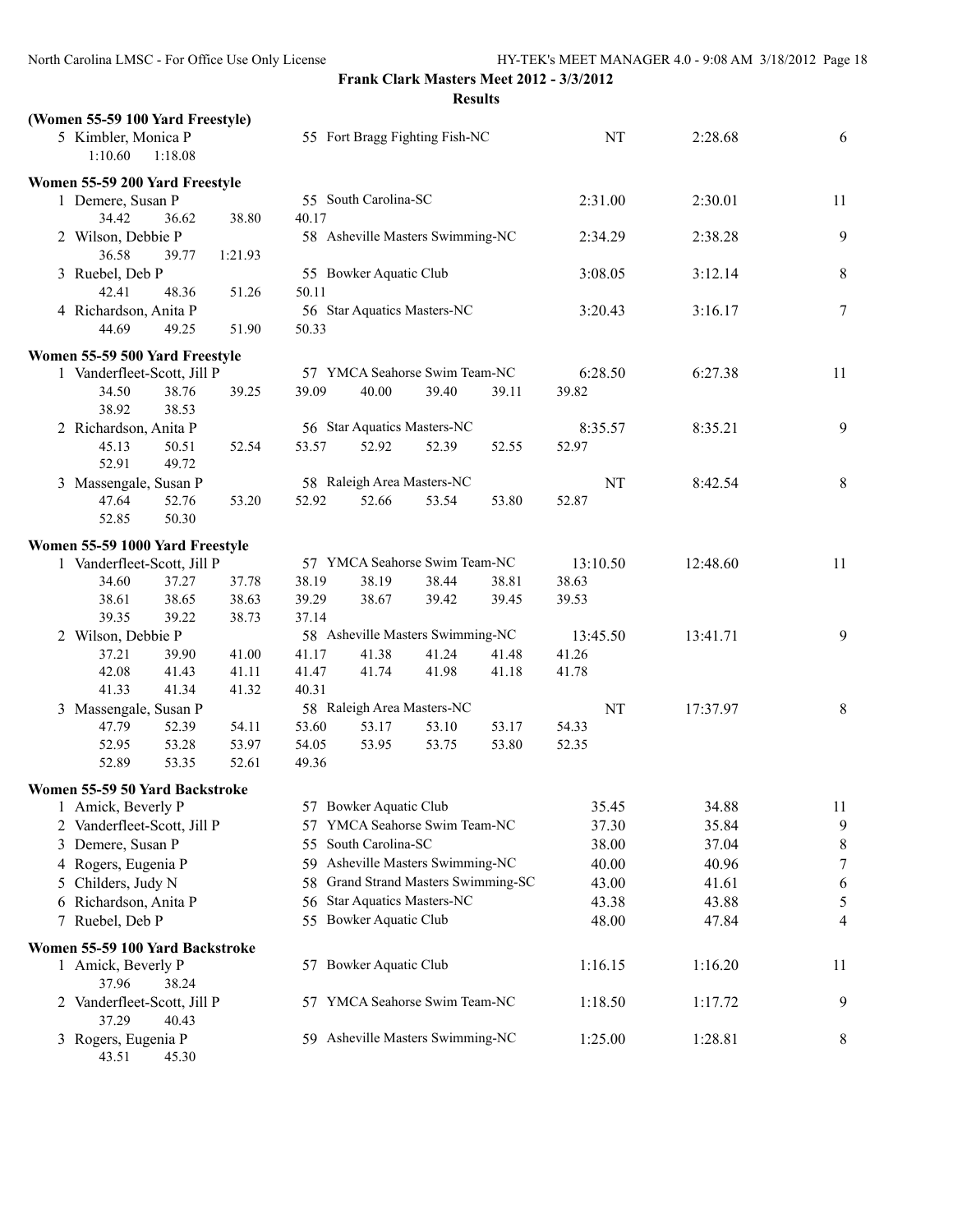| (Women 55-59 100 Yard Backstroke)                      |                                              |         |           |    |
|--------------------------------------------------------|----------------------------------------------|---------|-----------|----|
| 4 Richardson, Anita P<br>46.45<br>49.70                | 56 Star Aquatics Masters-NC                  | 1:35.97 | 1:36.15   | 7  |
| Women 55-59 50 Yard Breaststroke                       |                                              |         |           |    |
| 1 Childers, Judy N                                     | 58 Grand Strand Masters Swimming-SC          | 43.00   | 42.70     | 11 |
| 2 Merena, Elizabeth P                                  | 59 Unattached                                | 44.00   | 44.31     | 9  |
| Women 55-59 100 Yard Breaststroke                      |                                              |         |           |    |
| 1 Childers, Judy N<br>44.13<br>48.36                   | 58 Grand Strand Masters Swimming-SC          | 1:34.00 | 1:32.49   | 11 |
| 2 Merena, Elizabeth P<br>46.75<br>51.01                | 59 Unattached                                | 1:37.00 | 1:37.76   | 9  |
| 3 Kimbler, Monica P<br>2:02.30<br>1:56.63              | 55 Fort Bragg Fighting Fish-NC               | NT      | 3:58.93   | 8  |
| --- Leach, Debbie P                                    | 57 Triad Masters Swimming-NC                 | 1:53.00 | <b>NS</b> |    |
| Women 55-59 200 Yard Time Trial<br>- Time Trial        |                                              |         |           |    |
| 1 Vanderfleet-Scott, Jill P<br>38.64<br>42.40<br>43.13 | 57 YMCA Seahorse Swim Team-NC<br>41.46       | 2:48.50 | 2:45.63   |    |
| 2 Massengale, Susan P<br>43.97<br>49.42<br>52.40       | 58 Raleigh Area Masters-NC<br>50.96          | NT      | 3:16.75   |    |
| 3 Richardson, Anita P<br>48.64<br>2:38.76              | 56 Star Aquatics Masters-NC                  | 3:26.77 | 3:27.40   |    |
| 4 Childers, Judy N<br>55.54<br>46.25<br>52.64          | 58 Grand Strand Masters Swimming-SC<br>53.37 | 3:27.00 | 3:27.80   |    |
| --- Wilson, Debbie P                                   | 58 Asheville Masters Swimming-NC             | 3:05.62 | <b>NS</b> |    |
| Women 55-59 50 Yard Butterfly                          |                                              |         |           |    |
| 1 Ruebel, Deb P                                        | 55 Bowker Aquatic Club                       | 45.05   | 44.96     | 11 |
| --- Massengale, Susan P                                | 58 Raleigh Area Masters-NC                   | NT      | <b>NS</b> |    |
| Women 55-59 100 Yard IM                                |                                              |         |           |    |
| 1 Amick, Beverly P<br>34.87<br>40.78                   | 57 Bowker Aquatic Club                       | 1:17.47 | 1:15.65   | 11 |
| 2 Childers, Judy N<br>44.60<br>46.33                   | 58 Grand Strand Masters Swimming-SC          | 1:29.00 | 1:30.93   | 9  |
| 3 Leach, Debbie P<br>50.20<br>51.36                    | 57 Triad Masters Swimming-NC                 | 1:56.00 | 1:41.56   | 8  |
| Women 60-64 50 Yard Freestyle                          |                                              |         |           |    |
| 1 Flinn, Emma P                                        | 62 North Carolina Masters Swimmin-NC         | 32.60   | 32.29     | 11 |
| 2 Godwin, Margaret P                                   | Rocky Mount YMCA Masters-13<br>63            | 36.39   | 35.57     | 9  |
| 3 Calkins, Lynda P                                     | Virginia Masters Swim Team-VA<br>61          | 36.04   | 35.58     | 8  |
| 4 Braswell, Barbara P                                  | Triad Masters Swimming-NC<br>60              | 39.40   | 38.71     | 7  |
| Preller, Joan N<br>5                                   | Grand Strand Masters Swimming-SC<br>63       | 41.00   | 41.08     | 6  |
| Mosca, Jan P<br>6                                      | Twin Rivers YMCA Masters-NC<br>61            | 45.50   | 41.70     | 5  |
| Maynard, Rita P<br>7                                   | Twin Rivers YMCA Masters-NC<br>60            | 49.71   | 49.38     | 4  |
| Women 60-64 100 Yard Freestyle                         |                                              |         |           |    |
| 1 Calkins, Lynda P<br>38.68<br>43.31                   | 61 Virginia Masters Swim Team-VA             | 1:23.03 | 1:21.99   | 11 |
| 2 Braswell, Barbara P<br>40.07<br>46.49                | 60 Triad Masters Swimming-NC                 | 1:28.80 | 1:26.56   | 9  |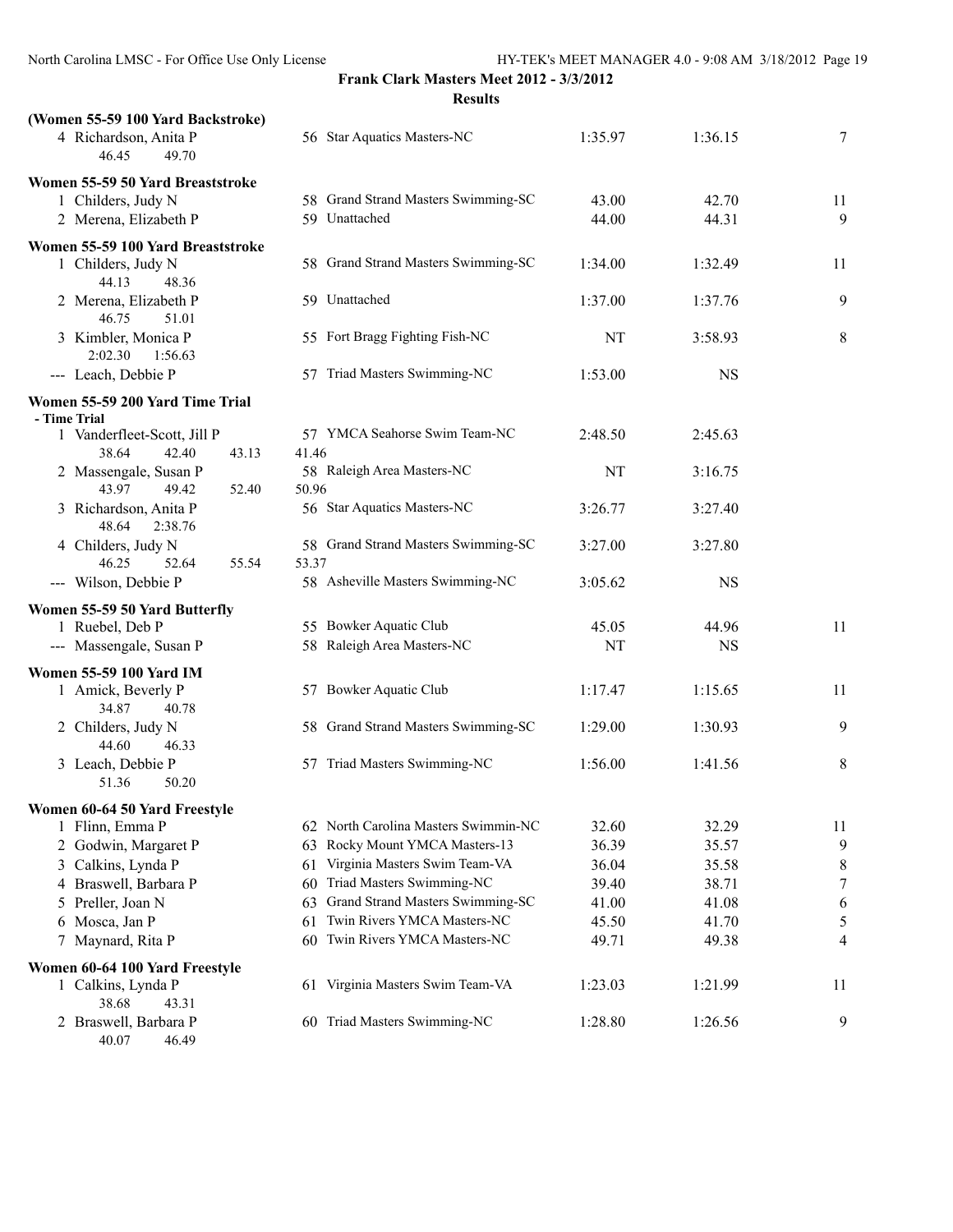| (Women 60-64 100 Yard Freestyle)                  |                                           |                |                |                |
|---------------------------------------------------|-------------------------------------------|----------------|----------------|----------------|
| 3 Mosca, Jan P<br>48.53<br>53.07                  | 61 Twin Rivers YMCA Masters-NC            | 1:41.29        | 1:41.60        | $\,8\,$        |
| 4 Maynard, Rita P<br>51.47<br>57.81               | 60 Twin Rivers YMCA Masters-NC            | 1:47.04        | 1:49.28        | 7              |
| --- Flinn, Emma P                                 | 62 North Carolina Masters Swimmin-NC      | 1:13.00        | <b>NS</b>      |                |
| Women 60-64 200 Yard Freestyle                    |                                           |                |                |                |
| 1 Calkins, Lynda P                                | 61 Virginia Masters Swim Team-VA          | 3:12.36        | 3:11.51        | 11             |
| 40.16<br>47.23<br>52.12                           | 52.00                                     |                |                |                |
| 2 Maynard, Rita P<br>52.07<br>59.52<br>1:01.81    | 60 Twin Rivers YMCA Masters-NC<br>1:01.55 | 3:59.32        | 3:54.95        | 9              |
| Women 60-64 500 Yard Freestyle                    |                                           |                |                |                |
| 1 Maynard, Rita P                                 | 60 Twin Rivers YMCA Masters-NC            | 10:15.51       | 10:24.53       | 11             |
| 57.21<br>1:00.66<br>1:02.55<br>1:03.96<br>1:00.58 | 1:02.37<br>1:03.43<br>1:04.45<br>1:05.17  | 1:04.15        |                |                |
| Women 60-64 50 Yard Backstroke                    |                                           |                |                |                |
| 1 Flinn, Emma P                                   | 62 North Carolina Masters Swimmin-NC      | 41.10          | 40.89          | 11             |
| 2 Godwin, Margaret P                              | 63 Rocky Mount YMCA Masters-13            | 43.48          | 42.49          | $\overline{9}$ |
| 3 Vickers, Valerie P                              | 63 Greensboro Community YMCA Mast-NC      | NT             | 45.52          | $\,8\,$        |
| 4 Preller, Joan N                                 | 63 Grand Strand Masters Swimming-SC       | 53.00          | 51.05          | $\tau$         |
| Women 60-64 100 Yard Backstroke                   |                                           |                |                |                |
| 1 Godwin, Margaret P<br>47.96<br>50.62            | 63 Rocky Mount YMCA Masters-13            | 1:39.32        | 1:38.58        | 11             |
| 2 Vickers, Valerie P<br>51.06<br>54.94            | 63 Greensboro Community YMCA Mast-NC      | NT             | 1:46.00        | 9              |
| 3 Daugherty, Donnie                               | 63 James J. Harris YMCA-NC                | 1:49.58        | 1:52.57        | $\,8\,$        |
| 4 Mosca, Jan P<br>1:03.81<br>1:02.97              | 61 Twin Rivers YMCA Masters-NC            | 2:28.00        | 2:06.78        | $\tau$         |
| Women 60-64 50 Yard Breaststroke                  |                                           |                |                |                |
| 1 Calkins, Lynda P                                | 61 Virginia Masters Swim Team-VA          | 48.85          | 47.45          | 11             |
| 2 Preller, Joan N                                 | 63 Grand Strand Masters Swimming-SC       | 51.00          | 52.76          | 9              |
| --- Vickers, Valerie P                            | 63 Greensboro Community YMCA Mast-NC      | NT             | <b>NS</b>      |                |
| Women 60-64 100 Yard Breaststroke                 |                                           |                |                |                |
| 1 Godwin, Margaret P<br>50.22<br>56.60            | 63 Rocky Mount YMCA Masters-13            | 1:44.97        | 1:46.82        | 11             |
| 2 Mosca, Jan P<br>55.29<br>1:02.50                | 61 Twin Rivers YMCA Masters-NC            | 2:42.00        | 1:57.79        | 9              |
| 3 Vickers, Valerie P<br>55.06<br>1:02.83          | 63 Greensboro Community YMCA Mast-NC      | NT             | 1:57.89        | 8              |
|                                                   |                                           |                |                |                |
| Women 60-64 50 Yard Butterfly                     | 62 North Carolina Masters Swimmin-NC      |                |                |                |
| 1 Flinn, Emma P<br>2 Preller, Joan N              | 63 Grand Strand Masters Swimming-SC       | 40.41<br>48.00 | 42.39<br>49.68 | 11<br>9        |
| <b>Women 60-64 100 Yard IM</b>                    |                                           |                |                |                |
| 1 Vickers, Valerie P                              | 63 Greensboro Community YMCA Mast-NC      | NT             | 1:43.00        | 11             |
| 2 Daugherty, Donnie                               | James J. Harris YMCA-NC<br>63             | 1:49.58        | 1:48.72        | 9              |
| --- Mosca, Jan P                                  | Twin Rivers YMCA Masters-NC<br>61         | 1:56.19        | DQ             |                |
| 54.16 1:00.46                                     |                                           |                |                |                |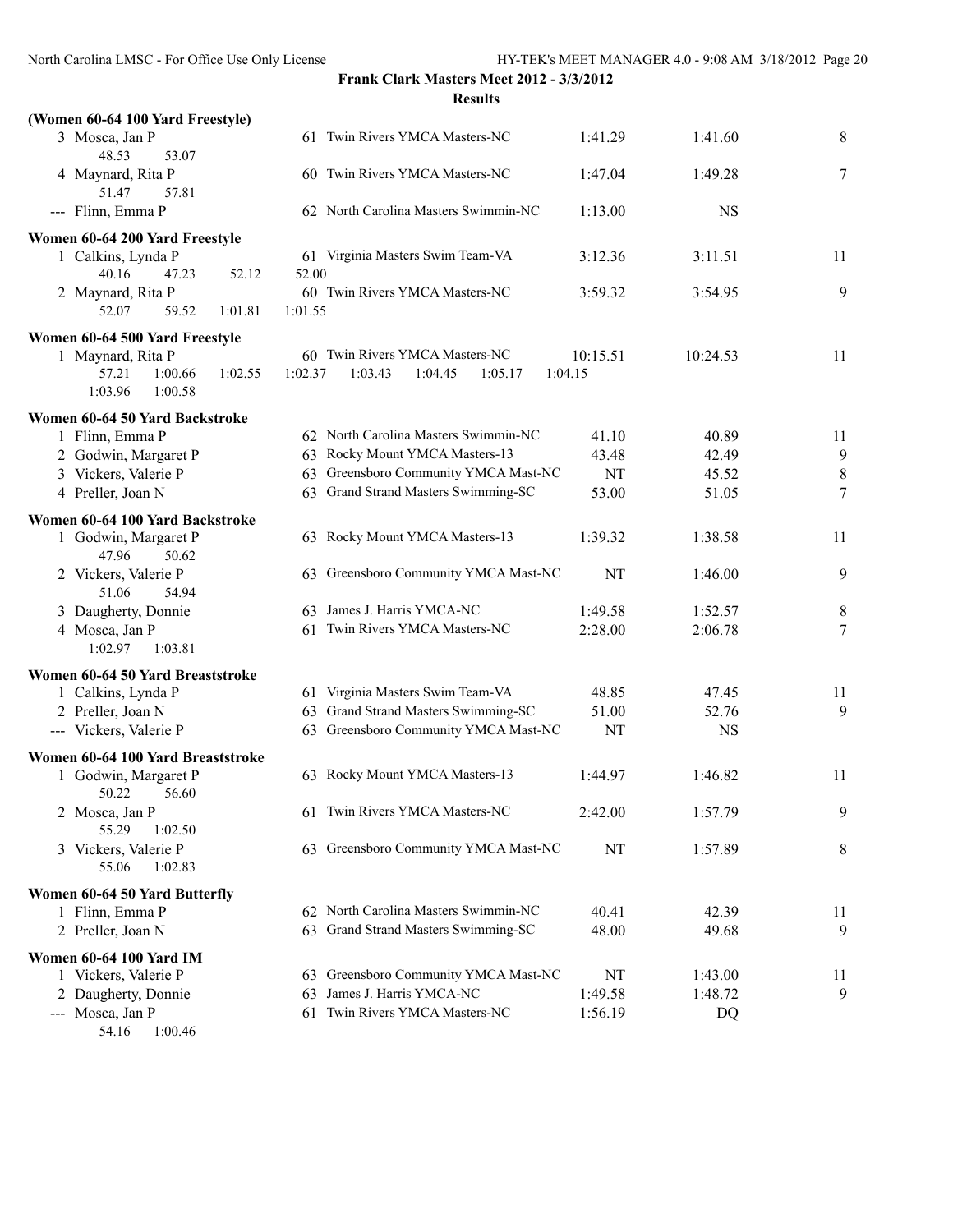| Women 65-69 50 Yard Freestyle                                                |                                           |           |           |                  |
|------------------------------------------------------------------------------|-------------------------------------------|-----------|-----------|------------------|
| 1 Wingerter, Pamela N                                                        | 67 Team Greenville Masters-SC             | 34.50     | 35.32     | 11               |
| 2 Hovey, Mary Anna P                                                         | 68 Durham Area Masters Aquatics-NC        | 39.90     | 39.61     | 9                |
| 3 Perryman, Sue P                                                            | 67 Durham Area Masters Aquatics-NC        | 48.93     | 48.61     | $\,$ $\,$        |
| 4 Gasink, Maureen N                                                          | 68 Unattached                             | NT        | 50.02     | $\boldsymbol{7}$ |
| 5 Astilla, Elizabeth P                                                       | 65 North Carolina Masters Swimmin-NC      | 58.31     | 57.84     | 6                |
| 6 Brooks, Sam P                                                              | 68 Duke Aquatics-NC                       | 1:03.32   | 59.88     | 5                |
| Women 65-69 100 Yard Freestyle                                               |                                           |           |           |                  |
| 1 Hovey, Mary Anna P<br>45.23<br>48.14                                       | 68 Durham Area Masters Aquatics-NC        | 1:32.42   | 1:33.37   | 11               |
| Women 65-69 1000 Yard Freestyle                                              |                                           |           |           |                  |
| 1 Van Meeteren, Greta P                                                      | 65 Twin Rivers YMCA Masters-NC            | 16:50.00  | 17:24.06  | 11               |
| 47.75<br>51.44<br>52.93                                                      | 52.67<br>53.10<br>52.72<br>53.08          | 53.23     |           |                  |
| 52.11<br>53.04<br>52.22<br>51.92<br>52.45<br>52.50                           | 52.29<br>52.49<br>52.54<br>53.50<br>49.96 | 52.12     |           |                  |
| Women 65-69 50 Yard Backstroke                                               |                                           |           |           |                  |
| 1 Wingerter, Pamela N                                                        | Team Greenville Masters-SC<br>67          | 41.54     | 43.72     | 11               |
| 2 Martin, Judy N                                                             | 69 Virginia Masters Swim Team-VA          | <b>NT</b> | 46.85     | $\mathbf{9}$     |
| 3 Hovey, Mary Anna P                                                         | 68 Durham Area Masters Aquatics-NC        | 49.09     | 48.13     | $\,$ $\,$        |
| 4 Perryman, Sue P                                                            | 67 Durham Area Masters Aquatics-NC        | 54.50     | 49.77     | $\boldsymbol{7}$ |
| 5 Gasink, Maureen N                                                          | 68 Unattached                             | NT        | 53.83     | 6                |
| 6 Astilla, Elizabeth P                                                       | 65 North Carolina Masters Swimmin-NC      | 55.47     | 57.57     | 5                |
| 7 Brooks, Sam P                                                              | 68 Duke Aquatics-NC                       | 1:03.60   | 1:06.07   | 4                |
| Women 65-69 100 Yard Backstroke                                              |                                           |           |           |                  |
| 1 Martin, Judy N<br>49.38<br>52.39                                           | 69 Virginia Masters Swim Team-VA          | NT        | 1:41.77   | 11               |
| 2 Hovey, Mary Anna P<br>53.64<br>56.16                                       | 68 Durham Area Masters Aquatics-NC        | 1:50.58   | 1:49.80   | 9                |
| 3 Perryman, Sue P<br>54.81<br>1:02.22                                        | 67 Durham Area Masters Aquatics-NC        | 2:00.35   | 1:57.03   | 8                |
| --- Brooks, Sam P                                                            | 68 Duke Aquatics-NC                       | 2:29.02   | <b>NS</b> |                  |
| Women 65-69 50 Yard Breaststroke                                             |                                           |           |           |                  |
| 1 Wingerter, Pamela N                                                        | 67 Team Greenville Masters-SC             | 53.00     | 45.15     | 11               |
| 2 Astilla, Elizabeth P                                                       | 65 North Carolina Masters Swimmin-NC      | 1:04.25   | 1:02.44   | 9                |
| 3 Gasink, Maureen N                                                          | 68 Unattached                             | NT        | 1:11.01   | 8                |
| 4 Perryman, Sue P                                                            | 67 Durham Area Masters Aquatics-NC        | 1:10.78   | 1:13.60   | $\boldsymbol{7}$ |
| --- Brooks, Sam P                                                            | 68 Duke Aquatics-NC                       | 1:08.03   | <b>NS</b> |                  |
| Women 65-69 100 Yard Breaststroke<br>1 Wingerter, Pamela N<br>48.29<br>53.68 | 67 Team Greenville Masters-SC             | 1:52.44   | 1:41.97   | 11               |
| Women 65-69 200 Yard Time Trial                                              |                                           |           |           |                  |
| - Time Trial<br>1 Martin, Judy N<br>50.40<br>2:52.56                         | 69 Virginia Masters Swim Team-VA          | NT        | 3:42.96   |                  |
| 2 Van Meeteren, Greta P<br>54.21<br>57.63<br>1:00.54                         | 65 Twin Rivers YMCA Masters-NC<br>1:01.84 | 3:48.00   | 3:54.22   |                  |
| Women 65-69 100 Yard IM                                                      |                                           |           |           |                  |
| 1 Hovey, Mary Anna P<br>52.29<br>57.40                                       | 68 Durham Area Masters Aquatics-NC        | 1:46.38   | 1:49.69   | 11               |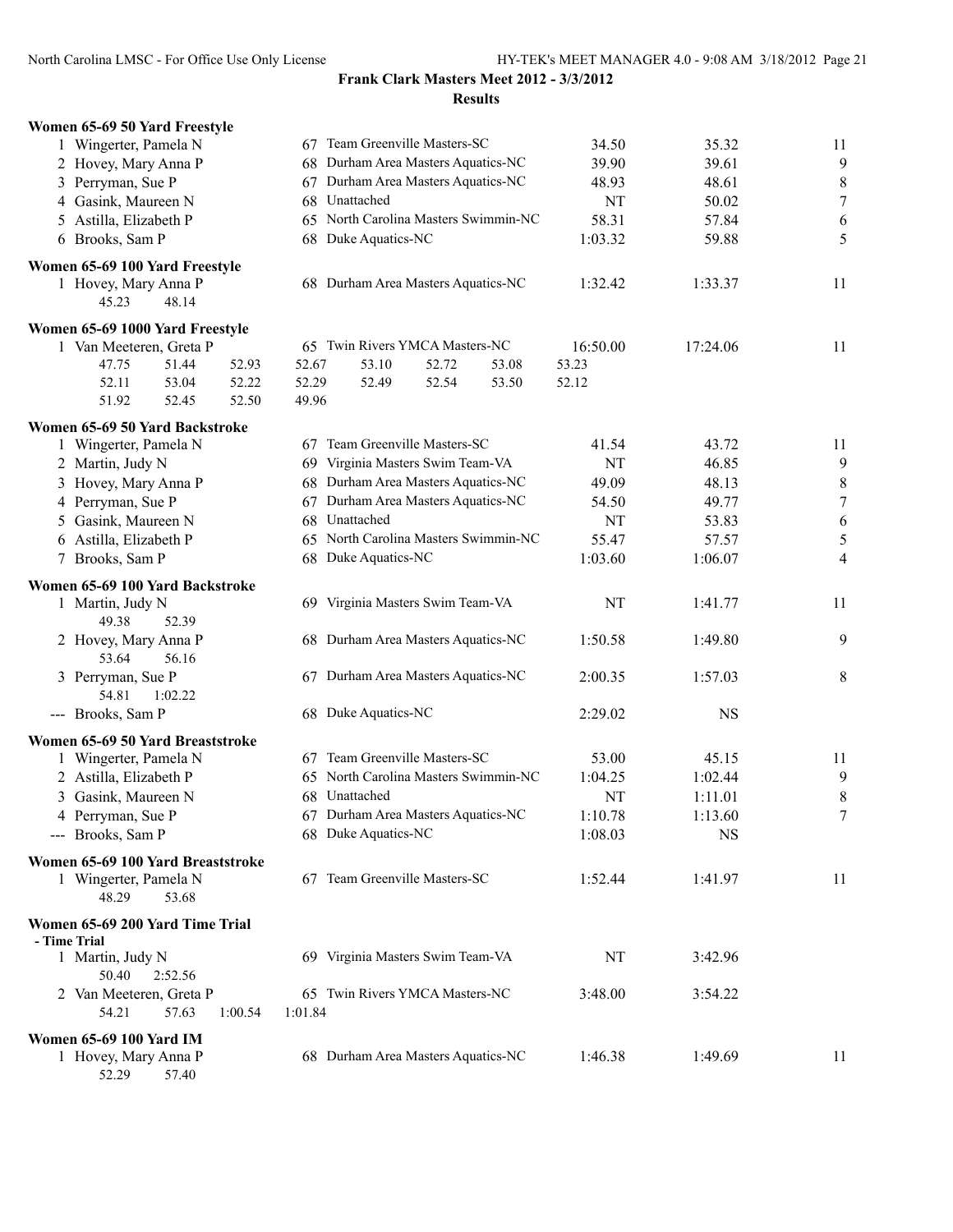| (Women 65-69 100 Yard IM)                                  |                                      |          |           |    |
|------------------------------------------------------------|--------------------------------------|----------|-----------|----|
| 2 Perryman, Sue P                                          | 67 Durham Area Masters Aquatics-NC   | 2:16.42  | 2:13.64   | 9  |
| --- Wingerter, Pamela N                                    | 67 Team Greenville Masters-SC        | 1:28.32  | <b>NS</b> |    |
| --- Brooks, Sam P                                          | 68 Duke Aquatics-NC                  | 2:30.98  | <b>NS</b> |    |
|                                                            |                                      |          |           |    |
| Women 70-74 50 Yard Freestyle<br>1 Blackwell, Ceil P       | 71 Raleigh Area Masters-NC           | 42.00    | 40.89     | 11 |
| Women 70-74 1000 Yard Freestyle                            |                                      |          |           |    |
| 1 Durrant, Betsy P                                         | 70 Virginia Masters Swim Team-VA     | 17:00.00 | 16:30.45  | 11 |
| 44.36<br>47.89<br>49.76                                    | 50.52<br>50.18<br>50.35<br>50.34     | 50.51    |           |    |
| 50.31<br>50.13<br>50.05                                    | 50.48<br>50.15<br>50.19<br>50.06     | 49.48    |           |    |
| 49.13<br>49.51<br>49.72                                    | 47.33                                |          |           |    |
| Women 70-74 50 Yard Backstroke                             |                                      |          |           |    |
| 1 Durrant, Betsy P                                         | 70 Virginia Masters Swim Team-VA     | 45.00    | 46.00     | 11 |
| 2 Blackwell, Ceil P                                        | 71 Raleigh Area Masters-NC           | 50.00    | 47.68     | 9  |
|                                                            |                                      |          |           |    |
| Women 70-74 100 Yard Backstroke                            |                                      |          |           |    |
| 1 Durrant, Betsy P<br>48.06<br>50.77                       | 70 Virginia Masters Swim Team-VA     | 1:40.00  | 1:38.83   | 11 |
| 2 Blackwell, Ceil P                                        | 71 Raleigh Area Masters-NC           | 1:52.00  | 1:46.99   | 9  |
| 51.64<br>55.35                                             |                                      |          |           |    |
|                                                            |                                      |          |           |    |
| <b>Women 70-74 100 Yard IM</b>                             |                                      |          |           |    |
| 1 Blackwell, Ceil P                                        | 71 Raleigh Area Masters-NC           | 1:45.00  | 1:44.29   | 11 |
| 50.60<br>53.69                                             |                                      |          |           |    |
| Women 75-79 50 Yard Freestyle                              |                                      |          |           |    |
| 1 Detrick, Johnnie P                                       | 76 Virginia Masters Swim Team-VA     | 35.53    | 34.44     | 11 |
| 2 White, Rachel P                                          | 76 North Carolina Masters Swimmin-NC | NT       | 44.75     | 9  |
| Women 75-79 100 Yard Freestyle                             |                                      |          |           |    |
| 1 Detrick, Johnnie P                                       | 76 Virginia Masters Swim Team-VA     | 1:19.16  | 1:20.01   | 11 |
| 2 White, Rachel P                                          | 76 North Carolina Masters Swimmin-NC | NT       | 1:47.12   | 9  |
| Women 75-79 50 Yard Backstroke                             |                                      |          |           |    |
| 1 White, Rachel P                                          | 76 North Carolina Masters Swimmin-NC | NT       | 54.60     | 11 |
| 2 Mock, Ruth N                                             | 79 South Carolina-SC                 | NT       | 1:28.34   | 9  |
|                                                            |                                      |          |           |    |
| Women 75-79 100 Yard Backstroke<br>1 White, Rachel P       | 76 North Carolina Masters Swimmin-NC | NT       | 2:00.39   | 11 |
| 59.98<br>1:00.41                                           |                                      |          |           |    |
|                                                            |                                      |          |           |    |
| <b>Women 75-79 100 Yard IM</b>                             |                                      |          |           |    |
| 1 Detrick, Johnnie P<br>53.03<br>48.77                     | 76 Virginia Masters Swim Team-VA     | 1:39.04  | 1:41.80   | 11 |
|                                                            |                                      |          |           |    |
| Women 90-94 50 Yard Freestyle                              |                                      |          |           |    |
| --- Willard, Juanita P                                     | 91 Twin Rivers YMCA Masters-NC       | NT       | <b>NS</b> |    |
| Women 90-94 100 Yard Freestyle                             |                                      |          |           |    |
| --- Willard, Juanita P                                     | 91 Twin Rivers YMCA Masters-NC       | NT       | <b>NS</b> |    |
| Women 90-94 50 Yard Backstroke                             |                                      |          |           |    |
| --- Willard, Juanita P                                     | 91 Twin Rivers YMCA Masters-NC       | NT       | <b>NS</b> |    |
|                                                            |                                      |          |           |    |
| Women 90-94 50 Yard Breaststroke<br>--- Willard, Juanita P | 91 Twin Rivers YMCA Masters-NC       | NT       | <b>NS</b> |    |
|                                                            |                                      |          |           |    |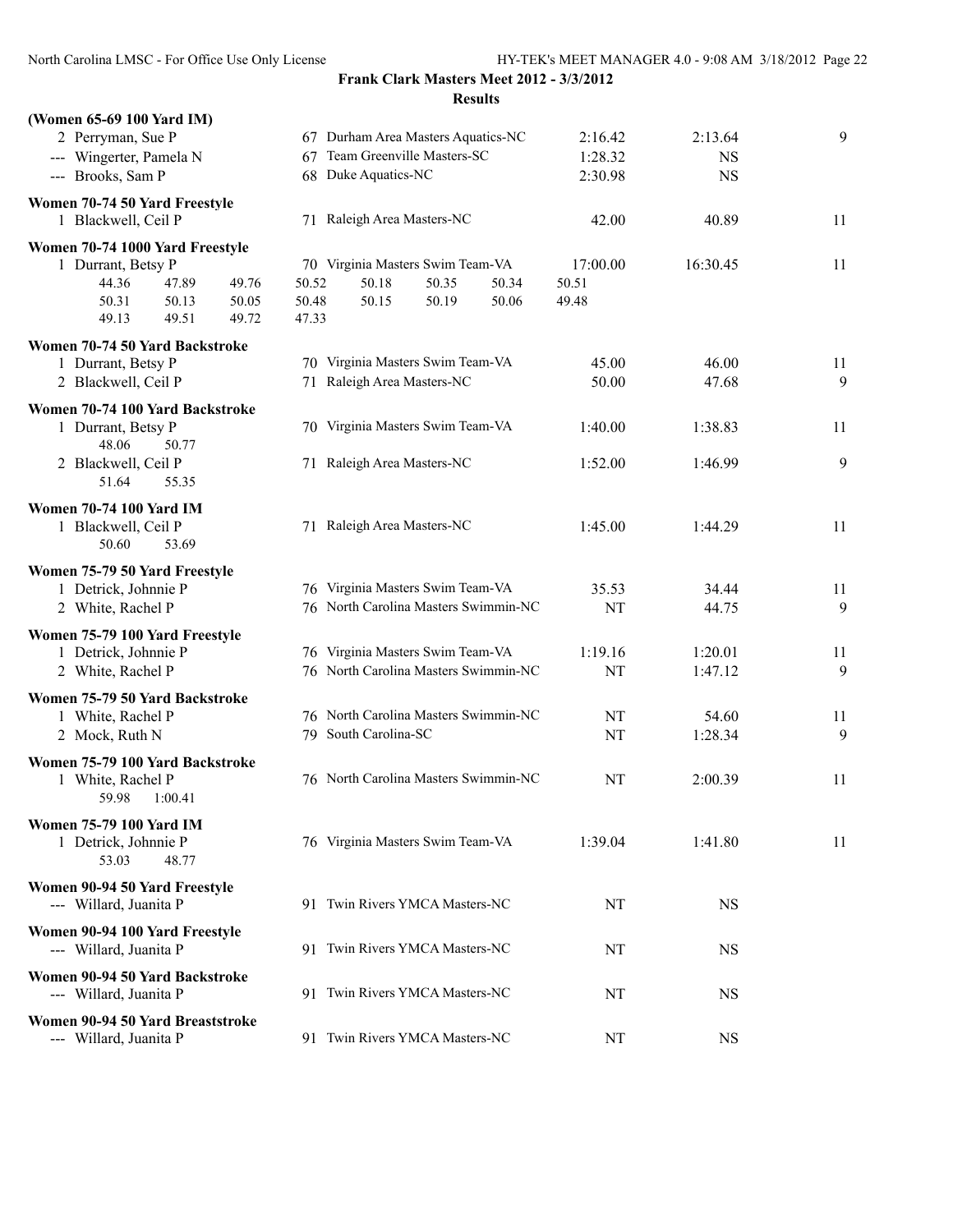| Men 18-24 50 Yard Freestyle                         |                                       |           |           |                |
|-----------------------------------------------------|---------------------------------------|-----------|-----------|----------------|
| 1 Lee, Allan N                                      | 23 North Carolina Masters Swimmin-NC  | NT        | 22.20     | 11             |
| 2 Allsopp, David P                                  | 23 Raleigh Area Masters-NC            | 23.72     | 23.44     | 9              |
| 3 Pile, Benjamin N                                  | 21 Fort Bragg Masters-NC              | 27.00     | 24.34     | 8              |
| 4 Smith, Roy N                                      | 24 Greater Knoxville Masters          | 24.75     | 24.50     | $\overline{7}$ |
| 5 Kerns, Lowden N                                   | 23 Raleigh Area Masters-NC            | 25.53     | 25.26     | 6              |
| 6 Maynard, Sean P                                   | Twin Rivers YMCA Masters-NC<br>20     | 28.30     | 29.28     | 5              |
| 7 Channing, Hardin N                                | 20 Four Seasons YMCA Masters-VA       | 30.50     | 29.85     | $\overline{4}$ |
| Men 18-24 100 Yard Freestyle                        |                                       |           |           |                |
| 1 Lee, Allan N<br>23.22<br>24.96                    | 23 North Carolina Masters Swimmin-NC  | NT        | 48.18     | 11             |
| 2 Waters, Matt N<br>25.16<br>27.14                  | 23 North Carolina Masters Swimmin-NC  | 54.50     | 52.30     | 9              |
| 3 Pile, Benjamin N<br>26.31<br>27.99                | 21 Fort Bragg Masters-NC              | 59.00     | 54.30     | 8              |
| 4 Smith, Roy N<br>26.42<br>28.92                    | 24 Greater Knoxville Masters          | 57.60     | 55.34     | $\overline{7}$ |
| 5 Kerns, Lowden N<br>28.22<br>31.08                 | 23 Raleigh Area Masters-NC            | 1:00.00   | 59.30     | 6              |
| 6 Maynard, Sean P<br>29.89<br>33.12                 | 20 Twin Rivers YMCA Masters-NC        | 1:03.42   | 1:03.01   | 5              |
| 7 Channing, Hardin N<br>35.32<br>39.16              | 20 Four Seasons YMCA Masters-VA       | 1:15.50   | 1:14.48   | $\overline{4}$ |
| --- Dillon, Scott N                                 | 23 North Carolina Masters Swimmin-NC  | 59.00     | <b>NS</b> |                |
| Men 18-24 200 Yard Freestyle                        |                                       |           |           |                |
| 1 Maynard, Sean P                                   | 20 Twin Rivers YMCA Masters-NC        | 2:21.35   | 2:21.95   | 11             |
| 33.35<br>34.47<br>36.61                             | 37.52                                 |           |           |                |
| --- Smith, Roy N<br>29.70<br>33.33                  | 24 Greater Knoxville Masters<br>38.20 | <b>NT</b> | DQ        |                |
| 36.28<br>--- Nauss, Miles N                         | 19 Greater Knoxville Masters          | 2:05.00   | <b>NS</b> |                |
| Men 18-24 500 Yard Freestyle                        |                                       |           |           |                |
| 1 Allsopp, David P                                  | 23 Raleigh Area Masters-NC            | 5:45.54   | 5:20.24   | 11             |
| 28.78<br>31.74<br>32.06<br>33.03<br>31.52           | 32.54<br>32.52<br>32.17<br>32.63      | 33.25     |           |                |
| 2 Maynard, Sean P                                   | 20 Twin Rivers YMCA Masters-NC        | 6:21.03   | 6:38.77   | 9              |
| 30.95<br>35.25<br>37.74<br>43.34<br>41.30           | 39.82<br>41.67<br>42.03<br>43.27      | 43.40     |           |                |
| --- Nauss, Miles N                                  | 19 Greater Knoxville Masters          | 6:00.00   | <b>NS</b> |                |
| Men 18-24 50 Yard Backstroke                        |                                       |           |           |                |
| 1 Kerns, Lowden N                                   | 23 Raleigh Area Masters-NC            | 32.42     | 33.94     | 11             |
| --- Nauss, Miles N                                  | 19 Greater Knoxville Masters          | 30.00     | <b>NS</b> |                |
| Men 18-24 100 Yard Backstroke<br>--- Nauss, Miles N | 19 Greater Knoxville Masters          | 1:07.00   | <b>NS</b> |                |
| Men 18-24 50 Yard Breaststroke                      |                                       |           |           |                |
| 1 Smith, Roy N                                      | 24 Greater Knoxville Masters          | NT        | 35.60     | 11             |
| 2 Kerns, Lowden N                                   | 23 Raleigh Area Masters-NC            | 35.00     | 36.08     | 9              |
| Channing, Hardin N<br>3                             | Four Seasons YMCA Masters-VA<br>20    | 36.50     | 37.85     | 8              |
| --- Dillon, Scott N                                 | 23 North Carolina Masters Swimmin-NC  | 36.00     | NS        |                |
|                                                     |                                       |           |           |                |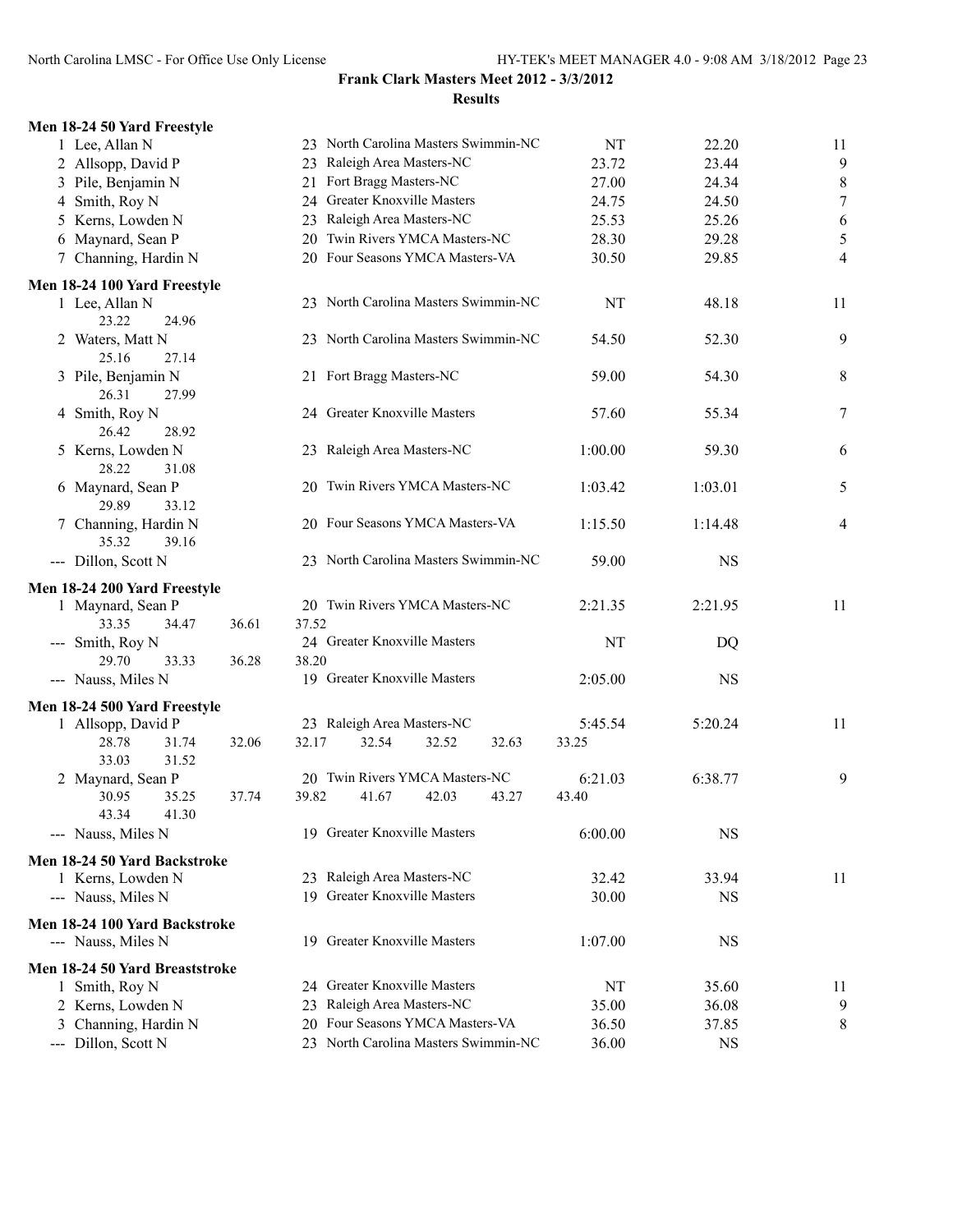| Men 18-24 100 Yard Breaststroke<br>1 Shields, John N | 24 Demon Masters-NC                     | 1:05.00 | 1:04.40   | 11             |
|------------------------------------------------------|-----------------------------------------|---------|-----------|----------------|
| 29.99<br>34.41                                       |                                         |         |           |                |
| 2 Channing, Hardin N                                 | 20 Four Seasons YMCA Masters-VA         | 1:25.50 | 1:22.61   | 9              |
| 44.09<br>38.52                                       |                                         |         |           |                |
| Men 18-24 50 Yard Butterfly                          |                                         |         |           |                |
| 1 Shields, John N                                    | 24 Demon Masters-NC                     | 26.00   | 25.22     | 11             |
| 2 Allsopp, David P                                   | 23 Raleigh Area Masters-NC              | 32.23   | 25.83     | 9              |
| 3 Waters, Matt N                                     | 23 North Carolina Masters Swimmin-NC    | 26.50   | 26.38     | 8              |
| 4 Maynard, Sean P                                    | 20 Twin Rivers YMCA Masters-NC          | 34.50   | 35.82     | $\overline{7}$ |
| --- Dillon, Scott N                                  | 23 North Carolina Masters Swimmin-NC    | 30.00   | <b>NS</b> |                |
| Men 18-24 100 Yard Butterfly                         |                                         |         |           |                |
| 1 Allsopp, David P                                   | 23 Raleigh Area Masters-NC              | 59.16   | 58.19     | 11             |
| 27.10<br>31.09                                       | 18 Fort Bragg Masters-NC                |         |           | 9              |
| 2 Sieg, Jeremy N<br>28.25<br>33.09                   |                                         | 55.61   | 1:01.34   |                |
| <b>Men 18-24 100 Yard IM</b>                         |                                         |         |           |                |
| 1 Waters, Matt N                                     | 23 North Carolina Masters Swimmin-NC    | 59.50   | 59.47     | 11             |
| 27.77<br>31.70                                       |                                         |         |           |                |
| 2 Kerns, Lowden N                                    | 23 Raleigh Area Masters-NC              | 1:10.72 | 1:10.15   | 9              |
| 31.25<br>38.90                                       |                                         |         |           |                |
| 3 Channing, Hardin N<br>40.01<br>45.13               | 20 Four Seasons YMCA Masters-VA         | 1:25.50 | 1:25.14   | 8              |
| --- Nauss, Miles N                                   | 19 Greater Knoxville Masters            | 1:04.00 | <b>NS</b> |                |
| --- Dillon, Scott N                                  | 23 North Carolina Masters Swimmin-NC    | 1:10.00 | <b>NS</b> |                |
| <b>Men 18-24 200 Yard IM</b>                         |                                         |         |           |                |
| 1 Shields, John N                                    | 24 Demon Masters-NC                     | 2:10.00 | 2:07.33   | 11             |
| 26.61<br>34.07<br>36.59                              | 30.06                                   |         |           |                |
| 2 Waters, Matt N                                     | 23 North Carolina Masters Swimmin-NC    | 2:15.50 | 2:12.17   | 9              |
| 26.92<br>34.19<br>39.06                              | 32.00                                   |         |           |                |
| 3 Sieg, Jeremy N                                     | 18 Fort Bragg Masters-NC                | 2:01.68 | 2:21.50   | 8              |
| 28.36<br>42.66<br>35.64                              | 34.84                                   |         |           |                |
| 4 Pile, Benjamin N                                   | 21 Fort Bragg Masters-NC                | 2:19.00 | 2:27.99   | 7              |
| 30.55<br>38.48<br>44.77                              | 34.19                                   |         |           |                |
| Men 25-29 50 Yard Freestyle                          |                                         |         |           |                |
| 1 Watson, Travis N                                   | 29 Twin Rivers YMCA Masters-NC          | 22.50   | 22.32     | 11             |
| 2 Herbst, Lukasz N                                   | 27 Fort Bragg Masters-NC                | 22.53   | 22.54     | 9              |
| 3 Loch, Jonathan P                                   | North Carolina Aquatic Masters-NC<br>27 | 25.00   | 23.45     | 8              |
| 4 Murphy, Davis N                                    | Fireball Masters Swimming<br>25         | 25.09   | 25.64     | 7              |
| 5 Spencer, Paul N                                    | Raleigh Area Masters-NC<br>25           | 26.00   | 26.65     | 6              |
| Sawyers, James N<br>$\qquad \qquad \cdots$           | Four Seasons YMCA Masters-VA<br>29      | 30.00   | <b>NS</b> |                |
| Eudailey, Joshua P                                   | Durham Area Masters Aquatics-NC<br>29.  | 32.00   | <b>NS</b> |                |
| Trill, AJ P<br>---                                   | 27 Virginia Masters Swim Team-VA        | 23.25   | <b>NS</b> |                |
| Men 25-29 100 Yard Freestyle                         |                                         |         |           |                |
| 1 Watson, Travis N                                   | Twin Rivers YMCA Masters-NC<br>29.      | 50.00   | 49.73     | 11             |
| 23.43<br>26.30                                       |                                         |         |           |                |
| 2 Evans, Reed P<br>26.32<br>28.59                    | 28 Ston-VA                              | 54.40   | 54.91     | 9              |
| 3 Murphy, Davis N                                    | 25 Fireball Masters Swimming            | 57.93   | 57.37     | 8              |
| 29.99<br>27.38                                       |                                         |         |           |                |
|                                                      |                                         |         |           |                |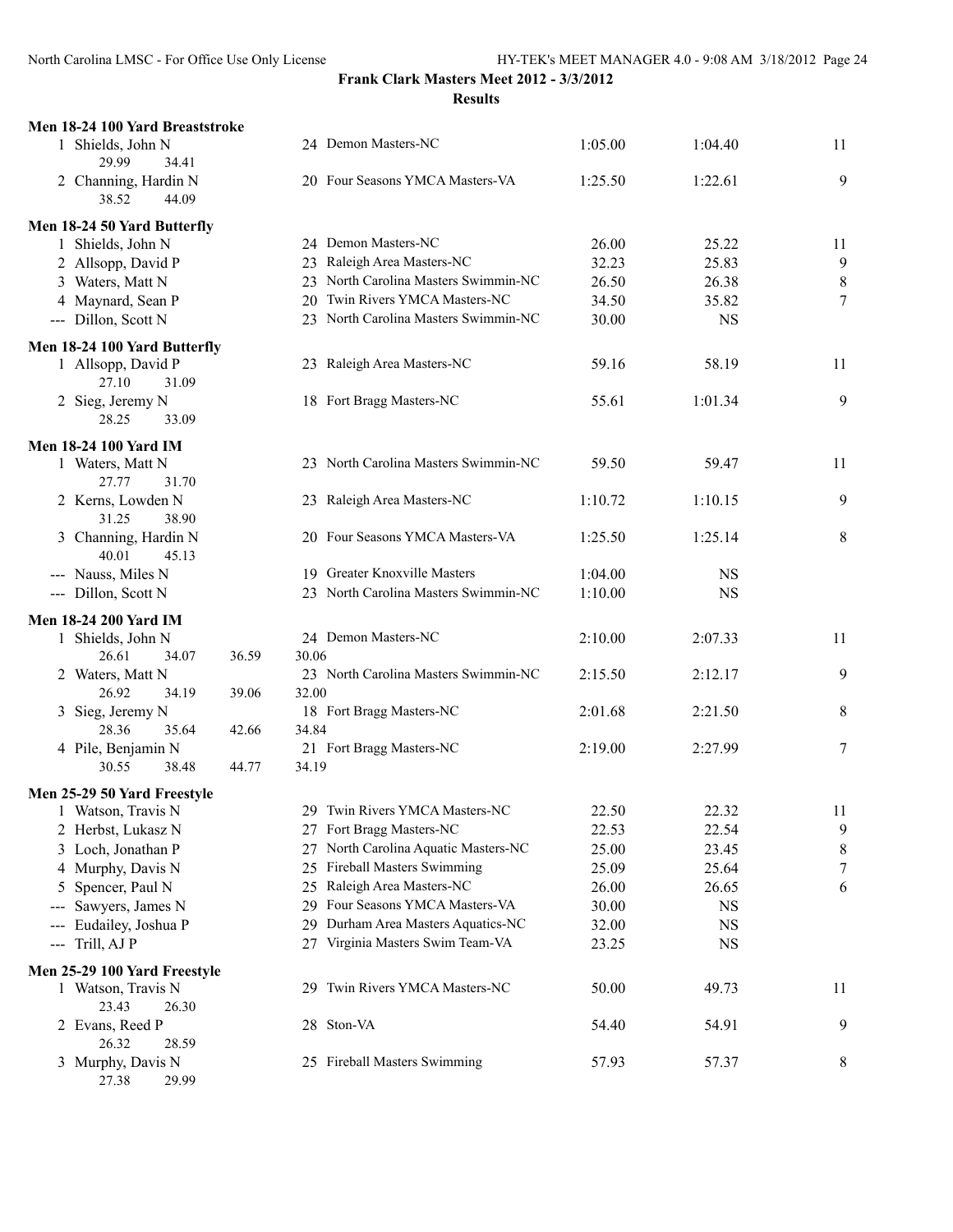| (Men 25-29 100 Yard Freestyle)                         |       |                                      |           |                |                  |
|--------------------------------------------------------|-------|--------------------------------------|-----------|----------------|------------------|
| 4 Spencer, Paul N<br>28.00<br>32.64                    |       | 25 Raleigh Area Masters-NC           | 59.00     | 1:00.64        | $\boldsymbol{7}$ |
| 5 Eudailey, Joshua P<br>30.67<br>34.83                 |       | 29 Durham Area Masters Aquatics-NC   | 1:15.00   | 1:05.50        | 6                |
| 6 Monosoff, Micah N<br>30.18<br>35.44                  |       | 29 North Carolina Masters Swimmin-NC | 1:06.50   | 1:05.62        | 5                |
| Men 25-29 200 Yard Freestyle                           |       |                                      |           |                |                  |
| 1 Murphy, Davis N                                      |       | 25 Fireball Masters Swimming         | 2:08.17   | 2:07.56        | 11               |
| 28.85<br>32.23                                         | 33.15 | 33.33                                |           |                |                  |
| 2 Noble, Erick N                                       |       | 27 Star Aquatics Masters-NC          | NT        | 2:10.11        | 9                |
| 29.50<br>31.96                                         | 34.37 | 34.28                                |           |                |                  |
| --- Sawyers, James N                                   |       | 29 Four Seasons YMCA Masters-VA      | 2:31.00   | <b>NS</b>      |                  |
| Men 25-29 500 Yard Freestyle                           |       |                                      |           |                |                  |
| 1 Noble, Erick N                                       |       | 27 Star Aquatics Masters-NC          | NT        | 6:09.50        | 11               |
| 34.12<br>37.57                                         | 38.26 | 37.94<br>37.16<br>37.51<br>37.93     | 37.26     |                |                  |
| 37.23<br>34.52                                         |       |                                      |           |                |                  |
| --- Sawyers, James N                                   |       | 29 Four Seasons YMCA Masters-VA      | 7:30.00   | <b>NS</b>      |                  |
| --- Asseff, Benjamin P                                 |       | 26 Greensboro Swimming Associatio-NC | 4:59.00   | <b>NS</b>      |                  |
| Men 25-29 1000 Yard Freestyle                          |       |                                      |           |                |                  |
| 1 Loch, Jonathan P                                     |       | 27 North Carolina Aquatic Masters-NC | <b>NT</b> | 11:48.17       | 11               |
| 28.14<br>31.20                                         | 32.67 | 34.08<br>35.04<br>35.27<br>35.33     | 35.51     |                |                  |
| 36.29<br>35.63                                         | 36.23 | 36.83<br>37.11<br>37.31<br>37.81     | 37.58     |                |                  |
| 37.51<br>37.26                                         | 36.51 | 34.86                                |           |                |                  |
| Men 25-29 50 Yard Backstroke                           |       |                                      |           |                |                  |
| 1 Loch, Jonathan P                                     |       | 27 North Carolina Aquatic Masters-NC | 28.00     | 27.49          | 11               |
| Men 25-29 100 Yard Backstroke                          |       |                                      |           |                |                  |
| 1 Loch, Jonathan P                                     |       | 27 North Carolina Aquatic Masters-NC | NT        | 59.54          | 11               |
| 28.58<br>30.96                                         |       |                                      |           |                |                  |
| Men 25-29 50 Yard Breaststroke                         |       |                                      |           |                |                  |
| 1 Monosoff, Micah N                                    |       | 29 North Carolina Masters Swimmin-NC | 37.42     | 36.41          | 11               |
| 2 Eudailey, Joshua P                                   |       | 29 Durham Area Masters Aquatics-NC   | 48.00     | 46.19          | 9                |
| --- Baccich, Thorn N                                   |       | 28 Charlotte Swim Masters-NC         | 28.54     | <b>NS</b>      |                  |
| --- Asseff, Benjamin P                                 |       | 26 Greensboro Swimming Associatio-NC | 29.00     | <b>NS</b>      |                  |
|                                                        |       |                                      |           |                |                  |
| Men 25-29 100 Yard Breaststroke<br>1 Monosoff, Micah N |       | 29 North Carolina Masters Swimmin-NC | 1:21.89   | 1:20.10        | 11               |
| 37.10<br>43.00                                         |       |                                      |           |                |                  |
| --- Baccich, Thorn N                                   |       | 28 Charlotte Swim Masters-NC         | 1:03.44   | <b>NS</b>      |                  |
|                                                        |       |                                      |           |                |                  |
| Men 25-29 200 Yard Time Trial                          |       |                                      |           |                |                  |
| - Time Trial<br>1 Loch, Jonathan P                     |       | 27 North Carolina Aquatic Masters-NC | NT        | 2:12.64        |                  |
| 30.25<br>32.85                                         | 34.45 | 35.09                                |           |                |                  |
| 2 Monosoff, Micah N                                    |       | 29 North Carolina Masters Swimmin-NC | 3:02.86   | 3:02.48        |                  |
| 45.89<br>38.01                                         | 49.61 | 48.97                                |           |                |                  |
|                                                        |       |                                      |           |                |                  |
| Men 25-29 50 Yard Butterfly                            |       | 27 Fort Bragg Masters-NC             | 24.34     |                | 11               |
| 1 Herbst, Lukasz N<br>2 Spencer, Paul N                |       | 25 Raleigh Area Masters-NC           | 29.00     | 24.69<br>30.33 | 9                |
| --- Trill, AJ P                                        |       | 27 Virginia Masters Swim Team-VA     | 25.41     | <b>NS</b>      |                  |
|                                                        |       |                                      |           |                |                  |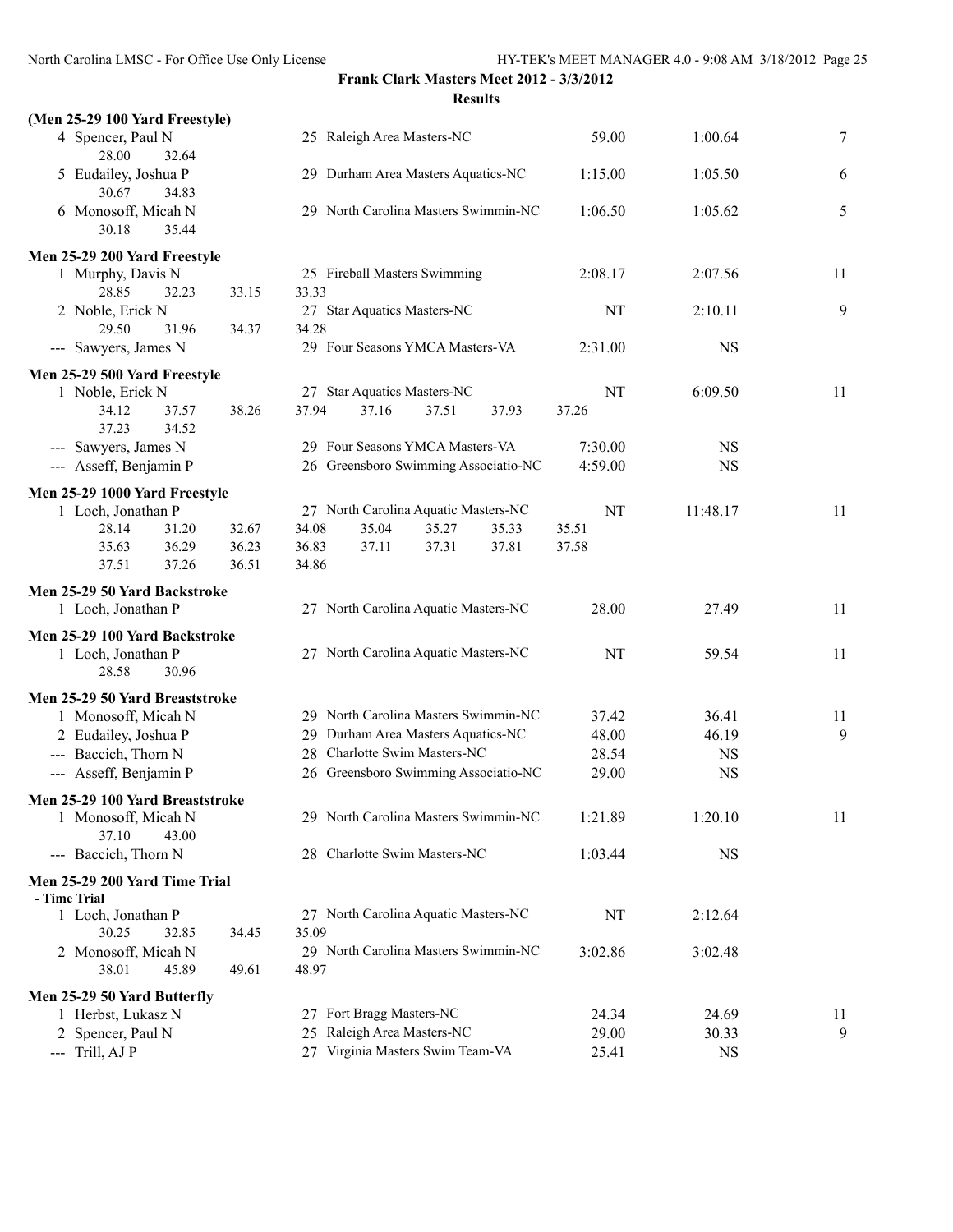| Men 25-29 100 Yard Butterfly                  |       |                                               |         |             |                |
|-----------------------------------------------|-------|-----------------------------------------------|---------|-------------|----------------|
| 1 Watson, Travis N<br>24.60<br>28.60          |       | 29 Twin Rivers YMCA Masters-NC                | 52.50   | 53.20       | 11             |
| 2 Evans, Reed P<br>27.49<br>32.93             |       | 28 Ston-VA                                    | 1:00.23 | 1:00.42     | 9              |
| Men 25-29 100 Yard IM<br>1 Asseff, Benjamin P |       | 26 Greensboro Swimming Associatio-NC          | 57.00   | 58.03       | 11             |
| 26.41<br>31.62                                |       |                                               |         |             |                |
| 2 Spencer, Paul N<br>33.79<br>37.12           |       | 25 Raleigh Area Masters-NC                    | 1:12.00 | 1:10.91     | 9              |
| 3 Eudailey, Joshua P<br>40.38<br>42.87        |       | 29 Durham Area Masters Aquatics-NC            | 1:28.00 | 1:23.25     | 8              |
| --- Evans, Reed P                             |       | 28 Ston-VA                                    | 1:03.68 | <b>NS</b>   |                |
| --- Baccich, Thorn N                          |       | 28 Charlotte Swim Masters-NC                  | 57.50   | $_{\rm NS}$ |                |
| <b>Men 25-29 200 Yard IM</b>                  |       |                                               |         |             |                |
| 1 Asseff, Benjamin P                          |       | 26 Greensboro Swimming Associatio-NC          | 2:05.00 | 2:05.78     | 11             |
| 26.56<br>32.49                                | 36.31 | 30.42<br>29 North Carolina Masters Swimmin-NC |         |             | 9              |
| 2 Monosoff, Micah N<br>33.47<br>42.99         | 47.15 | 39.03                                         | 2:46.86 | 2:42.64     |                |
| Men 30-34 50 Yard Freestyle                   |       |                                               |         |             |                |
| 1 Johnson, Trent P                            |       | 32 Durham Area Masters Aquatics-NC            | 22.00   | 22.22       | 11             |
| 2 Dallamura, Scott P                          |       | 33 Clubworx Masters Swimming-NC               | 24.34   | 24.09       | 9              |
| 3 Houck, Andrew N                             |       | 31 North Carolina Masters Swimmin-NC          | 24.91   | 25.04       | $\,$ $\,$      |
| 4 Caruth, Joseph P                            |       | 30 Greensboro Swimming Associatio-NC          | 28.50   | 26.05       | $\overline{7}$ |
| 5 Sartain, Lee N                              |       | 30 YMCA of the Triangle Area-NC               | 26.00   | 27.00       | 6              |
| 6 Overcash, Darren N                          |       | 33 Fireball Masters Swimming                  | 27.67   | 27.83       | 5              |
| 7 Helton, Michael P                           |       | 33 Four Seasons YMCA Masters-VA               | 30.00   | 30.70       | $\overline{4}$ |
| Porco, Filippo P                              |       | 34 North Carolina Masters Swimmin-NC          | 29.59   | <b>NS</b>   |                |
| --- Zheng, Jiang P                            |       | 34 North Carolina Masters Swimmin-NC          | 27.00   | <b>NS</b>   |                |
| Men 30-34 100 Yard Freestyle                  |       |                                               |         |             |                |
| 1 Johnson, Trent P<br>24.51<br>25.59          |       | 32 Durham Area Masters Aquatics-NC            | 50.00   | 50.10       | 11             |
| 2 Dallamura, Scott P<br>25.64<br>27.27        |       | 33 Clubworx Masters Swimming-NC               | 52.49   | 52.91       | 9              |
| 3 Carmine, Jay N<br>25.30<br>28.15            |       | 34 Cape Fear Aquatic Club-NC                  | 53.94   | 53.45       | 8              |
| 4 Hawkins, Nat N<br>28.01<br>29.25            |       | 33 Demon Masters-NC                           | 54.60   | 57.26       | 7              |
| 5 Caruth, Joseph P<br>27.70<br>30.01          |       | 30 Greensboro Swimming Associatio-NC          | 59.00   | 57.71       | 6              |
| 6 Sartain, Lee N<br>29.50<br>31.56            |       | 30 YMCA of the Triangle Area-NC               | 1:02.00 | 1:01.06     | 5              |
| 7 Overcash, Darren N<br>28.99<br>33.41        |       | 33 Fireball Masters Swimming                  | 1:00.61 | 1:02.40     | 4              |
| --- Allen, Benjamin P                         |       | 31 Durham Area Masters Aquatics-NC            | 52.62   | <b>NS</b>   |                |
| Men 30-34 200 Yard Freestyle                  |       |                                               |         |             |                |
| 1 Hawkins, Nat N<br>28.92<br>31.58            | 32.13 | 33 Demon Masters-NC<br>32.35                  | 2:02.50 | 2:04.98     | 11             |
| 2 Helton, Michael P                           |       | 33 Four Seasons YMCA Masters-VA               | 2:31.00 | 2:36.74     | 9              |
| 35.69<br>38.86                                | 41.09 | 41.10                                         |         |             |                |
|                                               |       |                                               |         |             |                |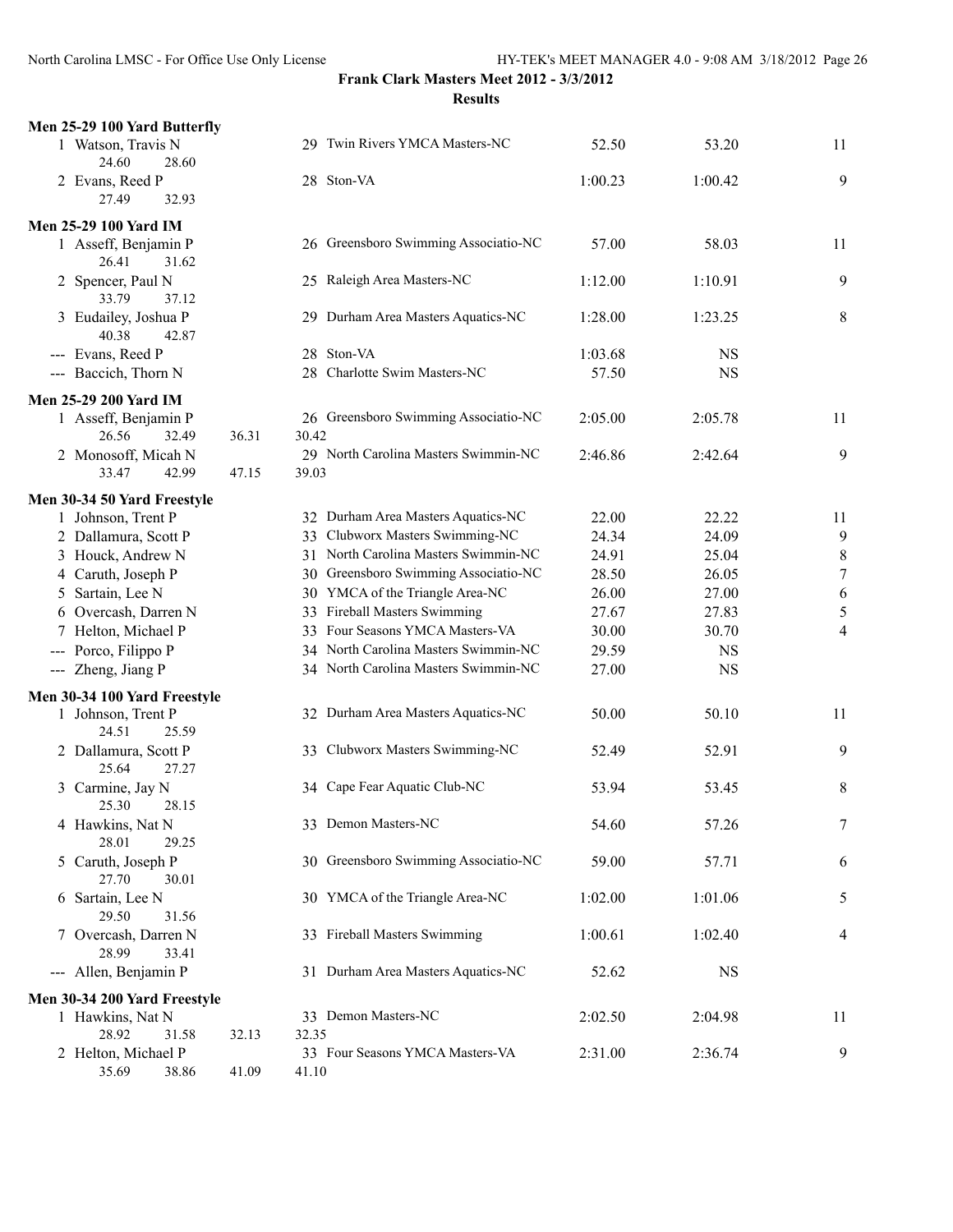North Carolina LMSC - For Office Use Only License HY-TEK's MEET MANAGER 4.0 - 9:08 AM 3/18/2012 Page 27

| Men 30-34 500 Yard Freestyle                 |       |            |                     |                                      |                                      |          |           |        |
|----------------------------------------------|-------|------------|---------------------|--------------------------------------|--------------------------------------|----------|-----------|--------|
| 1 Hawkins, Nat N                             |       |            | 33 Demon Masters-NC |                                      |                                      | 5:37.50  | 5:49.93   | 11     |
| 31.23<br>33.45<br>36.17<br>35.34             | 34.68 | 35.77      | 35.43               | 35.57                                | 35.72                                | 36.57    |           |        |
| 2 Dallamura, Scott P                         |       |            |                     | 33 Clubworx Masters Swimming-NC      |                                      | 7:00.00  | 6:33.60   | 9      |
| 31.67<br>36.94<br>36.33<br>33.98             | 43.36 | 44.90      | 46.36               | 46.83                                | 37.09                                | 36.14    |           |        |
| 3 Helton, Michael P                          |       |            |                     | 33 Four Seasons YMCA Masters-VA      |                                      | 7:30.00  | 7:12.57   | 8      |
| 46.39<br>43.63                               |       |            | 45.63               | 45.11                                | 46.09                                | 46.04    |           |        |
| Men 30-34 1000 Yard Freestyle                |       |            |                     |                                      |                                      |          |           |        |
| 1 DeHart, Pieter P                           |       | 33 Ston-VA |                     |                                      |                                      | 11:40.11 | 11:06.93  | 11     |
| 27.59<br>31.71                               | 33.10 | 33.38      | 34.15               | 33.91                                | 33.96                                | 34.10    |           |        |
| 33.96<br>34.31                               | 33.46 | 33.47      | 34.19               | 33.64                                | 33.90                                | 33.94    |           |        |
| 33.79<br>34.33                               | 33.87 | 32.17      |                     |                                      |                                      |          |           |        |
| Men 30-34 50 Yard Backstroke                 |       |            |                     |                                      |                                      |          |           |        |
| 1 Johnson, Trent P                           |       |            |                     | 32 Durham Area Masters Aquatics-NC   |                                      | 26.00    | 26.52     | 11     |
| 2 Houck, Andrew N                            |       |            |                     |                                      | 31 North Carolina Masters Swimmin-NC | 28.82    | 28.76     | 9      |
| 3 DeHart, Pieter P                           |       | 33 Ston-VA |                     |                                      |                                      | 28.82    | 29.08     | 8      |
| 4 Caruth, Joseph P                           |       |            |                     |                                      | 30 Greensboro Swimming Associatio-NC | 38.00    | 32.81     | $\tau$ |
| --- Porco, Filippo P                         |       |            |                     |                                      | 34 North Carolina Masters Swimmin-NC | 42.39    | <b>NS</b> |        |
| Men 30-34 50 Yard Breaststroke               |       |            |                     |                                      |                                      |          |           |        |
| 1 Kreel, Nathan N                            |       |            |                     | 33 Raleigh Area Masters-NC           |                                      | 29.91    | 30.43     | 11     |
| 2 Houck, Andrew N                            |       | 31         |                     | North Carolina Masters Swimmin-NC    |                                      | 31.29    | 32.03     | 9      |
| 3 Caruth, Joseph P                           |       |            |                     |                                      | 30 Greensboro Swimming Associatio-NC | 36.00    | 35.42     | 8      |
| 4 Sartain, Lee N                             |       |            |                     | 30 YMCA of the Triangle Area-NC      |                                      | 35.00    | 37.48     | $\tau$ |
| Zheng, Jiang P<br>$\qquad \qquad - \qquad -$ |       |            |                     | 34 North Carolina Masters Swimmin-NC |                                      | 32.02    | <b>NS</b> |        |
| --- Allen, Benjamin P                        |       |            |                     | 31 Durham Area Masters Aquatics-NC   |                                      | 30.55    | <b>NS</b> |        |
| Men 30-34 100 Yard Breaststroke              |       |            |                     |                                      |                                      |          |           |        |
| 1 Kreel, Nathan N<br>30.89<br>35.97          |       |            |                     | 33 Raleigh Area Masters-NC           |                                      | 1:05.69  | 1:06.86   | 11     |
| --- Allen, Benjamin P                        |       |            |                     | 31 Durham Area Masters Aquatics-NC   |                                      | 1:06.95  | <b>NS</b> |        |
| --- Porco, Filippo P                         |       |            |                     | 34 North Carolina Masters Swimmin-NC |                                      | 1:19.00  | NS        |        |
| Men 30-34 200 Yard Time Trial                |       |            |                     |                                      |                                      |          |           |        |
| - Time Trial                                 |       |            |                     |                                      |                                      |          |           |        |
| 1 Kreel, Nathan N                            |       |            |                     | 33 Raleigh Area Masters-NC           |                                      | 2:20.00  | 2:32.77   |        |
| 34.29<br>38.74                               | 39.85 | 39.89      |                     |                                      |                                      |          |           |        |
| 2 DeHart, Pieter P                           |       | 33 Ston-VA |                     |                                      |                                      | 2:40.00  | 2:34.04   |        |
| 39.81<br>34.21                               | 40.81 | 39.21      |                     |                                      |                                      |          |           |        |
| Men 30-34 50 Yard Butterfly                  |       |            |                     |                                      |                                      |          |           |        |
| 1 Johnson, Trent P                           |       |            |                     | 32 Durham Area Masters Aquatics-NC   |                                      | 26.00    | 24.99     | 11     |
| 2 DeHart, Pieter P                           |       | 33 Ston-VA |                     |                                      |                                      | 25.52    | 25.62     | 9      |
| 3 Dallamura, Scott P                         |       |            |                     | 33 Clubworx Masters Swimming-NC      |                                      | 25.40    | 25.74     | 8      |
| 4 Houck, Andrew N                            |       |            |                     | 31 North Carolina Masters Swimmin-NC |                                      | 26.93    | 27.76     | 7      |
| --- Kreel, Nathan N                          |       |            |                     | 33 Raleigh Area Masters-NC           |                                      | 29.91    | <b>NS</b> |        |
| Men 30-34 100 Yard Butterfly                 |       |            |                     |                                      |                                      |          |           |        |
| 1 Dallamura, Scott P<br>27.91<br>30.74       |       |            |                     | 33 Clubworx Masters Swimming-NC      |                                      | 57.34    | 58.65     | 11     |
| 2 Carmine, Jay N<br>32.12<br>28.08           |       |            |                     | 34 Cape Fear Aquatic Club-NC         |                                      | 1:01.21  | 1:00.20   | 9      |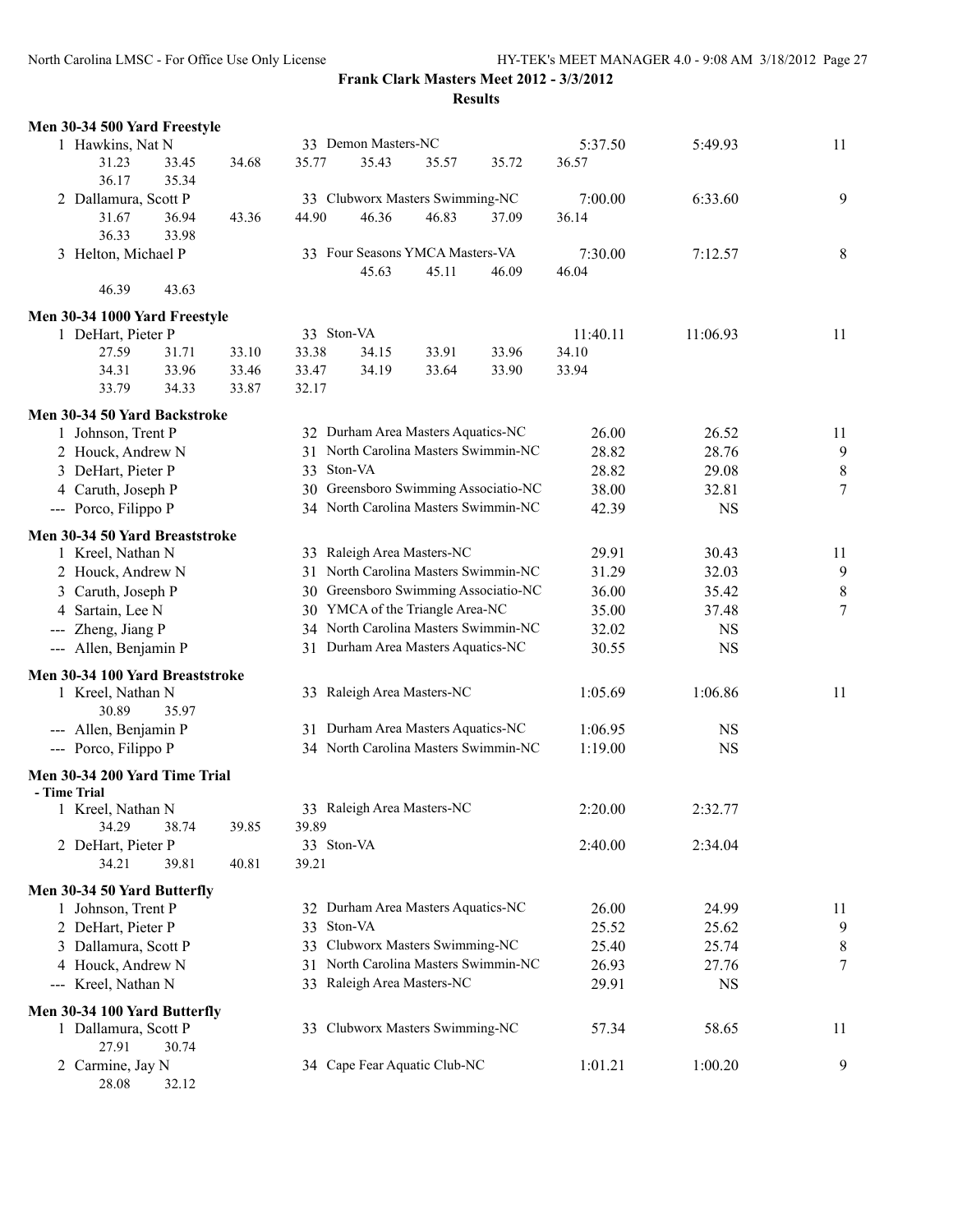| (Men 30-34 100 Yard Butterfly)            |                |                                      |           |           |                  |
|-------------------------------------------|----------------|--------------------------------------|-----------|-----------|------------------|
| --- Porco, Filippo P                      |                | 34 North Carolina Masters Swimmin-NC | 1:30.29   | <b>NS</b> |                  |
| <b>Men 30-34 100 Yard IM</b>              |                |                                      |           |           |                  |
| 1 Carmine, Jay N<br>28.08<br>31.71        |                | 34 Cape Fear Aquatic Club-NC         | 1:00.71   | 59.79     | 11               |
| 2 Houck, Andrew N<br>29.92<br>35.03       |                | 31 North Carolina Masters Swimmin-NC | 1:07.23   | 1:04.95   | 9                |
| 3 Caruth, Joseph P<br>31.40<br>37.41      |                | 30 Greensboro Swimming Associatio-NC | 1:10.50   | 1:08.81   | 8                |
| 4 Overcash, Darren N<br>32.52<br>37.28    |                | 33 Fireball Masters Swimming         | 1:09.98   | 1:09.80   | 7                |
| --- Zheng, Jiang P                        |                | 34 North Carolina Masters Swimmin-NC | 1:10.00   | <b>NS</b> |                  |
| --- Allen, Benjamin P                     |                | 31 Durham Area Masters Aquatics-NC   | 1:01.10   | <b>NS</b> |                  |
| Men 30-34 200 Yard IM                     |                |                                      |           |           |                  |
| 1 Carmine, Jay N                          |                | 34 Cape Fear Aquatic Club-NC         | 2:12.66   | 2:10.82   | 11               |
| 28.24<br>33.60                            | 31.51<br>37.47 |                                      |           |           |                  |
| Men 35-39 50 Yard Freestyle               |                |                                      |           |           |                  |
| 1 Sadosky, Daniel P                       |                | 37 Raleigh Area Masters-NC           | 24.20     | 24.69     | 11               |
| 2 Bender, Thomas John N                   |                | 35 Duke Aquatics-NC                  | <b>NT</b> | 25.77     | $\mathbf{9}$     |
| 3 Catterson, William P                    |                | 39 Raleigh Area Masters-NC           | 25.05     | 25.99     | $\boldsymbol{8}$ |
| 4 McFetters, Erik P                       |                | 36 Cape Fear Aquatic Club-NC         | 28.01     | 27.44     | $\boldsymbol{7}$ |
| 5 Su, Billy P                             |                | 37 Raleigh Area Masters-NC           | 27.00     | 27.75     | 6                |
| 6 Ortmann, Fred N                         | 37             | <b>Star Aquatics Masters-NC</b>      | <b>NT</b> | 28.14     | 5                |
| 7 Nino-Acosta, Hernan N                   |                | 35 North Carolina Masters Swimmin-NC | 30.02     | 29.28     | 4                |
| --- Cockrum, John N                       |                | 38 Cape Fear Aquatic Club-NC         | 33.00     | <b>NS</b> |                  |
| Men 35-39 100 Yard Freestyle              |                |                                      |           |           |                  |
| 1 Sadosky, Daniel P<br>25.59<br>28.24     |                | 37 Raleigh Area Masters-NC           | 53.19     | 53.83     | 11               |
| 2 Catterson, William P<br>28.12<br>30.47  |                | 39 Raleigh Area Masters-NC           | 56.23     | 58.59     | 9                |
| 3 Willis, Matt N<br>28.61<br>30.63        |                | 36 Cape Fear Aquatic Club-NC         | 59.00     | 59.24     | 8                |
| 4 McFetters, Erik P<br>28.83<br>31.26     |                | 36 Cape Fear Aquatic Club-NC         | 59.01     | 1:00.09   | 7                |
| 5 Ortmann, Fred N<br>30.73<br>33.90       |                | 37 Star Aquatics Masters-NC          | NT        | 1:04.63   | 6                |
| 6 Clancy, Matthew N<br>32.51<br>35.82     |                | 38 Star Aquatics Masters-NC          | NT        | 1:08.33   | 5                |
| --- Cockrum, John N                       |                | 38 Cape Fear Aquatic Club-NC         | 1:10.00   | <b>NS</b> |                  |
| Men 35-39 200 Yard Freestyle              |                |                                      |           |           |                  |
| 1 Martin, Andrew P<br>27.30<br>29.08      | 29.74<br>28.78 | 37 North Carolina Masters Swimmin-NC | 1:55.00   | 1:54.90   | 11               |
| 2 Crankshaw, Erik N<br>27.32<br>30.59     | 30.99<br>31.72 | 39 Duke Aquatics-NC                  | 2:04.10   | 2:00.62   | 9                |
| 3 Bender, Thomas John N<br>27.78<br>31.58 | 31.31<br>32.66 | 35 Duke Aquatics-NC                  | NT        | 2:03.33   | 8                |
| 4 Catterson, William P<br>29.18<br>34.44  | 33.02<br>34.26 | 39 Raleigh Area Masters-NC           | 2:10.00   | 2:10.90   | 7                |
| 5 McFetters, Erik P<br>30.09<br>32.97     | 34.38<br>33.82 | 36 Cape Fear Aquatic Club-NC         | 2:10.05   | 2:11.26   | 6                |
|                                           |                |                                      |           |           |                  |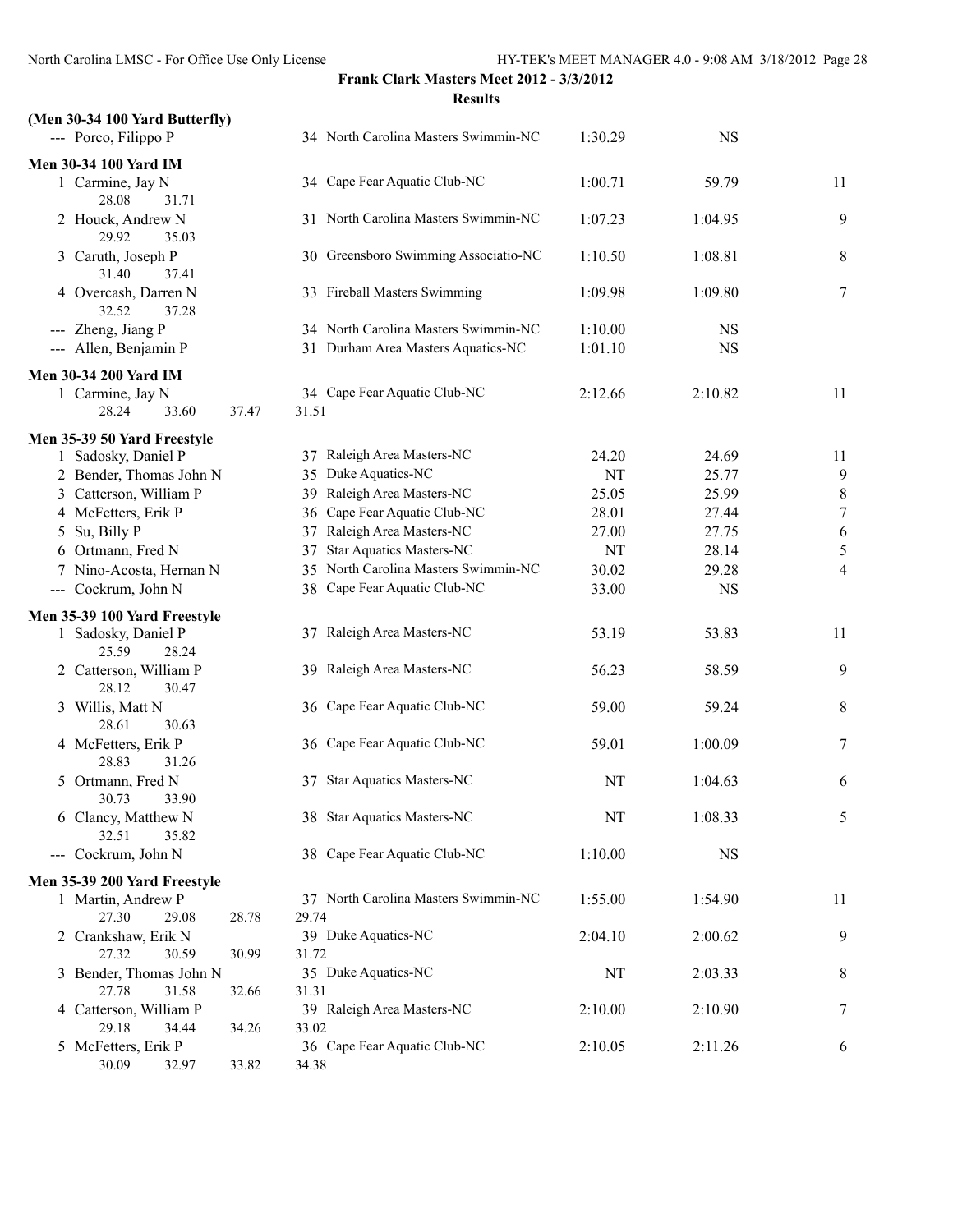| (Men 35-39 200 Yard Freestyle)  |       |       |                     |                                      |       |           |           |        |
|---------------------------------|-------|-------|---------------------|--------------------------------------|-------|-----------|-----------|--------|
| 6 Willis, Matt N                |       |       |                     | 36 Cape Fear Aquatic Club-NC         |       | 2:10.52   | 2:12.06   | 5      |
| 29.69<br>32.70                  | 34.66 | 35.01 |                     |                                      |       |           |           |        |
| 7 Ortmann, Fred N               |       |       |                     | 37 Star Aquatics Masters-NC          |       | <b>NT</b> | 2:30.85   | 4      |
| 33.34<br>37.06                  | 40.07 | 40.38 |                     |                                      |       |           |           |        |
| 8 Clancy, Matthew N             |       |       |                     | 38 Star Aquatics Masters-NC          |       | <b>NT</b> | 2:33.90   | 3      |
| 33.39<br>37.29                  | 41.17 | 42.05 |                     |                                      |       |           |           |        |
| --- Cockrum, John N             |       |       |                     | 38 Cape Fear Aquatic Club-NC         |       | 2:40.00   | NS        |        |
| --- Queen, Nathan N             |       |       |                     | 37 Mecklenberg Aquatic Club-NC       |       | 2:02.00   | <b>NS</b> |        |
|                                 |       |       |                     |                                      |       |           |           |        |
| Men 35-39 500 Yard Freestyle    |       |       |                     | 38 North Carolina Masters Swimmin-NC |       | 6:06.20   | 5:56.94   | 11     |
| 1 O'Donnell, John P             |       | 36.68 | 37.04               | 36.78                                | 36.52 | 35.99     |           |        |
| 32.83<br>34.94<br>35.52         | 36.06 |       |                     |                                      |       |           |           |        |
| 34.58                           |       |       |                     | 36 Cape Fear Aquatic Club-NC         |       |           |           |        |
| 2 Willis, Matt N                |       |       |                     |                                      |       | 5:59.06   | 5:59.60   | 9      |
| 31.28<br>34.97                  | 36.67 | 36.77 | 37.23               | 36.60                                | 36.94 | 37.33     |           |        |
| 36.80<br>35.01                  |       |       |                     |                                      |       |           |           |        |
| 3 McFetters, Erik P             |       |       |                     | 36 Cape Fear Aquatic Club-NC         |       | 6:15.00   | 6:13.61   | 8      |
| 32.32<br>35.57                  | 36.60 | 37.67 | 38.33               | 38.48                                | 38.41 | 39.45     |           |        |
| 39.49<br>37.29                  |       |       |                     |                                      |       |           |           |        |
| 4 Clancy, Matthew N             |       |       |                     | 38 Star Aquatics Masters-NC          |       | <b>NT</b> | 7:06.68   | $\tau$ |
| 36.29<br>40.65                  | 42.16 | 43.98 | 43.98               | 44.69                                | 43.90 | 44.44     |           |        |
| 45.39<br>41.20                  |       |       |                     |                                      |       |           |           |        |
| --- Martin, Andrew P            |       |       |                     | 37 North Carolina Masters Swimmin-NC |       | 5:20.00   | NS        |        |
| --- Crankshaw, Erik N           |       |       | 39 Duke Aquatics-NC |                                      |       | 5:22.82   | NS        |        |
| Men 35-39 1000 Yard Freestyle   |       |       |                     |                                      |       |           |           |        |
| 1 Crankshaw, Erik N             |       |       | 39 Duke Aquatics-NC |                                      |       | 11:40.11  | 11:23.34  | 11     |
| 29.43<br>33.49                  | 34.39 | 34.63 | 34.94               | 35.67                                | 35.84 | 35.14     |           |        |
| 35.67<br>35.31                  | 34.90 | 34.97 | 33.89               | 33.99                                | 33.93 | 33.95     |           |        |
| 33.97<br>33.69                  | 34.02 | 31.52 |                     |                                      |       |           |           |        |
| 2 Willis, Matt N                |       |       |                     | 36 Cape Fear Aquatic Club-NC         |       | 12:31.05  | 12:28.36  | 9      |
| 32.64<br>35.77                  | 36.42 | 37.87 | 38.07               | 38.42                                | 38.01 | 38.56     |           |        |
| 38.38<br>37.96                  | 38.12 | 38.06 | 37.65               | 37.79                                | 38.22 | 37.87     |           |        |
| 37.79<br>37.55                  | 37.23 | 35.98 |                     |                                      |       |           |           |        |
|                                 |       |       |                     |                                      |       |           |           |        |
| Men 35-39 50 Yard Backstroke    |       |       |                     |                                      |       |           |           |        |
| 1 Catterson, William P          |       |       |                     | 39 Raleigh Area Masters-NC           |       | 33.00     | 32.92     | 11     |
| 2 O'Donnell, John P             |       |       |                     | 38 North Carolina Masters Swimmin-NC |       | 31.50     | 33.45     | 9      |
| Men 35-39 100 Yard Backstroke   |       |       |                     |                                      |       |           |           |        |
| 1 Bender, Thomas John N         |       |       | 35 Duke Aquatics-NC |                                      |       | NT        | 1:09.35   | 11     |
| 33.80<br>35.55                  |       |       |                     |                                      |       |           |           |        |
| Men 35-39 50 Yard Breaststroke  |       |       |                     |                                      |       |           |           |        |
|                                 |       |       |                     | 38 Raleigh Area Masters-NC           |       | 33.09     |           |        |
| 1 Aber, Daniel N                |       |       |                     |                                      |       |           | 32.53     | 11     |
| 2 Ortmann, Fred N               |       |       |                     | 37 Star Aquatics Masters-NC          |       | NT        | 39.43     | 9      |
| --- Sadosky, Daniel P           |       |       |                     | 37 Raleigh Area Masters-NC           |       | 31.50     | <b>NS</b> |        |
| --- Dunson, David N             |       |       | 39 Duke Aquatics-NC |                                      |       | 30.20     | <b>NS</b> |        |
| Men 35-39 100 Yard Breaststroke |       |       |                     |                                      |       |           |           |        |
| 1 O'Donnell, John P             |       |       |                     | 38 North Carolina Masters Swimmin-NC |       | 1:12.25   | 1:10.23   | 11     |
| 33.77<br>36.46                  |       |       |                     |                                      |       |           |           |        |
| 2 Aber, Daniel N                |       |       |                     | 38 Raleigh Area Masters-NC           |       | 1:11.27   | 1:11.71   | 9      |
| 33.70<br>38.01                  |       |       |                     |                                      |       |           |           |        |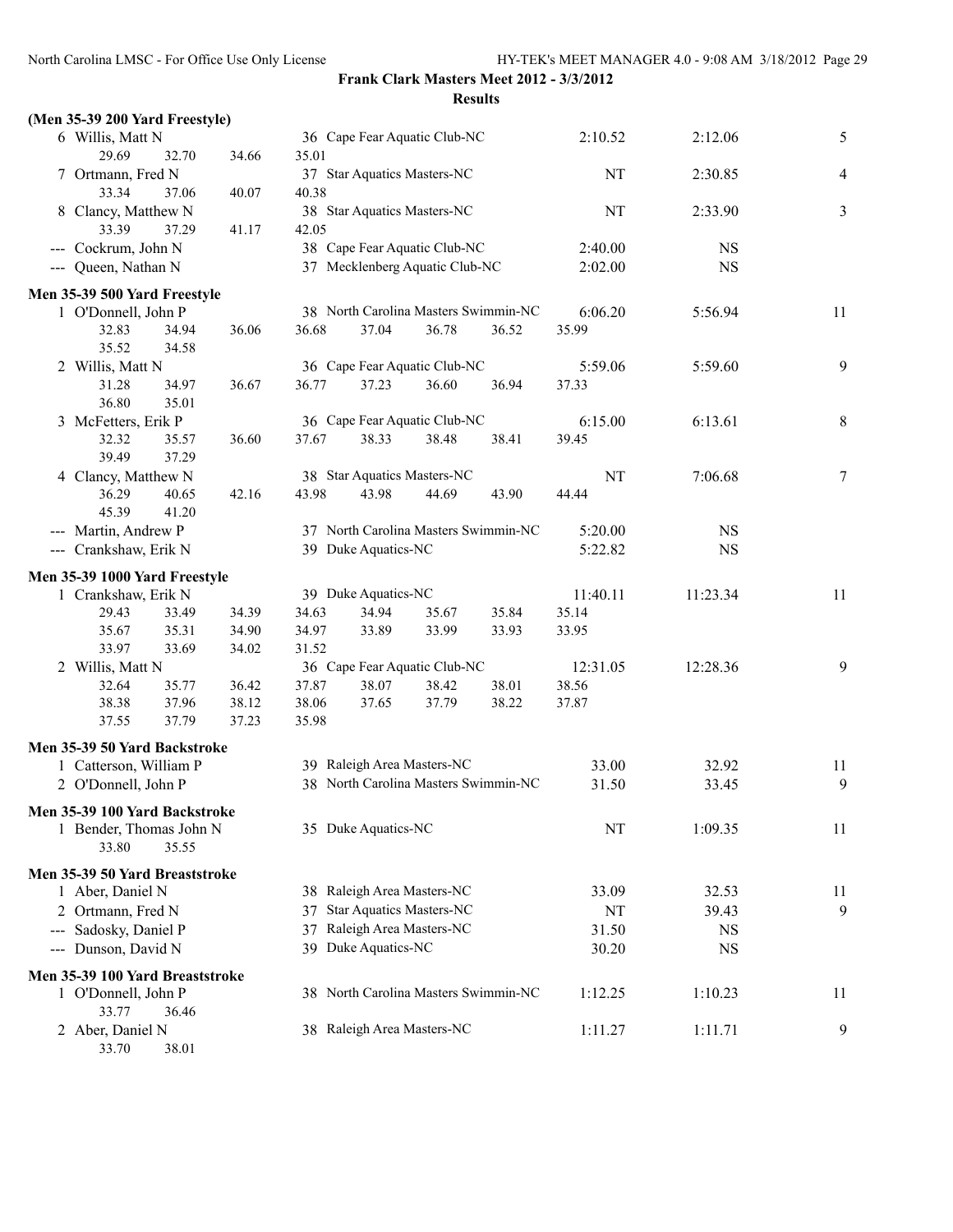| (Men 35-39 100 Yard Breaststroke)                  |                                               |         |           |                  |
|----------------------------------------------------|-----------------------------------------------|---------|-----------|------------------|
| 3 Dunson, David N<br>34.39<br>39.44                | 39 Duke Aquatics-NC                           | 1:08.00 | 1:13.83   | 8                |
| 4 Nino-Acosta, Hernan N<br>48.07<br>40.19          | 35 North Carolina Masters Swimmin-NC          | 1:30.36 | 1:28.26   | 7                |
| Men 35-39 200 Yard Time Trial<br>- Time Trial      |                                               |         |           |                  |
| 1 Martin, Andrew P<br>31.92<br>33.34<br>33.70      | 37 North Carolina Masters Swimmin-NC<br>34.48 | 2:12.00 | 2:13.44   |                  |
| 2 O'Donnell, John P<br>34.32<br>38.50<br>40.11     | 38 North Carolina Masters Swimmin-NC<br>39.69 | 2:35.11 | 2:32.62   |                  |
| 3 Aber, Daniel N<br>34.84<br>39.99<br>40.11        | 38 Raleigh Area Masters-NC<br>41.17           | 2:36.17 | 2:36.11   |                  |
| --- Madonia, Marc P                                | 38 Bowker Aquatic Club                        | 2:15.35 | <b>NS</b> |                  |
| --- Dunson, David N                                | 39 Duke Aquatics-NC                           | 2:31.00 | <b>NS</b> |                  |
|                                                    |                                               |         |           |                  |
| Men 35-39 50 Yard Butterfly<br>1 Madonia, Marc P   | 38 Bowker Aquatic Club                        | 26.33   | 26.94     | 11               |
| 2 Catterson, William P                             | 39 Raleigh Area Masters-NC                    | 27.42   | 28.02     | 9                |
| 3 Bender, Thomas John N                            | 35 Duke Aquatics-NC                           | NT      | 29.08     | $\,$ $\,$        |
| 4 Su, Billy P                                      | 37 Raleigh Area Masters-NC                    | 29.00   | 30.07     | $\boldsymbol{7}$ |
| 5 Nino-Acosta, Hernan N                            | 35 North Carolina Masters Swimmin-NC          | 34.81   | 33.78     | 6                |
| --- Queen, Nathan N                                | 37 Mecklenberg Aquatic Club-NC                | 28.00   | <b>NS</b> |                  |
|                                                    |                                               |         |           |                  |
| Men 35-39 100 Yard Butterfly                       |                                               |         |           |                  |
| 1 Madonia, Marc P<br>27.77<br>31.90                | 38 Bowker Aquatic Club                        | 57.15   | 59.67     | 11               |
| --- Queen, Nathan N                                | 37 Mecklenberg Aquatic Club-NC                | 1:00.00 | <b>NS</b> |                  |
| Men 35-39 100 Yard IM                              |                                               |         |           |                  |
| 1 Crankshaw, Erik N<br>27.87<br>33.67              | 39 Duke Aquatics-NC                           | 1:02.34 | 1:01.54   | 11               |
| 2 Sadosky, Daniel P<br>29.68<br>33.39              | 37 Raleigh Area Masters-NC                    | 1:02.90 | 1:03.07   | 9                |
| 3 Madonia, Marc P<br>30.45<br>33.47                | 38 Bowker Aquatic Club                        | 1:02.04 | 1:03.92   | 8                |
| 4 Aber, Daniel N<br>34.21<br>34.32                 | 38 Raleigh Area Masters-NC                    | 1:08.67 | 1:08.53   | 7                |
| 5 Su, Billy P<br>33.12<br>37.26                    | 37 Raleigh Area Masters-NC                    | 1:08.00 | 1:10.38   | 6                |
| 6 McFetters, Erik P<br>35.80<br>36.98              | 36 Cape Fear Aquatic Club-NC                  | 1:15.01 | 1:12.78   | 5                |
| 7 Nino-Acosta, Hernan N<br>36.52<br>43.42          | 35 North Carolina Masters Swimmin-NC          | 1:20.00 | 1:19.94   | 4                |
| --- Queen, Nathan N                                | 37 Mecklenberg Aquatic Club-NC                | 1:03.00 | <b>NS</b> |                  |
| Men 35-39 200 Yard IM                              |                                               |         |           |                  |
| 1 Crankshaw, Erik N<br>27.64<br>35.78<br>39.85     | 39 Duke Aquatics-NC<br>32.24                  | 2:16.70 | 2:15.51   | 11               |
| 2 Madonia, Marc P<br>28.42<br>36.89<br>40.94       | 38 Bowker Aquatic Club<br>33.37               | 2:22.50 | 2:19.62   | 9                |
| 3 Bender, Thomas John N<br>29.64<br>38.35<br>45.93 | 35 Duke Aquatics-NC<br>33.83                  | NT      | 2:27.75   | 8                |
| 4 Willis, Matt N<br>35.40<br>42.86<br>57.13        | 36 Cape Fear Aquatic Club-NC<br>35.82         | 3:20.00 | 2:51.21   | 7                |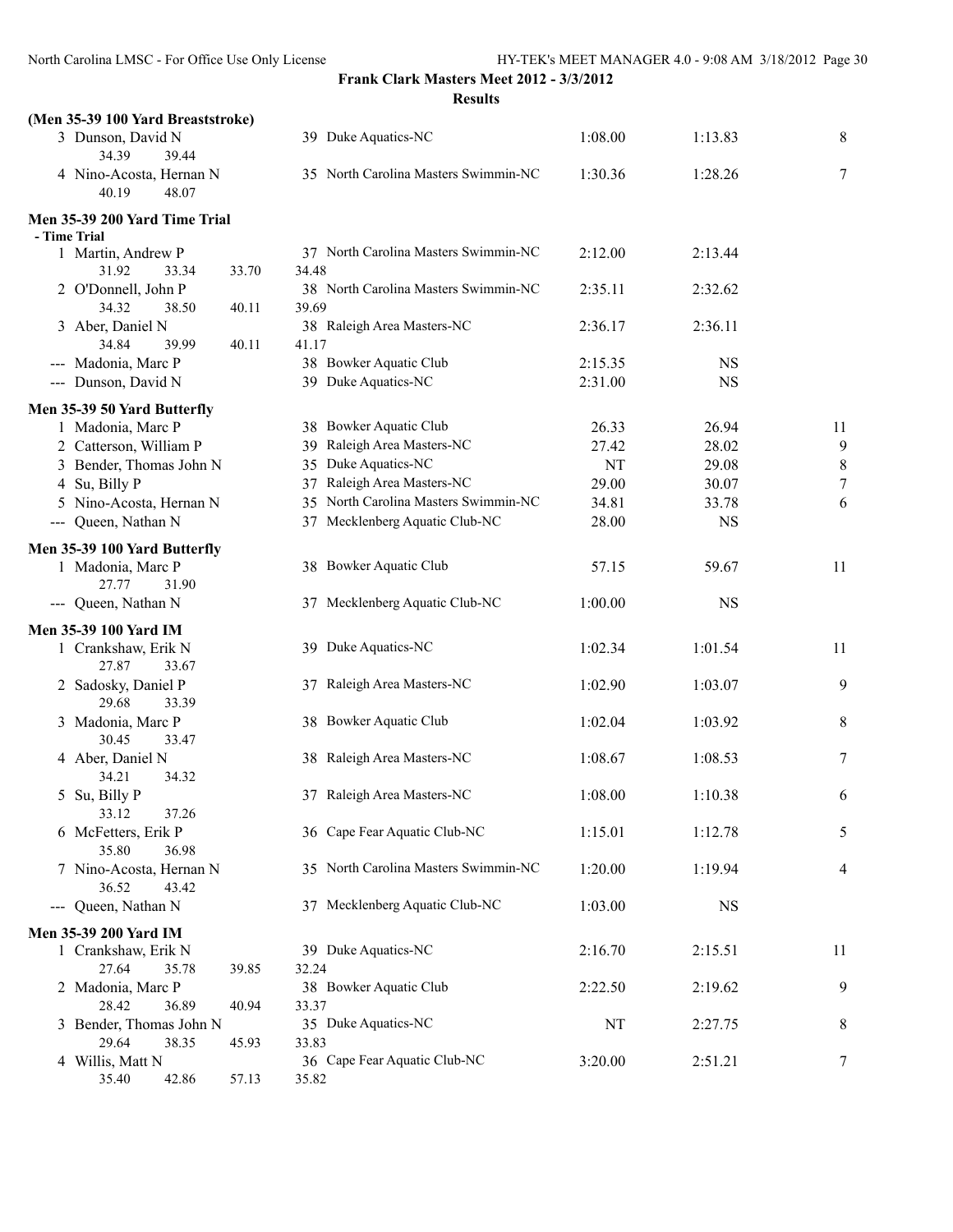#### **(Men 35-39 200 Yard IM)**

| $(1)$ and $25 - 37 = 00$ and the $(1)$      |                |                                      |         |           |                         |
|---------------------------------------------|----------------|--------------------------------------|---------|-----------|-------------------------|
| --- Nino-Acosta, Hernan N<br>35.92<br>45.75 | 51.41<br>40.44 | 35 North Carolina Masters Swimmin-NC | 2:54.45 | DQ        |                         |
| --- Queen, Nathan N                         |                | 37 Mecklenberg Aquatic Club-NC       | 2:20.00 | <b>NS</b> |                         |
| Men 40-44 50 Yard Freestyle                 |                |                                      |         |           |                         |
| 1 Robling, Steve P                          |                | 42 Mecklenberg Aquatic Club-NC       | 24.17   | 24.59     | 11                      |
| 2 Finn, John N                              |                | 43 North Carolina Masters Swimmin-NC | 24.20   | 24.67     | 9                       |
| 3 Pegram, Steve N                           |                | 42 Mecklenberg Aquatic Club-NC       | 25.21   | 24.83     | 8                       |
| 4 Jaffe, Robert P                           |                | 41 North Carolina Masters Swimmin-NC | 25.89   | 25.05     | 7                       |
| 5 Jones, Duncan N                           | 41             | <b>Star Aquatics Masters-NC</b>      | 25.00   | 25.32     | 6                       |
| *6 Butterfield, Pete N                      |                | 43 North Carolina Masters Swimmin-NC | 26.00   | 25.53     | 4.50                    |
| *6 Dean, Scott P                            | 44             | <b>Star Aquatics Masters-NC</b>      | 25.00   | 25.53     | 4.50                    |
| 8 Davis, William P                          |                | 44 Mecklenberg Aquatic Club-NC       | 25.00   | 25.66     | 3                       |
| 9 Lyons, Jeff N                             | 41             | Mecklenberg Aquatic Club-NC          | 25.62   | 25.75     | $\overline{\mathbf{c}}$ |
| 10 McGrath, Jim P                           |                | 43 North Carolina Masters Swimmin-NC | 25.79   | 26.78     | 1                       |
| 11 Villada, Jose                            |                | 42 Fort Bragg Masters-NC             | 27.00   | 27.36     |                         |
| 12 Strong, John P                           | 44             | North Carolina Aquatic Masters-NC    | 30.00   | 28.32     |                         |
| 13 Bradley, Patrick N                       | 44             | Ston-VA                              | 30.00   | 29.51     |                         |
| 14 Moore, Steven N                          |                | 40 Clubworx Masters Swimming-NC      | 32.00   | 29.81     |                         |
| 15 Hurt, John Cooper N                      | 41             | North Carolina Masters Swimmin-NC    | 31.13   | 30.14     |                         |
| 16 Stroud, Linwood N                        |                | 44 Greenville Swim Club Masters-NC   | 36.50   | 37.11     |                         |
|                                             |                |                                      |         |           |                         |
| --- Allen, Tom P                            |                | 43 Greensboro Swimming Associatio-NC | 28.84   | <b>NS</b> |                         |
| Men 40-44 100 Yard Freestyle                |                |                                      |         |           |                         |
| 1 Andersen, Morten P<br>24.59<br>26.74      |                | 41 Mecklenberg Aquatic Club-NC       | 51.50   | 51.33     | 11                      |
| 2 Pletcher, Todd N<br>24.82<br>27.13        |                | 42 Cape Fear Aquatic Club-NC         | 51.00   | 51.95     | 9                       |
| 3 Robling, Steve P<br>26.34<br>28.26        |                | 42 Mecklenberg Aquatic Club-NC       | 54.60   | 54.60     | 8                       |
| 4 Kollins, Scott N<br>25.81<br>29.05        |                | 42 Duke Aquatics-NC                  | 55.00   | 54.86     | 7                       |
| 5 Davis, William P<br>27.56<br>28.29        |                | 44 Mecklenberg Aquatic Club-NC       | 57.00   | 55.85     | 6                       |
| 6 Jones, Duncan N<br>26.50<br>29.43         |                | 41 Star Aquatics Masters-NC          | 56.90   | 55.93     | 5                       |
| 7 Lyons, Jeff N<br>26.72<br>29.27           |                | 41 Mecklenberg Aquatic Club-NC       | 57.37   | 55.99     | 4                       |
| 8 Dean, Scott P<br>26.60<br>29.87           |                | 44 Star Aquatics Masters-NC          | 56.00   | 56.47     | 3                       |
| 9 Butterfield, Pete N<br>27.37<br>29.56     |                | 43 North Carolina Masters Swimmin-NC | 58.00   | 56.93     | 2                       |
| 10 Jaffe, Robert P<br>28.37<br>29.83        |                | 41 North Carolina Masters Swimmin-NC | 57.47   | 58.20     | $\mathbf{1}$            |
| 11 Pegram, Steve N<br>28.60<br>31.86        |                | 42 Mecklenberg Aquatic Club-NC       | 58.72   | 1:00.46   |                         |
| 12 Strong, John P<br>30.35<br>33.22         |                | 44 North Carolina Aquatic Masters-NC | 1:05.00 | 1:03.57   |                         |
| 13 Bradley, Patrick N<br>31.14<br>34.49     |                | 44 Ston-VA                           | 1:05.00 | 1:05.63   |                         |
| 14 Hurt, John Cooper N<br>35.19<br>31.90    |                | 41 North Carolina Masters Swimmin-NC | 1:08.50 | 1:07.09   |                         |
| 15 Allen, Tom P<br>32.58<br>35.24           |                | 43 Greensboro Swimming Associatio-NC | 1:08.90 | 1:07.82   |                         |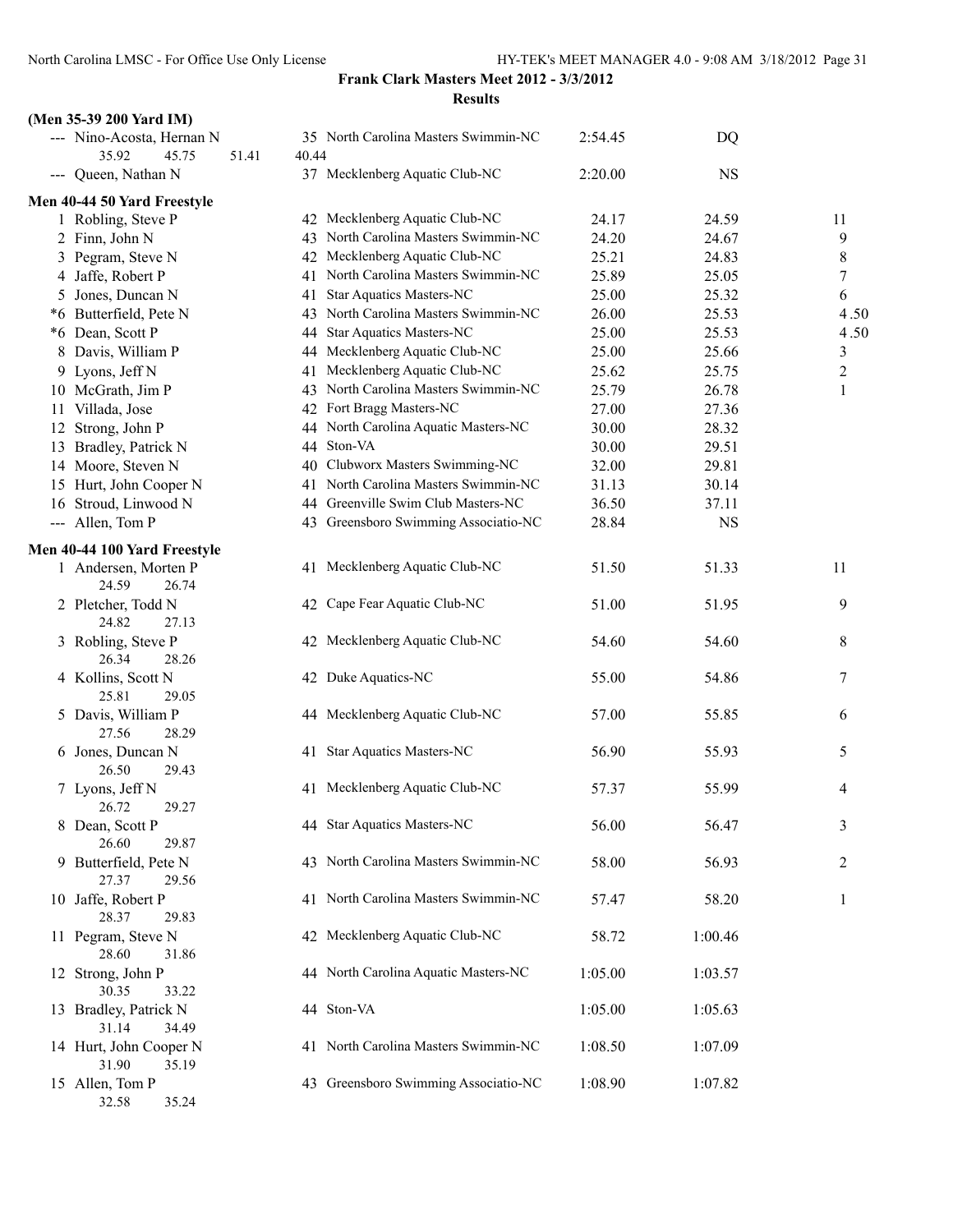| (Men 40-44 100 Yard Freestyle)                |                                                                         |                |                |                     |
|-----------------------------------------------|-------------------------------------------------------------------------|----------------|----------------|---------------------|
| 16 Stroud, Linwood N<br>41.68<br>44.82        | 44 Greenville Swim Club Masters-NC                                      | NT             | 1:26.50        |                     |
| --- Donovan, Brad N                           | 42 Raleigh Area Masters-NC                                              | 53.00          | <b>NS</b>      |                     |
| Men 40-44 200 Yard Freestyle                  |                                                                         |                |                |                     |
| 1 Pletcher, Todd N                            | 42 Cape Fear Aquatic Club-NC                                            | 1:51.00        | 1:55.01        | 11                  |
| 25.73<br>28.90<br>30.74                       | 29.64                                                                   |                |                |                     |
| 2 Blalock, Brian N                            | 40 Twin Rivers YMCA Masters-NC                                          | 2:07.00        | 1:58.80        | 9                   |
| 28.36<br>30.61<br>29.84                       | 29.99                                                                   |                |                |                     |
| 3 Donovan, Brad N<br>27.14<br>31.08<br>29.64  | 42 Raleigh Area Masters-NC<br>31.34                                     | 1:55.00        | 1:59.20        | 8                   |
| 4 Davis, William P                            | 44 Mecklenberg Aquatic Club-NC                                          | 2:00.00        | 1:59.55        | $\overline{7}$      |
| 28.02<br>29.86<br>30.69                       | 30.98                                                                   |                |                |                     |
| 5 Pegram, Steve N                             | 42 Mecklenberg Aquatic Club-NC                                          | 2:01.00        | 2:06.21        | 6                   |
| 28.91<br>31.14<br>1:06.16                     |                                                                         |                |                |                     |
| Men 40-44 500 Yard Freestyle                  |                                                                         |                |                |                     |
| 1 Andersen, Morten P                          | 41 Mecklenberg Aquatic Club-NC                                          | 5:19.00        | 5:23.48        | 11                  |
| 32.71<br>32.71<br>29.61                       | 32.46<br>32.70<br>32.63<br>32.88                                        | 32.83          |                |                     |
| 32.32<br>32.63                                |                                                                         |                |                |                     |
| 2 Blalock, Brian N                            | 40 Twin Rivers YMCA Masters-NC                                          | 5:45.00        | 5:27.12        | 9                   |
| 30.54<br>32.62<br>32.51                       | 33.50<br>33.83<br>33.94<br>33.38                                        | 33.94          |                |                     |
| 32.98<br>29.88                                |                                                                         |                |                |                     |
| 3 Lyons, Jeff N                               | 41 Mecklenberg Aquatic Club-NC                                          | 5:50.00        | 5:51.25        | 8                   |
| 31.79<br>34.36<br>34.54                       | 35.64<br>35.75<br>35.54<br>35.73                                        | 36.94          |                |                     |
| 36.25<br>34.71                                | 42 Raleigh Area Masters-NC                                              | 5:16.00        | <b>NS</b>      |                     |
| --- Donovan, Brad N                           |                                                                         |                |                |                     |
| Men 40-44 50 Yard Backstroke                  |                                                                         |                |                |                     |
| 1 Finn, John N                                | 43 North Carolina Masters Swimmin-NC                                    | 29.60          | 30.35          | 11                  |
| 2 Villada, Jose                               | 42 Fort Bragg Masters-NC<br>44 Ston-VA                                  | 35.00<br>35.00 | 34.77<br>36.07 | 9                   |
| 3 Bradley, Patrick N<br>4 Hurt, John Cooper N | 41 North Carolina Masters Swimmin-NC                                    | 38.07          | 36.20          | 8<br>$\overline{7}$ |
| 5 Stroud, Linwood N                           | 44 Greenville Swim Club Masters-NC                                      | <b>NT</b>      | 58.51          | 6                   |
|                                               |                                                                         |                |                |                     |
| Men 40-44 100 Yard Backstroke                 |                                                                         |                |                |                     |
| 1 Hurt, John Cooper N<br>37.80<br>39.80       | 41 North Carolina Masters Swimmin-NC                                    | 1:19.00        | 1:17.60        | 11                  |
|                                               |                                                                         |                |                |                     |
| Men 40-44 50 Yard Breaststroke                |                                                                         |                |                |                     |
| 1 Torres, Todd N                              | 43 Greenville Swim Club Masters-NC<br>North Carolina Masters Swimmin-NC | 27.50          | 26.91          | 11                  |
| 2 Finn, John N                                | 43<br>43 North Carolina Masters Swimmin-NC                              | 29.50<br>30.97 | 30.62<br>32.44 | 9                   |
| 3 McGrath, Jim P<br>4 Kollins, Scott N        | 42 Duke Aquatics-NC                                                     | 34.00          | 32.51          | 8<br>7              |
| 5 Lumsden, Gregg P                            | Clubworx Masters Swimming-NC<br>44                                      | 40.00          | 33.42          | 6                   |
| 6 Villada, Jose                               | Fort Bragg Masters-NC<br>42                                             | 47.00          | 36.31          | 5                   |
| 7 Allen, Tom P                                | Greensboro Swimming Associatio-NC<br>43                                 | 39.00          | 37.06          | $\overline{4}$      |
| 8 Strong, John P                              | 44 North Carolina Aquatic Masters-NC                                    | 40.00          | 37.35          | 3                   |
| 9 Moore, Steven N                             | Clubworx Masters Swimming-NC<br>40                                      | 46.00          | 39.95          | $\overline{c}$      |
| Men 40-44 100 Yard Breaststroke               |                                                                         |                |                |                     |
| 1 Torres, Todd N                              | 43 Greenville Swim Club Masters-NC                                      | 58.10          | 58.29          | 11                  |
| 27.31<br>30.98                                |                                                                         |                |                |                     |
| 2 Finn, John N                                | 43 North Carolina Masters Swimmin-NC                                    | 1:05.50        | 1:07.55        | 9                   |
| 31.32<br>36.23                                |                                                                         |                |                |                     |
|                                               |                                                                         |                |                |                     |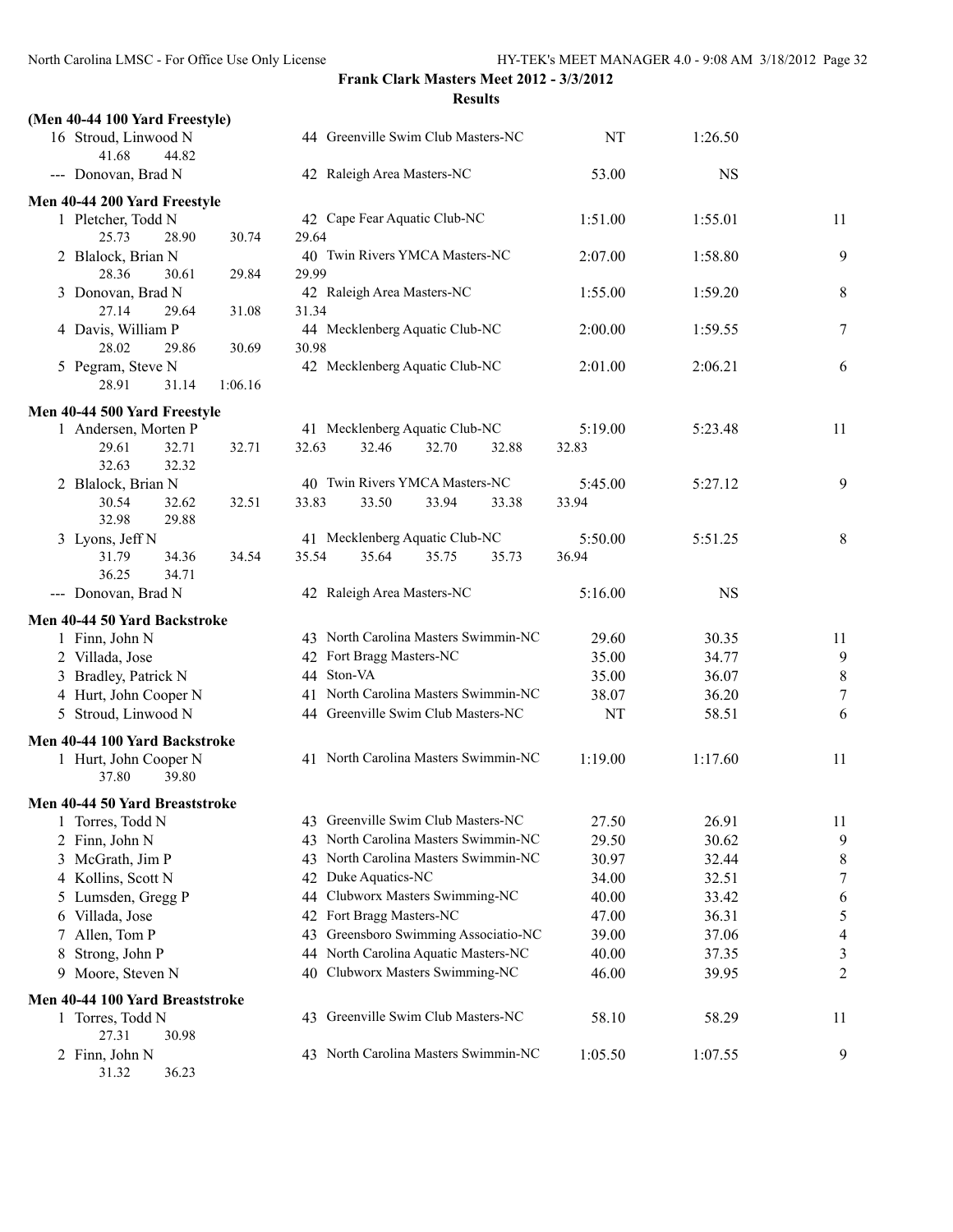## **Frank Clark Masters Meet 2012 - 3/3/2012**

| North Carolina LMSC - For Office Use Only License |                | Frank Clark Masters Meet 2012 - 3/3/2012 |         | HY-TEK's MEET MANAGER 4.0 - 9:08 AM 3/18/2012 Page |                |
|---------------------------------------------------|----------------|------------------------------------------|---------|----------------------------------------------------|----------------|
|                                                   |                | <b>Results</b>                           |         |                                                    |                |
| (Men 40-44 100 Yard Breaststroke)                 |                |                                          |         |                                                    |                |
| 3 McGrath, Jim P<br>32.68<br>37.17                |                | 43 North Carolina Masters Swimmin-NC     | 1:08.30 | 1:09.85                                            | 8              |
| 4 Lumsden, Gregg P<br>36.62<br>39.05              |                | 44 Clubworx Masters Swimming-NC          | 1:20.00 | 1:15.67                                            | 7              |
| 5 Bradley, Patrick N<br>38.95<br>41.19            |                | 44 Ston-VA                               | 1:19.00 | 1:20.14                                            | 6              |
| 6 Strong, John P<br>37.95<br>42.28                |                | 44 North Carolina Aquatic Masters-NC     | 1:20.00 | 1:20.23                                            | 5              |
| 7 Allen, Tom P<br>38.96<br>45.12                  |                | 43 Greensboro Swimming Associatio-NC     | 1:24.70 | 1:24.08                                            | 4              |
| Men 40-44 200 Yard Time Trial                     |                |                                          |         |                                                    |                |
| - Time Trial                                      |                |                                          |         |                                                    |                |
| 1 Blalock, Brian N<br>31.00<br>34.02              | 35.10<br>36.09 | 40 Twin Rivers YMCA Masters-NC           | 2:20.00 | 2:16.21                                            |                |
| 2 Davis, William P                                |                | 44 Mecklenberg Aquatic Club-NC           | 2:14.00 | 2:16.44                                            |                |
| 32.86<br>34.10                                    | 34.99<br>34.49 |                                          |         |                                                    |                |
| Men 40-44 50 Yard Butterfly                       |                |                                          |         |                                                    |                |
| 1 Torres, Todd N                                  |                | 43 Greenville Swim Club Masters-NC       | 25.50   | 25.03                                              | 11             |
| 2 Pegram, Steve N                                 |                | 42 Mecklenberg Aquatic Club-NC           | 26.12   | 26.14                                              | 9              |
| 3 Kollins, Scott N                                |                | 42 Duke Aquatics-NC                      | 27.00   | 26.90                                              | 8              |
| 4 Finn, John N                                    |                | 43 North Carolina Masters Swimmin-NC     | 26.10   | 26.97                                              | $\overline{7}$ |
| 5 Lyons, Jeff N                                   |                | 41 Mecklenberg Aquatic Club-NC           | 27.42   | 28.02                                              | 6              |
| 6 Butterfield, Pete N                             |                | 43 North Carolina Masters Swimmin-NC     | 29.00   | 28.66                                              | 5              |
| 7 Jaffe, Robert P                                 |                | 41 North Carolina Masters Swimmin-NC     | 28.64   | 28.88                                              | $\overline{4}$ |
| 8 Lumsden, Gregg P                                |                | 44 Clubworx Masters Swimming-NC          | 35.00   | 30.93                                              | $\mathfrak{Z}$ |
| 9 Moore, Steven N                                 |                | 40 Clubworx Masters Swimming-NC          | 40.00   | 33.76                                              | $\overline{c}$ |
| 10 Bradley, Patrick N                             |                | 44 Ston-VA                               | 34.00   | 35.15                                              | 1              |
| Stroud, Linwood N<br>11.                          |                | 44 Greenville Swim Club Masters-NC       | NT      | 1:03.13                                            |                |
| --- Robling, Steve P                              |                | 42 Mecklenberg Aquatic Club-NC           | 27.00   | <b>NS</b>                                          |                |
| Men 40-44 100 Yard Butterfly                      |                |                                          |         |                                                    |                |
| 1 Pegram, Steve N                                 |                | 42 Mecklenberg Aquatic Club-NC           | 58.72   | 59.40                                              | 11             |
| 2 Pletcher, Todd N                                |                | 42 Cape Fear Aquatic Club-NC             | 59.00   | 1:00.19                                            | 9              |
| 27.77<br>32.42                                    |                |                                          |         |                                                    |                |
| 3 Kollins, Scott N<br>27.36<br>33.20              |                | 42 Duke Aquatics-NC                      | 1:00.00 | 1:00.56                                            | 8              |
| 4 Lumsden, Gregg P<br>30.67<br>37.65              |                | 44 Clubworx Masters Swimming-NC          | 1:15.00 | 1:08.32                                            | 7              |
|                                                   |                |                                          |         |                                                    |                |
| <b>Men 40-44 100 Yard IM</b><br>1 Torres, Todd N  |                | 43 Greenville Swim Club Masters-NC       | 54.50   | 55.58                                              | 11             |
| 25.45<br>30.13                                    |                |                                          |         |                                                    |                |
| 2 Andersen, Morten P<br>27.43<br>31.17            |                | 41 Mecklenberg Aquatic Club-NC           | 58.50   | 58.60                                              | 9              |
| 3 Pletcher, Todd N<br>27.81<br>32.05              |                | 42 Cape Fear Aquatic Club-NC             | 59.00   | 59.86                                              | 8              |
| 4 Kollins, Scott N<br>29.22<br>33.52              |                | 42 Duke Aquatics-NC                      | 1:02.00 | 1:02.74                                            | 7              |

29.88 34.57

| 5 Lyons, Jeff N            |    | 41 Mecklenberg Aquatic Club-NC       | 27.42   | 28.02     | 6              |
|----------------------------|----|--------------------------------------|---------|-----------|----------------|
| 6 Butterfield, Pete N      |    | 43 North Carolina Masters Swimmin-NC | 29.00   | 28.66     | 5              |
| 7 Jaffe, Robert P          |    | 41 North Carolina Masters Swimmin-NC | 28.64   | 28.88     | $\overline{4}$ |
| 8 Lumsden, Gregg P         |    | 44 Clubworx Masters Swimming-NC      | 35.00   | 30.93     | $\mathfrak{Z}$ |
| 9 Moore, Steven N          | 40 | Clubworx Masters Swimming-NC         | 40.00   | 33.76     | $\overline{c}$ |
| 10 Bradley, Patrick N      |    | 44 Ston-VA                           | 34.00   | 35.15     | 1              |
| 11 Stroud, Linwood N       |    | 44 Greenville Swim Club Masters-NC   | NT      | 1:03.13   |                |
| --- Robling, Steve P       |    | 42 Mecklenberg Aquatic Club-NC       | 27.00   | <b>NS</b> |                |
| n 40-44 100 Yard Butterfly |    |                                      |         |           |                |
| 1 Pegram, Steve N          |    | 42 Mecklenberg Aquatic Club-NC       | 58.72   | 59.40     | 11             |
| 2 Pletcher, Todd N         | 42 | Cape Fear Aquatic Club-NC            | 59.00   | 1:00.19   | 9              |
| 27.77<br>32.42             |    |                                      |         |           |                |
| 3 Kollins, Scott N         |    | 42 Duke Aquatics-NC                  | 1:00.00 | 1:00.56   | $\,$ $\,$      |
| 27.36<br>33.20             |    |                                      |         |           |                |
| 4 Lumsden, Gregg P         |    | 44 Clubworx Masters Swimming-NC      | 1:15.00 | 1:08.32   | $\tau$         |
| 30.67<br>37.65             |    |                                      |         |           |                |
| n 40-44 100 Yard IM        |    |                                      |         |           |                |
| 1 Torres, Todd N           |    | 43 Greenville Swim Club Masters-NC   | 54.50   | 55.58     | 11             |
| 25.45<br>30.13             |    |                                      |         |           |                |
| 2 Andersen, Morten P       |    | 41 Mecklenberg Aquatic Club-NC       | 58.50   | 58.60     | 9              |
| 27.43<br>31.17             |    |                                      |         |           |                |
| 3 Pletcher, Todd N         |    | 42 Cape Fear Aquatic Club-NC         | 59.00   | 59.86     | $\,$ 8 $\,$    |
| 27.81<br>32.05             |    |                                      |         |           |                |
| 4 Kollins, Scott N         |    | 42 Duke Aquatics-NC                  | 1:02.00 | 1:02.74   | $\tau$         |
| 29.22<br>33.52             |    |                                      |         |           |                |
| 5 Robling, Steve P         |    | 42 Mecklenberg Aquatic Club-NC       | 1:04.00 | 1:04.05   | 6              |
| 29.79<br>34.26             |    |                                      |         |           |                |
| 6 Lyons, Jeff N            |    | 41 Mecklenberg Aquatic Club-NC       | 1:05.89 | 1:04.45   | 5              |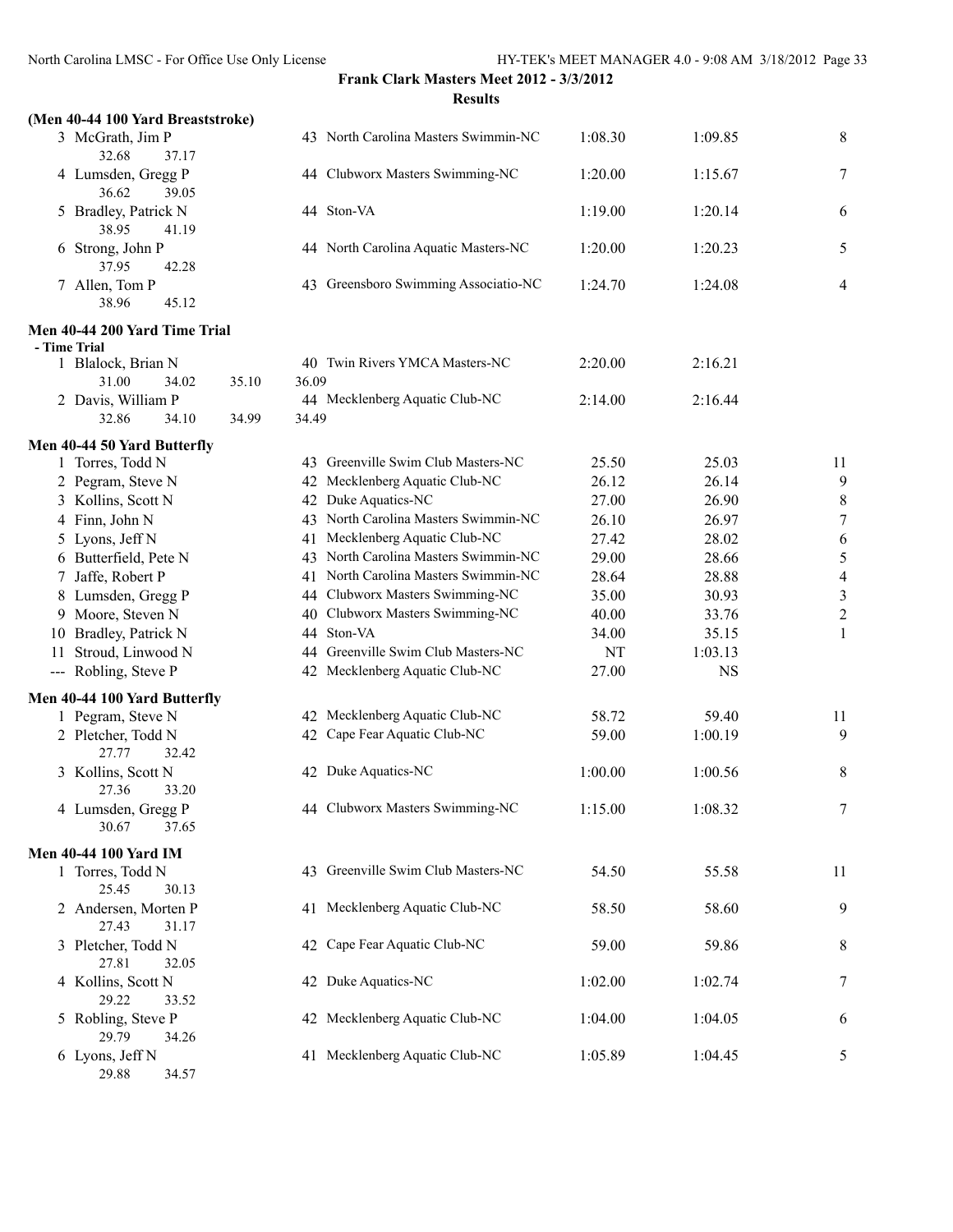## **Frank Clark Masters Meet 2012 - 3/3/2012**

### North Carolina LMSC - For Office Use Only License HY-TEK's MEET MANAGER 4.0 - 9:08 AM 3/18/2012 Page 34 **Results (Men 40-44 100 Yard IM)** 30.76 34.67 34.55 34.45 33.23 41.64  $10$  Strong, John P  $4$ 38.79 38.99  $11$  Allen, Tom P 43 39.43 42.36 **Men 40-44 200 Yard IM** 1 Andersen, Morten P 41 26.49 34.72 36.76 30 27.49 33.96 40.48 30.24 28.86 35.41 41.83 30 4 Donovan, Brad N 4 30.05 36.73 41.85 32.20 **Men 45-49 50 Yard Freestyle** 1 Schultz, Norman P 4 3 Chan, Andrew N 49 4 Goldman, Brian P 47 4 5 MacDonell, Stuart P 4 6 Slocum, Christopher P 4 7 Brekovsky, Tom N 49 8 Byers, Christopher N 47 4 9 LeVine, Robert P 47 4 10 Putney, Donald P 48 11 Wright, Eric N 46 12 Nannucci, Franco P 45 45 45 45 45 Greensboro Community 45 45  $\mu$ 13 Bacon, David N 48 14 Hopkins, Mark N 49 15 Cook, Gregory N 49 Demon Masters-NC 29.16 28.81 16 Miller, Sydney P 45 4 17 Maguire, Tom N 4 18 Alston, Robert P 4  $-$ -- Love, Mel P 4  $-$ -- Gilmore, John P  $48$  $--$  Frid, David P  $4$ **Men 45-49 100 Yard Freestyle** 1 Schultz, Norman P 4 24.85 26.87 24.79 27.46 25.60 28.16 4 Slocum, Christopher P 4 26.52 28.83

| 7 McGrath, Jim P<br>30.76<br>34.67        |       |       | 43 North Carolina Masters Swimmin-NC | 1:03.11 | 1:05.43   | $\overline{4}$           |
|-------------------------------------------|-------|-------|--------------------------------------|---------|-----------|--------------------------|
| 8 Lumsden, Gregg P<br>34.55<br>34.45      |       |       | 44 Clubworx Masters Swimming-NC      | 1:15.00 | 1:09.00   | 3                        |
| 9 Hurt, John Cooper N<br>33.23<br>41.64   |       |       | 41 North Carolina Masters Swimmin-NC | 1:16.00 | 1:14.87   | $\overline{2}$           |
| 0 Strong, John P<br>38.79<br>38.99        |       |       | 44 North Carolina Aquatic Masters-NC | 1:15.00 | 1:17.78   | 1                        |
| 1 Allen, Tom P<br>39.43<br>42.36          |       |       | 43 Greensboro Swimming Associatio-NC | 1:21.44 | 1:21.79   |                          |
| 40-44 200 Yard IM                         |       |       |                                      |         |           |                          |
| 1 Andersen, Morten P                      |       |       | 41 Mecklenberg Aquatic Club-NC       | 2:07.55 | 2:08.27   | 11                       |
| 26.49<br>34.72                            | 36.76 | 30.30 |                                      |         |           |                          |
| 2 Pletcher, Todd N                        |       |       | 42 Cape Fear Aquatic Club-NC         | 2:12.00 | 2:12.17   | 9                        |
| 27.49<br>33.96                            | 40.48 | 30.24 |                                      |         |           |                          |
| 3 Blalock, Brian N                        |       |       | 40 Twin Rivers YMCA Masters-NC       | 2:20.00 | 2:16.11   | 8                        |
| 28.86<br>35.41                            | 41.83 | 30.01 |                                      |         |           |                          |
| 4 Donovan, Brad N<br>30.05<br>36.73       | 41.85 | 32.20 | 42 Raleigh Area Masters-NC           | 2:16.00 | 2:20.83   | 7                        |
|                                           |       |       |                                      |         |           |                          |
| 45-49 50 Yard Freestyle                   |       |       | 46 Mecklenberg Aquatic Club-NC       | 23.17   | 23.05     |                          |
| 1 Schultz, Norman P                       |       |       | 48 Raleigh Area Masters-NC           |         |           | 11<br>9                  |
| 2 Stewart, Henry P                        |       |       | 49 North Carolina Masters Swimmin-NC | 23.55   | 23.56     |                          |
| 3 Chan, Andrew N                          |       |       |                                      | 25.00   | 24.04     | $\,$ $\,$                |
| 4 Goldman, Brian P                        |       |       | 47 Raleigh Area Masters-NC           | 23.50   | 24.59     | $\overline{7}$           |
| 5 MacDonell, Stuart P                     |       |       | 48 Tyde Masters-NC                   | 26.80   | 24.95     | 6                        |
| 6 Slocum, Christopher P                   |       |       | 46 Duke Aquatics-NC                  | 26.10   | 25.19     | 5                        |
| 7 Brekovsky, Tom N                        |       |       | 49 North Carolina Masters Swimmin-NC | 25.50   | 25.24     | $\overline{\mathcal{A}}$ |
| 8 Byers, Christopher N                    |       |       | 47 North Carolina Masters Swimmin-NC | 28.30   | 25.51     | $\overline{\mathbf{3}}$  |
| 9 LeVine, Robert P                        |       |       | 47 Durham Area Masters Aquatics-NC   | 25.10   | 25.79     | $\overline{c}$           |
| 0 Putney, Donald P                        |       |       | 48 Triad Masters Swimming-NC         | 26.88   | 26.34     | $\mathbf{1}$             |
| 1 Wright, Eric N                          |       |       | 46 Grand Strand Masters Swimming-SC  | 27.70   | 27.20     |                          |
| 2 Nannucci, Franco P                      |       |       | 45 Greensboro Community YMCA Mast-NC | 29.95   | 27.41     |                          |
| 3 Bacon, David N                          |       |       | 48 Durham Area Masters Aquatics-NC   | 28.00   | 28.53     |                          |
| 4 Hopkins, Mark N                         |       |       | 49 Mecklenberg Aquatic Club-NC       | 25.75   | 28.76     |                          |
| 5 Cook, Gregory N                         |       |       | 49 Demon Masters-NC                  | 29.16   | 28.81     |                          |
| 6 Miller, Sydney P                        |       |       | 45 North Carolina Masters Swimmin-NC | 31.91   | 32.32     |                          |
| 7 Maguire, Tom N                          |       |       | 48 YMCA Seahorse Swim Team-NC        | 40.00   | 35.54     |                          |
| 8 Alston, Robert P                        |       |       | 47 Star Aquatics Masters-NC          | 48.36   | 41.02     |                          |
| -- Love, Mel P                            |       |       | 46 Tennessee                         | 29.20   | NS        |                          |
| -- Gilmore, John P                        |       |       | 48 Raleigh Area Masters-NC           | 30.50   | <b>NS</b> |                          |
| -- Frid, David P                          |       |       | 49 North Carolina Masters Swimmin-NC | 30.00   | <b>NS</b> |                          |
| 145-49 100 Yard Freestyle                 |       |       |                                      |         |           |                          |
| 1 Schultz, Norman P<br>24.85<br>26.87     |       |       | 46 Mecklenberg Aquatic Club-NC       | 51.99   | 51.72     | 11                       |
| 2 Stewart, Henry P<br>24.79<br>27.46      |       |       | 48 Raleigh Area Masters-NC           | 51.58   | 52.25     | 9                        |
| 3 Goldman, Brian P<br>25.60<br>28.16      |       |       | 47 Raleigh Area Masters-NC           | 52.00   | 53.76     | 8                        |
| 4 Slocum, Christopher P<br>20.02<br>26.52 |       |       | 46 Duke Aquatics-NC                  | 54.20   | 55.35     | 7                        |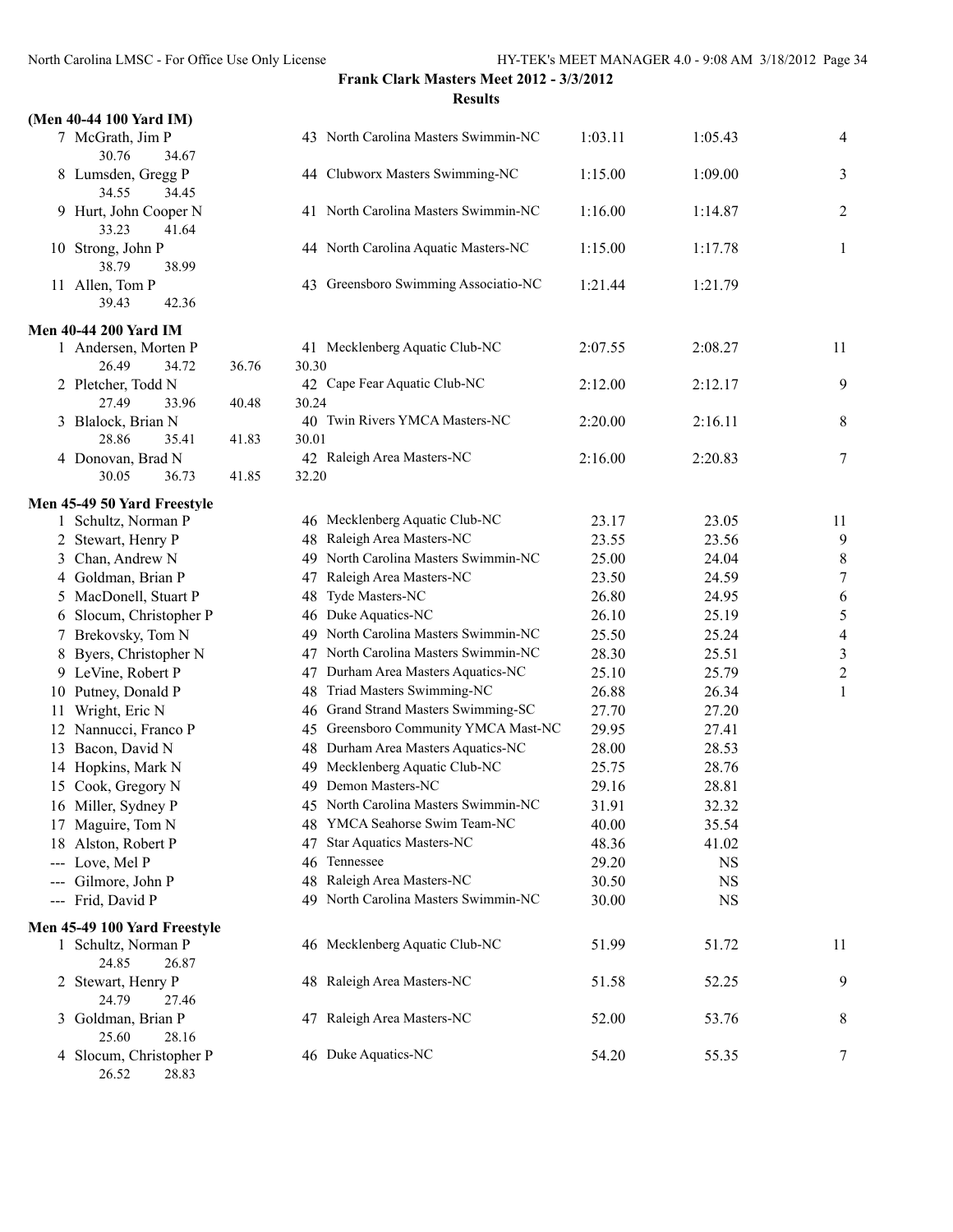### **(Men 45-49 100 Yard Freestyle)**

| 5     | Bacon, David N                        |       | 48          |
|-------|---------------------------------------|-------|-------------|
|       | 26.42<br>29.50                        |       |             |
| 6     | McCutchan, Mike N                     |       | 47          |
|       | 27.59<br>29.56                        |       |             |
| 7     | Martin, Chris N                       |       | 45          |
|       | 27.15<br>30.03                        |       |             |
| 8     | Brekovsky, Tom N                      |       | 49          |
|       | 27.68<br>30.56                        |       |             |
| 9     | Putney, Donald P                      |       | 48          |
|       | 28.10<br>30.60                        |       |             |
| 10    | Wright, Eric N                        |       | 46          |
|       | 29.07<br>31.46                        |       |             |
| 11    | Cook, Gregory N                       |       | 49          |
|       | 30.24<br>31.71                        |       |             |
| 12    | Gilmore, John P                       |       | 48          |
|       | 30.42<br>33.47                        |       |             |
| 13    | Love, Mel P                           |       | 46          |
|       | 30.47<br>34.28                        |       |             |
| 14    | Miller, Sydney P                      |       | 45          |
|       | 35.77<br>39.66                        |       |             |
| 15    | Maguire, Tom N                        |       | 48          |
|       | 36.44<br>42.44                        |       |             |
|       | 16 Alston, Robert P                   |       | 47          |
|       | 47.56<br>59.58                        |       |             |
| ---   | MacDonell, Stuart P                   |       | 48          |
|       | --- Pistorio, Tyge N                  |       | 46          |
| $---$ | Chan, Andrew N                        |       | 49          |
|       |                                       |       |             |
|       | Men 45-49 200 Yard Freestyle          |       |             |
| 1     | Pistorio, Tyge N                      |       | 46          |
|       | 26.43<br>28.81                        | 29.86 | 30.51       |
| 2     | Casazza, Bill P                       |       | 49          |
|       | 28.73<br>31.23                        | 31.59 | 31.31       |
| 3     | Slocum, Christopher P                 |       | 46          |
|       | 28.38<br>31.16                        | 32.25 | 32.09       |
| 4     | Martin, Chris N                       |       | 45          |
|       | 28.60<br>31.37                        | 31.76 | 32.51       |
|       | 5 Smith, Stratton N                   |       | 47          |
|       | 29.33 31.19                           | 32.49 | 32.71       |
|       | 6 Wright, Eric N                      |       | 46          |
|       | 29.89<br>34.02                        | 35.96 | 36.82       |
| 7     | Maguire, Tom N                        |       | 48          |
|       | 36.82<br>44.36                        | 47.66 | 45.64       |
|       |                                       |       |             |
|       | Men 45-49 500 Yard Freestyle          |       | 49          |
|       | 1 Casazza, Bill P<br>30.13            |       |             |
|       | 33.00<br>32.57<br>31.28               | 33.06 | 33.49       |
|       |                                       |       |             |
|       | 2 Smith, Stratton N<br>31.59<br>33.36 |       | 47<br>33.85 |
|       | 34.14<br>33.50                        | 33.68 |             |
|       |                                       |       |             |

35.18 33.71

| en 45-49 Too Yard Freestyle)              |       |       |                                                                 |                  |           |              |
|-------------------------------------------|-------|-------|-----------------------------------------------------------------|------------------|-----------|--------------|
| 5 Bacon, David N<br>26.42<br>29.50        |       |       | 48 Durham Area Masters Aquatics-NC                              | 58.00            | 55.92     | 6            |
| 6 McCutchan, Mike N<br>27.59<br>29.56     |       |       | 47 Charlotte Swim Masters-NC                                    | 55.30            | 57.15     | 5            |
| 7 Martin, Chris N<br>27.15<br>30.03       |       |       | 45 Cape Fear Aquatic Club-NC                                    | 58.00            | 57.18     | 4            |
| 8 Brekovsky, Tom N                        |       |       | 49 North Carolina Masters Swimmin-NC                            | 59.90            | 58.24     | 3            |
| 27.68<br>30.56<br>9 Putney, Donald P      |       |       | 48 Triad Masters Swimming-NC                                    | 1:00.22          | 58.70     | 2            |
| 28.10<br>30.60<br>10 Wright, Eric N       |       |       | 46 Grand Strand Masters Swimming-SC                             | 1:00.00          | 1:00.53   | $\mathbf{1}$ |
| 29.07<br>31.46<br>11 Cook, Gregory N      |       |       | 49 Demon Masters-NC                                             | 1:04.87          | 1:01.95   |              |
| 30.24<br>31.71<br>12 Gilmore, John P      |       |       | 48 Raleigh Area Masters-NC                                      | 1:04.00          | 1:03.89   |              |
| 30.42<br>33.47<br>13 Love, Mel P          |       |       | 46 Tennessee                                                    | 1:06.47          | 1:04.75   |              |
| 30.47<br>34.28<br>14 Miller, Sydney P     |       |       | 45 North Carolina Masters Swimmin-NC                            | 1:22.75          | 1:15.43   |              |
| 35.77<br>39.66<br>15 Maguire, Tom N       |       |       | 48 YMCA Seahorse Swim Team-NC                                   | 1:30.00          | 1:18.88   |              |
| 36.44<br>42.44<br>16 Alston, Robert P     |       |       | 47 Star Aquatics Masters-NC                                     | 1:49.78          | 1:47.14   |              |
| 47.56<br>59.58<br>--- MacDonell, Stuart P |       |       | 48 Tyde Masters-NC                                              | 1:00.00          | <b>NS</b> |              |
| --- Pistorio, Tyge N                      |       |       | 46 Mecklenberg Aquatic Club-NC                                  | 52.80            | <b>NS</b> |              |
| --- Chan, Andrew N                        |       |       | 49 North Carolina Masters Swimmin-NC                            | 55.00            | <b>NS</b> |              |
| n 45-49 200 Yard Freestyle                |       |       |                                                                 |                  |           |              |
| 1 Pistorio, Tyge N                        |       |       | 46 Mecklenberg Aquatic Club-NC                                  | 1:55.55          | 1:55.61   | 11           |
| 26.43<br>28.81                            | 29.86 | 30.51 |                                                                 |                  |           |              |
| 2 Casazza, Bill P<br>28.73<br>31.23       | 31.59 | 31.31 | 49 North Carolina Masters Swimmin-NC                            | 2:05.77          | 2:02.86   | 9            |
| 3 Slocum, Christopher P<br>28.38<br>31.16 | 32.25 | 32.09 | 46 Duke Aquatics-NC                                             | 2:02.10          | 2:03.88   | 8            |
| 4 Martin, Chris N<br>28.60<br>31.37       | 31.76 | 32.51 | 45 Cape Fear Aquatic Club-NC                                    | 2:02.00          | 2:04.24   | 7            |
| 5 Smith, Stratton N<br>31.19<br>29.33     | 32.49 | 32.71 | 47 North Carolina Masters Swimmin-NC                            | 2:04.50          | 2:05.72   | 6            |
| 6 Wright, Eric N<br>29.89<br>34.02        | 35.96 | 36.82 | 46 Grand Strand Masters Swimming-SC                             | 2:15.00          | 2:16.69   | 5            |
| 7 Maguire, Tom N<br>36.82<br>44.36        | 47.66 | 45.64 | 48 YMCA Seahorse Swim Team-NC                                   | 3:10.00          | 2:54.48   | 4            |
|                                           |       |       |                                                                 |                  |           |              |
| n 45-49 500 Yard Freestyle                |       |       |                                                                 |                  |           |              |
| 1 Casazza, Bill P<br>30.13<br>33.00       | 33.06 | 33.49 | 49 North Carolina Masters Swimmin-NC<br>33.68<br>33.73<br>33.39 | 5:40.19<br>33.18 | 5:27.51   | 11           |
| 32.57<br>31.28                            |       |       |                                                                 |                  |           |              |
| 2 Smith, Stratton N                       |       |       | 47 North Carolina Masters Swimmin-NC                            | 5:38.00          | 5:38.15   | 9            |
| 31.59<br>33.36<br>34.14<br>33.50          | 33.68 | 33.85 | 34.35<br>34.64<br>34.42                                         | 34.62            |           |              |
| 3 ReVille, Jay P                          |       |       | 46 North Carolina Masters Swimmin-NC                            | 5:40.00          | 5:43.30   | 8            |
| 31.90<br>34.22                            | 34.08 | 34.68 | 34.86<br>34.68<br>34.75                                         | 35.24            |           |              |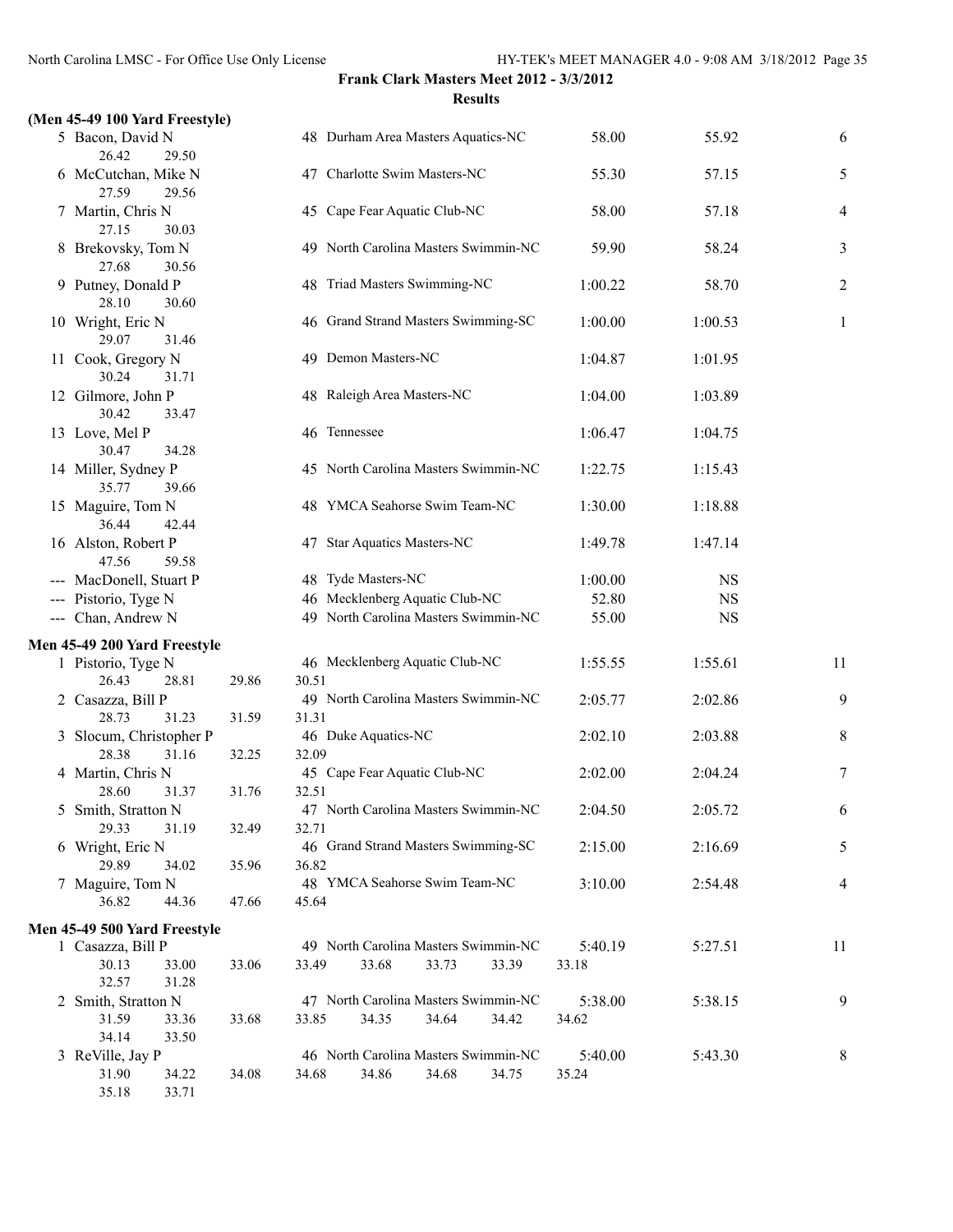# **Frank Clark Masters Meet 2012 - 3/3/2012**

|                                                       |       |       |                     |                                       | <b>Results</b> |                  |           |                |
|-------------------------------------------------------|-------|-------|---------------------|---------------------------------------|----------------|------------------|-----------|----------------|
| (Men 45-49 500 Yard Freestyle)                        |       |       |                     |                                       |                |                  |           |                |
| 4 Martin, Chris N<br>31.87<br>35.52<br>33.17<br>33.24 | 36.20 | 36.21 | 35.96               | 45 Cape Fear Aquatic Club-NC<br>36.28 | 35.37          | 5:55.00<br>35.20 | 5:49.02   | $\overline{7}$ |
| 5 Maguire, Tom N                                      |       |       |                     | 48 YMCA Seahorse Swim Team-NC         |                | 9:30.00          | 7:58.13   | 6              |
| 40.93<br>47.69                                        | 48.53 | 48.51 | 48.43               | 48.42                                 | 49.23          | 49.36            |           |                |
| 49.21<br>47.82                                        |       |       |                     |                                       |                |                  |           |                |
| --- Wright, Eric N                                    |       |       |                     | 46 Grand Strand Masters Swimming-SC   |                | 6:14.00          | <b>NS</b> |                |
| --- Mitchell, Dixon P                                 |       |       |                     | 45 YMCA Seahorse Swim Team-NC         |                | 5:25.00          | <b>NS</b> |                |
| Men 45-49 1000 Yard Freestyle                         |       |       |                     |                                       |                |                  |           |                |
| 1 MacDonell, Stuart P                                 |       |       | 48 Tyde Masters-NC  |                                       |                | 13:50.00         | 12:40.64  | 11             |
| 32.07<br>34.19                                        | 35.45 | 37.23 | 37.26               | 37.74                                 | 37.72          | 38.11            |           |                |
| 39.28<br>38.56                                        | 39.98 | 39.16 | 40.66               | 41.08                                 | 40.35          | 40.39            |           |                |
| 39.98<br>39.73                                        | 38.00 | 33.70 |                     |                                       |                |                  |           |                |
| Men 45-49 50 Yard Backstroke                          |       |       |                     |                                       |                |                  |           |                |
| 1 Byers, Christopher N                                |       |       |                     | 47 North Carolina Masters Swimmin-NC  |                | 28.00            | 28.69     | 11             |
| 2 Chan, Andrew N                                      |       |       |                     | 49 North Carolina Masters Swimmin-NC  |                | 30.00            | 28.72     | 9              |
| 3 LeVine, Robert P                                    |       |       |                     | 47 Durham Area Masters Aquatics-NC    |                | 29.20            | 29.67     | 8              |
| 4 Smith, Stratton N                                   |       |       |                     | 47 North Carolina Masters Swimmin-NC  |                | 30.90            | 31.13     | $\overline{7}$ |
| 5 McCutchan, Mike N                                   |       |       |                     | 47 Charlotte Swim Masters-NC          |                | 30.60            | 31.38     | 6              |
| 6 Miller, Sydney P                                    |       |       |                     | 45 North Carolina Masters Swimmin-NC  |                | 40.35            | 40.19     | 5              |
| --- Putney, Donald P                                  |       |       |                     | 48 Triad Masters Swimming-NC          |                | 35.57            | <b>NS</b> |                |
| Men 45-49 100 Yard Backstroke                         |       |       |                     |                                       |                |                  |           |                |
| 1 Byers, Christopher N<br>30.49<br>31.21              |       |       |                     | 47 North Carolina Masters Swimmin-NC  |                | 1:01.00          | 1:01.70   | 11             |
| 2 Mitchell, Dixon P<br>30.76<br>31.56                 |       |       |                     | 45 YMCA Seahorse Swim Team-NC         |                | 1:02.00          | 1:02.32   | 9              |
| 3 Chan, Andrew N<br>31.80<br>31.03                    |       |       |                     | 49 North Carolina Masters Swimmin-NC  |                | 1:02.00          | 1:02.83   | 8              |
| 4 LeVine, Robert P<br>32.11<br>33.00                  |       |       |                     | 47 Durham Area Masters Aquatics-NC    |                | 1:02.20          | 1:05.11   | 7              |
| 5 Slocum, Christopher P                               |       |       | 46 Duke Aquatics-NC |                                       |                | 1:03.80          | 1:05.73   | 6              |
| Men 45-49 50 Yard Breaststroke                        |       |       |                     |                                       |                |                  |           |                |
| 1 Brekovsky, Tom N                                    |       |       |                     | 49 North Carolina Masters Swimmin-NC  |                | 33.90            | 33.29     | 11             |
| 2 Love, Mel P                                         |       |       | 46 Tennessee        |                                       |                | 37.26            | 35.91     | 9              |
| 3 Gilmore, John P                                     |       |       |                     | 48 Raleigh Area Masters-NC            |                | 37.00            | 36.60     | 8              |
| 4 Frid, David P                                       |       |       |                     | 49 North Carolina Masters Swimmin-NC  |                | 42.00            | 37.36     | 7              |
| --- Nannucci, Franco P                                |       |       |                     | 45 Greensboro Community YMCA Mast-NC  |                | 32.50            | DQ        |                |
| --- Putney, Donald P                                  |       |       |                     | 48 Triad Masters Swimming-NC          |                | 36.82            | NS        |                |
| Men 45-49 100 Yard Breaststroke                       |       |       |                     |                                       |                |                  |           |                |
| 1 Goldman, Brian P                                    |       |       |                     | 47 Raleigh Area Masters-NC            |                | 1:10.00          | 1:11.41   | 11             |
| 33.30<br>38.11                                        |       |       |                     |                                       |                |                  |           |                |
| 2 Putney, Donald P<br>36.50<br>39.20                  |       |       |                     | 48 Triad Masters Swimming-NC          |                | 1:25.39          | 1:15.70   | 9              |
| 3 Frid, David P<br>37.22<br>40.34                     |       |       |                     | 49 North Carolina Masters Swimmin-NC  |                | 1:28.00          | 1:17.56   | 8              |
| 4 Love, Mel P<br>35.96<br>42.13                       |       |       | 46 Tennessee        |                                       |                | 1:20.27          | 1:18.09   | 7              |
| 5 Gilmore, John P<br>37.78<br>42.64                   |       |       |                     | 48 Raleigh Area Masters-NC            |                | 1:22.00          | 1:20.42   | 6              |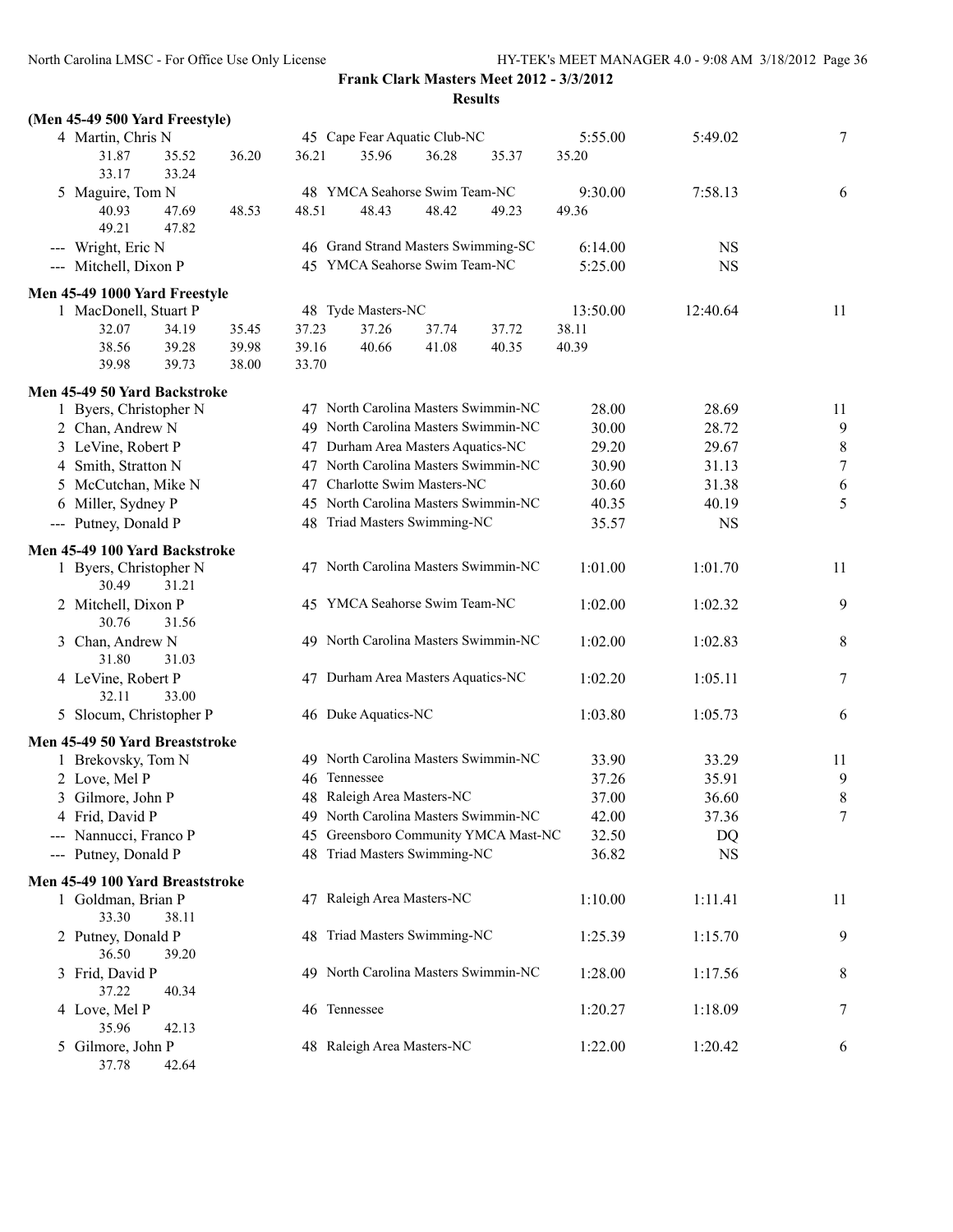#### **Men 45-49 200 Yard Time Trial**

| - Time Trial                               |       |                                               |         |           |                |
|--------------------------------------------|-------|-----------------------------------------------|---------|-----------|----------------|
| 1 Mitchell, Dixon P<br>33.38               |       | 45 YMCA Seahorse Swim Team-NC                 | 2:11.00 | 2:16.41   |                |
| 34.36<br>2 Smith, Stratton N               | 34.46 | 34.21<br>47 North Carolina Masters Swimmin-NC | 2:22.00 | 2:22.46   |                |
| 34.37<br>35.95<br>--- Byers, Christopher N | 36.27 | 35.87<br>47 North Carolina Masters Swimmin-NC | 2:12.50 | <b>NS</b> |                |
| Men 45-49 50 Yard Butterfly                |       |                                               |         |           |                |
| 1 Stewart, Henry P                         |       | 48 Raleigh Area Masters-NC                    | 25.60   | 25.47     | 11             |
| 2 Casazza, Bill P                          |       | 49 North Carolina Masters Swimmin-NC          | 28.62   | 27.43     | 9              |
| 3 Goldman, Brian P                         |       | 47 Raleigh Area Masters-NC                    | 27.50   | 27.80     | 8              |
| 4 Smith, Stratton N                        |       | 47 North Carolina Masters Swimmin-NC          | 28.90   | 28.76     | $\overline{7}$ |
| 5 Frid, David P                            |       | 49 North Carolina Masters Swimmin-NC          | 35.00   | 29.85     | 6              |
| 6 Miller, Sydney P                         |       | 45 North Carolina Masters Swimmin-NC          | 39.85   | 38.66     | 5              |
| 7 Alston, Robert P                         |       | 47 Star Aquatics Masters-NC                   | 1:10.12 | 52.40     | 4              |
| --- Hopkins, Mark N                        |       | 49 Mecklenberg Aquatic Club-NC                | 29.65   | <b>NS</b> |                |
| Men 45-49 100 Yard Butterfly               |       |                                               |         |           |                |
| 1 Stewart, Henry P                         |       | 48 Raleigh Area Masters-NC                    | 57.20   | 56.15     | 11             |
| 26.22<br>29.93                             |       |                                               |         |           |                |
| 2 Schultz, Norman P                        |       | 46 Mecklenberg Aquatic Club-NC                | 1:01.59 | 59.91     | 9              |
| 27.79<br>32.12                             |       |                                               |         |           |                |
| 3 Casazza, Bill P                          |       | 49 North Carolina Masters Swimmin-NC          | 1:04.78 | 1:01.19   | 8              |
| 28.84<br>32.35                             |       |                                               |         |           |                |
| <b>Men 45-49 100 Yard IM</b>               |       |                                               |         |           |                |
| 1 Chan, Andrew N                           |       | 49 North Carolina Masters Swimmin-NC          | 1:02.00 | 1:00.55   | 11             |
| 28.57<br>31.98                             |       |                                               |         |           |                |
| 2 Schultz, Norman P                        |       | 46 Mecklenberg Aquatic Club-NC                | 1:01.59 | 1:01.88   | 9              |
| 29.29<br>32.59                             |       |                                               |         |           |                |
| 3 Goldman, Brian P                         |       | 47 Raleigh Area Masters-NC                    | 1:03.00 | 1:03.16   | 8              |
| 30.58<br>32.58                             |       |                                               |         |           |                |
| 4 LeVine, Robert P                         |       | 47 Durham Area Masters Aquatics-NC            | 1:03.50 | 1:04.68   | 7              |
| 35.22<br>29.46                             |       |                                               |         |           |                |
| 5 MacDonell, Stuart P<br>30.51<br>34.89    |       | 48 Tyde Masters-NC                            | 1:15.00 | 1:05.40   | 6              |
| 6 Bacon, David N                           |       | 48 Durham Area Masters Aquatics-NC            | 1:12.00 | 1:06.40   | 5              |
| 31.54<br>34.86                             |       |                                               |         |           |                |
| 7 Brekovsky, Tom N                         |       | 49 North Carolina Masters Swimmin-NC          | 1:09.00 | 1:06.83   | 4              |
| 31.38<br>35.45                             |       |                                               |         |           |                |
| 8 ReVille, Jay P                           |       | 46 North Carolina Masters Swimmin-NC          | 1:05.00 | 1:07.17   | 3              |
| 31.59<br>35.58                             |       |                                               |         |           |                |
| 9 McCutchan, Mike N                        |       | 47 Charlotte Swim Masters-NC                  | 1:06.80 | 1:07.25   | 2              |
| 31.04<br>36.21                             |       |                                               |         |           |                |
| 10 Frid, David P                           |       | 49 North Carolina Masters Swimmin-NC          | 1:20.00 | 1:11.07   | 1              |
| 32.78<br>38.29                             |       |                                               |         |           |                |
| 11 Cook, Gregory N                         |       | 49 Demon Masters-NC                           | 1:15.26 | 1:12.50   |                |
| 33.95<br>38.55                             |       |                                               |         |           |                |
| 12 Love, Mel P                             |       | 46 Tennessee                                  | 1:17.72 | 1:15.16   |                |
| 36.14<br>39.02                             |       |                                               |         |           |                |
| 13 Gilmore, John P                         |       | 48 Raleigh Area Masters-NC                    | 1:19.00 | 1:17.32   |                |
| 38.59<br>38.73                             |       |                                               |         |           |                |
| 14 Miller, Sydney P                        |       | 45 North Carolina Masters Swimmin-NC          | 1:36.91 | 1:31.53   |                |
| 38.85<br>52.68                             |       |                                               |         |           |                |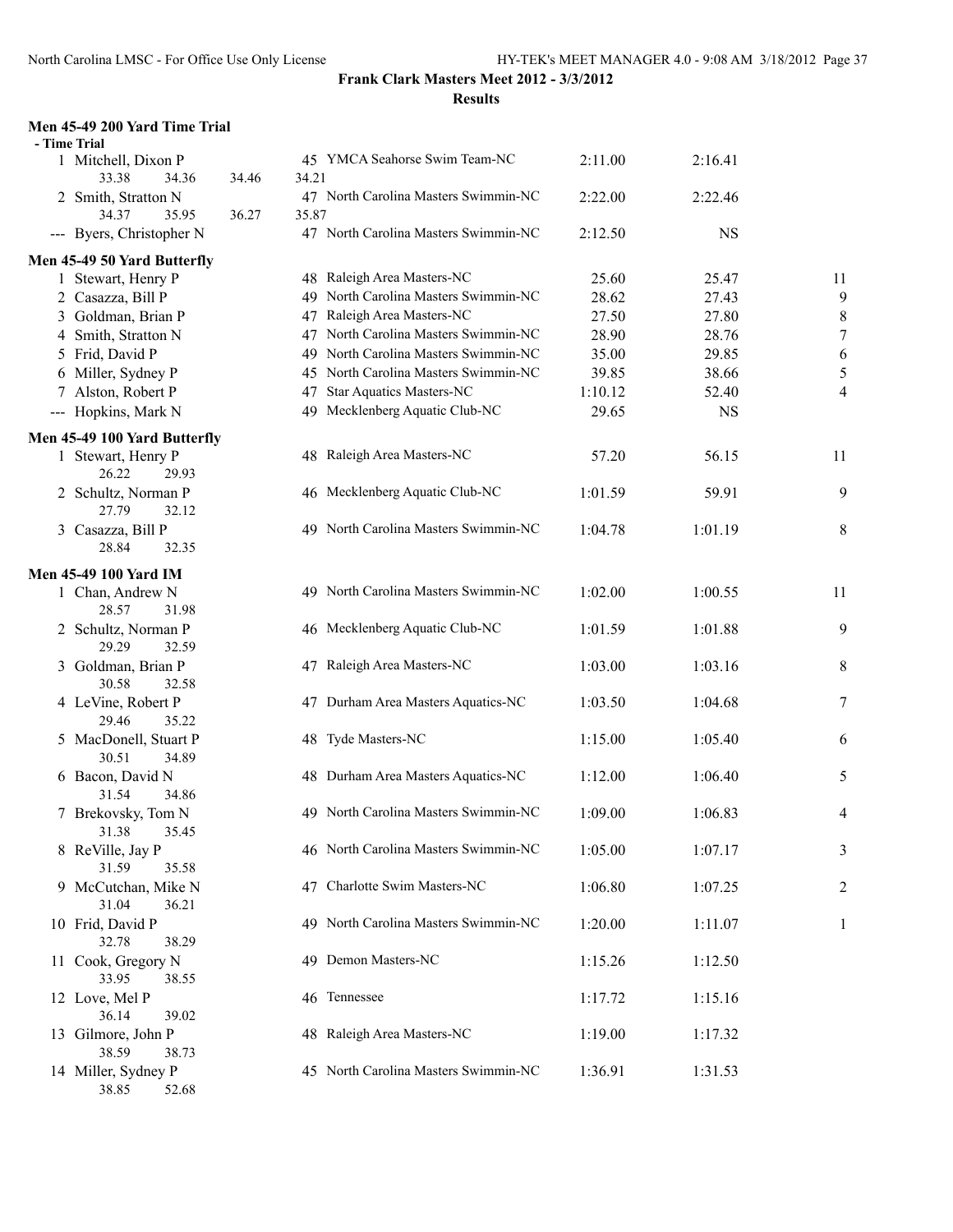| (Men 45-49 100 Yard IM)                    |       |                                               |         |           |                          |
|--------------------------------------------|-------|-----------------------------------------------|---------|-----------|--------------------------|
| 15 Alston, Robert P<br>51.66<br>1:12.32    |       | 47 Star Aquatics Masters-NC                   | 2:28.00 | 2:03.98   |                          |
| <b>Men 45-49 200 Yard IM</b>               |       |                                               |         |           |                          |
| 1 Pistorio, Tyge N<br>27.74<br>33.41       | 38.58 | 46 Mecklenberg Aquatic Club-NC<br>30.75       | 2:08.50 | 2:10.48   | 11                       |
| 2 Casazza, Bill P<br>28.51<br>36.10        | 40.88 | 49 North Carolina Masters Swimmin-NC<br>31.95 | 2:22.62 | 2:17.44   | 9                        |
| 3 Mitchell, Dixon P<br>29.75<br>34.80      | 41.25 | 45 YMCA Seahorse Swim Team-NC<br>34.38        | 2:25.00 | 2:20.18   | 8                        |
| 4 ReVille, Jay P<br>30.30<br>37.03         | 41.72 | 46 North Carolina Masters Swimmin-NC<br>32.79 | 2:30.00 | 2:21.84   | $\overline{7}$           |
| 5 Martin, Chris N<br>30.86<br>38.25        | 44.37 | 45 Cape Fear Aquatic Club-NC<br>34.09         | 2:40.00 | 2:27.57   | 6                        |
| Men 50-54 50 Yard Freestyle                |       |                                               |         |           |                          |
| 1 Klein, Jonathan N                        |       | 54 Duke Aquatics-NC                           | 24.00   | 24.09     | 11                       |
| 2 Kennedy, Wilton N                        |       | 50 Virginia Masters Swim Team-VA              | 24.10   | 24.35     | 9                        |
| 3 Hollett, Peter N                         |       | 52 North Carolina Masters Swimmin-NC          | 23.50   | 24.78     | 8                        |
| 4 Procton, Bruce N                         |       | 50 Unattached                                 | 27.00   | 25.19     | $\overline{7}$           |
|                                            |       | 54 Raleigh Area Masters-NC                    |         | 25.54     |                          |
| Spencer, Micheal N<br>5.                   |       |                                               | 25.90   |           | 6                        |
| 6 Kretz, Russell N                         |       | 50 Durham Area Masters Aquatics-NC            | 26.62   | 26.04     | 5                        |
| Singletary, Henry P                        |       | 51 Cape Fear Aquatic Club-NC                  | 26.53   | 26.16     | $\overline{\mathcal{A}}$ |
| 8 Parker, Lee N                            |       | 50 Raleigh Area Masters-NC                    | 25.01   | 26.22     | 3                        |
| 9 Rehanek, Todd N                          |       | 50 Grand Strand Masters Swimming-SC           | 27.11   | 27.33     | $\overline{\mathbf{c}}$  |
| 10 Weischedel, Brian N                     |       | 52 North Carolina Masters Swimmin-NC          | 26.50   | 27.68     | 1                        |
| 11 Buchanan, Bill P                        |       | Cape Fear Aquatic Club-NC<br>52               | 28.00   | 28.48     |                          |
| 12 Gray, Stafford N                        |       | 50 Triad Masters Swimming-NC                  | 32.00   | 30.25     |                          |
| 13 Boganey, Stanley P                      |       | Triad Masters Swimming-NC<br>54               | 35.00   | 35.68     |                          |
| --- Riley, John N                          |       | Greensboro Community YMCA Mast-NC<br>50       | 27.50   | <b>NS</b> |                          |
| --- Nauss, Frank N                         |       | 50 Greater Knoxville Masters                  | 27.00   | <b>NS</b> |                          |
| Men 50-54 100 Yard Freestyle               |       |                                               |         |           |                          |
| 1 Klein, Jonathan N<br>26.34<br>28.30      |       | 54 Duke Aquatics-NC                           | 52.00   | 54.64     | 11                       |
| 2 Kennedy, Wilton N<br>26.05<br>28.61      |       | 50 Virginia Masters Swim Team-VA              | 54.30   | 54.66     | 9                        |
| 3 Cole, Robert P<br>26.82<br>28.96         |       | 50 North Carolina Masters Swimmin-NC          | 55.15   | 55.78     | 8                        |
| 4 Phillips, John P<br>26.67<br>29.33       |       | 53 Charlotte Swim Masters-NC                  | 56.50   | 56.00     | 7                        |
| 5 Kennedy, Gene P<br>27.60<br>28.56        |       | 52 Charlotte Swim Masters-NC                  | 55.50   | 56.16     | 6                        |
| 6 Procton, Bruce N<br>27.12<br>29.19       |       | 50 Unattached                                 | 1:02.00 | 56.31     | 5                        |
| 7 Nauss, Frank N<br>27.96<br>28.74         |       | 50 Greater Knoxville Masters                  | 1:04.00 | 56.70     | 4                        |
| Spencer, Micheal N<br>8.<br>27.79<br>29.29 |       | 54 Raleigh Area Masters-NC                    | 57.80   | 57.08     | 3                        |
| Parker, Lee N<br>9<br>27.50<br>30.23       |       | 50 Raleigh Area Masters-NC                    | 54.50   | 57.73     | $\overline{c}$           |
| 10 Singletary, Henry P<br>28.03<br>30.18   |       | 51 Cape Fear Aquatic Club-NC                  | 58.47   | 58.21     | 1                        |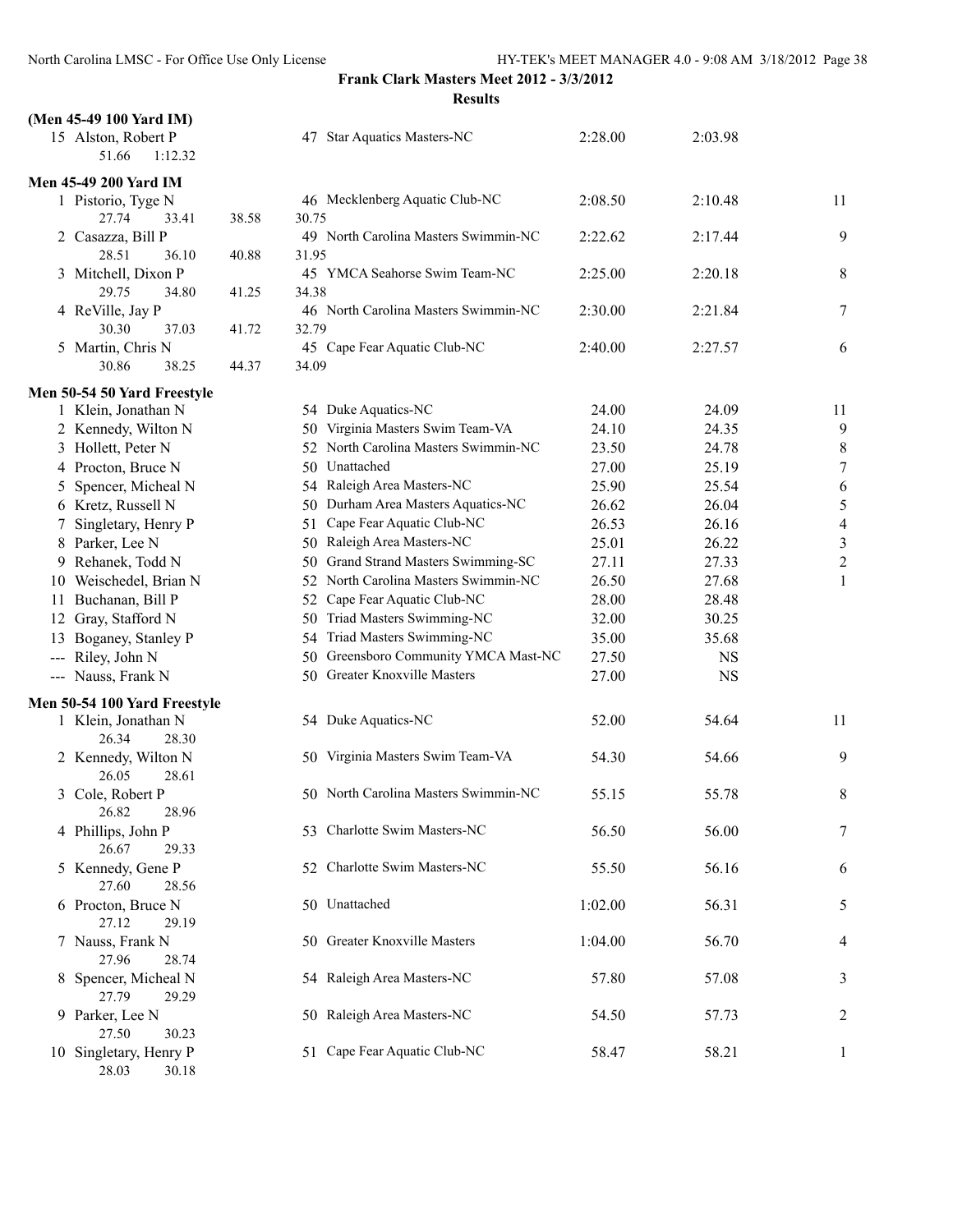|  |  | (Men 50-54 100 Yard Freestyle) |
|--|--|--------------------------------|

| 11 McFarland, James N                 |                |                |                     | 52 Cape Fear Aquatic Club-NC        |                                      | 57.00    | 58.34     |        |
|---------------------------------------|----------------|----------------|---------------------|-------------------------------------|--------------------------------------|----------|-----------|--------|
| 27.83<br>30.51                        |                |                |                     |                                     |                                      |          |           |        |
| 12 Buchanan, Bill P<br>30.76<br>33.52 |                |                |                     | 52 Cape Fear Aquatic Club-NC        |                                      | 1:08.00  | 1:04.28   |        |
| --- Gray, Stafford N                  |                |                |                     | 50 Triad Masters Swimming-NC        |                                      | 1:10.00  | <b>NS</b> |        |
| --- Wynn, Richard N                   |                |                |                     |                                     | 51 North Carolina Masters Swimmin-NC | 59.00    | <b>NS</b> |        |
| --- Hollett, Peter N                  |                |                |                     |                                     | 52 North Carolina Masters Swimmin-NC | 54.00    | <b>NS</b> |        |
| --- Marsom, Phil P                    |                |                |                     | 54 YMCA Seahorse Swim Team-NC       |                                      | 57.00    | <b>NS</b> |        |
| --- Rehanek, Todd N                   |                |                |                     | 50 Grand Strand Masters Swimming-SC |                                      | 1:05.34  | <b>NS</b> |        |
| Men 50-54 200 Yard Freestyle          |                |                |                     |                                     |                                      |          |           |        |
| 1 Hollett, Peter N                    |                |                |                     |                                     | 52 North Carolina Masters Swimmin-NC | 1:58.00  | 1:57.42   | 11     |
| 28.24<br>29.48                        | 29.77          | 29.93          |                     |                                     |                                      |          |           |        |
| 2 Kennedy, Gene P                     |                |                |                     | 52 Charlotte Swim Masters-NC        |                                      | 2:01.00  | 2:04.69   | 9      |
| 29.08<br>32.19                        | 31.90          | 31.52          |                     |                                     |                                      |          |           |        |
| 3 Cole, Robert P                      |                |                |                     |                                     | 50 North Carolina Masters Swimmin-NC | 2:07.57  | 2:06.05   | 8      |
| 28.64<br>31.00                        | 32.57          | 33.84          |                     |                                     |                                      |          |           |        |
| 4 Phillips, John P                    |                |                |                     | 53 Charlotte Swim Masters-NC        |                                      | 2:05.00  | 2:12.23   | $\tau$ |
| 29.51<br>33.50                        | 34.72          | 34.50          |                     |                                     |                                      |          |           |        |
| 5 Gray, Stafford N                    |                |                |                     | 50 Triad Masters Swimming-NC        |                                      | 2:30.00  | 2:39.69   | 6      |
| 35.54<br>39.81                        | 41.79          | 42.55          |                     |                                     |                                      |          |           |        |
| --- McFarland, James N                |                |                |                     | 52 Cape Fear Aquatic Club-NC        |                                      | 2:10.00  | <b>NS</b> |        |
| Men 50-54 500 Yard Freestyle          |                |                |                     |                                     |                                      |          |           |        |
| 1 D'Englere, Paul P                   |                |                |                     |                                     | 50 North Carolina Masters Swimmin-NC | 5:51.00  | 5:37.99   | 11     |
| 33.15<br>31.14<br>35.08<br>33.79      | 33.23          | 33.86          | 34.18               | 34.44                               | 34.41                                | 34.71    |           |        |
| 2 Creighton, Mel P                    |                |                |                     | 52 Grand Strand Masters Swimming-SC |                                      | 7:34.00  | 7:35.36   | 9      |
|                                       | 48.70          |                |                     | 45.43                               |                                      |          |           |        |
| 41.18                                 |                |                |                     |                                     |                                      |          |           |        |
| --- Kennedy, Gene P                   |                |                |                     | 52 Charlotte Swim Masters-NC        |                                      | 5:45.00  | <b>NS</b> |        |
| Men 50-54 1000 Yard Freestyle         |                |                |                     |                                     |                                      |          |           |        |
| 1 D'Englere, Paul P                   |                |                |                     |                                     | 50 North Carolina Masters Swimmin-NC | 11:56.00 | 11:25.37  | 11     |
| 30.09<br>32.69                        | 32.97          | 33.61          | 33.90               | 33.59                               | 33.89                                | 34.06    |           |        |
| 34.39<br>34.56                        | 34.73          | 34.77          | 34.89               | 35.07                               | 35.19                                | 35.44    |           |        |
| 35.35<br>35.60                        | 35.56          | 35.02          |                     |                                     |                                      |          |           |        |
| 2 Creighton, Mel P                    |                |                |                     | 52 Grand Strand Masters Swimming-SC |                                      | NT       | 16:36.72  | 9      |
|                                       |                | 48.94          |                     |                                     | 48.05                                | 48.03    |           |        |
| 48.00<br>44.54                        | 47.76<br>47.40 | 47.76<br>55.26 | 47.27               | 48.24                               | 47.39                                | 47.67    |           |        |
| Men 50-54 50 Yard Backstroke          |                |                |                     |                                     |                                      |          |           |        |
| 1 Klein, Jonathan N                   |                |                | 54 Duke Aquatics-NC |                                     |                                      | 27.50    | 28.74     | 11     |
| 2 Marsom, Phil P                      |                |                |                     | 54 YMCA Seahorse Swim Team-NC       |                                      | 29.35    | 29.20     | 9      |
| D'Englere, Paul P<br>3                |                |                |                     |                                     | 50 North Carolina Masters Swimmin-NC | 31.21    | 29.71     | 8      |
| 4 Riley, John N                       |                |                |                     |                                     | 50 Greensboro Community YMCA Mast-NC | 33.00    | 30.65     | 7      |
| 5 Kennedy, Wilton N                   |                |                |                     | 50 Virginia Masters Swim Team-VA    |                                      | 46.00    | 32.65     | 6      |
| 6 Rehanek, Todd N                     |                |                |                     | 50 Grand Strand Masters Swimming-SC |                                      | 34.76    | 34.67     | 5      |
| Men 50-54 100 Yard Backstroke         |                |                |                     |                                     |                                      |          |           |        |
| 1 Klein, Jonathan N<br>30.29<br>31.10 |                |                | 54 Duke Aquatics-NC |                                     |                                      | 58.50    | 1:01.39   | 11     |
| 2 Cole, Robert P<br>33.13<br>35.01    |                |                |                     |                                     | 50 North Carolina Masters Swimmin-NC | 1:06.53  | 1:08.14   | 9      |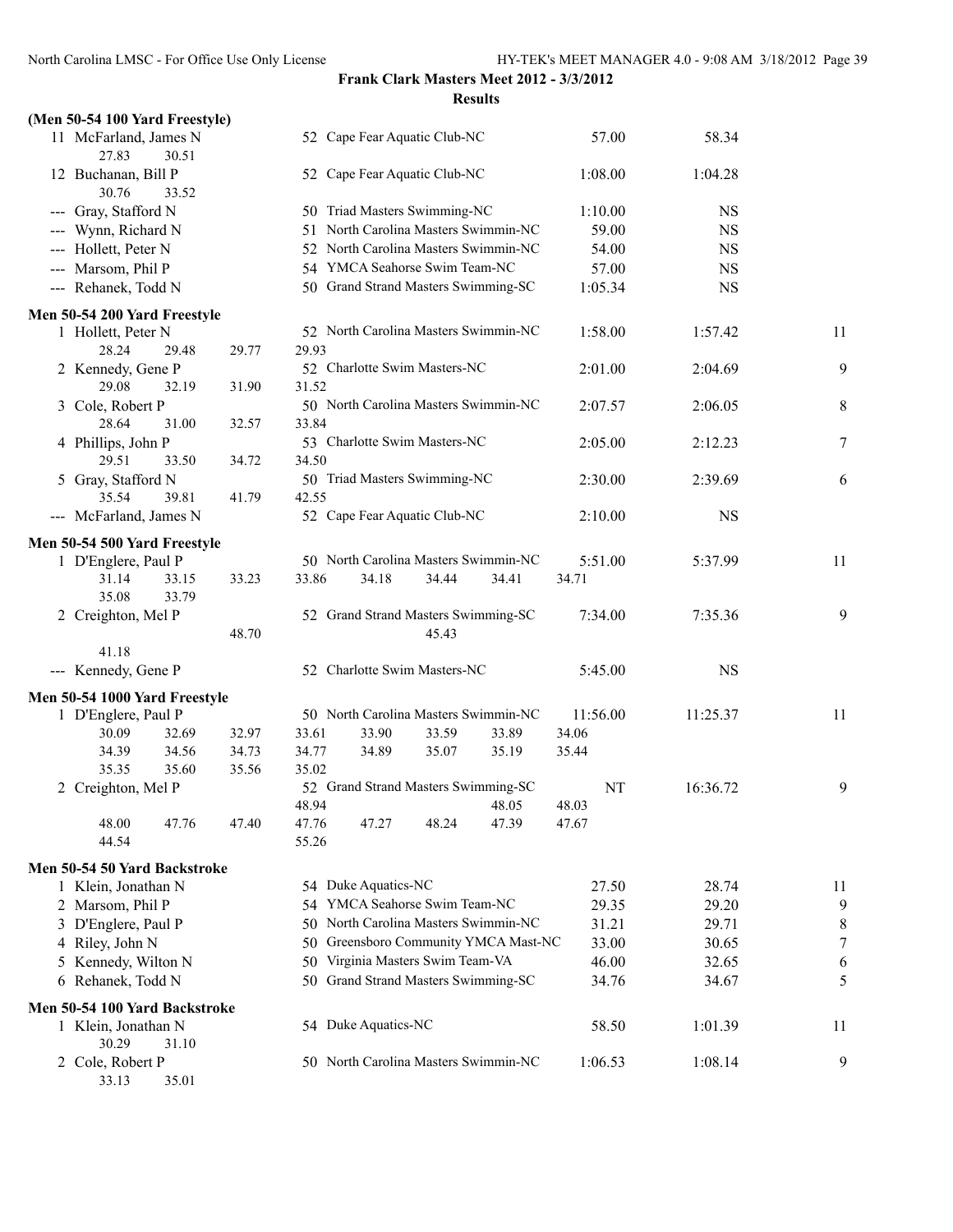# **Frank Clark Masters Meet 2012 - 3/3/2012**

|                                               | <b>Results</b>                       |         |           |                |
|-----------------------------------------------|--------------------------------------|---------|-----------|----------------|
| Men 50-54 50 Yard Breaststroke                |                                      |         |           |                |
| 1 Kretz, Russell N                            | 50 Durham Area Masters Aquatics-NC   | 32.10   | 32.01     | 11             |
| 2 Procton, Bruce N                            | 50 Unattached                        | 34.00   | 32.02     | $\mathbf{9}$   |
| 3 D'Englere, Paul P                           | 50 North Carolina Masters Swimmin-NC | 33.63   | 32.14     | $\,$ $\,$      |
| 4 Nauss, Frank N                              | 50 Greater Knoxville Masters         | 34.50   | 34.25     | 7              |
| *5 Weischedel, Brian N                        | 52 North Carolina Masters Swimmin-NC | 35.00   | 35.52     | 5.50           |
| *5 Rehanek, Todd N                            | 50 Grand Strand Masters Swimming-SC  | 35.67   | 35.52     | 5.50           |
| 7 Kennedy, Gene P                             | 52 Charlotte Swim Masters-NC         | 34.00   | 36.34     | 4              |
| 8 Buchanan, Bill P                            | 52 Cape Fear Aquatic Club-NC         | 40.00   | 39.79     | $\overline{3}$ |
| Men 50-54 100 Yard Breaststroke               |                                      |         |           |                |
| 1 Kretz, Russell N<br>33.16<br>37.23          | 50 Durham Area Masters Aquatics-NC   | 1:11.11 | 1:10.39   | 11             |
| 2 D'Englere, Paul P<br>32.26<br>38.52         | 50 North Carolina Masters Swimmin-NC | 1:14.12 | 1:10.78   | 9              |
| 3 Procton, Bruce N<br>34.24<br>37.96          | 50 Unattached                        | 1:20.00 | 1:12.20   | 8              |
| 4 Nauss, Frank N<br>35.63<br>41.24            | 50 Greater Knoxville Masters         | 1:14.00 | 1:16.87   | 7              |
| 5 Rehanek, Todd N<br>39.22<br>44.43           | 50 Grand Strand Masters Swimming-SC  | 1:19.26 | 1:23.65   | 6              |
| --- Buchanan, Bill P                          | 52 Cape Fear Aquatic Club-NC         | 1:30.00 | <b>NS</b> |                |
| Men 50-54 200 Yard Time Trial<br>- Time Trial |                                      |         |           |                |
| 1 Cole, Robert P                              | 50 North Carolina Masters Swimmin-NC | 2:27.93 | 2:25.32   |                |
| 36.90<br>34.92<br>36.81                       | 36.69                                |         |           |                |
| Men 50-54 50 Yard Butterfly                   |                                      |         |           |                |
| 1 Klein, Jonathan N                           | 54 Duke Aquatics-NC                  | 26.50   | 26.46     | 11             |
| 2 Spencer, Micheal N                          | 54 Raleigh Area Masters-NC           | 26.90   | 27.32     | 9              |
| *3 Singletary, Henry P                        | Cape Fear Aquatic Club-NC<br>51      | 28.20   | 28.08     | 7.50           |
| *3 Fiest, Eric N                              | 53 North Carolina Masters Swimmin-NC | 29.00   | 28.08     | 7.50           |
| 5 McFarland, James N                          | 52 Cape Fear Aquatic Club-NC         | 27.00   | 28.57     | 6              |
| 6 Kretz, Russell N                            | 50 Durham Area Masters Aquatics-NC   | 30.03   | 29.48     | 5              |
| 7 Weischedel, Brian N                         | 52 North Carolina Masters Swimmin-NC | 29.00   | 29.67     | 4              |
| 8 Parker, Lee N                               | Raleigh Area Masters-NC<br>50.       | 27.00   | 29.86     | 3              |
| 9 Tucker, Jim P                               | 51 Duke Aquatics-NC                  | 28.90   | 30.13     | $\overline{2}$ |
| 10 Buchanan, Bill P                           | 52 Cape Fear Aquatic Club-NC         | 36.00   | 34.92     | $\mathbf{1}$   |
| --- Hollett, Peter N                          | 52 North Carolina Masters Swimmin-NC | 27.00   | NS        |                |
| --- Wynn, Richard N                           | 51 North Carolina Masters Swimmin-NC | 30.00   | NS        |                |
| Men 50-54 100 Yard Butterfly                  |                                      |         |           |                |
| 1 Phillips, John P<br>28.19<br>32.11          | 53 Charlotte Swim Masters-NC         | 59.50   | 1:00.30   | 11             |
| 2 Spencer, Micheal N<br>29.30<br>32.59        | 54 Raleigh Area Masters-NC           | 59.80   | 1:01.89   | 9              |
| 3 Hollett, Peter N<br>28.15<br>33.83          | 52 North Carolina Masters Swimmin-NC | 1:00.00 | 1:01.98   | 8              |
| 4 Singletary, Henry P<br>31.59<br>33.47       | 51 Cape Fear Aquatic Club-NC         | 1:05.62 | 1:05.06   | 7              |
|                                               | 52 North Carolina Masters Swimmin-NC | 1:05.00 | 1:05.48   | 6              |
| 5 Weischedel, Brian N<br>30.76<br>34.72       |                                      |         |           |                |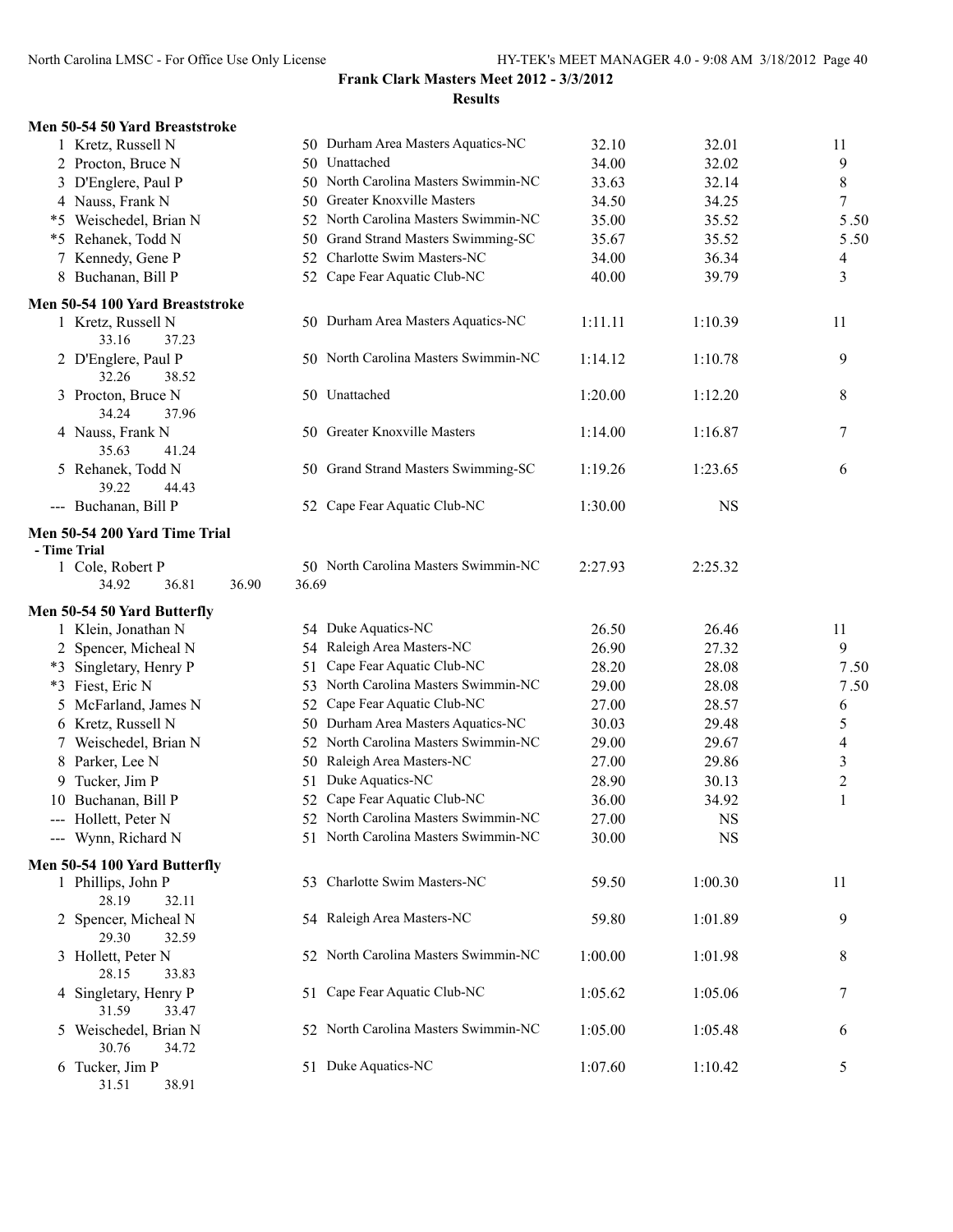|  |  | (Men 50-54 100 Yard Butterfly) |
|--|--|--------------------------------|
|  |  |                                |

| $\mu$ . Then $\sigma \sigma$ is the state in the state of $\sigma$ |       |                                      |         |             |                          |
|--------------------------------------------------------------------|-------|--------------------------------------|---------|-------------|--------------------------|
| --- McFarland, James N                                             |       | 52 Cape Fear Aquatic Club-NC         | 1:02.00 | DQ          |                          |
| --- Creighton, Mel P                                               |       | 52 Grand Strand Masters Swimming-SC  | 1:30.00 | <b>NS</b>   |                          |
| <b>Men 50-54 100 Yard IM</b>                                       |       |                                      |         |             |                          |
| 1 Fiest, Eric N<br>29.38<br>33.82                                  |       | 53 North Carolina Masters Swimmin-NC | NT      | 1:03.20     | 11                       |
| 2 Spencer, Micheal N<br>31.59<br>33.49                             |       | 54 Raleigh Area Masters-NC           | 1:05.90 | 1:05.08     | 9                        |
| 3 Cole, Robert P<br>31.16<br>35.39                                 |       | 50 North Carolina Masters Swimmin-NC | 1:08.78 | 1:06.55     | 8                        |
| 4 Weischedel, Brian N<br>31.96<br>36.05                            |       | 52 North Carolina Masters Swimmin-NC | NT      | 1:08.01     | $\tau$                   |
| 5 Marsom, Phil P<br>31.37<br>37.03                                 |       | 54 YMCA Seahorse Swim Team-NC        | 1:06.00 | 1:08.40     | 6                        |
| 6 Nauss, Frank N<br>35.10<br>37.24                                 |       | 50 Greater Knoxville Masters         | 1:11.00 | 1:12.34     | 5                        |
| 7 Tucker, Jim P<br>35.59<br>38.14                                  |       | 51 Duke Aquatics-NC                  | 1:18.40 | 1:13.73     | 4                        |
| --- Wynn, Richard N                                                |       | 51 North Carolina Masters Swimmin-NC | 1:05.00 | <b>NS</b>   |                          |
| --- Gray, Stafford N                                               |       | 50 Triad Masters Swimming-NC         | 2:00.00 | <b>NS</b>   |                          |
| --- Creighton, Mel P                                               |       | 52 Grand Strand Masters Swimming-SC  | 1:31.00 | <b>NS</b>   |                          |
| --- McFarland, James N                                             |       | 52 Cape Fear Aquatic Club-NC         | 1:02.00 | <b>NS</b>   |                          |
|                                                                    |       |                                      |         |             |                          |
| <b>Men 50-54 200 Yard IM</b>                                       |       |                                      |         |             |                          |
| 1 Fiest, Eric N<br>28.50<br>35.03<br>40.50                         | 33.82 | 53 North Carolina Masters Swimmin-NC | NT      | 2:17.85     | 11                       |
| 2 Creighton, Mel P                                                 |       | 52 Grand Strand Masters Swimming-SC  | 3:22.00 | 3:21.53     | 9                        |
| 40.63<br>58.68<br>1:00.43                                          | 41.79 |                                      |         |             |                          |
| Men 55-59 50 Yard Freestyle                                        |       |                                      |         |             |                          |
| 1 Crowder, Bob P                                                   |       | 56 Duke Aquatics-NC                  | 24.00   | 24.94       | 11                       |
| 2 Alderson, Pat P                                                  |       | 59 Grand Strand Masters Swimming-SC  | 25.14   | 25.87       | $\mathbf{9}$             |
| 3 Schmitz, Robert N                                                |       | 59 Duke Aquatics-NC                  | 25.50   | 26.10       | 8                        |
| 4 Stocksdale, Steve P                                              |       | 57 Bowker Aquatic Club               | 27.50   | 26.86       | $\boldsymbol{7}$         |
| 5 Alford, Peter N                                                  |       | 58 North Carolina Masters Swimmin-NC | 28.00   | 28.31       | 6                        |
| 6 Parham, Thomas P                                                 |       | 56 Four Seasons YMCA Masters-VA      | 29.22   | 28.42       | 5                        |
| 7 Lutz, Steven P                                                   |       | 57 Four Seasons YMCA Masters-VA      | 30.00   | 29.24       | $\overline{\mathcal{L}}$ |
| 8 Matthews, Mark P                                                 |       | 56 North Carolina Masters Swimmin-NC | 29.00   | 29.26       | $\mathfrak{Z}$           |
| 9 Henson, Steven P                                                 |       | 58 Tyde Masters-NC                   | 29.00   | 29.36       | $\overline{2}$           |
| 10 McCrea, Bill P                                                  |       | 58 YMCA of the Triangle Area-NC      | 33.45   | 33.05       | 1                        |
| 11 Osborne, Walter P                                               | 56.   | North Carolina Masters Swimmin-NC    | 32.01   | 33.37       |                          |
| --- Miller, Richard N                                              | 57    | North Carolina Masters Swimmin-NC    | 26.76   | <b>NS</b>   |                          |
| --- Fox, Keith N                                                   | 58    | North Carolina Masters Swimmin-NC    | 29.20   | <b>NS</b>   |                          |
| --- Gosha, Joe N                                                   | 58    | North Carolina Masters Swimmin-NC    | 28.46   | $_{\rm NS}$ |                          |
| --- Carrow, Hill N                                                 | 57    | Raleigh Area Masters-NC              | 27.50   | <b>NS</b>   |                          |
|                                                                    |       |                                      |         |             |                          |
| Men 55-59 100 Yard Freestyle                                       |       |                                      |         |             |                          |
| 1 Vera, Gerardo N<br>26.59<br>29.15                                |       | 56 North Carolina Masters Swimmin-NC | 1:00.00 | 55.74       | 11                       |
| 2 Alderson, Pat P<br>28.12<br>29.88                                | 59.   | Grand Strand Masters Swimming-SC     | 58.88   | 58.00       | 9                        |
| 3 Matthews, Mark P                                                 |       | 56 North Carolina Masters Swimmin-NC | 59.65   | 58.24       | 8                        |

28.25 29.99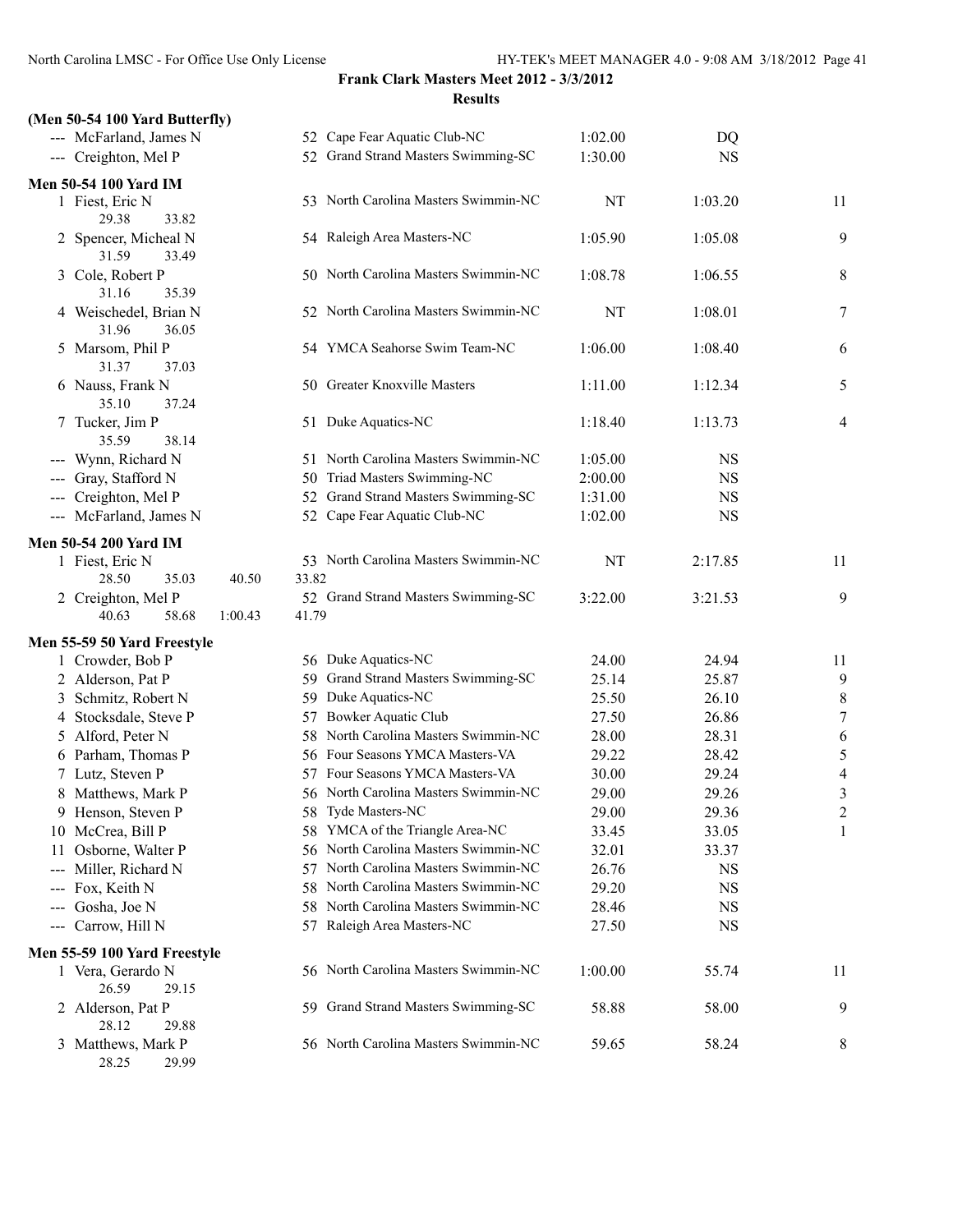#### **(Men 55-59 100 Yard Freestyle)**

| 4 Crowder, Bob P<br>27.08<br>31.38     |       |       | 56 Duke Aquatics-NC |                                      |       | 54.00              | 58.46       | $\tau$  |
|----------------------------------------|-------|-------|---------------------|--------------------------------------|-------|--------------------|-------------|---------|
| 5 Trivette, Robert P<br>27.99<br>30.56 |       |       | 55 Unattached       |                                      |       | 59.81              | 58.55       | 6       |
| 6 Miller, Richard N<br>28.46<br>30.91  |       |       |                     | 57 North Carolina Masters Swimmin-NC |       | 58.85              | 59.37       | 5       |
| 7 Schmitz, Robert N<br>28.93<br>31.51  |       |       | 59 Duke Aquatics-NC |                                      |       | 58.12              | 1:00.44     | 4       |
| 8 Stevens, Ricky P<br>30.15<br>33.11   |       |       |                     | 57 North Carolina Masters Swimmin-NC |       | 1:00.00            | 1:03.26     | 3       |
| 9 Parham, Thomas P<br>30.85<br>34.04   |       |       |                     | 56 Four Seasons YMCA Masters-VA      |       | 1:06.11            | 1:04.89     | 2       |
| 10 Henson, Steven P<br>32.11<br>35.36  |       |       | 58 Tyde Masters-NC  |                                      |       | 1:08.00            | 1:07.47     | 1       |
| 11 Lutz, Steven P<br>32.59<br>35.23    |       |       |                     | 57 Four Seasons YMCA Masters-VA      |       | 1:09.00            | 1:07.82     |         |
| 12 Osborne, Walter P<br>35.71<br>42.11 |       |       |                     | 56 North Carolina Masters Swimmin-NC |       | 1:19.96            | 1:17.82     |         |
| 13 McCrea, Bill P<br>36.93<br>41.65    |       |       |                     | 58 YMCA of the Triangle Area-NC      |       | 1:18.26            | 1:18.58     |         |
| 14 Miller, Jamie N<br>45.30<br>44.83   |       |       |                     | 57 Triad Masters Swimming-NC         |       | 1:23.20            | 1:30.13     |         |
| Men 55-59 200 Yard Freestyle           |       |       |                     |                                      |       |                    |             |         |
| 1 Vera, Gerardo N<br>29.44<br>32.57    | 33.64 | 32.22 |                     | 56 North Carolina Masters Swimmin-NC |       | 2:13.00            | 2:07.87     | 11      |
| 2 Matthews, Mark P<br>30.31<br>32.68   | 34.44 | 35.26 |                     | 56 North Carolina Masters Swimmin-NC |       | 2:16.39            | 2:12.69     | 9       |
| 3 Miller, Richard N<br>32.18<br>35.54  | 34.99 | 34.34 |                     | 57 North Carolina Masters Swimmin-NC |       | 2:15.70            | 2:17.05     | 8       |
| 4 Parham, Thomas P<br>35.48<br>38.57   | 41.18 | 38.76 |                     | 56 Four Seasons YMCA Masters-VA      |       | 2:33.16            | 2:33.99     | 7       |
| --- Haney, Richard N                   |       |       |                     | 59 Durham Area Masters Aquatics-NC   |       | 2:30.00            | $_{\rm NS}$ |         |
| Men 55-59 500 Yard Freestyle           |       |       |                     |                                      |       |                    |             |         |
| 1 Matthews, Mark P                     |       |       |                     | 56 North Carolina Masters Swimmin-NC |       | 6:24.24            | 6:19.79     | 11      |
| 33.31<br>36.50<br>39.94<br>38.08       | 36.82 | 37.45 | 38.38               | 39.19                                | 40.00 | 40.12              |             |         |
| 2 Haney, Richard N                     |       |       |                     | 59 Durham Area Masters Aquatics-NC   |       | 7:00.00            | 6:59.51     | 9       |
| 38.31<br>32.61<br>45.58<br>44.52       | 40.95 | 43.07 | 44.50               | 42.73                                | 43.22 | 44.02              |             |         |
| 3 Boyles, Kent P                       |       |       |                     | 56 Triad Masters Swimming-NC         |       | 7:50.00            | 7:59.43     | $\,8\,$ |
| 35.82<br>41.59<br>53.43<br>53.26       | 44.13 | 46.95 | 48.54               | 49.81                                | 52.15 | 53.75              |             |         |
| 4 Miller, Jamie N<br>49.23<br>56.05    |       |       |                     | 57 Triad Masters Swimming-NC         | 57.87 | 8:54.01<br>1:47.97 | 8:22.82     | 7       |
| --- Crowder, Bob P                     |       |       | 56 Duke Aquatics-NC |                                      |       | 5:30.00            | <b>NS</b>   |         |
| --- Sasser, Jon P                      |       |       |                     | 56 Raleigh Area Masters-NC           |       | 8:47.00            | <b>NS</b>   |         |
| Men 55-59 1000 Yard Freestyle          |       |       |                     |                                      |       |                    |             |         |
| 1 Trivette, Robert P                   |       |       | 55 Unattached       |                                      |       | 13:13.18           | 13:15.47    | 11      |
| 33.77<br>37.65                         | 39.29 | 39.69 | 39.92               | 39.86                                | 40.12 | 40.59              |             |         |
| 40.51<br>40.15                         | 40.46 | 40.55 | 40.73               | 39.94                                | 40.54 | 40.16              |             |         |
| 40.24<br>41.17                         | 40.31 | 39.82 |                     |                                      |       |                    |             |         |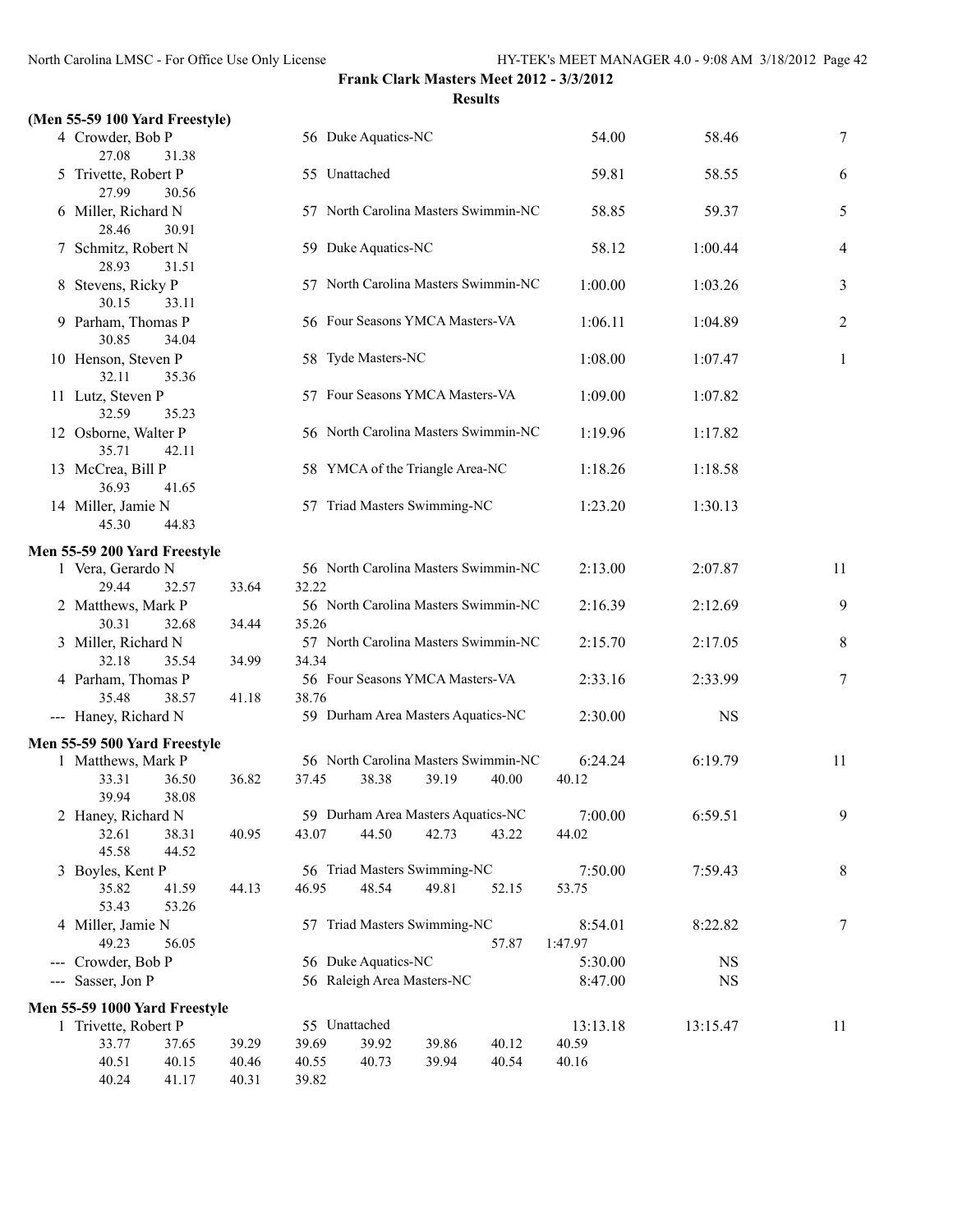| (Men 55-59 1000 Yard Freestyle)     |       |         |       |                                      |       |       |          |           |                |
|-------------------------------------|-------|---------|-------|--------------------------------------|-------|-------|----------|-----------|----------------|
| 2 Weatherman, Steve P               |       |         |       | 55 Raleigh Area Masters-NC           |       |       | 13:00.00 | 14:17.91  | 9              |
| 35.98                               | 39.71 | 43.48   | 44.47 | 41.79                                | 43.13 | 44.74 | 44.26    |           |                |
| 41.48                               | 42.61 | 44.87   | 44.16 | 44.14                                | 43.81 | 43.96 | 43.82    |           |                |
| 43.39                               | 43.51 | 42.84   | 41.76 |                                      |       |       |          |           |                |
| 3 Henson, Steven P                  |       |         |       | 58 Tyde Masters-NC                   |       |       | 14:00.00 | 14:27.14  | $\,8\,$        |
| 45.08                               | 44.90 | 44.83   |       |                                      | 43.91 |       |          |           |                |
|                                     | 43.98 | 1:21.95 |       |                                      |       |       |          |           |                |
| 4 Miller, Jamie N                   |       |         |       | 57 Triad Masters Swimming-NC         |       |       | 18:00.00 | 18:14.26  | 7              |
| 53.19                               | 53.66 | 56.25   |       |                                      |       |       | 54.74    |           |                |
|                                     |       | 47.13   |       |                                      |       |       |          |           |                |
|                                     |       |         |       | 56 Raleigh Area Masters-NC           |       |       |          |           |                |
| 5 Sasser, Jon P                     |       |         |       |                                      |       |       | NT       | 18:21.85  | 6              |
| 44.60                               | 50.17 | 53.78   | 56.14 |                                      |       |       | 56.25    |           |                |
| 56.21                               | 56.63 | 55.17   | 55.96 | 57.57                                | 55.51 | 57.67 | 55.59    |           |                |
| 56.40                               | 56.16 | 56.81   | 53.97 |                                      |       |       |          |           |                |
| Men 55-59 50 Yard Backstroke        |       |         |       |                                      |       |       |          |           |                |
| 1 Stocksdale, Steve P               |       |         |       | 57 Bowker Aquatic Club               |       |       | 30.50    | 30.67     | 11             |
| 2 Rensink, Rick P                   |       |         |       | 59 Mecklenberg Aquatic Club-NC       |       |       | 35.40    | 35.31     | 9              |
| 3 Alford, Peter N                   |       |         |       | 58 North Carolina Masters Swimmin-NC |       |       | 35.00    | 35.84     | $\,$ $\,$      |
| 4 Sasser, Jon P                     |       |         |       | 56 Raleigh Area Masters-NC           |       |       | 50.00    | 52.96     | $\tau$         |
| Gosha, Joe N<br>$\qquad \qquad - -$ |       |         |       | 58 North Carolina Masters Swimmin-NC |       |       | 36.00    | <b>NS</b> |                |
| --- Fox, Keith N                    |       |         |       | 58 North Carolina Masters Swimmin-NC |       |       | 34.50    | <b>NS</b> |                |
|                                     |       |         |       |                                      |       |       |          |           |                |
| --- Weatherman, Steve P             |       |         |       | 55 Raleigh Area Masters-NC           |       |       | 38.00    | <b>NS</b> |                |
| Men 55-59 100 Yard Backstroke       |       |         |       |                                      |       |       |          |           |                |
| 1 Stocksdale, Steve P               |       |         |       | 57 Bowker Aquatic Club               |       |       | 1:07.50  | 1:08.19   | 11             |
| 33.95                               | 34.24 |         |       |                                      |       |       |          |           |                |
| 2 Trivette, Robert P                |       |         |       | 55 Unattached                        |       |       | 1:08.73  | 1:10.77   | 9              |
| 34.14                               | 36.63 |         |       |                                      |       |       |          |           |                |
| 3 Stevens, Ricky P                  |       |         |       | 57 North Carolina Masters Swimmin-NC |       |       | 1:12.00  | 1:18.11   | 8              |
| 38.11                               | 40.00 |         |       |                                      |       |       |          |           |                |
| 4 Rensink, Rick P                   |       |         |       | 59 Mecklenberg Aquatic Club-NC       |       |       | 1:21.20  | 1:24.29   | 7              |
| 39.55                               | 44.74 |         |       |                                      |       |       |          |           |                |
| --- Sasser, Jon P                   |       |         |       | 56 Raleigh Area Masters-NC           |       |       | 1:52.00  | <b>NS</b> |                |
| --- Weatherman, Steve P             |       |         |       | 55 Raleigh Area Masters-NC           |       |       | 1:15.00  | <b>NS</b> |                |
|                                     |       |         |       |                                      |       |       |          |           |                |
| Men 55-59 50 Yard Breaststroke      |       |         |       |                                      |       |       |          |           |                |
| 1 Schmitz, Robert N                 |       |         |       | 59 Duke Aquatics-NC                  |       |       | 31.74    | 32.59     | 11             |
| 2 Lee, Doug N                       |       |         |       | 55 Charlotte Swim Masters-NC         |       |       | 35.00    | 34.64     | $\overline{9}$ |
| 3 Gosha, Joe N                      |       |         |       | 58 North Carolina Masters Swimmin-NC |       |       | 37.00    | 37.56     | 8              |
| 4 McCrea, Bill P                    |       |         |       | 58 YMCA of the Triangle Area-NC      |       |       | 43.79    | 42.97     | 7              |
| --- Alford, Peter N                 |       |         |       | 58 North Carolina Masters Swimmin-NC |       |       | 33.60    | <b>NS</b> |                |
| Men 55-59 100 Yard Breaststroke     |       |         |       |                                      |       |       |          |           |                |
| 1 Schmitz, Robert N                 |       |         |       | 59 Duke Aquatics-NC                  |       |       | 1:12.05  | 1:12.11   | 11             |
| 34.13                               | 37.98 |         |       |                                      |       |       |          |           |                |
| 2 Lee, Doug N                       |       |         | 55.   | Charlotte Swim Masters-NC            |       |       | 1:16.00  | 1:15.19   | 9              |
| 35.87                               | 39.32 |         |       |                                      |       |       |          |           |                |
| 3 Alford, Peter N                   |       |         |       | 58 North Carolina Masters Swimmin-NC |       |       | 1:21.70  | 1:23.74   | 8              |
| 37.24                               | 46.50 |         |       |                                      |       |       |          |           |                |
| 4 McCrea, Bill P                    |       |         |       | 58 YMCA of the Triangle Area-NC      |       |       | 1:35.68  | 1:34.05   | 7              |
| 43.87                               | 50.18 |         |       |                                      |       |       |          |           |                |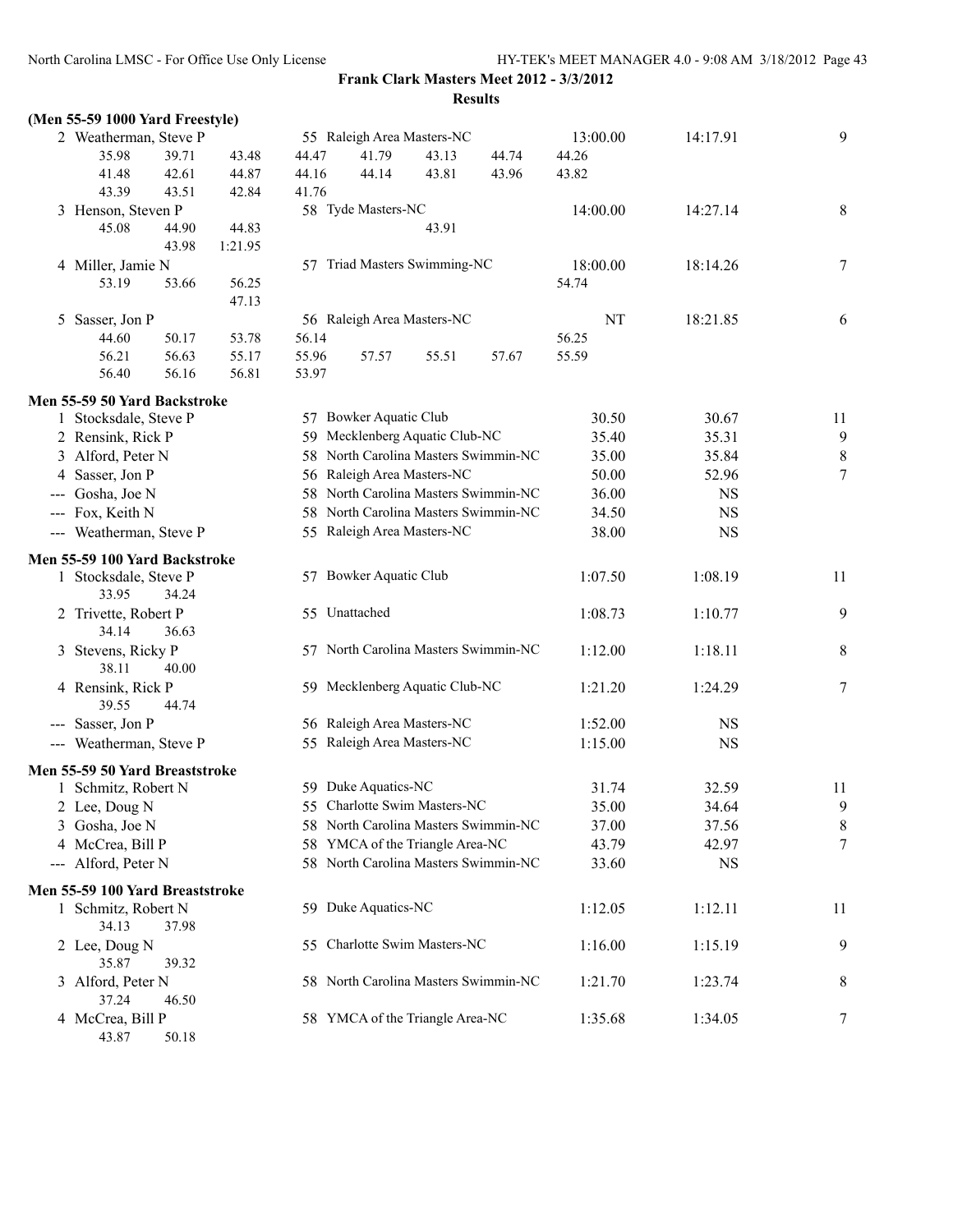**Frank Clark Masters Meet 2012 - 3/3/2012**

**Results**

| (Men 55-59 100 Yard Breaststroke)       |         |                                               |           |           |                  |
|-----------------------------------------|---------|-----------------------------------------------|-----------|-----------|------------------|
| 5 Miller, Jamie N<br>49.82<br>55.46     |         | 57 Triad Masters Swimming-NC                  | 1:44.20   | 1:45.28   | 6                |
| Men 55-59 200 Yard Time Trial           |         |                                               |           |           |                  |
| - Time Trial                            |         |                                               |           |           |                  |
| 1 Lee, Doug N                           |         | 55 Charlotte Swim Masters-NC                  | 2:45.00   | 2:44.97   |                  |
| 38.60<br>42.35<br>2 Schmitz, Robert N   | 42.18   | 41.84<br>59 Duke Aquatics-NC                  | 2:40.78   | 2:45.76   |                  |
| 36.38<br>42.26                          | 45.31   | 41.81                                         |           |           |                  |
| 3 Haney, Richard N                      |         | 59 Durham Area Masters Aquatics-NC            | 2:45.00   | 3:07.72   |                  |
| 34.27<br>44.35                          | 53.05   | 56.05                                         |           |           |                  |
| Men 55-59 50 Yard Butterfly             |         |                                               |           |           |                  |
| 1 Alderson, Pat P                       |         | 59 Grand Strand Masters Swimming-SC           | 27.14     | 27.80     | 11               |
| 2 Carrow, Hill N                        |         | 57 Raleigh Area Masters-NC                    | 29.00     | 29.72     | 9                |
| 3 Lee, Doug N                           |         | 55 Charlotte Swim Masters-NC                  | 31.00     | 29.98     | $\,8\,$          |
| 4 Miller, Richard N                     |         | 57 North Carolina Masters Swimmin-NC          | 31.99     | 30.36     | $\boldsymbol{7}$ |
| 5 Lutz, Steven P                        |         | 57 Four Seasons YMCA Masters-VA               | <b>NT</b> | 34.43     | 6                |
| --- Fox, Keith N                        |         | 58 North Carolina Masters Swimmin-NC          | 33.40     | <b>NS</b> |                  |
|                                         |         | 58 North Carolina Masters Swimmin-NC          | 35.00     | <b>NS</b> |                  |
| --- Gosha, Joe N                        |         |                                               |           |           |                  |
| Men 55-59 100 Yard Butterfly            |         |                                               |           |           |                  |
| 1 Carrow, Hill N<br>32.82<br>37.16      |         | 57 Raleigh Area Masters-NC                    | 1:10.00   | 1:09.98   | 11               |
| 2 Haney, Richard N<br>36.66<br>45.73    |         | 59 Durham Area Masters Aquatics-NC            | 1:13.00   | 1:22.39   | 9                |
| 3 Lutz, Steven P                        |         | 57 Four Seasons YMCA Masters-VA               | 1:22.00   | 1:23.04   | 8                |
| 38.78<br>44.26                          |         |                                               |           |           |                  |
| --- Alderson, Pat P                     |         | 59 Grand Strand Masters Swimming-SC           | 1:04.55   | <b>NS</b> |                  |
| Men 55-59 100 Yard IM                   |         |                                               |           |           |                  |
| 1 Trivette, Robert P                    |         | 55 Unattached                                 | 1:08.60   | 1:08.77   | 11               |
| 31.45<br>37.32                          |         |                                               |           |           |                  |
| 2 Stevens, Ricky P<br>34.64<br>40.86    |         | 57 North Carolina Masters Swimmin-NC          | 1:15.00   | 1:15.50   | 9                |
| 3 Henson, Steven P                      |         | 58 Tyde Masters-NC                            | 1:19.00   | 1:22.17   | 8                |
| 37.11<br>45.06                          |         |                                               |           |           |                  |
| 4 McCrea, Bill P<br>46.35<br>47.13      |         | 58 YMCA of the Triangle Area-NC               | 1:32.07   | 1:33.48   | 7                |
| --- Alford, Peter N                     |         | 58 North Carolina Masters Swimmin-NC          | 1:17.30   | <b>NS</b> |                  |
| --- Fox, Keith N                        |         | 58 North Carolina Masters Swimmin-NC          | 1:18.60   | <b>NS</b> |                  |
| --- Weatherman, Steve P                 |         | 55 Raleigh Area Masters-NC                    | 1:20.00   | <b>NS</b> |                  |
|                                         |         |                                               |           |           |                  |
| Men 55-59 200 Yard IM                   |         |                                               |           |           |                  |
| 1 Lee, Doug N                           |         | 55 Charlotte Swim Masters-NC                  | 2:35.00   | 2:33.21   | 11               |
| 32.57<br>40.35                          | 43.57   | 36.72                                         |           |           |                  |
| 2 Trivette, Robert P                    |         | 55 Unattached                                 | 2:32.00   | 2:36.36   | 9                |
| 35.86<br>37.38                          | 46.37   | 36.75                                         |           |           |                  |
| Stevens, Ricky P<br>3<br>35.45<br>41.50 | 54.89   | 57 North Carolina Masters Swimmin-NC<br>41.23 | 2:40.00   | 2:53.07   | 8                |
| 4 Miller, Jamie N                       |         | 57 Triad Masters Swimming-NC                  | 3:46.10   | 4:00.76   | 7                |
|                                         | 1:07.31 | 47.83                                         |           |           |                  |
|                                         |         |                                               |           |           |                  |
| Men 60-64 50 Yard Freestyle             |         |                                               |           |           |                  |
| 1 Trevisan, Paul P                      |         | 60 Pennsylvania                               | 23.50     | 23.14     | 11               |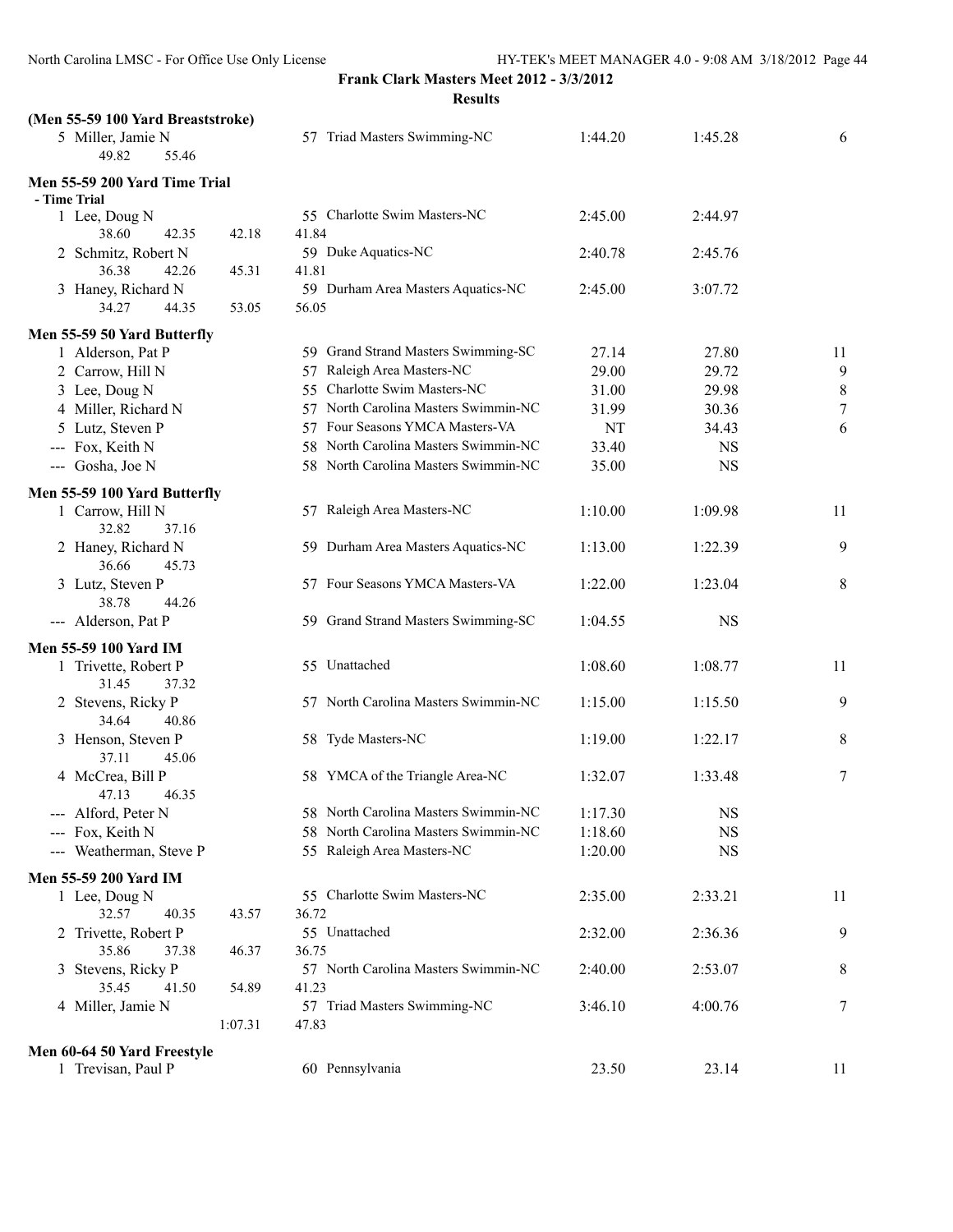38.61 39.02

# **Frank Clark Masters Meet 2012 - 3/3/2012**

|                                |                |       |                                      |       | <b>Results</b> |          |           |                |
|--------------------------------|----------------|-------|--------------------------------------|-------|----------------|----------|-----------|----------------|
| (Men 60-64 50 Yard Freestyle)  |                |       |                                      |       |                |          |           |                |
| 2 Frisch, David P              |                |       | 62 Virginia Masters Swim Team-VA     |       |                | 27.30    | 26.49     | 9              |
| 3 Glass, Ernie P               |                |       | 62 Charlotte Swim Masters-NC         |       |                | 27.05    | 26.96     | 8              |
| 4 Manuel, John P               |                |       | 61 Duke Aquatics-NC                  |       |                | 28.98    | 29.61     | $\overline{7}$ |
| 5 Beachler, Michael P          |                |       | 60 Triad Masters Swimming-NC         |       |                | 32.50    | 30.58     | 6              |
| 6 Payne, Bob P                 |                |       | 61 North Carolina Masters Swimmin-NC |       |                | 31.20    | 32.84     | 5              |
| 7 Needham, Dow N               |                |       | 63 Durham Area Masters Aquatics-NC   |       |                | 38.90    | 36.05     | 4              |
| Men 60-64 100 Yard Freestyle   |                |       |                                      |       |                |          |           |                |
| 1 Trevisan, Paul P<br>24.93    | 27.65          |       | 60 Pennsylvania                      |       |                | 53.50    | 52.58     | 11             |
| 2 Glass, Ernie P<br>28.74      | 31.66          |       | 62 Charlotte Swim Masters-NC         |       |                | 59.66    | 1:00.40   | 9              |
| 3 Beachler, Michael P<br>33.31 | 37.33          |       | 60 Triad Masters Swimming-NC         |       |                | 1:12.80  | 1:10.64   | 8              |
| 4 Seifart, Curt P<br>34.21     | 36.88          |       | 60 Charlotte Swim Masters-NC         |       |                | 1:09.90  | 1:11.09   | 7              |
| 5 Needham, Dow N<br>39.76      | 45.37          |       | 63 Durham Area Masters Aquatics-NC   |       |                | 1:23.60  | 1:25.13   | 6              |
| --- Chapman, Gerry P           |                |       | 60 Unattached                        |       |                | 1:03.00  | <b>NS</b> |                |
| Men 60-64 200 Yard Freestyle   |                |       | 62 Charlotte Swim Masters-NC         |       |                | 2:27.11  | 2:18.20   | 11             |
| 1 Glass, Ernie P<br>31.38      | 36.19<br>36.07 | 34.56 |                                      |       |                |          |           |                |
| 2 Brewer, Douglas P            |                |       | 64 North Carolina Masters Swimmin-NC |       |                | 2:45.00  | 2:33.73   | 9              |
| 35.24                          | 39.36<br>41.12 | 38.01 |                                      |       |                |          |           |                |
| 3 Beachler, Michael P          |                |       | 60 Triad Masters Swimming-NC         |       |                | 2:46.00  | 2:37.08   | 8              |
| 34.84                          | 40.49<br>41.40 | 40.35 |                                      |       |                |          |           |                |
| Men 60-64 500 Yard Freestyle   |                |       |                                      |       |                |          |           |                |
| 1 Anderson, Craig P            |                |       | 62 Twin Rivers YMCA Masters-NC       |       |                | 6:50.00  | 6:58.58   | 11             |
| 36.69                          | 40.02<br>41.29 | 41.71 | 43.48                                | 43.83 | 43.70          | 43.69    |           |                |
| 43.39                          | 40.78          |       |                                      |       |                |          |           |                |
| --- Chapman, Gerry P           |                |       | 60 Unattached                        |       |                | 6:05.00  | <b>NS</b> |                |
| Men 60-64 1000 Yard Freestyle  |                |       |                                      |       |                |          |           |                |
| 1 Chapman, Gerry P             |                |       | 60 Unattached                        |       |                | 12:45.00 | 12:32.92  | 11             |
| 33.33                          | 36.69<br>36.85 | 37.10 | 37.38                                | 37.74 | 37.51          | 38.74    |           |                |
| 37.97                          | 38.50<br>38.45 | 38.47 | 38.52                                | 38.59 | 38.26          | 38.68    |           |                |
| 38.19                          | 38.20<br>37.96 | 35.79 |                                      |       |                |          |           |                |
| 2 Seifart, Curt P              |                |       | 60 Charlotte Swim Masters-NC         |       |                | NT       | 14:42.01  | 9              |
| 36.46                          | 42.91<br>45.04 | 45.65 | 45.25                                | 44.98 | 45.04          | 45.11    |           |                |
| 44.87                          | 44.98<br>44.75 | 44.74 | 44.09                                | 44.19 | 44.39          | 44.59    |           |                |
| 44.63                          | 44.45<br>43.85 | 42.04 |                                      |       |                |          |           |                |
| 3 Beachler, Michael P          |                |       | 60 Triad Masters Swimming-NC         |       |                | 14:35.00 | 14:53.27  | 8              |
| 38.82                          | 43.17<br>44.50 | 45.03 | 44.95                                | 44.72 | 44.60          | 44.61    |           |                |
| 44.80                          | 44.61<br>45.01 | 45.05 | 45.47                                | 45.24 | 44.84          | 45.68    |           |                |
| 45.35                          | 45.43<br>45.53 | 45.86 |                                      |       |                |          |           |                |
| Men 60-64 50 Yard Backstroke   |                |       |                                      |       |                |          |           |                |
| 1 Glass, Ernie P               |                |       | 62 Charlotte Swim Masters-NC         |       |                | 34.46    | 33.95     | 11             |
| --- Bober, Richard N           |                |       | 61 Greensboro Community YMCA Mast-NC |       |                | 30.48    | <b>NS</b> |                |
| Men 60-64 100 Yard Backstroke  |                |       |                                      |       |                |          |           |                |
| 1 Anderson, Craig P            |                |       | 62 Twin Rivers YMCA Masters-NC       |       |                | 1:20.00  | 1:17.63   | 11             |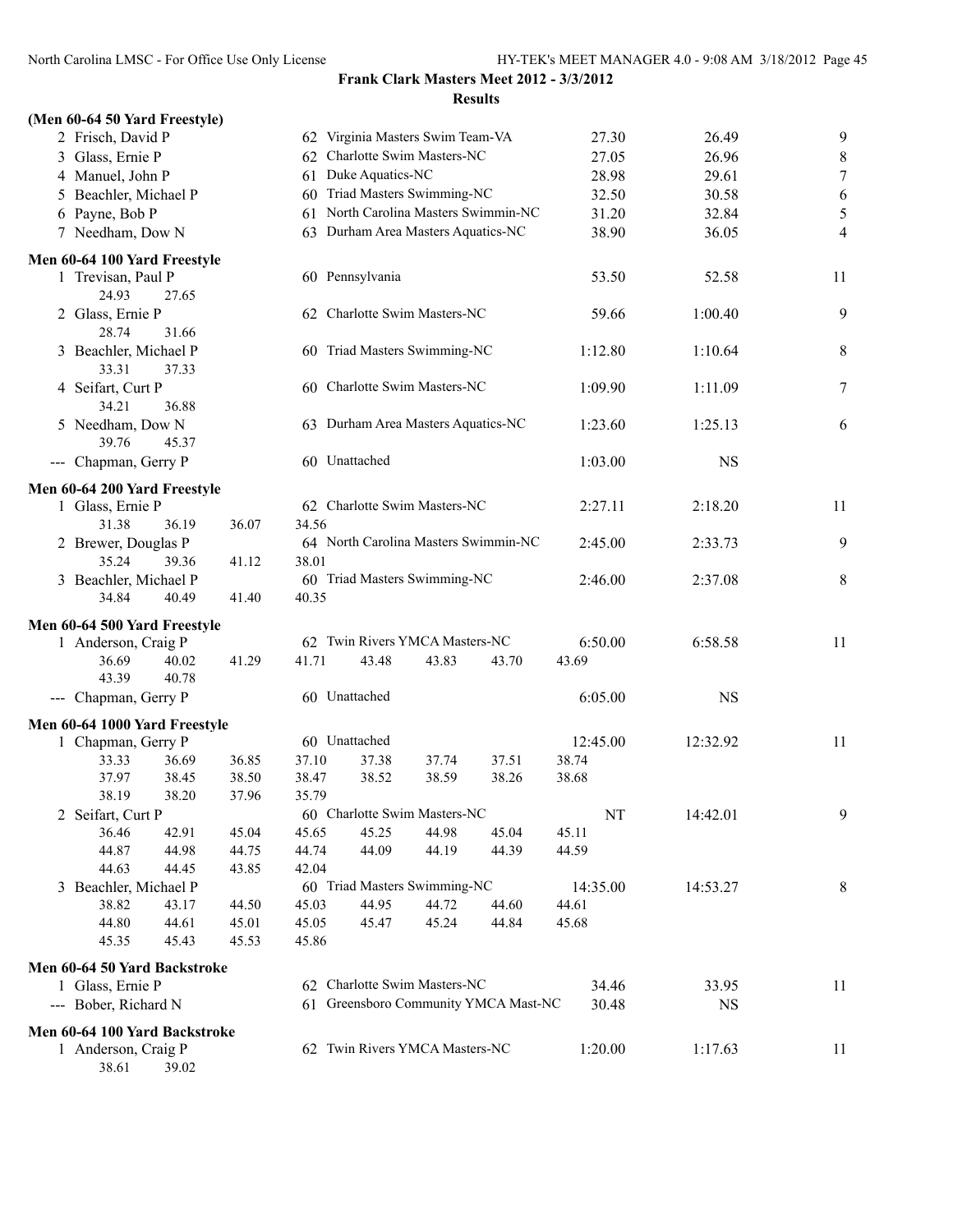## **Frank Clark Masters Meet 2012 - 3/3/2012**

|                                 | Frank Clark Masters Meet 2012 - 3/3/2012                                    |                                                                                                                                                                                                                                                                                                                                                                                                                                                                                                                                                                                                                                                                                                                                                                 |                                           |  |  |  |  |
|---------------------------------|-----------------------------------------------------------------------------|-----------------------------------------------------------------------------------------------------------------------------------------------------------------------------------------------------------------------------------------------------------------------------------------------------------------------------------------------------------------------------------------------------------------------------------------------------------------------------------------------------------------------------------------------------------------------------------------------------------------------------------------------------------------------------------------------------------------------------------------------------------------|-------------------------------------------|--|--|--|--|
|                                 | <b>Results</b>                                                              |                                                                                                                                                                                                                                                                                                                                                                                                                                                                                                                                                                                                                                                                                                                                                                 |                                           |  |  |  |  |
| (Men 60-64 100 Yard Backstroke) |                                                                             |                                                                                                                                                                                                                                                                                                                                                                                                                                                                                                                                                                                                                                                                                                                                                                 |                                           |  |  |  |  |
|                                 |                                                                             | 1:29.00                                                                                                                                                                                                                                                                                                                                                                                                                                                                                                                                                                                                                                                                                                                                                         | 1:21.32                                   |  |  |  |  |
|                                 |                                                                             | 1:31.00                                                                                                                                                                                                                                                                                                                                                                                                                                                                                                                                                                                                                                                                                                                                                         | 1:30.09                                   |  |  |  |  |
|                                 |                                                                             | 1:10.00                                                                                                                                                                                                                                                                                                                                                                                                                                                                                                                                                                                                                                                                                                                                                         | <b>NS</b>                                 |  |  |  |  |
| Men 60-64 50 Yard Breaststroke  |                                                                             |                                                                                                                                                                                                                                                                                                                                                                                                                                                                                                                                                                                                                                                                                                                                                                 |                                           |  |  |  |  |
|                                 |                                                                             |                                                                                                                                                                                                                                                                                                                                                                                                                                                                                                                                                                                                                                                                                                                                                                 | 33.71                                     |  |  |  |  |
|                                 |                                                                             |                                                                                                                                                                                                                                                                                                                                                                                                                                                                                                                                                                                                                                                                                                                                                                 | 34.34                                     |  |  |  |  |
|                                 |                                                                             |                                                                                                                                                                                                                                                                                                                                                                                                                                                                                                                                                                                                                                                                                                                                                                 | 35.78                                     |  |  |  |  |
|                                 |                                                                             |                                                                                                                                                                                                                                                                                                                                                                                                                                                                                                                                                                                                                                                                                                                                                                 | 37.35                                     |  |  |  |  |
|                                 |                                                                             |                                                                                                                                                                                                                                                                                                                                                                                                                                                                                                                                                                                                                                                                                                                                                                 | 41.30                                     |  |  |  |  |
|                                 |                                                                             | 35.50                                                                                                                                                                                                                                                                                                                                                                                                                                                                                                                                                                                                                                                                                                                                                           | <b>NS</b>                                 |  |  |  |  |
|                                 |                                                                             |                                                                                                                                                                                                                                                                                                                                                                                                                                                                                                                                                                                                                                                                                                                                                                 |                                           |  |  |  |  |
|                                 |                                                                             | 1:15.50                                                                                                                                                                                                                                                                                                                                                                                                                                                                                                                                                                                                                                                                                                                                                         | 1:16.44                                   |  |  |  |  |
|                                 |                                                                             | 1:19.56                                                                                                                                                                                                                                                                                                                                                                                                                                                                                                                                                                                                                                                                                                                                                         | 1:22.51                                   |  |  |  |  |
|                                 |                                                                             | 1:22.00                                                                                                                                                                                                                                                                                                                                                                                                                                                                                                                                                                                                                                                                                                                                                         | 1:22.60                                   |  |  |  |  |
|                                 |                                                                             | 1:22.75                                                                                                                                                                                                                                                                                                                                                                                                                                                                                                                                                                                                                                                                                                                                                         | 1:27.01                                   |  |  |  |  |
|                                 |                                                                             | 1:36.80                                                                                                                                                                                                                                                                                                                                                                                                                                                                                                                                                                                                                                                                                                                                                         | 1:34.76                                   |  |  |  |  |
| Men 60-64 200 Yard Time Trial   |                                                                             |                                                                                                                                                                                                                                                                                                                                                                                                                                                                                                                                                                                                                                                                                                                                                                 |                                           |  |  |  |  |
| 50.08                           |                                                                             | 3:18.00                                                                                                                                                                                                                                                                                                                                                                                                                                                                                                                                                                                                                                                                                                                                                         | 3:06.00                                   |  |  |  |  |
|                                 |                                                                             | 32.83                                                                                                                                                                                                                                                                                                                                                                                                                                                                                                                                                                                                                                                                                                                                                           | 36.53                                     |  |  |  |  |
|                                 |                                                                             | 1:35.00                                                                                                                                                                                                                                                                                                                                                                                                                                                                                                                                                                                                                                                                                                                                                         | DQ                                        |  |  |  |  |
|                                 |                                                                             | 1:08.20                                                                                                                                                                                                                                                                                                                                                                                                                                                                                                                                                                                                                                                                                                                                                         | 1:09.44                                   |  |  |  |  |
|                                 |                                                                             | 1:11.00                                                                                                                                                                                                                                                                                                                                                                                                                                                                                                                                                                                                                                                                                                                                                         | 1:10.26                                   |  |  |  |  |
|                                 |                                                                             | 1:18.70                                                                                                                                                                                                                                                                                                                                                                                                                                                                                                                                                                                                                                                                                                                                                         | 1:22.71                                   |  |  |  |  |
|                                 |                                                                             | 1:58.70                                                                                                                                                                                                                                                                                                                                                                                                                                                                                                                                                                                                                                                                                                                                                         | 1:45.98                                   |  |  |  |  |
|                                 |                                                                             | 1:04.00                                                                                                                                                                                                                                                                                                                                                                                                                                                                                                                                                                                                                                                                                                                                                         | <b>NS</b>                                 |  |  |  |  |
|                                 |                                                                             |                                                                                                                                                                                                                                                                                                                                                                                                                                                                                                                                                                                                                                                                                                                                                                 |                                           |  |  |  |  |
|                                 |                                                                             | 2:49.00                                                                                                                                                                                                                                                                                                                                                                                                                                                                                                                                                                                                                                                                                                                                                         | 2:48.28                                   |  |  |  |  |
| 38.77<br>47.32                  | 62 Twin Rivers YMCA Masters-NC                                              |                                                                                                                                                                                                                                                                                                                                                                                                                                                                                                                                                                                                                                                                                                                                                                 |                                           |  |  |  |  |
|                                 | 64 North Carolina Masters Swimmin-NC                                        | 3:18.00                                                                                                                                                                                                                                                                                                                                                                                                                                                                                                                                                                                                                                                                                                                                                         |                                           |  |  |  |  |
|                                 |                                                                             |                                                                                                                                                                                                                                                                                                                                                                                                                                                                                                                                                                                                                                                                                                                                                                 | DQ                                        |  |  |  |  |
|                                 | 66 Grand Strand Masters Swimming-SC<br>65 North Carolina Masters Swimmin-NC | 27.74<br>31.19                                                                                                                                                                                                                                                                                                                                                                                                                                                                                                                                                                                                                                                                                                                                                  | 28.18<br>31.62                            |  |  |  |  |
|                                 | Men 60-64 100 Yard Breaststroke                                             | 64 North Carolina Masters Swimmin-NC<br>60 Charlotte Swim Masters-NC<br>61 Greensboro Community YMCA Mast-NC<br>62 Virginia Masters Swim Team-VA<br>62 Duke Aquatics-NC<br>61 North Carolina Masters Swimmin-NC<br>61 Duke Aquatics-NC<br>63 Durham Area Masters Aquatics-NC<br>60 Unattached<br>62 Virginia Masters Swim Team-VA<br>61 North Carolina Masters Swimmin-NC<br>62 Twin Rivers YMCA Masters-NC<br>61 Duke Aquatics-NC<br>63 Durham Area Masters Aquatics-NC<br>64 North Carolina Masters Swimmin-NC<br>48.47<br>61 North Carolina Masters Swimmin-NC<br>64 North Carolina Masters Swimmin-NC<br>62 Virginia Masters Swim Team-VA<br>60 Unattached<br>61 North Carolina Masters Swimmin-NC<br>63 Durham Area Masters Aquatics-NC<br>60 Pennsylvania | 32.80<br>38.00<br>34.29<br>37.44<br>39.80 |  |  |  |  |

| 2 Brewer, Douglas P<br>39.51<br>41.81           |       | 64 North Carolina Masters Swimmin-NC | 1:29.00        | 1:21.32   | 9              |
|-------------------------------------------------|-------|--------------------------------------|----------------|-----------|----------------|
| 3 Seifart, Curt P<br>44.28<br>45.81             |       | 60 Charlotte Swim Masters-NC         | 1:31.00        | 1:30.09   | 8              |
| -- Bober, Richard N                             |       | 61 Greensboro Community YMCA Mast-NC | 1:10.00        | <b>NS</b> |                |
| 60-64 50 Yard Breaststroke                      |       |                                      |                |           |                |
| 1 Frisch, David P                               |       | 62 Virginia Masters Swim Team-VA     | 32.80          | 33.71     | 11             |
| 2 Lee, Terrence P                               |       | 62 Duke Aquatics-NC                  | 38.00          | 34.34     | 9              |
| 3 Payne, Bob P                                  |       | 61 North Carolina Masters Swimmin-NC | 34.29          | 35.78     | $\,$ 8 $\,$    |
| 4 Manuel, John P                                |       | 61 Duke Aquatics-NC                  | 37.44          | 37.35     | $\tau$         |
| 5 Needham, Dow N                                |       | 63 Durham Area Masters Aquatics-NC   | 39.80          | 41.30     | 6              |
| -- Chapman, Gerry P                             |       | 60 Unattached                        | 35.50          | <b>NS</b> |                |
| 60-64 100 Yard Breaststroke                     |       |                                      |                |           |                |
| 1 Frisch, David P<br>36.66<br>39.78             |       | 62 Virginia Masters Swim Team-VA     | 1:15.50        | 1:16.44   | 11             |
| 2 Payne, Bob P                                  |       | 61 North Carolina Masters Swimmin-NC | 1:19.56        | 1:22.51   | 9              |
| 37.16<br>45.35                                  |       |                                      |                |           |                |
| 3 Anderson, Craig P<br>39.39<br>43.21           |       | 62 Twin Rivers YMCA Masters-NC       | 1:22.00        | 1:22.60   | 8              |
| 4 Manuel, John P                                |       | 61 Duke Aquatics-NC                  | 1:22.75        | 1:27.01   | 7              |
| 40.04<br>46.97                                  |       |                                      |                |           |                |
| 5 Needham, Dow N<br>45.06<br>49.70              |       | 63 Durham Area Masters Aquatics-NC   | 1:36.80        | 1:34.76   | 6              |
| 60-64 200 Yard Time Trial                       |       |                                      |                |           |                |
| me Trial                                        |       |                                      |                |           |                |
| 1 Brewer, Douglas P                             |       | 64 North Carolina Masters Swimmin-NC | 3:18.00        | 3:06.00   |                |
| 41.22<br>46.23<br>50.08                         | 48.47 |                                      |                |           |                |
| 60-64 50 Yard Butterfly                         |       |                                      |                |           |                |
| 1 Payne, Bob P                                  |       | 61 North Carolina Masters Swimmin-NC | 32.83          | 36.53     | 11             |
| 60-64 100 Yard Butterfly                        |       |                                      |                |           |                |
| -- Brewer, Douglas P                            |       | 64 North Carolina Masters Swimmin-NC | 1:35.00        | DQ        |                |
| 60-64 100 Yard IM                               |       |                                      |                |           |                |
| 1 Frisch, David P<br>32.95<br>36.49             |       | 62 Virginia Masters Swim Team-VA     | 1:08.20        | 1:09.44   | 11             |
| 2 Chapman, Gerry P                              |       | 60 Unattached                        | 1:11.00        | 1:10.26   | 9              |
| 31.78 38.48                                     |       |                                      |                |           |                |
| 3 Payne, Bob P<br>41.17<br>41.54                |       | 61 North Carolina Masters Swimmin-NC | 1:18.70        | 1:22.71   | 8              |
| 4 Needham, Dow N                                |       | 63 Durham Area Masters Aquatics-NC   | 1:58.70        | 1:45.98   | $\overline{7}$ |
| 56.29<br>49.69                                  |       |                                      |                |           |                |
| -- Trevisan, Paul P                             |       | 60 Pennsylvania                      | 1:04.00        | <b>NS</b> |                |
| 60-64 200 Yard IM                               |       |                                      |                |           |                |
| 1 Anderson, Craig P                             |       | 62 Twin Rivers YMCA Masters-NC       | 2:49.00        | 2:48.28   | 11             |
| 37.77<br>47.32<br>44.42<br>-- Brewer, Douglas P | 38.77 | 64 North Carolina Masters Swimmin-NC | 3:18.00        | DQ        |                |
|                                                 |       |                                      |                |           |                |
| 65-69 50 Yard Freestyle<br>1 List, Robert N     |       | 66 Grand Strand Masters Swimming-SC  |                | 28.18     |                |
| 2 Borrero, Fredie N                             |       | 65 North Carolina Masters Swimmin-NC | 27.74<br>31.19 | 31.62     | 11<br>9        |
|                                                 |       |                                      |                |           |                |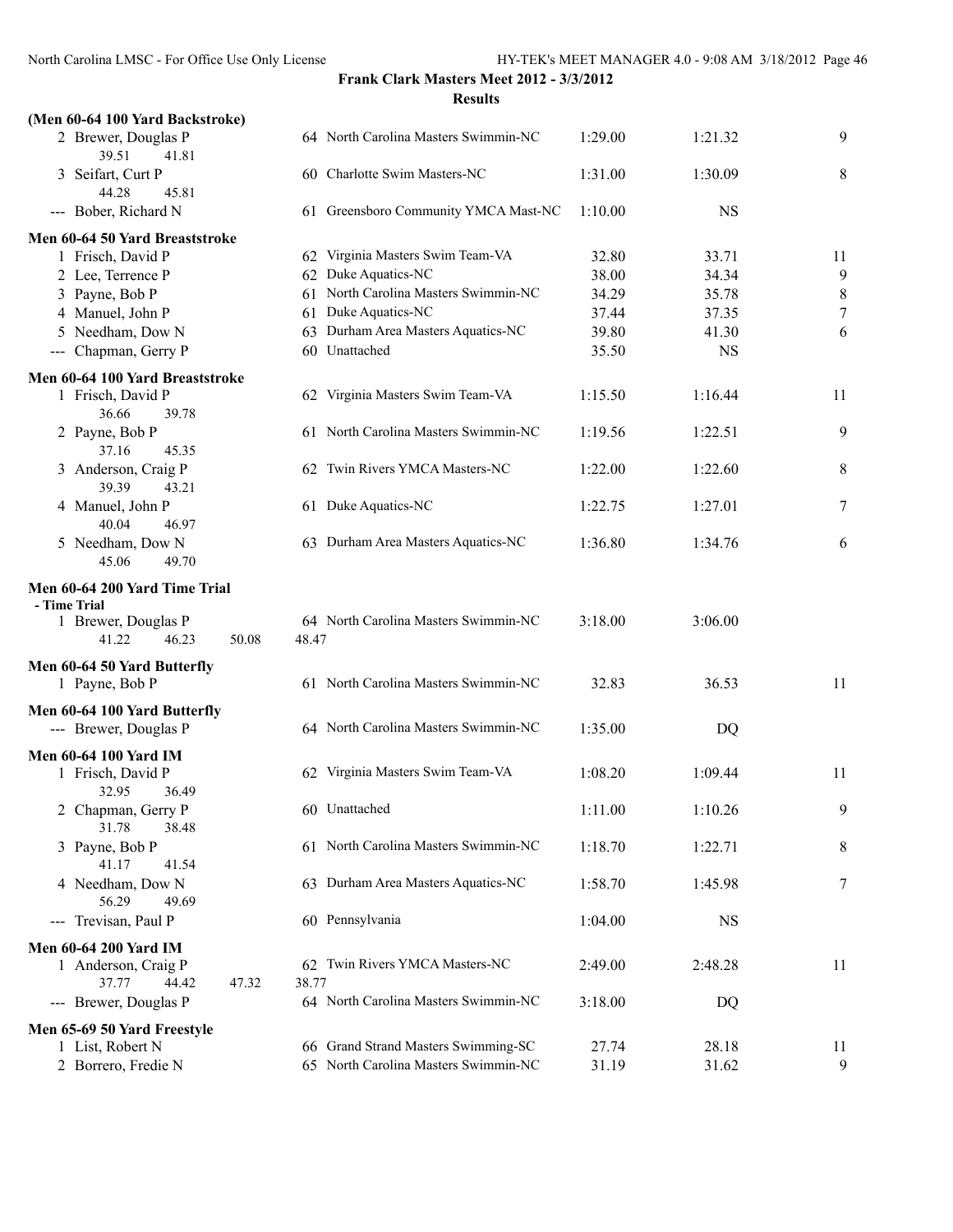| (Men 65-69 50 Yard Freestyle) |       |         |         |                                                  |       |                                      |          |           |      |
|-------------------------------|-------|---------|---------|--------------------------------------------------|-------|--------------------------------------|----------|-----------|------|
| 3 Husson, Bob N               |       |         |         | 66 Twin Rivers YMCA Masters-NC                   |       |                                      | 31.00    | 32.60     | 8    |
| 4 Blair, Joseph P             |       |         |         | 69 Raleigh Area Masters-NC                       |       |                                      | 35.01    | 36.99     | 7    |
| 5 Hardin, Tom P               |       |         | 65      | <b>Star Aquatics Masters-NC</b>                  |       |                                      | 39.41    | 40.32     | 6    |
| 6 Casper, Mike N              |       |         |         | 69 Grand Strand Masters Swimming-SC              |       |                                      | 59.00    | 47.74     | 5    |
| Men 65-69 100 Yard Freestyle  |       |         |         |                                                  |       |                                      |          |           |      |
| 1 Brown, Bill P<br>31.99      | 33.98 |         |         | 66 Greenville Swim Club Masters-NC               |       |                                      | 1:06.85  | 1:05.97   | 11   |
| 2 Borrero, Fredie N<br>36.68  | 38.25 |         |         |                                                  |       | 65 North Carolina Masters Swimmin-NC | 1:17.24  | 1:14.93   | 9    |
| 3 Hardin, Tom P<br>39.96      | 48.28 |         |         | 65 Star Aquatics Masters-NC                      |       |                                      | 1:31.76  | 1:28.24   | 8    |
| --- Casper, Mike N            |       |         |         | 69 Grand Strand Masters Swimming-SC              |       |                                      | 1:46.00  | <b>NS</b> |      |
| --- Van Meeteren, Hans P      |       |         |         | 68 Twin Rivers YMCA Masters-NC                   |       |                                      | 1:24.00  | <b>NS</b> |      |
| Men 65-69 200 Yard Freestyle  |       |         |         |                                                  |       |                                      |          |           |      |
| 1 Brown, Bill P               |       |         |         | 66 Greenville Swim Club Masters-NC               |       |                                      | 2:30.00  | 2:32.06   | 11   |
| 33.80                         | 37.98 | 40.86   | 39.42   |                                                  |       |                                      |          |           |      |
| 2 Borrero, Fredie N           |       |         |         |                                                  |       | 65 North Carolina Masters Swimmin-NC | 2:52.00  | 2:57.35   | 9    |
| 39.11                         | 45.50 | 48.57   | 44.17   |                                                  |       |                                      |          |           |      |
| 3 Fletcher, Doug N            |       |         |         | 69 Raleigh Area Masters-NC                       |       |                                      | 3:06.90  | 3:04.68   | 8    |
| 4 Hardin, Tom P               |       |         |         | 65 Star Aquatics Masters-NC                      |       |                                      | 3:15.01  | 3:16.35   | 7    |
| 40.34                         | 48.83 | 52.65   | 54.53   |                                                  |       |                                      |          |           |      |
| 5 Casper, Mike N              |       |         |         | 69 Grand Strand Masters Swimming-SC              |       |                                      | 3:38.00  | 3:46.56   | 6    |
| 51.30                         | 58.04 | 59.15   | 58.07   |                                                  |       |                                      |          |           |      |
| Men 65-69 500 Yard Freestyle  |       |         |         |                                                  |       |                                      |          |           |      |
| 1 Fletcher, Doug N            |       |         |         | 69 Raleigh Area Masters-NC                       |       |                                      | 8:13.00  | 8:15.74   | 11   |
| 41.99                         | 48.31 | 50.68   | 49.75   | 51.25                                            | 51.18 | 51.17                                | 51.70    |           |      |
| 51.15                         | 48.56 |         |         |                                                  |       |                                      |          |           |      |
| 2 Hardin, Tom P               |       |         |         | 65 Star Aquatics Masters-NC                      |       |                                      | 8:15.00  | 8:38.61   | 9    |
| 43.53                         | 51.12 | 52.77   | 52.41   | 52.79                                            | 53.45 | 53.24                                | 53.72    |           |      |
| 52.85                         | 52.73 |         |         |                                                  |       |                                      |          |           |      |
| --- Scott, Rob P              |       |         |         | 65 YMCA Seahorse Swim Team-NC                    |       |                                      | 6:20.00  | <b>NS</b> |      |
| Men 65-69 1000 Yard Freestyle |       |         |         |                                                  |       |                                      |          |           |      |
| 1 Scott, Rob P                |       |         |         | 65 YMCA Seahorse Swim Team-NC                    |       |                                      | 14:30.00 | 13:06.87  | 11   |
| 35.84                         | 39.08 | 39.38   | 39.93   | 40.20                                            | 40.16 | 40.42                                | 39.88    |           |      |
| 39.79                         | 39.93 | 40.08   | 39.86   | 40.24                                            | 39.86 | 39.39                                | 39.39    |           |      |
| 39.00                         | 39.16 | 38.48   | 36.80   |                                                  |       |                                      |          |           |      |
| 2 Fletcher, Doug N            |       |         |         | 69 Raleigh Area Masters-NC                       |       |                                      | 16:45.49 | 16:28.78  | 9    |
| 44.66                         | 48.47 | 50.13   | 50.00   | 49.98                                            | 50.21 | 50.26                                | 50.46    |           |      |
| 50.12                         | 50.57 | 50.78   | 48.97   | 49.75                                            | 49.28 | 49.84                                | 49.54    |           |      |
| 49.51                         | 49.50 | 50.04   | 46.71   | 69 Grand Strand Masters Swimming-SC              |       |                                      | 19:50.00 | 20:40.92  | 8    |
| 3 Casper, Mike N<br>51.03     | 57.02 | 59.42   | 1:00.00 | 1:00.57                                          | 59.61 | 59.76                                | 59.57    |           |      |
| 59.00                         | 59.27 | 58.72   | 1:00.08 | 1:00.30                                          | 59.99 | 1:00.01                              | 1:00.74  |           |      |
| 1:00.28                       | 59.23 | 2:56.32 |         |                                                  |       |                                      |          |           |      |
|                               |       |         |         |                                                  |       |                                      |          |           |      |
| Men 65-69 50 Yard Backstroke  |       |         |         |                                                  |       |                                      |          |           |      |
| 1 Brown, Bill P               |       |         |         | 66 Greenville Swim Club Masters-NC<br>Unattached |       |                                      | 35.59    | 37.10     | 11   |
| *2 Guthrie, Roger P           |       |         | 68      |                                                  |       |                                      | 41.10    | 42.42     | 8.50 |
| Borrero, Fredie N<br>*2       |       |         | 65      |                                                  |       | North Carolina Masters Swimmin-NC    | 43.45    | 42.42     | 8.50 |
| Blair, Joseph P<br>4          |       |         | 69      | Raleigh Area Masters-NC                          |       |                                      | 52.06    | 51.79     | 7    |
| 5 Maguire, Tom N              |       |         |         | 68 Grand Strand Masters Swimming-SC              |       |                                      | 51.00    | 52.44     | 6    |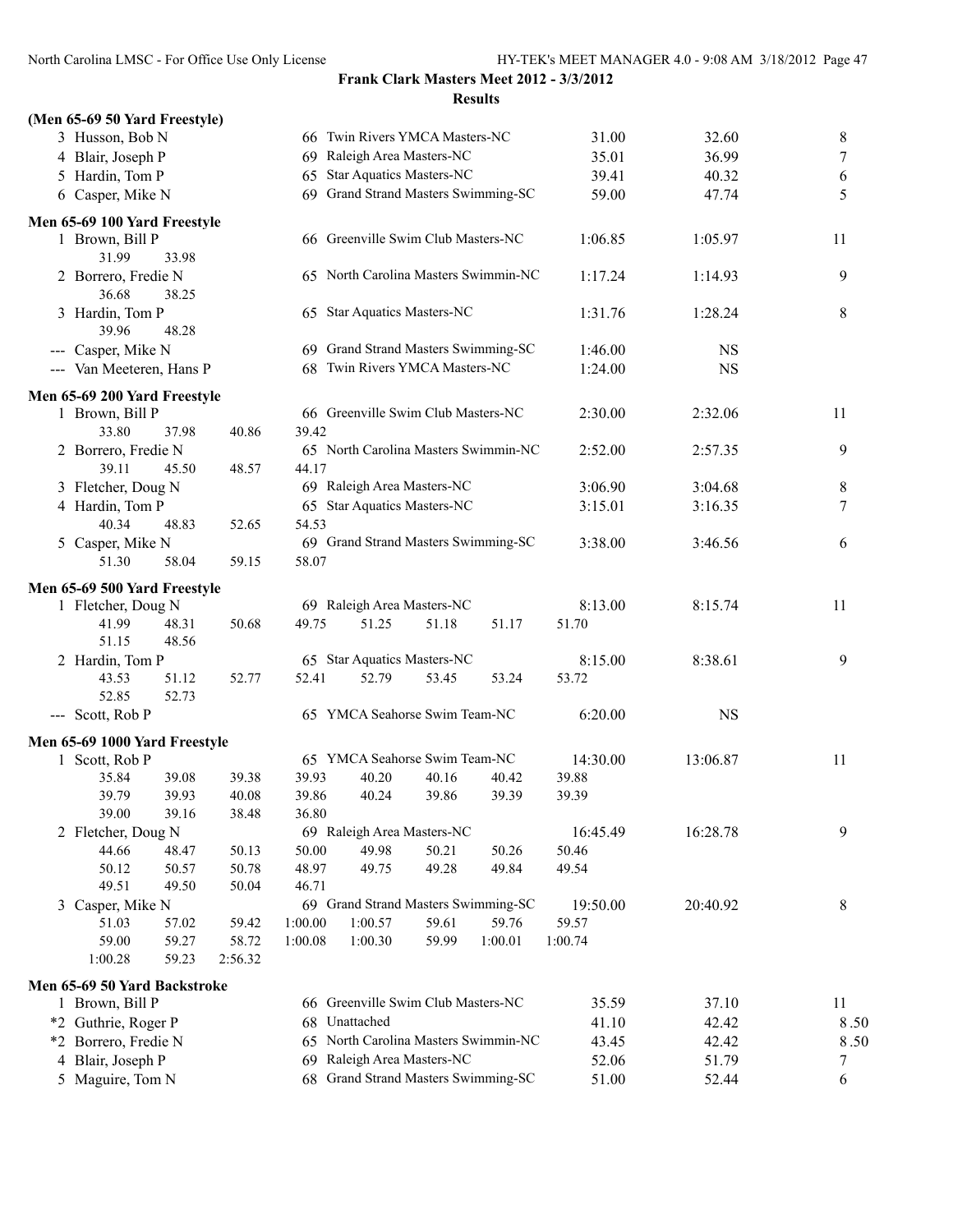| (Men 65-69 50 Yard Backstroke)                    |                                      |         |           |                |
|---------------------------------------------------|--------------------------------------|---------|-----------|----------------|
| 6 Casper, Mike N                                  | 69 Grand Strand Masters Swimming-SC  | 59.00   | 1:00.92   | 5              |
| Men 65-69 100 Yard Backstroke                     |                                      |         |           |                |
| 1 Scott, Rob P                                    | 65 YMCA Seahorse Swim Team-NC        | 1:16.00 | 1:16.52   | 11             |
| 38.26<br>38.26                                    |                                      |         |           |                |
| --- Guthrie, Roger P                              | 68 Unattached                        | 1:29.09 | <b>NS</b> |                |
| --- Casper, Mike N                                | 69 Grand Strand Masters Swimming-SC  | 2:07.00 | NS        |                |
| Men 65-69 50 Yard Breaststroke                    |                                      |         |           |                |
| 1 List, Robert N                                  | 66 Grand Strand Masters Swimming-SC  | 34.32   | 37.12     | 11             |
| 2 Kute, Tim N                                     | 66 Demon Masters-NC                  | 35.00   | 38.74     | 9              |
| 3 Guthrie, Roger P                                | 68 Unattached                        | 41.11   | 41.15     | 8              |
| 4 Fletcher, Doug N                                | 69 Raleigh Area Masters-NC           | 43.91   | 43.11     | $\overline{7}$ |
| 5 Maguire, Tom N                                  | 68 Grand Strand Masters Swimming-SC  | 45.00   | 45.15     | 6              |
| --- Van Meeteren, Hans P                          | 68 Twin Rivers YMCA Masters-NC       | 44.00   | <b>NS</b> |                |
| Men 65-69 100 Yard Breaststroke                   |                                      |         |           |                |
| 1 Scott, Rob P                                    | 65 YMCA Seahorse Swim Team-NC        | 1:19.00 | 1:21.72   | 11             |
| 38.49<br>43.23                                    |                                      |         |           |                |
| 2 Husson, Bob N                                   | 66 Twin Rivers YMCA Masters-NC       | 1:22.00 | 1:21.76   | 9              |
| 3 Guthrie, Roger P                                | 68 Unattached                        | 1:29.11 | 1:31.63   | 8              |
| 44.04<br>47.59                                    |                                      |         |           |                |
| 4 Fletcher, Doug N<br>44.91<br>49.27              | 69 Raleigh Area Masters-NC           | 1:36.98 | 1:34.18   | 7              |
| 5 Van Meeteren, Hans P<br>46.51<br>51.11          | 68 Twin Rivers YMCA Masters-NC       | 1:37.00 | 1:37.62   | 6              |
| 6 Maguire, Tom N<br>46.26<br>52.71                | 68 Grand Strand Masters Swimming-SC  | 1:38.00 | 1:38.97   | 5              |
| Men 65-69 200 Yard Time Trial                     |                                      |         |           |                |
| - Time Trial<br>1 Husson, Bob N                   | 66 Twin Rivers YMCA Masters-NC       | 3:10.00 | 3:03.12   |                |
| 41.99<br>46.37<br>47.99                           | 46.77                                |         |           |                |
| 2 List, Robert N                                  | 66 Grand Strand Masters Swimming-SC  | 3:14.35 | 3:07.55   |                |
| 41.52<br>47.72<br>49.27                           | 49.04                                |         |           |                |
| 3 Maguire, Tom N                                  | 68 Grand Strand Masters Swimming-SC  | 3:30.00 | 3:38.95   |                |
| 50.68<br>55.79<br>57.28                           | 55.20                                |         |           |                |
| --- Green, Jim P                                  | 67 Asheville Masters Swimming-NC     | 3:00.00 | <b>NS</b> |                |
|                                                   |                                      |         |           |                |
| Men 65-69 50 Yard Butterfly<br>1 White, Bernard P | 68 Charlotte Swim Masters-NC         |         | 33.31     |                |
|                                                   | 65 North Carolina Masters Swimmin-NC | 33.50   |           | 11             |
| 2 Borrero, Fredie N                               |                                      | 40.00   | 34.46     | 9              |
| 3 Blair, Joseph P                                 | 69 Raleigh Area Masters-NC           | 48.20   | 51.94     | 8              |
| Men 65-69 100 Yard Butterfly                      |                                      |         |           |                |
| --- Green, Jim P                                  | 67 Asheville Masters Swimming-NC     | 1:25.10 | <b>NS</b> |                |
| Men 65-69 100 Yard IM                             |                                      |         |           |                |
| 1 Kute, Tim N                                     | 66 Demon Masters-NC                  | 1:12.00 | 1:14.42   | 11             |
| 34.75<br>39.67                                    |                                      |         |           |                |
| 2 Guthrie, Roger P                                | 68 Unattached                        | 1:22.14 | 1:23.64   | 9              |
| 40.50<br>43.14                                    |                                      |         |           |                |
| 3 Van Meeteren, Hans P                            | 68 Twin Rivers YMCA Masters-NC       | 1:35.00 | 1:34.78   | 8              |
| 48.27<br>46.51                                    |                                      |         |           |                |
| Green, Jim P<br>$\qquad \qquad \cdots$            | 67 Asheville Masters Swimming-NC     | 1:22.30 | <b>NS</b> |                |
|                                                   |                                      |         |           |                |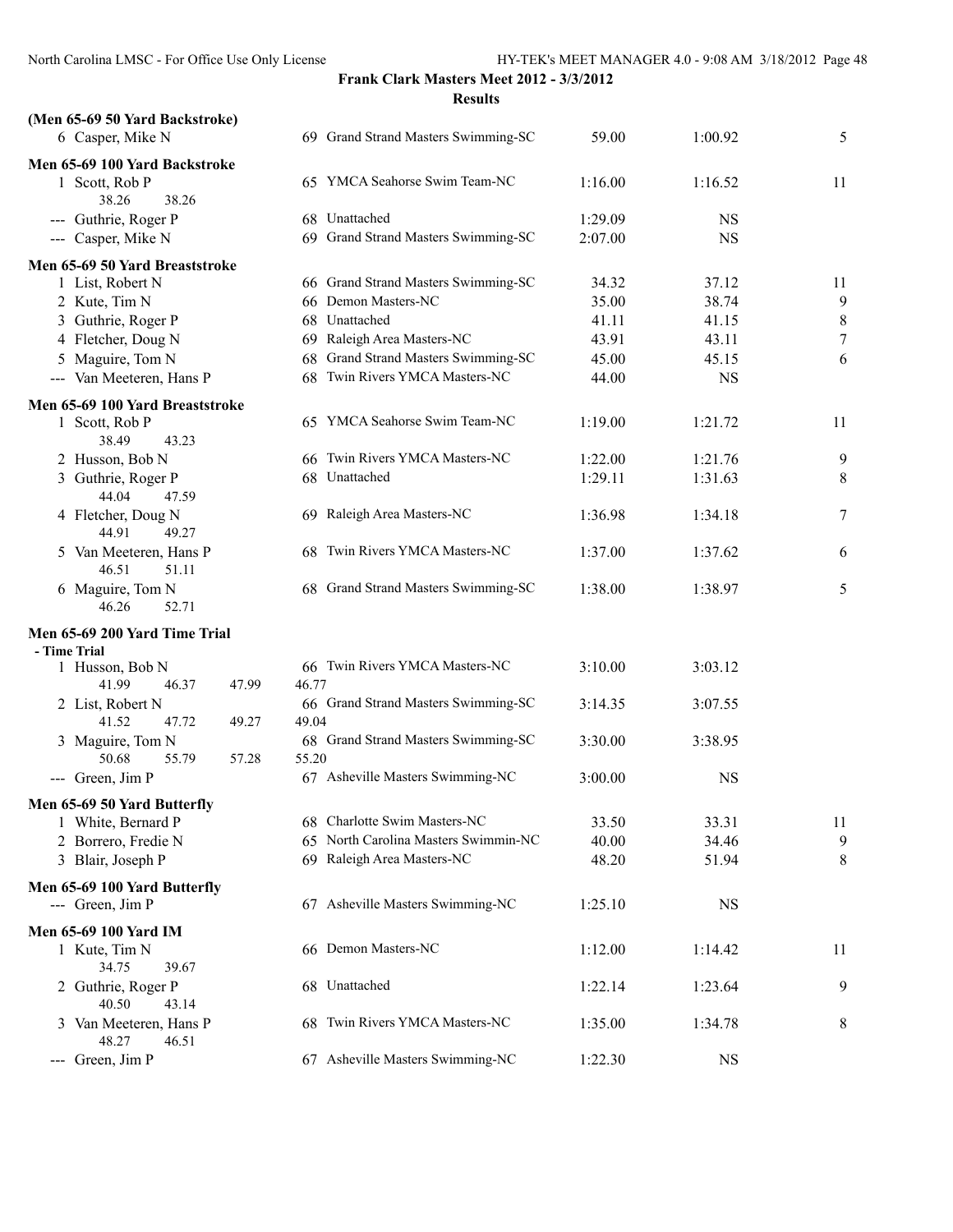| <b>Men 65-69 200 Yard IM</b>        |                                      |                              |                            |    |
|-------------------------------------|--------------------------------------|------------------------------|----------------------------|----|
| 1 Kute, Tim N                       | 66 Demon Masters-NC                  | 2:45.00                      | 2:47.66                    | 11 |
| 35.82<br>41.40<br>51.38             | 39.06                                |                              |                            |    |
| 2 White, Bernard P                  | 68 Charlotte Swim Masters-NC         | 3:40.00                      | 3:11.72                    | 9  |
| 40.41<br>49.55<br>58.53             | 43.23                                |                              |                            |    |
| --- Green, Jim P                    | 67 Asheville Masters Swimming-NC     | 2:55.10                      | <b>NS</b>                  |    |
| Men 70-74 50 Yard Freestyle         |                                      |                              |                            |    |
| 1 Gadol, Lou P                      | 70 Asheville Masters Swimming-NC     | 30.50                        | 32.43                      | 11 |
| 2 Caldwell, Ben P                   | 71 Asheville Masters Swimming-NC     | 33.27                        | 33.51                      | 9  |
| --- Santini, JG P                   | 72 North Carolina Masters Swimmin-NC | <b>NT</b>                    | <b>NS</b>                  |    |
|                                     |                                      |                              |                            |    |
| Men 70-74 100 Yard Freestyle        | 71 Asheville Masters Swimming-NC     |                              |                            |    |
| 1 Caldwell, Ben P<br>37.72<br>41.42 |                                      | 1:20.23                      | 1:19.14                    | 11 |
|                                     |                                      |                              |                            |    |
| Men 70-74 200 Yard Freestyle        |                                      |                              |                            |    |
| 1 Gadol, Lou P                      | 70 Asheville Masters Swimming-NC     | 3:04.78                      | 3:06.43                    | 11 |
| 38.25<br>48.58<br>52.29             | 47.31                                |                              |                            |    |
| Men 70-74 500 Yard Freestyle        |                                      |                              |                            |    |
| --- Caldwell, Ben P                 | 71 Asheville Masters Swimming-NC     | 8:14.00                      | <b>NS</b>                  |    |
| Men 70-74 50 Yard Backstroke        |                                      |                              |                            |    |
| 1 Caldwell, Ben P                   | 71 Asheville Masters Swimming-NC     | 44.76                        | 45.24                      | 11 |
| --- Santini, JG P                   | 72 North Carolina Masters Swimmin-NC | <b>NT</b>                    | DQ                         |    |
|                                     |                                      |                              |                            |    |
| Men 70-74 50 Yard Butterfly         |                                      |                              |                            |    |
| 1 Gadol, Lou P                      | 70 Asheville Masters Swimming-NC     | 33.90                        | 37.34                      | 11 |
| <b>Men 70-74 100 Yard IM</b>        |                                      |                              |                            |    |
| 1 Gadol, Lou P                      | 70 Asheville Masters Swimming-NC     | 1:28.44                      | 1:28.46                    | 11 |
| <b>Men 70-74 200 Yard IM</b>        |                                      |                              |                            |    |
| 1 Gadol, Lou P                      | 70 Asheville Masters Swimming-NC     | 3:21.01                      | 3:26.14                    | 11 |
| 38.76<br>58.50<br>1:01.31           | 47.57                                |                              |                            |    |
| Men 80-84 100 Yard Breaststroke     |                                      |                              |                            |    |
| 1 Kortheuer, John P                 | 81 Greensboro Community YMCA Mast-NC | 1:37.00                      | 1:33.65                    | 11 |
| 44.91<br>48.74                      |                                      |                              |                            |    |
|                                     |                                      |                              |                            |    |
| <b>Men 80-84 100 Yard IM</b>        |                                      |                              |                            |    |
| 1 Kortheuer, John P                 | 81 Greensboro Community YMCA Mast-NC | 1:42.00                      | 1:31.34                    | 11 |
| 47.01<br>44.33                      |                                      |                              |                            |    |
| Women 18+200 Yard Freestyle Relay   |                                      |                              |                            |    |
| 1 Team Greenville Masters-SC        | A                                    | NT                           | 2:15.01                    | 22 |
| 1) Rauchwarter, Lauren P W23        | 2) Rubert, Shelley P W40             | 3) Waldrop, Justine P W41    | 4) Wingerter, Pamela N W67 |    |
| 39.05<br>35.59<br>31.45             | 28.92                                |                              |                            |    |
| --- Greensboro Swimming Association | A                                    | NT                           | <b>NS</b>                  |    |
| 1) Pelletier, Lauren P W35          | 2) Quillen, Diane P W48              | 3) Burns, Molly P W46        | 4) Covington, Sonya P W42  |    |
| Women 18+200 Yard Medley Relay      |                                      |                              |                            |    |
| 1 Team Greenville Masters-SC        | A                                    | NT                           | 2:37.40                    | 22 |
| 1) Waldrop, Justine P W41           | 2) Wingerter, Pamela N W67           | 3) Rauchwarter, Lauren P W23 | 4) Rubert, Shelley P W40   |    |
| 33.22                               | 39.53                                |                              |                            |    |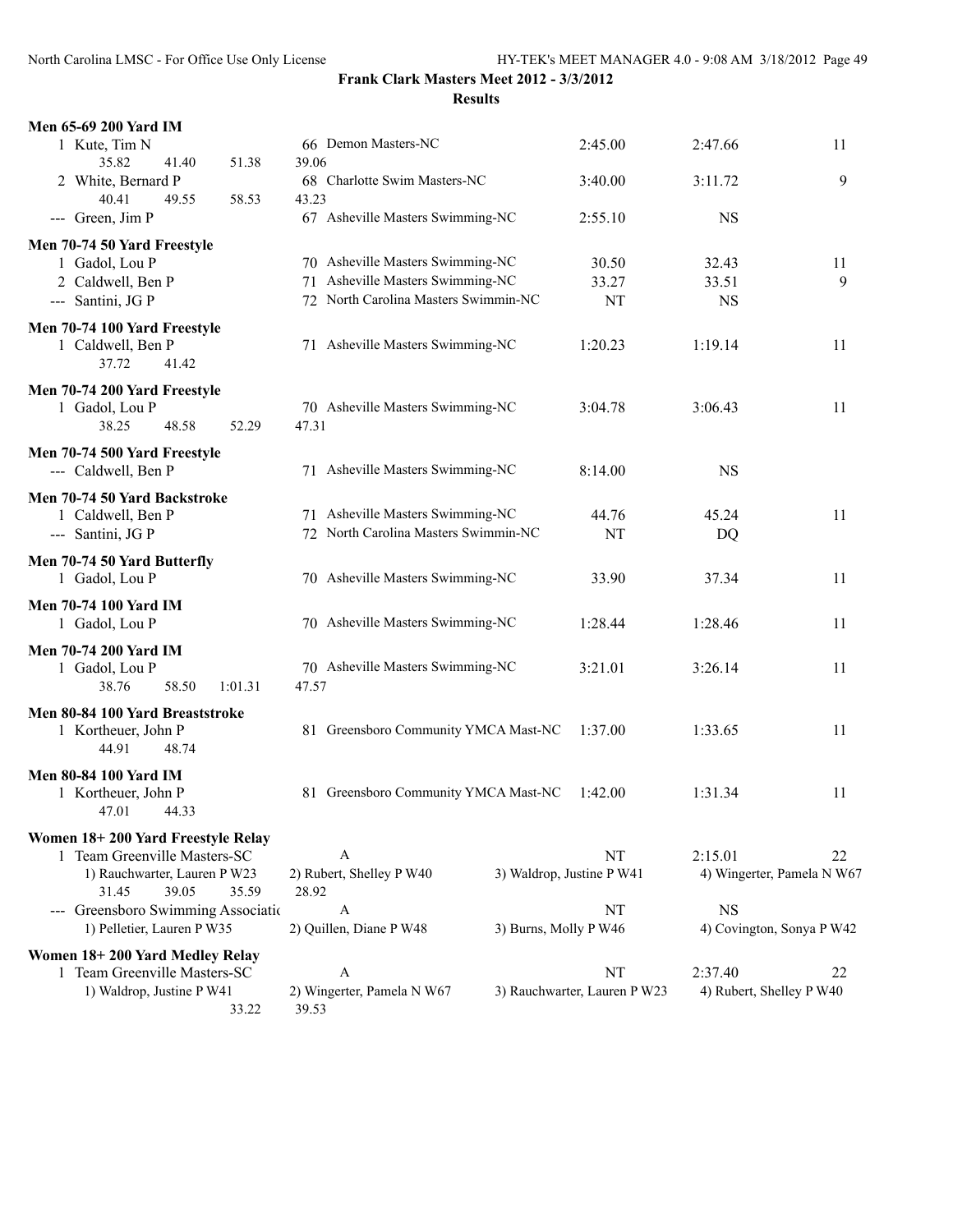**Frank Clark Masters Meet 2012 - 3/3/2012**

#### **Results**

| Women 25+200 Yard Freestyle Relay                                      |                                       |                              |                           |
|------------------------------------------------------------------------|---------------------------------------|------------------------------|---------------------------|
| 1 Raleigh Area Masters-NC                                              | A                                     | NT                           | 1:52.64<br>22             |
| 1) Norris, Amy P W27<br>28.73<br>28.14<br>27.34                        | 2) Carroll, Kathleen P W26<br>28.43   | 3) Bowers, Melissa P W35     | 4) Bonney, Erin P W28     |
| 2 Durham Area Masters Aquatics-N<br>32.18                              | A<br>32.75                            | <b>NT</b>                    | 2:17.83<br>18             |
| --- Raleigh Area Masters-NC                                            | B                                     | NT                           | <b>NS</b>                 |
| Women 25+200 Yard Medley Relay                                         |                                       |                              |                           |
| 1 Raleigh Area Masters-NC                                              | A                                     | NT                           | 2:05.00<br>22             |
| 1) Norris, Amy P W27<br>29.42<br>39.06<br>30.00                        | 2) Bowers, Melissa P W35<br>26.52     | 3) Carroll, Kathleen P W26   | 4) Bonney, Erin P W28     |
| 2 Raleigh Area Masters-NC                                              | B                                     | NT                           | 2:08.07<br>18             |
| 1) Phillips, Kali P W27<br>29.73<br>34.78<br>36.01                     | 2) Cheetham, Meredith N W26<br>27.55  | 3) Houseal, Rebecca P W29    | 4) Siefers, Andrea N W26  |
| Women 35+200 Yard Freestyle Relay                                      |                                       |                              |                           |
| 1 Duke Aquatics-NC                                                     | A                                     | NT                           | 2:11.39<br>22             |
| 1) Nowak, Elizabeth N W48<br>43.08<br>27.66<br>32.67                   | 2) Lindroos, Pamela P W46<br>27.98    | 3) Candelaria, Sharron P W47 | 4) Hurt, Connie N W43     |
| 2 Triad Masters Swimming-NC                                            | A                                     | <b>NT</b>                    | 2:30.91<br>18             |
| 1) Tiska, Patty N W52<br>38.37<br>40.43<br>31.95                       | 2) Braswell, Barbara P W60<br>40.16   | 3) Magill, Samantha P W36    | 4) Leach, Debbie P W57    |
| --- Greensboro Swimming Associatio                                     | $\mathbf{A}$                          | NT                           | <b>NS</b>                 |
| 1) Young, Barbara P W49                                                | 2) Maycock, Cary P W43                | 3) Harshaw, Emily P W44      | 4) Greer, Shawn P W43     |
| Women 35+200 Yard Medley Relay                                         |                                       |                              |                           |
| 1 Mecklenberg Aquatic Club-NC                                          | A                                     | NT                           | 2:14.96<br>22             |
| 1) Rhodes, Jerrie Lynn N W44<br>35.40<br>37.30<br>34.37                | 2) Gass, Melissa N W43<br>27.89       | 3) Carter, Eddie N W41       | 4) Bonfilio, Dawn N W43   |
| 2 Greensboro Swimming Associatio                                       | $\mathbf{A}$                          | NT                           | 2:23.98<br>18             |
| 1) Pelletier, Lauren P W35<br>38.87<br>35.92<br>43.96                  | 2) Quillen, Diane P W48<br>25.23      | 3) Burns, Molly P W46        | 4) Covington, Sonya P W42 |
| 3 Greensboro Swimming Association                                      | B                                     | NT                           | 2:29.70<br>16             |
| 1) Young, Barbara P W49<br>42.56                                       | 2) Maycock, Cary P W43<br>22.19       | 3) Harshaw, Emily P W44      | 4) Greer, Shawn P W43     |
| 4 Duke Aquatics-NC                                                     | A                                     | NT                           | 2:29.75<br>14             |
| 1) Nowak, Elizabeth N W48<br>32.54<br>35.56<br>37.90                   | 2) Lindroos, Pamela P W46<br>43.75    | 3) Candelaria, Sharron P W47 | 4) Hurt, Connie N W43     |
| Women 45+200 Yard Freestyle Relay                                      |                                       |                              |                           |
| 1 Twin Rivers YMCA Masters-NC                                          | A                                     | 2:45.00                      | 2:45.51<br>22             |
| 1) Maynard, Rita P W60<br>16.22<br>49.01<br>1:40.28                    | 2) Mosca, Jan P W61                   | 3) Van Meeteren, Greta P W65 | 4) Fortney, Pam N W49     |
| Women 45+200 Yard Medley Relay                                         |                                       |                              |                           |
| 1 Triad Masters Swimming-NC                                            | A                                     | NT                           | 2:45.51<br>22             |
| 1) Braswell, Barbara P W60<br>48.27                                    | 2) Leach, Debbie P W57<br>37.00       | 3) Tiska, Patty N W52        | 4) Frith, Jennifer P W49  |
| 2 Bowker Aquatic Club                                                  | A                                     | NT                           | 2:50.68<br>18             |
| 1) Warren Disher, Charlotte N W49 2) Hardison, Kathleen N W53<br>43.50 | 41.08                                 | 3) Ruebel, Deb P W55         | 4) Skinner, Libby P W50   |
| 3 Twin Rivers YMCA Masters-NC                                          | A                                     | 3:04.00                      | 3:10.33<br>16             |
| 1) Mosca, Jan P $W61$<br>38.13                                         | 2) Van Meeteren, Greta P W65<br>47.06 | 3) Fortney, Pam N W49        | 4) Maynard, Rita P W60    |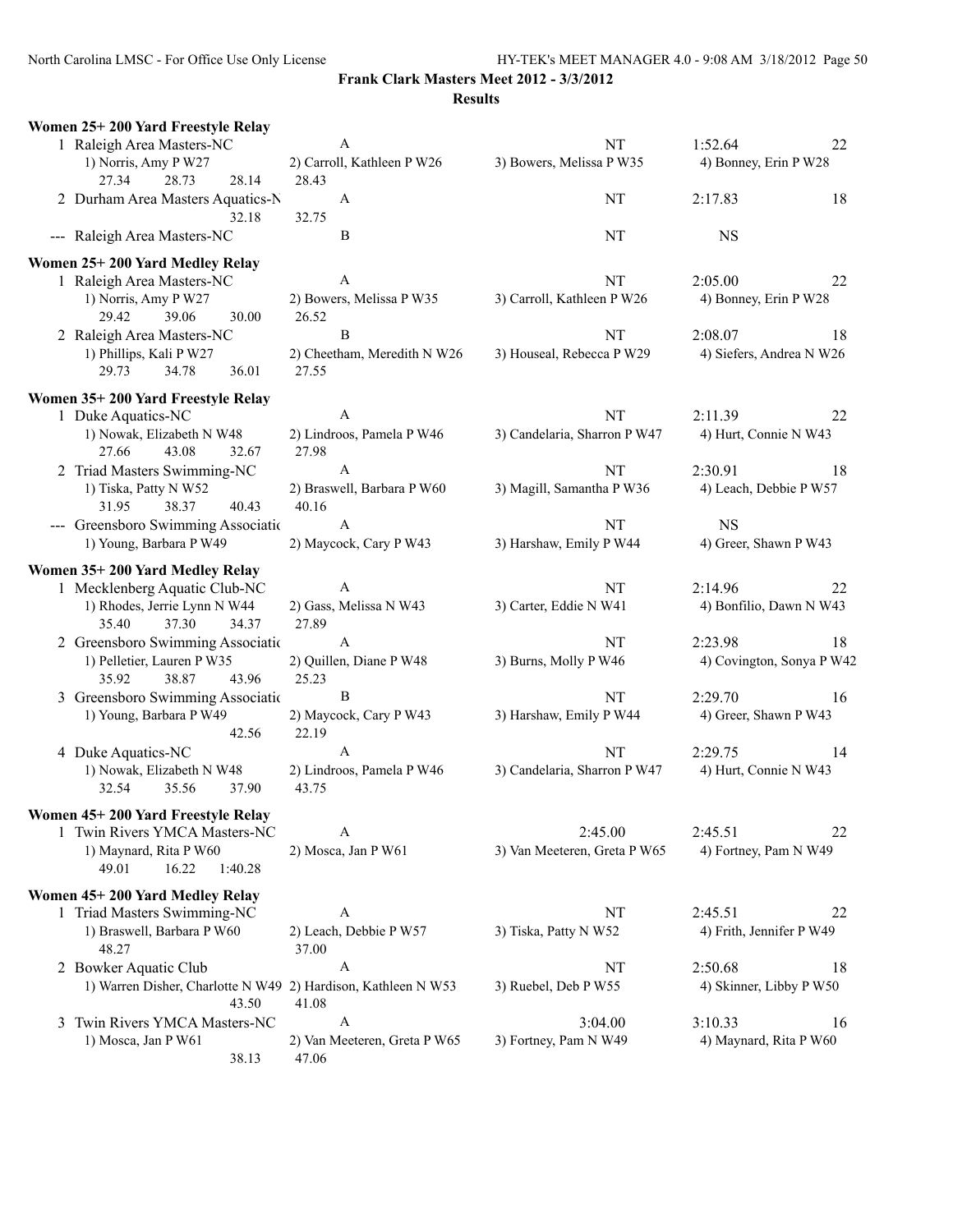| Men 18+200 Yard Freestyle Relay                         |                                  |                                    |                                          |
|---------------------------------------------------------|----------------------------------|------------------------------------|------------------------------------------|
| 1 Raleigh Area Masters-NC                               | $\mathcal{C}$                    | NT                                 | 1:42.47<br>22                            |
| 1) Kerns, Lowden N M23                                  | 2) Kreel, Nathan N M33           | 3) Allsopp, David P M23            | 4) Spencer, Paul N M25                   |
| 23.32<br>31.90<br>20.77                                 | 26.48                            |                                    |                                          |
| 2 Twin Rivers YMCA Masters-NC                           | A<br>2) Anderson, Craig P M62    | 1:41.00<br>3) Blalock, Brian N M40 | 1:47.31<br>18<br>4) Watson, Travis N M29 |
| 1) Maynard, Sean P M20<br>29.07<br>28.43<br>25.97       | 23.84                            |                                    |                                          |
| 3 Demon Masters-NC                                      | A                                | NT                                 | 1:50.39<br>16                            |
| 1) Cook, Gregory N M49                                  | 2) Hawkins, Nat N M33            | 3) Kute, Tim N M66                 | 4) Shields, John N M24                   |
| 28.91<br>30.11<br>27.45                                 | 23.92                            |                                    |                                          |
| 4 Four Seasons YMCA Masters-VA                          | A                                | NT                                 | 2:27.07<br>14                            |
| 1) Lutz, Steven P M57                                   | 2) Channing, Hardin N M20        | 3) Helton, Michael P M33           | 4) Sawyers, James N M29                  |
| 48.01<br>31.35<br>29.71                                 | 38.00                            |                                    |                                          |
| Men 18+200 Yard Medley Relay                            |                                  |                                    |                                          |
| 1 Raleigh Area Masters-NC                               | C                                | NT                                 | 1:56.19<br>22                            |
| 1) Kerns, Lowden N M23                                  | 2) Kreel, Nathan N M33           | 3) Allsopp, David P M23            | 4) Spencer, Paul N M25                   |
| 34.29<br>29.34<br>26.21                                 | 26.35                            |                                    |                                          |
| 2 Demon Masters-NC                                      | A                                | NT                                 | 2:01.04<br>18                            |
| 1) Kute, Tim N M66                                      | 2) Shields, John N M24           | 3) Cook, Gregory N M49             | 4) Hawkins, Nat N M33                    |
| 34.88<br>28.75<br>31.16                                 | 26.25                            |                                    |                                          |
| 3 Twin Rivers YMCA Masters-NC                           | $\mathbf{A}$                     | 1:56.00                            | 2:01.63<br>16                            |
| 1) Maynard, Sean P M20                                  | 2) Husson, Bob N M66             | 3) Watson, Travis N M29            | 4) Blalock, Brian N M40                  |
| 35.52<br>36.26<br>24.80                                 | 25.05                            |                                    |                                          |
| Men 25+200 Yard Freestyle Relay                         |                                  |                                    |                                          |
| 1 Durham Area Masters Aquatics-N                        | A                                | NT                                 | 1:46.26<br>22                            |
| 26.19                                                   | 23.57                            |                                    |                                          |
| Men 35+200 Yard Freestyle Relay                         |                                  |                                    |                                          |
| 1 Duke Aquatics-NC                                      | A                                | NT                                 | 1:44.60<br>22                            |
| 1) Kollins, Scott N M42                                 | 2) Crankshaw, Erik N M39         | 3) Tucker, Jim P M51               | 4) Crowder, Bob P M56                    |
| 25.95<br>24.64<br>29.16                                 | 24.85                            |                                    |                                          |
| 2 Raleigh Area Masters-NC                               | B                                | NT                                 | 1:56.68<br>18                            |
| 1) Su, Billy P M37<br>30.74<br>27.76<br>31.88           | 2) Goldman, Brian P M47<br>26.30 | 3) Spencer, Micheal N M54          | 4) Parker, Lee N M50                     |
| --- Raleigh Area Masters-NC                             | D                                | NT                                 | $_{\rm NS}$                              |
| --- Raleigh Area Masters-NC                             | A                                | NT                                 | <b>NS</b>                                |
| 1) Catterson, William P M39                             | 2) Aber, Daniel N M38            | 3) Donovan, Brad N M42             | 4) Sadosky, Daniel P M37                 |
|                                                         |                                  |                                    |                                          |
| Men 35+200 Yard Medley Relay                            |                                  |                                    |                                          |
| 1 Duke Aquatics-NC                                      | A<br>2) Dunson, David N M39      | NT<br>3) Kollins, Scott N M42      | 1:55.56<br>22                            |
| 1) Bender, Thomas John N M35<br>33.36<br>31.01<br>26.59 | 24.60                            |                                    | 4) Crankshaw, Erik N M39                 |
| 2 Raleigh Area Masters-NC                               | A                                | <b>NT</b>                          | 1:57.70<br>18                            |
| 1) Su, Billy P M37                                      | 2) Goldman, Brian P M47          | 3) Spencer, Micheal N M54          | 4) Parker, Lee N M50                     |
|                                                         |                                  |                                    |                                          |
| Men 45+200 Yard Freestyle Relay                         |                                  |                                    |                                          |
| 1 Raleigh Area Masters-NC<br>26.83<br>25.63<br>24.74    | A<br>25.72                       | NT                                 | 1:42.92<br>22                            |
| --- Triad Masters Swimming-NC                           | A                                | NT                                 | DQ                                       |
| 1) Boganey, Stanley P M54                               | 2) Miller, Jamie N M57           | 3) Putney, Donald P M48            | 4) Frith, Jennifer P W49                 |
| 27.06<br>39.49<br>38.24                                 |                                  |                                    |                                          |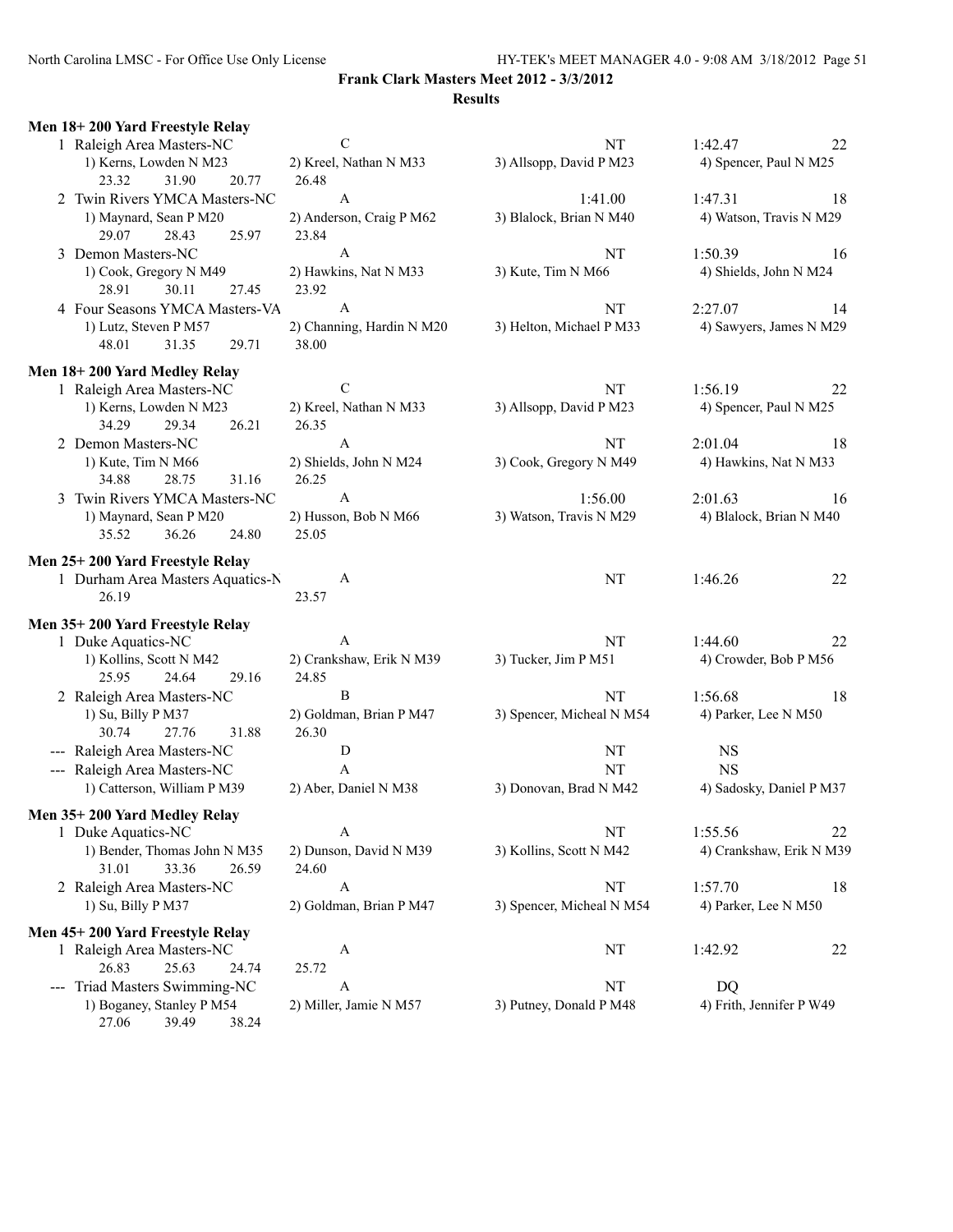North Carolina LMSC - For Office Use Only License HY-TEK's MEET MANAGER 4.0 - 9:08 AM 3/18/2012 Page 52

| Men 45+200 Yard Medley Relay                           |                                    |                           |                            |
|--------------------------------------------------------|------------------------------------|---------------------------|----------------------------|
| 1 Duke Aquatics-NC                                     | $\mathbf{A}$                       | NT                        | 1:56.15<br>22              |
| 1) Klein, Jonathan N M54<br>28.70                      | 2) Schmitz, Robert N M59<br>25.60  | 3) Tucker, Jim P M51      | 4) Crowder, Bob P M56      |
| 2 Triad Masters Swimming-NC                            | $\boldsymbol{A}$                   | NT                        | 2:32.74<br>18              |
| 1) Putney, Donald P M48<br>43.52<br>40.86<br>37.45     | 2) Boyles, Kent P M56<br>30.91     | 3) Miller, Jamie N M57    | 4) Beachler, Michael P M60 |
| Mixed 18+200 Yard Freestyle Relay                      |                                    |                           |                            |
| 1 Fort Bragg Masters-NC                                | A                                  | 1:39.52                   | 1:37.55<br>22              |
| 1) Wolff, Celia P W46<br>25.20<br>25.60<br>21.81       | 2) Sieg, Jeremy N M18<br>24.94     | 3) Dotson, Laura N W41    | 4) Pile, Benjamin N M21    |
| Mixed 18+200 Yard Medley Relay                         |                                    |                           |                            |
| 1 Fort Bragg Masters-NC                                | A                                  | 2:00.00                   | 1:57.49<br>22              |
| 1) Wolff, Celia P W46<br>32.26<br>34.98<br>26.40       | 2) Dotson, Laura N W41<br>23.85    | 3) Sieg, Jeremy N M18     | 4) Pile, Benjamin N M21    |
| 2 Durham Area Masters Aquatics-N                       | $\mathbf{A}$                       | NT                        | 2:05.21<br>18              |
| 1) Barrell, Sharon P W50<br>37.34<br>31.62<br>30.77    | 2) Kretz, Russell N M50<br>25.48   | 3) Williams, Heidi N W43  | 4) LeVine, Robert P M47    |
| --- Greater Knoxville Masters                          | $\mathbf{A}$                       | NT                        | <b>NS</b>                  |
| 1) Nauss, Ellan N W49                                  | 2) Nauss, Frank N M50              | 3) Nauss, Miles N M19     | 4) Smith, Roy N M24        |
| Mixed 25+200 Yard Freestyle Relay                      |                                    |                           |                            |
| 1 Virginia Masters Swim Team-VA                        | A                                  | NT                        | 1:57.65<br>22              |
| 1) Patterson, Annette N W46<br>27.39<br>33.64<br>28.41 | 2) Gasink, Megan N W29<br>28.21    | 3) Kellinger, Jenny P W49 | 4) Kennedy, Wilton N M50   |
| 2 Tyde Masters-NC                                      | $\boldsymbol{A}$                   | NT                        | 2:00.91<br>18              |
| 1) MacDonell, Stuart P M48<br>25.29<br>29.11<br>32.02  | 2) Henson, Steven P M58<br>34.49   | 3) Moore, Elizabeth N W26 | 4) Withers, Lorraine P W48 |
| Mixed 25+200 Yard Medley Relay                         |                                    |                           |                            |
| 1 Durham Area Masters Aquatics-N                       | B                                  | NT                        | 2:05.69<br>22              |
| 1) Losego, Jessica N W30<br>26.68<br>36.92<br>1:02.09  | 2) Blue, Laura P W32               | 3) Haney, Richard N M59   | 4) Johnson, Trent P M32    |
| 2 Tyde Masters-NC                                      | A                                  | NT                        | 2:26.71<br>18              |
| 1) MacDonell, Stuart P M48<br>50.78                    | 2) Henson, Steven P M58<br>1:01.93 | 3) Moore, Elizabeth N W26 | 4) Withers, Lorraine P W48 |
| Mixed 35+200 Yard Medley Relay                         |                                    |                           |                            |
| 1 Raleigh Area Masters-NC                              | A                                  | NT                        | 1:59.65<br>22              |
| 1) Catterson, William P M39<br>32.52<br>32.58<br>28.44 | 2) Aber, Daniel N M38<br>26.11     | 3) Donovan, Brad N M42    | 4) Sadosky, Daniel P M37   |
| Mixed 45+200 Yard Freestyle Relay                      |                                    |                           |                            |
| 1 Raleigh Area Masters-NC                              | $\boldsymbol{A}$                   | NT                        | 2:12.66<br>22              |
| 1) Poole, Cindy N W54<br>33.03<br>37.52<br>31.98       | 2) Gilmore, John P M48<br>30.13    | 3) Fouts, Ali P W49       | 4) Carrow, Hill N M57      |
| --- Raleigh Area Masters-NC                            | D                                  | NT                        | <b>NS</b>                  |
| Mixed 45+200 Yard Medley Relay                         |                                    |                           |                            |
| 1 Raleigh Area Masters-NC                              | A                                  | NT                        | 2:20.82<br>22              |
| 1) Poole, Cindy N W54<br>40.05<br>36.69<br>36.04       | 2) Gilmore, John P M48<br>28.04    | 3) Fouts, Ali P W49       | 4) Carrow, Hill N M57      |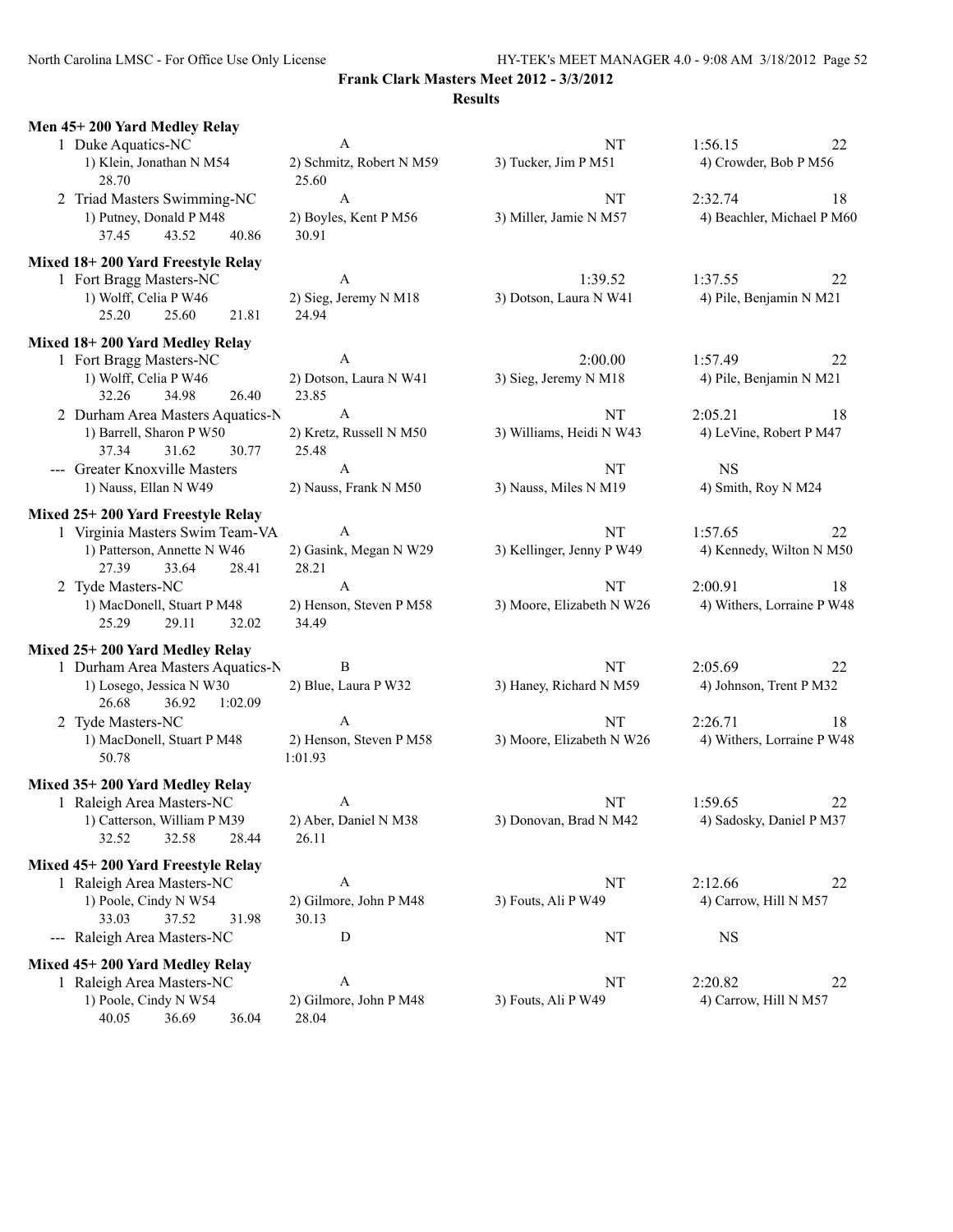### **Mixed 55+ 200 Yard Freestyle Relay**

|       |                          | 1 Durham Area Masters Aquatics-N |                           |                       | 2:35.79                |  |
|-------|--------------------------|----------------------------------|---------------------------|-----------------------|------------------------|--|
|       | (1) Haney, Richard N M59 |                                  | 2) Hovey, Mary Anna P W68 | 3) Needham, Dow N M63 | 4) Perryman, Sue P W67 |  |
| 28.15 | 49.95                    | 40.76                            | 36.93                     |                       |                        |  |

#### **Combined Team Scores**

| Combined Team Scores - Through Event 30 |  |
|-----------------------------------------|--|
|-----------------------------------------|--|

|     | 1. North Carolina Masters Swimmin  | 1262.5 | 2. Raleigh Area Masters            | 1080  |
|-----|------------------------------------|--------|------------------------------------|-------|
|     | 3. Mecklenberg Aquatic Club        | 586    | 4. Durham Area Masters Aquatics    | 563   |
|     | 5. Duke Aquatics                   | 516    | 6. Greensboro Swimming Associatio  | 338.5 |
|     | 7. Twin Rivers YMCA Masters        | 326    | 8. Cape Fear Aquatic Club          | 304.5 |
|     | 9. Unattached                      | 300.5  | 10. Virginia Masters Swim Team     | 293   |
|     | 11. Bowker Aquatic Club            | 270    | 12. Grand Strand Masters Swimming  | 262.5 |
|     | 13. Triad Masters Swimming         | 234.5  | 14. Fort Bragg Masters             | 222   |
|     | 15. Charlotte Swim Masters         | 197    | 16. Star Aquatics Masters          | 188   |
|     | 17. Team Greenville Masters        | 164    | 18. Greensboro Community YMCA Mast | 147   |
|     | 19. North Carolina Aquatic Masters | 137    | 20. Demon Masters                  | 127   |
|     | 21. Asheville Masters Swimming     | 120    | 22. YMCA of the Triangle Area      | 119   |
|     | 23. YMCA Seahorse Swim Team        | 115    | 24. Four Seasons YMCA Masters      | 111   |
| 25. | Greenville Swim Club Masters       | 103    | 26. Tyde Masters                   | 101   |
|     | 27. Fireball Masters Swimming      | 98     | 28. Ston                           | 92    |
|     | 29. Clubworx Masters Swimming      | 76     | 30. Greater Knoxville Masters      | 56    |
|     | 31. Tennessee                      | 46     | 32. South Carolina                 | 41    |
|     | 33. Rocky Mount YMCA Masters       | 40     | 34. South Carolina                 | 37    |
|     | 34. Georgia                        | 37     | 36. High Point Swim Club           | 32    |
|     | 37. SL Aquatic Masters             | 31     | 38. Pennsylvania                   | 22    |
|     | 39. Fort Bragg Fighting Fish       | 20     | 40. James J. Harris YMCA           | 17    |
|     | 41. St. Pete Masters               | 13     |                                    |       |

#### **Scores - Women**

#### Women - Team Rankings - Through Event 30

| 1. North Carolina Masters Swimmin  | 350.5 | 2. Mecklenberg Aquatic Club        | 344 |
|------------------------------------|-------|------------------------------------|-----|
| 3. Raleigh Area Masters            | 334   | 4. Durham Area Masters Aquatics    | 280 |
| 5. Greensboro Swimming Associatio  | 238.5 | 6. Virginia Masters Swim Team      | 205 |
| 7. Bowker Aquatic Club             | 184   | 8. Unattached                      | 172 |
| 9. Team Greenville Masters         | 120   | 10. Grand Strand Masters Swimming  | 119 |
| 11. Greensboro Community YMCA Mast | 118   | 12. Duke Aquatics                  | 109 |
| 13. Fort Bragg Masters             | 104   | 14. Cape Fear Aquatic Club         | 95  |
| 15. Triad Masters Swimming         | 93.5  | 16. North Carolina Aquatic Masters | 87  |
| 17. Twin Rivers YMCA Masters       | 86    | 18. YMCA of the Triangle Area      | 79  |
| 19. Star Aquatics Masters          | 76.5  | 20. Fireball Masters Swimming      | 56  |
| 21. South Carolina                 | 41    | 22. Rocky Mount YMCA Masters       | 40  |
| 22. YMCA Seahorse Swim Team        | 40    | 24. Georgia                        | 37  |
| 24. South Carolina                 | 37    | 26. Asheville Masters Swimming     | 34  |
| 27. High Point Swim Club           | 32    | 28. Ston                           | 31  |
| 28. SL Aquatic Masters             | 31    | 30. Tennessee                      | 30  |
| 31. Tyde Masters                   | 23    | 32. Greenville Swim Club Masters   | 20  |
| 32. Charlotte Swim Masters         | 20    | 32. Fort Bragg Fighting Fish       | 20  |
| 35. James J. Harris YMCA           | 17    | 36. St. Pete Masters               | 13  |
|                                    |       |                                    |     |